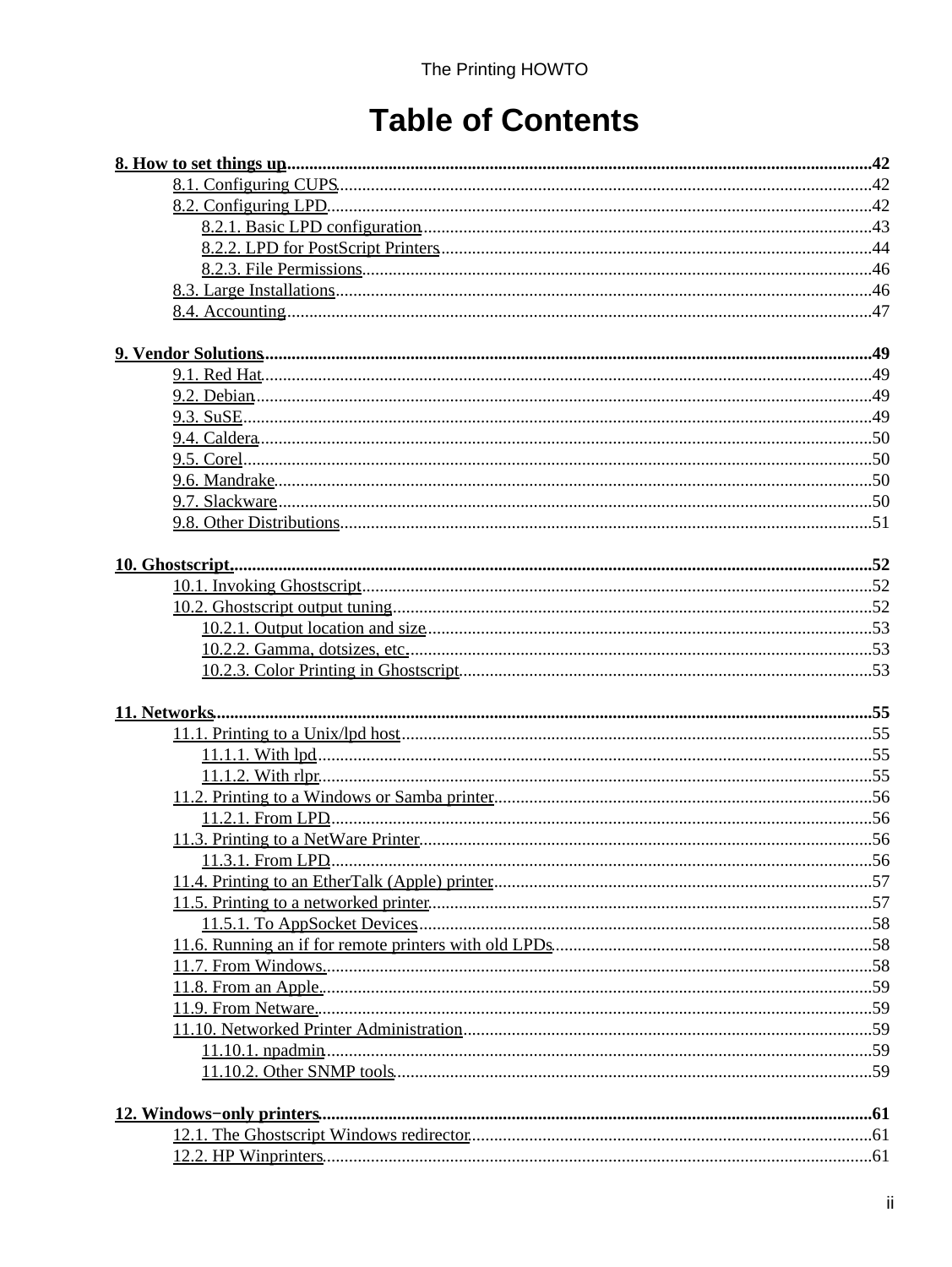| 12. Windows-only printers |  |
|---------------------------|--|
|                           |  |
|                           |  |
|                           |  |
|                           |  |
|                           |  |
|                           |  |
|                           |  |
|                           |  |
|                           |  |
|                           |  |
|                           |  |
|                           |  |
|                           |  |
|                           |  |
|                           |  |
|                           |  |
|                           |  |
|                           |  |
|                           |  |
|                           |  |
|                           |  |
|                           |  |
|                           |  |
|                           |  |
|                           |  |
|                           |  |
|                           |  |
|                           |  |
|                           |  |
|                           |  |
|                           |  |
|                           |  |
|                           |  |
|                           |  |
|                           |  |
|                           |  |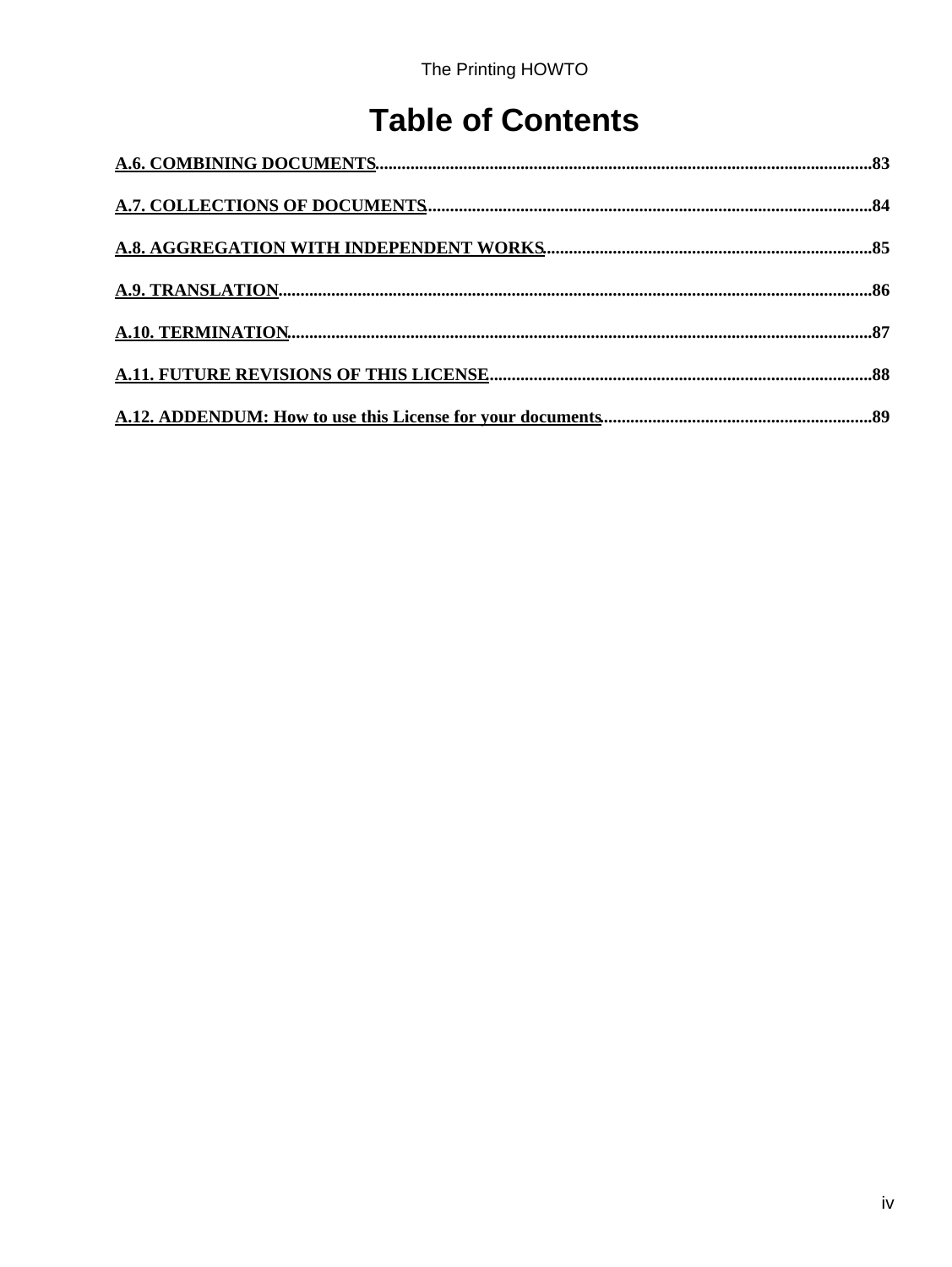# <span id="page-5-0"></span>**1. Introduction**

The Printing HOWTO should contain everything you need to know to help you set up printing services on your GNU/Linux box(en). As life would have it, it's a bit more complicated than in the point−and−click world of Microsoft and Apple, but it's also a bit more flexible and certainly easier to administer for large LANs.

This document is structured so that most people will only need to read the first half or so. Most of the more obscure and situation−dependent information in here is in the last half, and can be easily located in the Table of Contents, whereas some information through section 10 or 11 is probably needed by most people.

If you find this document or the [linuxprinting.org](http://www.linuxprinting.org/) website useful, consider buying something (ink, for example) through the referral links on the site; such purchases support this effort.

Th[e linuxprinting.org website](http://www.linuxprinting.org/) is a good place to find the latest version; it is also, of course, distributed from [tldp.org](http://www.tldp.org) and your friendly local LDP mirror.

## <span id="page-5-1"></span>**1.1. Terminology**

I try to use consistent terminology throughout this document, so that users of all free Unix−like systems, and even users of non−Unix−like free software, can benefit. Unfortunately, there are many handy ambiguous names and many awkward unambiguous names, so just to be clear, here's a quick glossary of what each name means:

*Unix*

Unix is an operating system constructed at Bell Labs by various researchers. A variety of operating systems, mostly commercial, are based on this code and are also included in the name Unix.

*Un\*x*

Un\*x is an awkward word used to refer to every Unix−like operating system. A Unixlike operating system provides something similar to a POSIX programming interface as its native API. GNU/Linux, FreeBSD, Solaris, AIX, and even special−purpose systems like Lynx and QNX are all Un\*x.

*Linux*

Linux is a Unixlike kernel and a small assortment of peripheral software written by Linus Torvalds and hundreds of other programmers. It forms the foundation of the most widely used Un\*x operating system.

*GNU*

The GNU (GNU's Not Unix) project is a longtime development effort to produce an entirely free Unixlike operating system. The GNU Project is in many ways the father of most modern free software efforts.

*GNU/Linux*

A GNU/Linux operating system is a complete system comprised of the Linux kernel, its peripheral programs, and the GNU runtime environment of libraries, utilities, end−user software, etc. Red Hat, Debian, Caldera, SuSE, TurboLinux, and similar companies are all commercial vendors of complete GNU/Linux systems.

### <span id="page-5-2"></span>**1.2. History**

This have been severel generations of the Printing HOWTO. The history of the PHT may be chronicled thusly: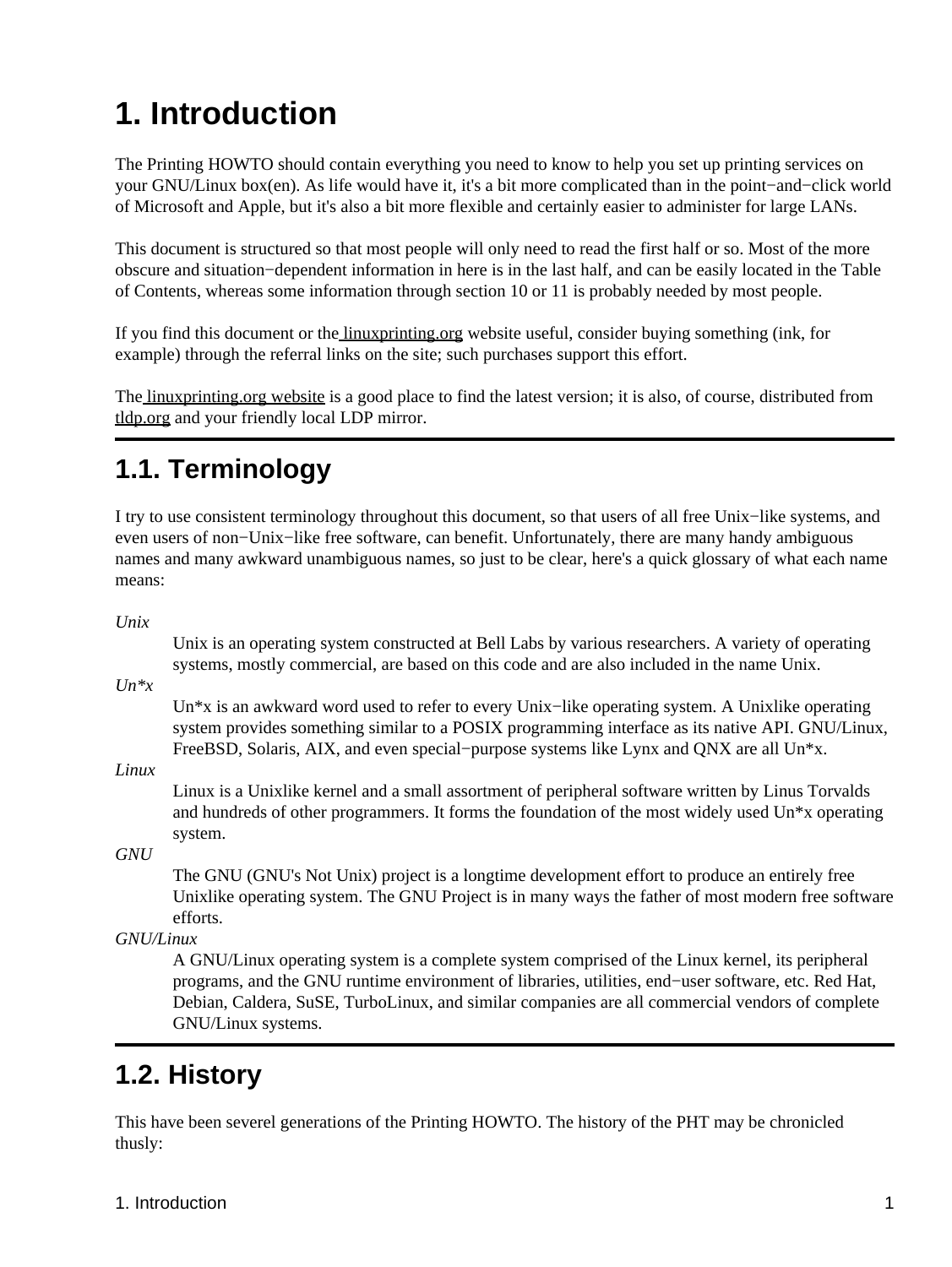- 1. Grant Taylor wrote the printing HOWTO in 1992 in response to all the printing questions in comp.os.linux, and posted it. This predated the HOWTO project by a few months and was the first FAQlet called a `howto'. This edition was in plain ASCII.
- 2. After joining the HOWTO project, the Printing–HOWTO was merged with an Lpd FAQ by Brian McCauley <B.A.McCauley@bham.ac.uk>; Grant Taylor continued to co−author the PHT for two years or so. At some point he incorporated the work of Karl Auer <Karl.Auer@anu.edu.au>. This generation of the PHT was in TeXinfo, and available in PS, HTML, ASCII, and Info.
- 3. After letting the PHT rot and decay for over a year, and an unsuccessful attempt at getting someone else to maintain it, this rewrite happened. This generation of the PHT is written in SGML using the LinuxDoc DTD and the SGML−Tools−1 package. Beginning with version 3.27, it incorporated a summary of a companion printer support database; before 3.27 there was never a printer compatibility list in this HOWTO (!).
- 4. In mid-January, 2000, Grand found out about the PDQ print "spooler". PDQ provides a printing mechanism so much better than lpd ever did that he spent several hours playing with it, rewrote parts of this HOWTO, and bumped the version number of the document to 4.
- 5. In mid-2000, Grant moved his printing website to www.linuxprinting.org, and began offering more powerful configuration tools there. He also converted the HOWTO to DocBook, and initiated coverage of CUPS, LPRng, and GPR/libppd.
- 6. In early 2001, Grant began using the GNU Free Documentation License, which seems quite suitable. He also began an effort to clarify what is and isn't Linux−specific; there are several free Unixlike kernels out there, and they all use the same printing software.
- 7. In early 2003, after listening to a presentation from Till Kampeter at FOSDEM, I (Dirk) decided to update this HOWTO. Since Grant last edited the HOWTO, CUPS has gotten more mature and a lot more popular.

## <span id="page-6-0"></span>**1.3. Copyright**

Copyright (c) 1992−2001 Grant Taylor.

Permission is granted to copy, distribute and/or modify this document under the terms of the GNU Free Documentation License, Version 1.1 or any later version published by the Free Software Foundation; with no Invariant Sections, with no Front−Cover Texts, and with no Back−Cover Texts. A copy of the license is included i[n Appendix A](#page-79-0).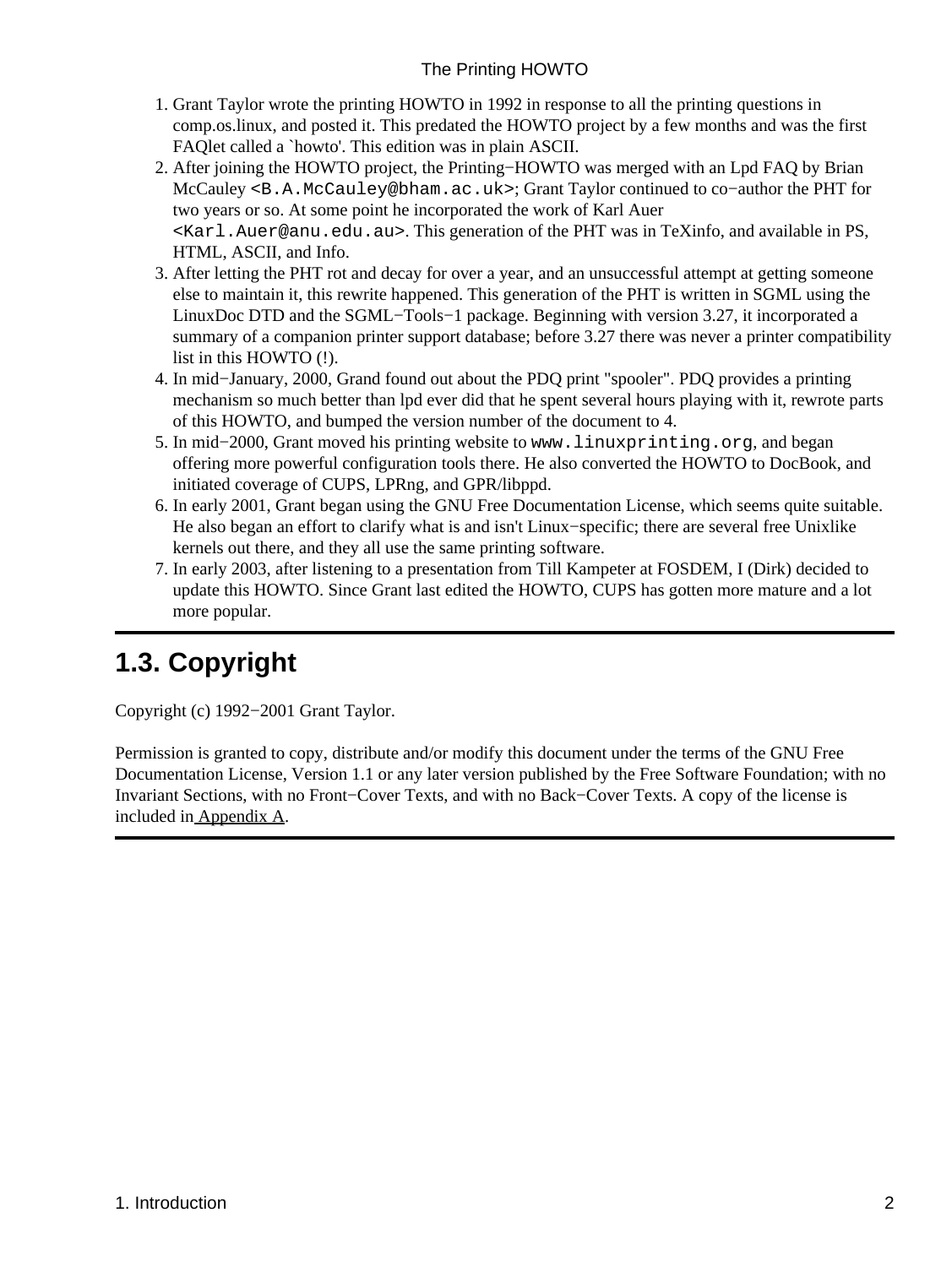# <span id="page-7-0"></span>**2. Quick Start**

The quickest way to get started is simply to use the setup tools provided by your vendor. Assuming that this includes support for your driver, and assuming that your vendor shipped the driver for your printer, then it should be easy to get a basic setup going this way. For information on vendor−provided setup tools, see [Section 9](#page-53-0).

If your vendor's tool doesn't work out, you should figure out if your printer is supposed to work at all. Consult the printer compatibility listings in [Section 5.3.1](#page-20-2) as well as the online version described there.

If your printer is known to work with a driver, check that you have that driver, and install if it not. Typically you will be able to find a contributed Ghostscript package including newer Ghostscript code and assorted third−party drivers. If not, you can compile it yourself; the process is not trivial, but it is well documented. See [Section 10](#page-56-0) for more information on Ghostscript.

After installing the proper driver, attempt again to configure your printer with your vendor's tools. If that fails, select a suitable third party tool from those described in [Section 8.](#page-46-0) If that also fails, you'll need to construct your own setup; again se[e Section 8](#page-46-0).

If you're still stuck, you've got a little troubleshooting to do. It's probably best to read most of this document first to get a feel for how things are supposed to work; then you'll be in a better position to debug.

### <span id="page-7-1"></span>**2.1. Where to Get Help**

The Usenet newsgroups comp.os.linux.hardware, comp.os.linux.setup, and comp.periphs.printers all have a share of general printing questions. These are well−trafficked newsgroups where an answer is sure to be found; check in the Google Groups archives, too. There are also the linuxprinting.foo newsgroups; these are available both as web−based forums and via NNTP; see the website.

Please also poke around the web looking for your answers[. LinuxPrinting.org](http://www.linuxprinting.org/) is an excellent place to start; other websites and projects are linked to from there.

If you need more help, please try newsgroups, mailing lists, your distribution's support line, and so forth. If do want to contact me, please do so via the discussion forums o[n LinuxPrinting.org](http://www.linuxprinting.org/); this will give others a chance to respond, and will archive your problem and any solution publicly for the next hapless user.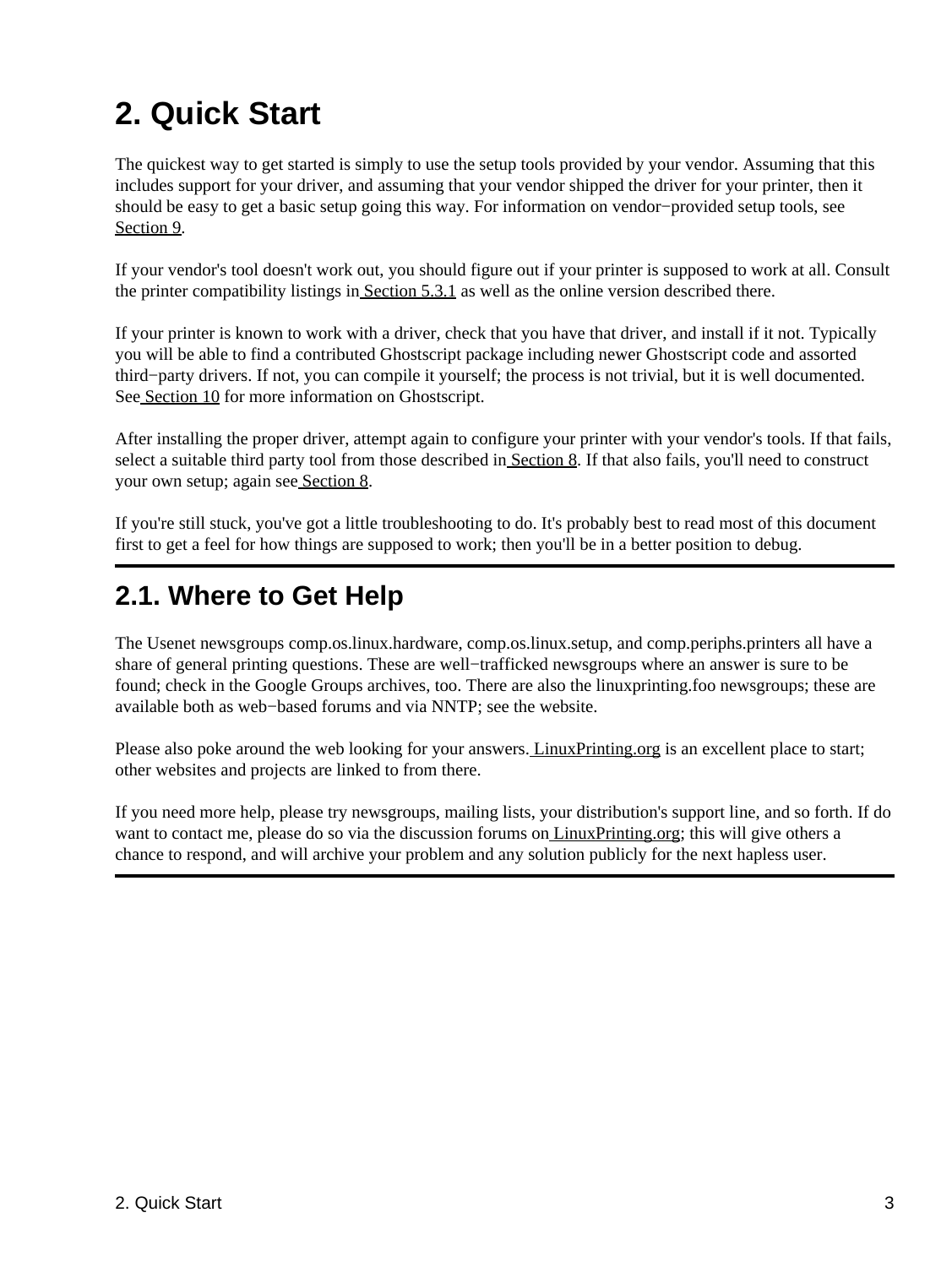# <span id="page-8-0"></span>**3. How to print**

You actually use a different command to print depending on which spooling software you use.

### <span id="page-8-1"></span>**3.1. With BSD LPD and the lpr command**

If you've already got lpd setup to print to your printer, or your system administrator already did so, or your vendor did so for you, then all you need to do is learn how to use the lpr command. The [Printing Usage](http://www.tldp.org/HOWTO/Printing-Usage-HOWTO.html) [HOWTO](http://www.tldp.org/HOWTO/Printing-Usage-HOWTO.html) covers this, and a few other queue manipulation commands you should probably know. Or just read the lpr(1) man page.

In a nutshell, you specify the queue name with −P, and specify a filename to print a file, or nothing to print from stdin. Driver options are traditionally not controllable from lpr, but various systems accept certain options with  $-\circ$ ,  $-Z$ , or  $-J$ .

#### **Example 1. lpr**

```
lpr /etc/hosts
lpr −J "my hosts file" /etc/hosts
lpr −P mylaserjet /etc/services
```
### <span id="page-8-2"></span>**3.2. With System V LPD and the lp command**

There are two sets of commands that you may encounter if you have to deal with several brands of Unix. The BSD based LPD print system (\*BSD, Linux) uses lpr (print),lpq (display queue),lprm (remove jobs). System V based systems on the other hand use lp (print), lpstat (display queue), cancel (remove jobs). Solaris, SCO and others are System V Unix systems.

On SYSV systems, you can of course consult the man page of the lp command. To specify a queue you use the −d option and a filename to print a file, or nothing to print from stdin.

#### **Example 2. lp**

```
lp /etc/hosts
lp −d mylaserjet /etc/services
```
## <span id="page-8-3"></span>**3.3. With CUPS**

CUPS provides both the System V and Berkeley command−line interfaces. This means that you can use either lpr or lp to print. This is really nice if you have a bunch of scripts that already use eg. lp or you have prior experience with either a System V or a BSD flavor.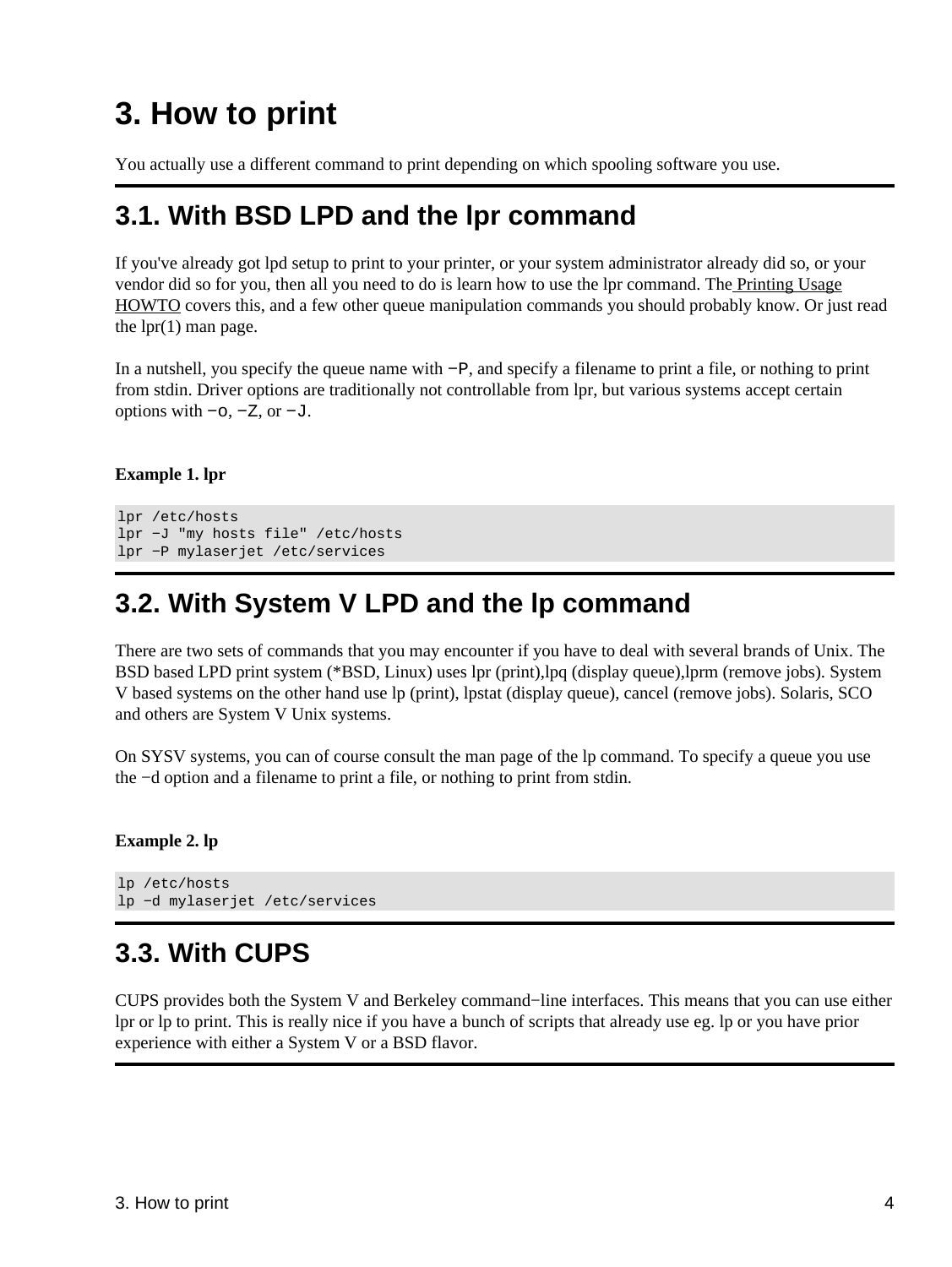## <span id="page-9-0"></span>**3.4. GUI Printing Tools**

Most spooling systems alone offer only a rather basic command−line interface. Rather than use **lpr** directly, you may wish to obtain and use a front−end interface. These generally let you fiddle with various printing options (the printer, paper types, collation, n−up, etc) in an easy−to−use graphical way. Some may have other features, as well.

### <span id="page-9-1"></span>**3.4.1. KDEPrint**

KDEPrint allows users access to printing subsystems (CUPS, LPD, RLPR, LPRng etc.) through a KDE graphical user interface. With KDEPrint, you can easily print, administer jobs and printers and the printing daemon. KDEPrint is a replacement for the old QtCUPS and KUPS. It is easy to use for both developers and users. KDEPrint is already a part of KDE since 2.2.0 and has several nice features.

kprinter is the print dialog of KDEPrint which allows you to select the destination printer and change printer options. Among the destination printers, there are a few virtual printers allowing you to print to email, fax or pdf.

#### **Figure 1. kprinter**



You can use KDEPrint's **kprinter** in any application that lets you configure your print command. Examples of these are Mozilla and OpenOffice.

#### **Figure 2. Using kprinter with Mozilla**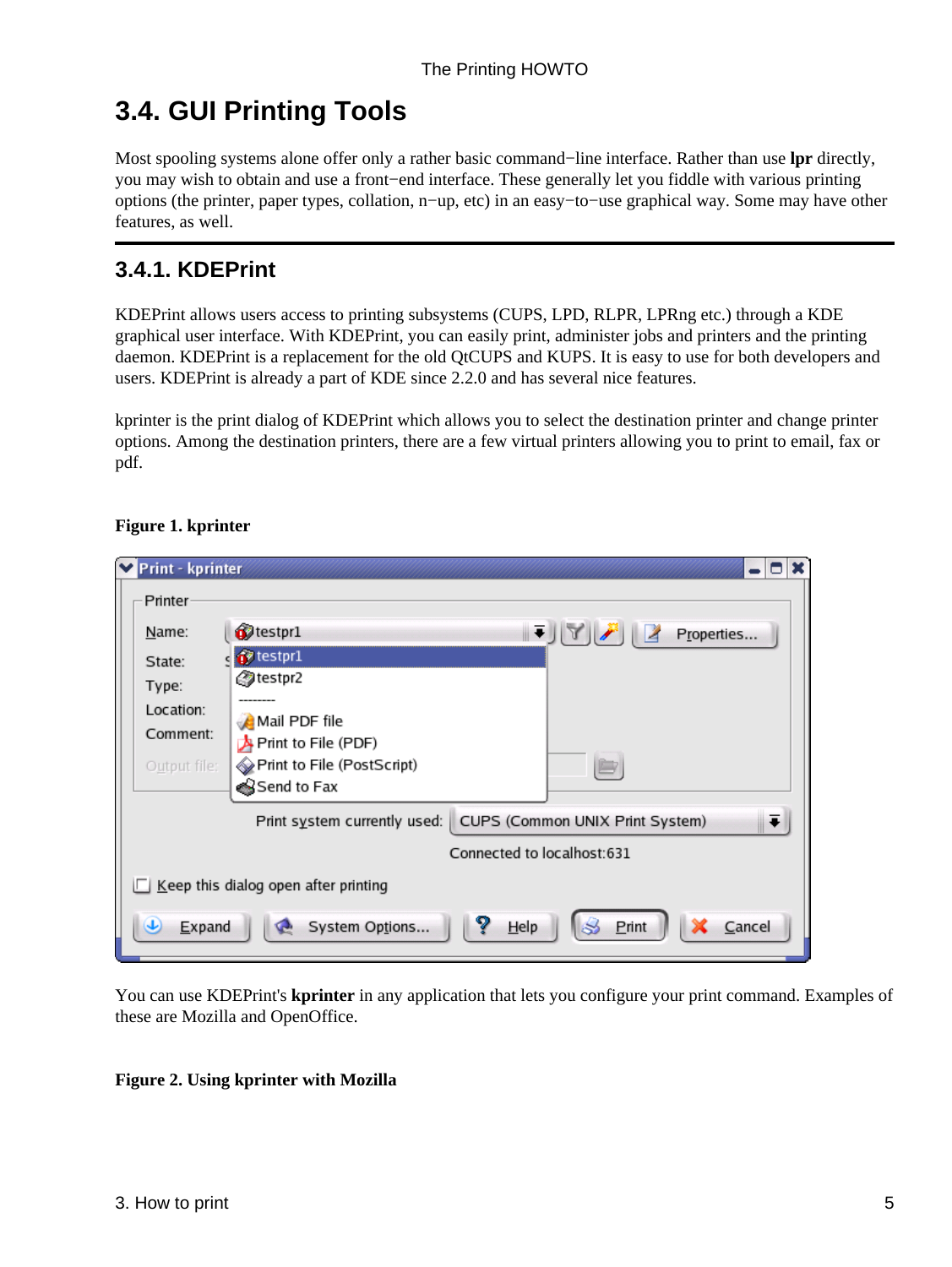| <b>Printer Properties</b>                                   |                                           |  |  |  |
|-------------------------------------------------------------|-------------------------------------------|--|--|--|
|                                                             | Paper Size:   A4 (8.3x11.7 inch)          |  |  |  |
| Print Command:                                              | kprinter -- stdin - P testpr1             |  |  |  |
| Color:                                                      | C GrayScale C Color                       |  |  |  |
|                                                             | Gap from edge of paper to Margin (inches) |  |  |  |
| Left: 0.04<br>Bottom: 0.04<br>Right: 0.04<br> 0.04 <br>Top: |                                           |  |  |  |
|                                                             | Cancel<br>ОК                              |  |  |  |

KDEPrint also features a Print Preview. that you can select from the Print Dialog. This is accomplished by passing the print file through the filters which make it suitable for displaying on screen using KGhostView or an external application like gv.

The KDEPrint Job Viewer **KJobViewer** allows you to view, move and cancel print jobs.

#### **Figure 3. KJobViewer**

|               |   | Print Jobs for testpr1 - KJobViewer |        |       |                  |         |          |                            |                 |
|---------------|---|-------------------------------------|--------|-------|------------------|---------|----------|----------------------------|-----------------|
|               |   | File Jobs Filter Settings Help      |        |       |                  |         |          |                            |                 |
|               |   | Hold                                |        |       | $Q$ $Q$ $R$ root |         |          | $\mathbf{c}$               |                 |
| $\vert$ Job I |   | Resume                              |        | State | Size (KB)        | Page(s) | Priority | <b>Billing Information</b> |                 |
|               |   | Remove                              | Delete |       |                  |         |          |                            |                 |
|               |   | Move to Printer                     | D.     |       |                  |         |          |                            |                 |
|               |   | Restart                             |        |       |                  |         |          |                            |                 |
|               |   | Job IPP Report                      |        |       |                  |         |          |                            |                 |
|               |   | Increase Priority                   |        |       |                  |         |          |                            |                 |
|               | J | Decrease Priority                   |        |       |                  |         |          |                            |                 |
|               |   | Edit Attributes                     |        |       |                  |         |          |                            |                 |
|               |   | Keep window permanent               |        |       |                  |         |          |                            | Max.: Unlimited |

You can find more information about KDEPrint a[t http://printing.kde.org/](http://printing.kde.org/).

### <span id="page-10-0"></span>**3.4.2. XPP**

Another good choice for CUPS is the program **[XPP](http://cups.sourceforge.net/xpp/)** (see [Figure 4\)](#page-11-0). XPP is built from the FLTK library and is therefore desktop agnostic.

To print with XPP, simply run the xpp program, and specify a file (or nothing, if you're using xpp in place of lpr to print from stdin). Then select a printer from the list of configured printers, and select any options you'd like to apply from the various tabbed panels. See [Figure 5](#page-11-1) for an example options panel highlighting the standard CUPS options.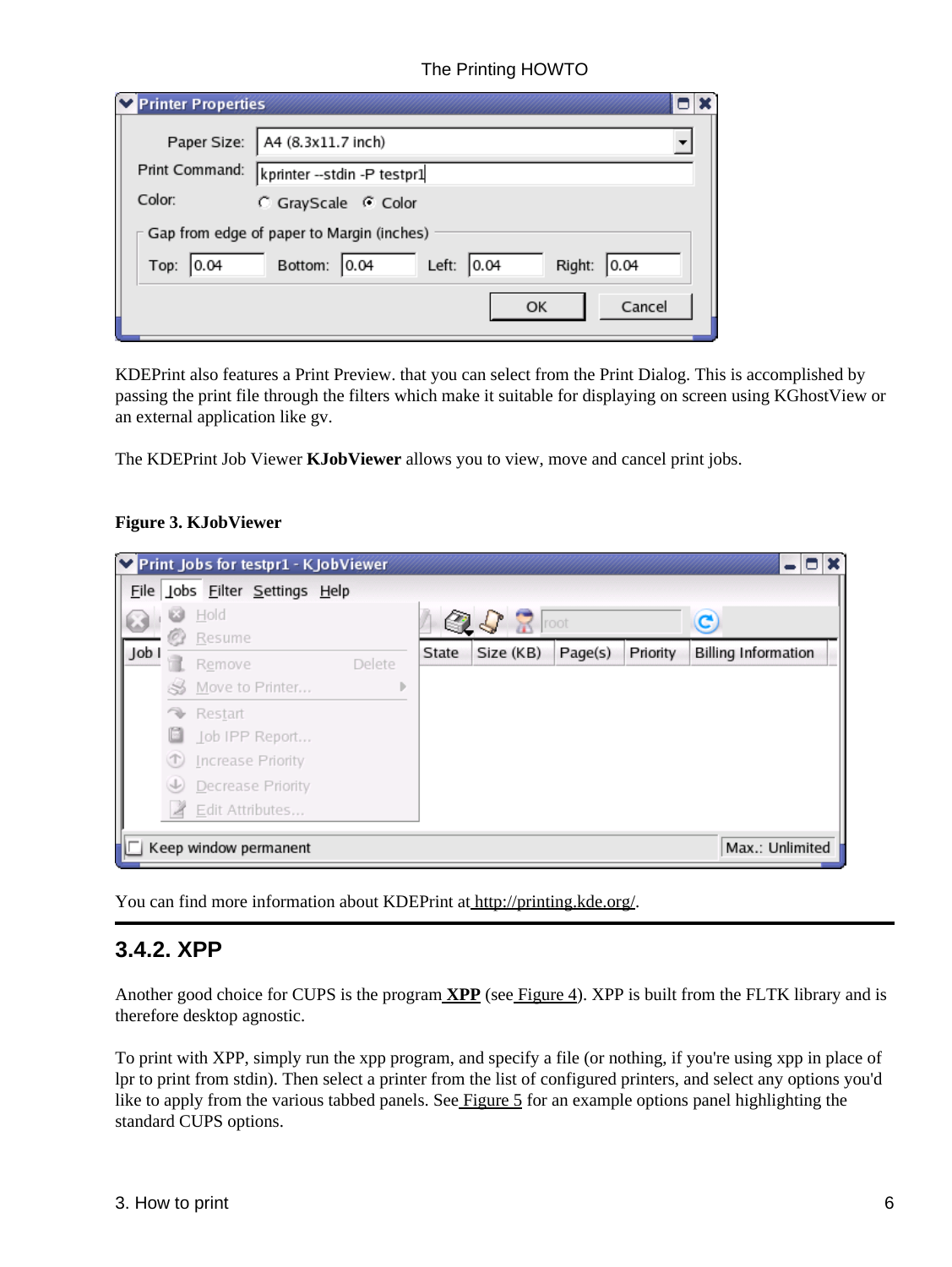When used with Foomatic driver interface system, XPP will also let you control numeric parameters not normally supported by CUPS. This typically includes such things as extended color tuning, cartridge alignment, and so forth. Se[e Figure 6](#page-11-2) for an example of this.

You can save your selected printer and all the options with the `Save Settings' button.

#### <span id="page-11-0"></span>**Figure 4. XPP Main Window**

| <b>X TY X Printing Panel</b>                                                                                                                         | $-$ <b>0</b> $\times$ |  |  |  |  |
|------------------------------------------------------------------------------------------------------------------------------------------------------|-----------------------|--|--|--|--|
| <b>XPrinting Panel</b><br>Version 1.1 by Till Kanppeter (January 2002).                                                                              |                       |  |  |  |  |
| File(s) (blank = std. input): /home/test/licence-f-final.bt                                                                                          | Browse                |  |  |  |  |
| Printers:                                                                                                                                            |                       |  |  |  |  |
| G DeskJet990C: HP DeskJet 990C, Foomatic + hpijs (single printer) ▲<br>State: Printer ide Location: Location Unicrown Type: No Information Available |                       |  |  |  |  |
| C DeskJet880Cptal: HP DeskJet 880C, Foomatic + hpijs (single print<br>State: Printer ide Location: Location Unicrown Type: No Information Available  |                       |  |  |  |  |
| C EPL5900: HP LaserJet 2100, Foomatic + pxlmono on 192.168.100.1<br>State: Printer idle Location: Location Unicrown Type: No Information Available   |                       |  |  |  |  |
| C Eps5500Pro: Epson Stylus Pro 5500, Foomatic + gimp-print on 180<br>State: Printer idle Location: Location Unicrown Type: No Information Available  |                       |  |  |  |  |
| C Epson1290: Epson Stylus Photo 1290, Foomatic + gimp-print (sin-                                                                                    |                       |  |  |  |  |
| Copies: (1 1 H) Priority: 1 50<br>Options<br>Instances                                                                                               |                       |  |  |  |  |
| Close<br>Print                                                                                                                                       | j.S                   |  |  |  |  |

<span id="page-11-2"></span><span id="page-11-1"></span>**Figure 5. CUPS/XPP Options Window**



**Figure 6. CUPS/XPP Foomatic Options Window**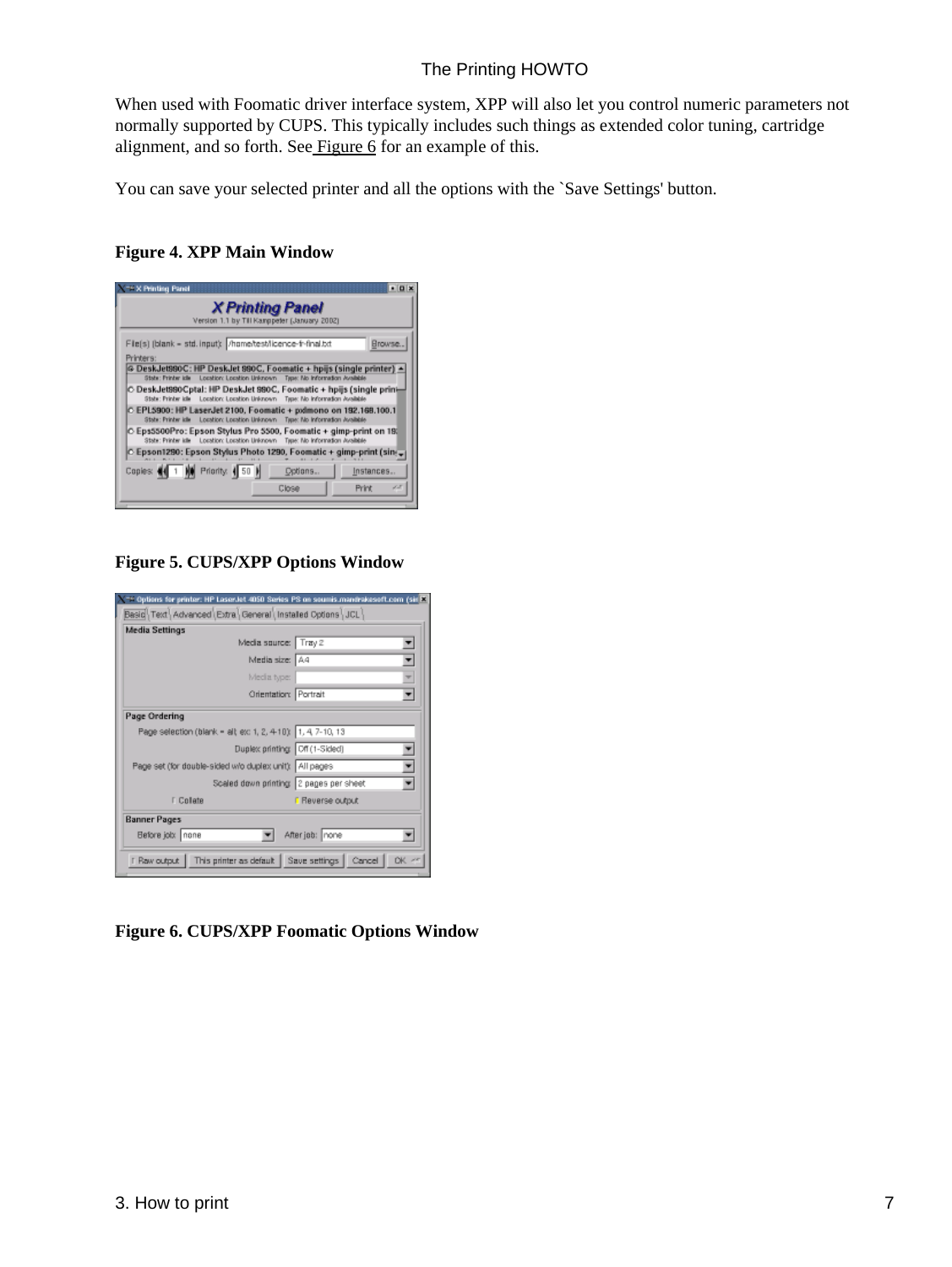| Basic <sup>1</sup> Text <sup>1</sup> Advanced Extra <sup>1</sup> General Adjustment                                                                | <sup>-</sup> Options for Epson1290: Epson Stylus Photo 1290, Formatic + gimp-print (single pri <mark>nt</mark> |
|----------------------------------------------------------------------------------------------------------------------------------------------------|----------------------------------------------------------------------------------------------------------------|
| StpGamma: 3.299<br>Density: 1<br>StpBrightness: 1<br>StpSaturation: 1<br>Contrast Level: 1<br>Cyan Level: 1<br>Magenta Level: 1<br>Yellow Level: 1 |                                                                                                                |
|                                                                                                                                                    | [ Raw output   This printer as default   Save settings   Cancel   OK <<                                        |

### <span id="page-12-0"></span>**3.4.3. GPR**

[GPR](http://www.compumetric.com/linux.html), by Thomas Hubbell, uses code from CUPS to filter Postscript jobs and offer easy user control over job options. Some options (like n−way printing, page selection, etc) are implemented directly by GPR, while most others are implemented by the printer or by the spooler's filter system.

GPR works with LPD or LPRng; or can be compiled specifically for use with GNUlpr. When compiled normally, it uses VA's libppd directly to produce printer−specific PostScript which it will then submit to the lpr command. When compiled for GNUlpr, it will submit your unmodified Postscript job to the lpr command, along with the set of job options you specify. This is arguably the better route, since it allows the Postscript to be redirected to a different printer by the spooler when appropriate; unfortunately it requires GNUlpr, which is not in wide circulation (although it is of course trivial to install).

To use GPR, first select a printer (by LPD queue name) and check that GPR has loaded the proper PPD file. If it hasn't, you'll need to specify the PPD filename, and specify your printer's options in the Printer Configuration dialog (you get this dialog by pressing the Printer Configuration button; it contains assorted printer setup options defined by the PPD).

Once you've configured your printer in GPR, you can print jobs by specifying the filename and selecting the proper options from the `Common' and `Advanced' tabbed panels. The `Common' options are implemented directly by GPR for all printers, while the `Advanced' options are defined by the PPD file for your printer. You can see these option panels i[n Figure 8](#page-13-0) an[d Figure 9](#page-13-1).

#### **Figure 7. GPR Main Options**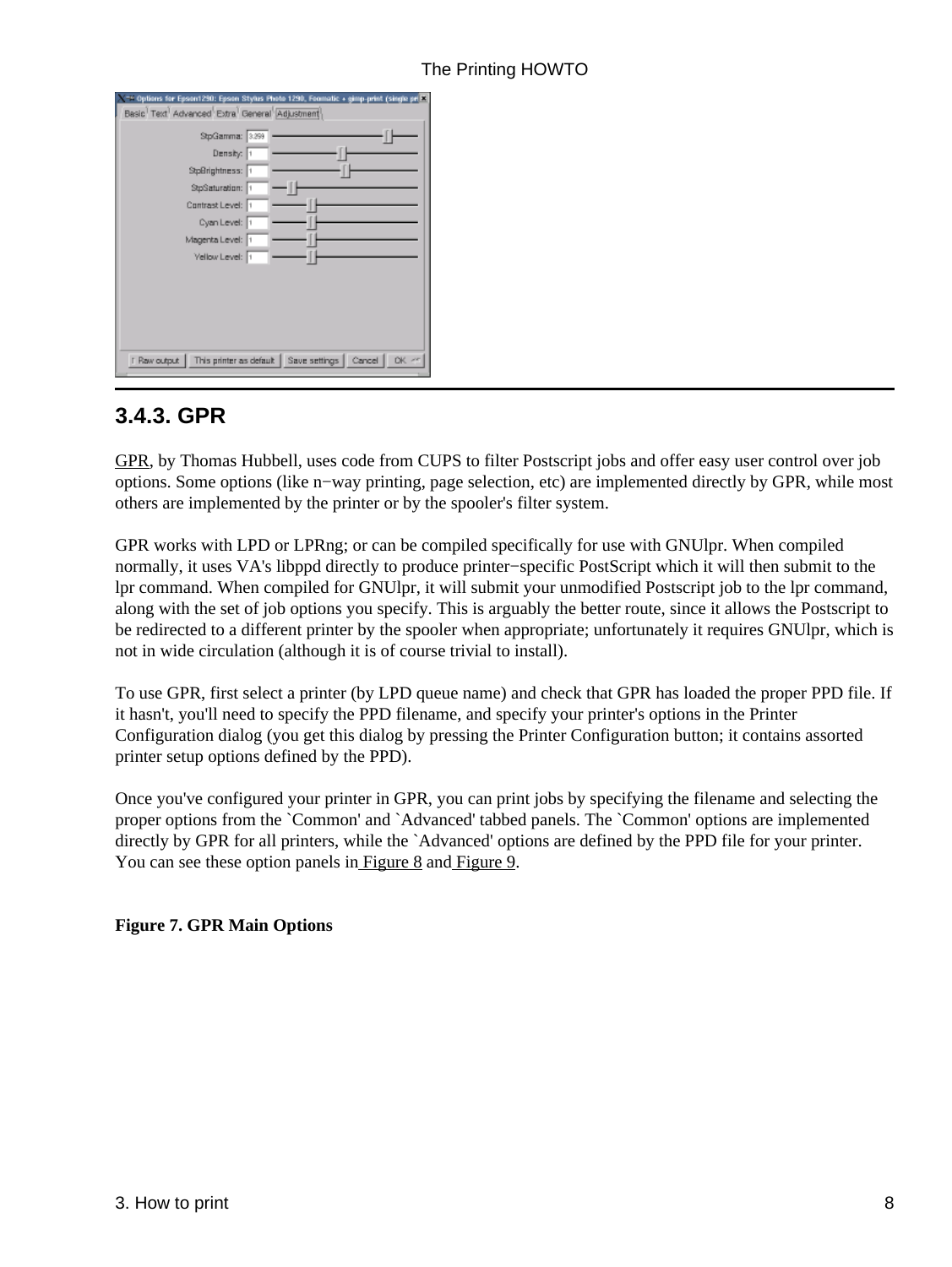| <b>gpr</b>                               |                        | O 0.                                       |
|------------------------------------------|------------------------|--------------------------------------------|
| Main   Common Options   Advanced Options |                        |                                            |
| File To<br>Print                         | /etc/motd              | / Browse                                   |
| Select Printer                           | Ip                     |                                            |
| <b>PPD File</b>                          | /local/lib/optra40.ppd | Browse                                     |
| Printer Configuration                    |                        | Saved Settings                             |
|                                          |                        | Retrieve Settings (current settings $\Box$ |
|                                          | Configure<br>Printer   | Save Settings                              |
|                                          |                        | $\chi$ Cancel<br>Print                     |

#### <span id="page-13-0"></span>**Figure 8. GPR Common Options**

| <b>gpr</b><br>о                        |                 | 000           |
|----------------------------------------|-----------------|---------------|
| Main Common Options   Advanced Options |                 |               |
| ₹<br>Media Size<br>Copies              | Letter          | $\Box$        |
| Page Ranges                            | N-Up Printing   |               |
| $\leftrightarrow$ All                  |                 |               |
| $\Diamond$ Odd                         | $+1$ -Up        |               |
| $\diamond$ Even                        | $\Diamond$ 2-Up |               |
| To<br>$\diamond$ From                  | $\Diamond$ 4-Up |               |
| Collate                                | Reverse Order   |               |
| $\Leftrightarrow$ Yes                  | $\diamond$ Yes  |               |
| $\triangle$ No                         | $\triangle$ No  |               |
|                                        | Print           | $\chi$ Cancel |

#### <span id="page-13-1"></span>**Figure 9. GPR Printer Options**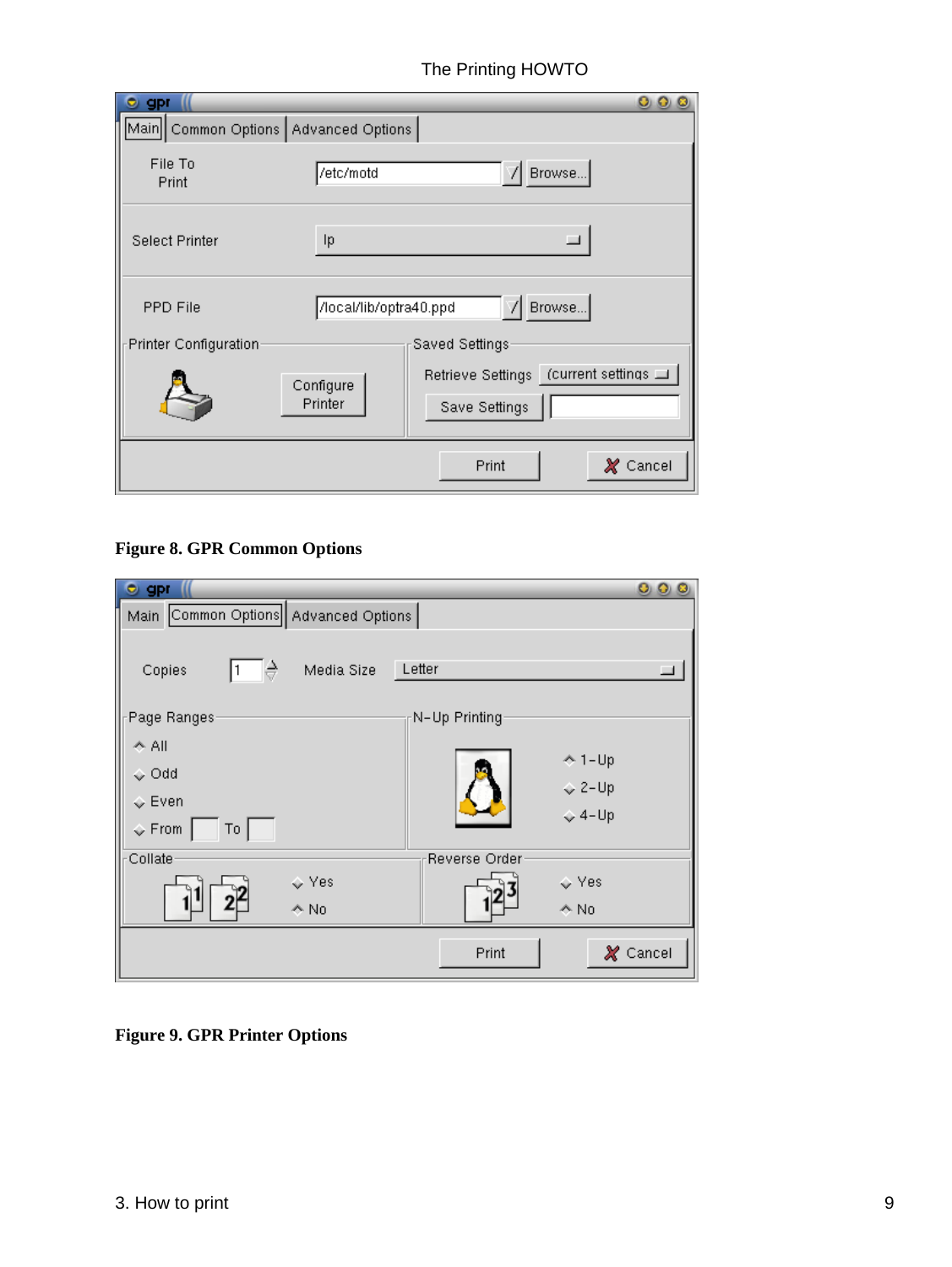| <b>gpr</b>                              | O O                              |
|-----------------------------------------|----------------------------------|
| Common Options Advanced Options<br>Main |                                  |
| Color Correction                        | Vivid<br>$\blacksquare$          |
| <b>Print Quality</b>                    | 1200 Image Quality<br>ц          |
| Resolution                              | 600 dpi<br>Щ                     |
| Collate Copies                          | $\Box$<br>Printer Setting        |
| Media Source                            | Manual Paper<br>$\blacksquare$   |
| Media Type                              | Photo Paper<br>$\blacksquare$    |
| Image Smoothing                         | On<br>ш                          |
| Port Rotation                           | <b>Printer Setting</b><br>$\Box$ |
|                                         | X Cancel<br>Print                |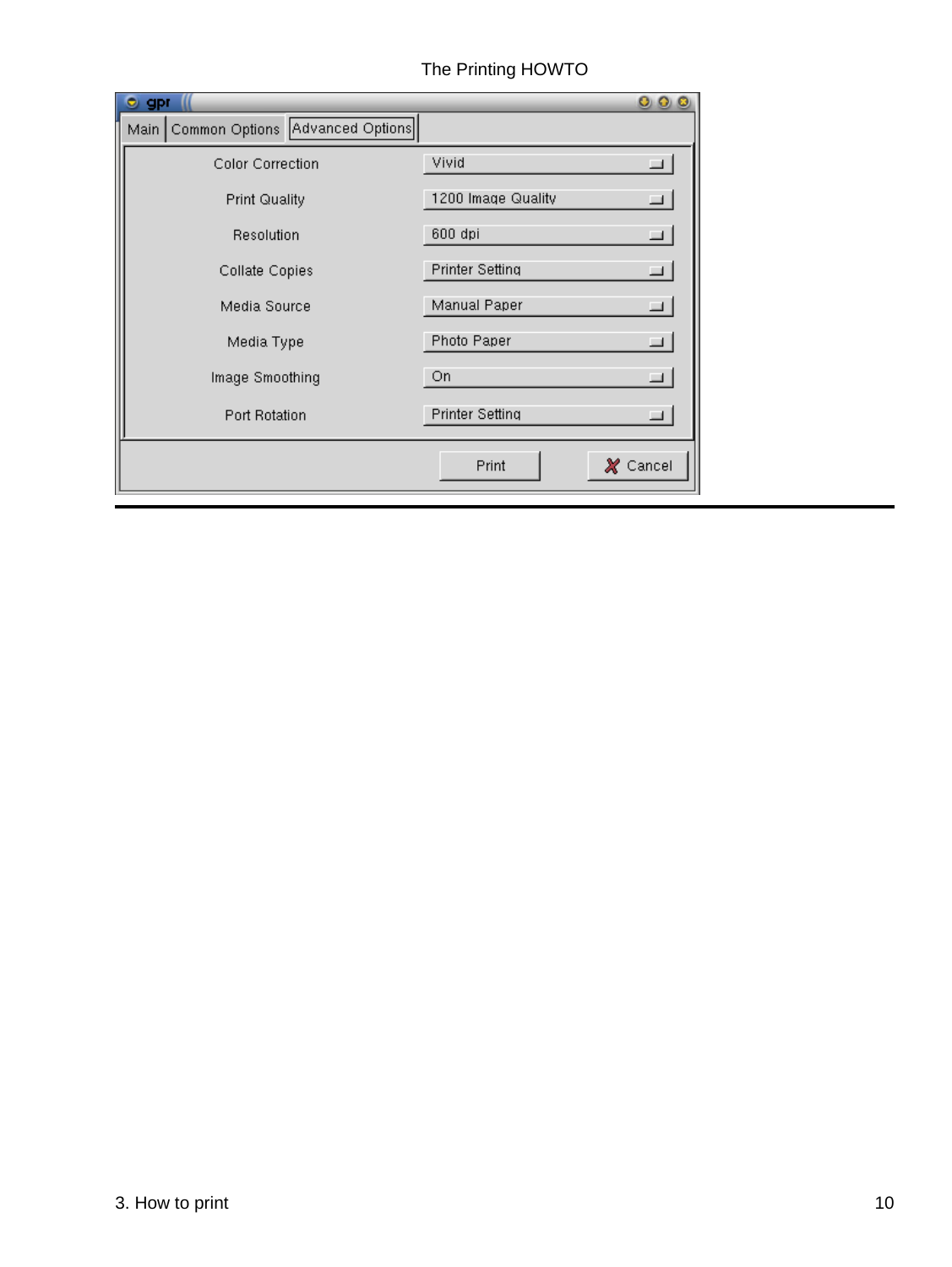# <span id="page-15-0"></span>**4. Kernel printer devices**

There are two completely different device drivers for the parallel port; which one you are using depends on your kernel version (which you can find out with the command uname −a). The driver changed in Linux 2.1.33; essentially all current systems will be running kernel 2.2 or later, so you'll probably want to skip ahead to the parport driver section.

A few details are the same for both styles of driver. Most notably, many people have found that Linux will not detect their parallel port unless they disable "Plug and Play" in their PC BIOS. (This is no surprise; the track record for PnP of non−PCI devices with Windows and elsewhere has been something of a disaster).

## <span id="page-15-1"></span>**4.1. The lp device (kernels <=2.1.32)**

The Linux kernel  $\ll$  = 2.1.32), assuming you have compiled in or loaded the lp device (the output of cat /proc/devices should include the device lp if it is loaded), provides one or more of */dev/lp0*,*/dev/lp1*, and */dev/lp2*. These are NOT assigned dynamically, rather, each corresponds to a specific hardware I/O address. This means that your first printer may be *lp0* or *lp1* depending on your hardware. Just try both.

A few users have reported that their bidirectional lp ports aren't detected if they use an older unidirectional printer cable. Check that you've got a decent cable.

One cannot run the plip and lp drivers at the same time on any given port (under 2.0, anyway). You can, however, have one or the other driver loaded at any given time either manually, or by kerneld with version 2.x (and later 1.3.x) kernels. By carefully setting the interrupts and such, you can supposedly run plip on one port and lp on the other. One person did so by editing the drivers; I eagerly await a success report of someone doing so with only a clever command line.

There is a little utility called  $\text{tune} \ln \text{floating}$  about with which you, as root, can tune the Linux 2.0 lp device's interrupt usage, polling rate, and other options.

When the lp driver is built into the kernel, the kernel will accept an  $1p=$  option to set interrupts and io addresses:

When the lp driver is built in to the kernel, you may use the LILO/LOADLIN command line to set the port addresses and interrupts that the driver will use. Syntax: lp=port0[,irq0[,port1[,irq1[,port2[,irq2]]]]] For example: lp=0x378,0 or lp=0x278,5,0x378,7 \*\* Note that if this feature is used, you must specify \*all\* the ports you want considered, there are no defaults. You can disable a built−in driver with lp=0.

When loaded as a module, it is possible to specify io addresses and interrupt lines on the insmod command line (or in*/etc/conf.modules* so as to affect kerneld) using the usual module argument syntax. The parameters areio=port0,port1,port2 and irq=irq0,irq1,irq2. Read the man page for*[insmod](http://www.linuxprinting.org/man/insmod.1.html)* for more information on this.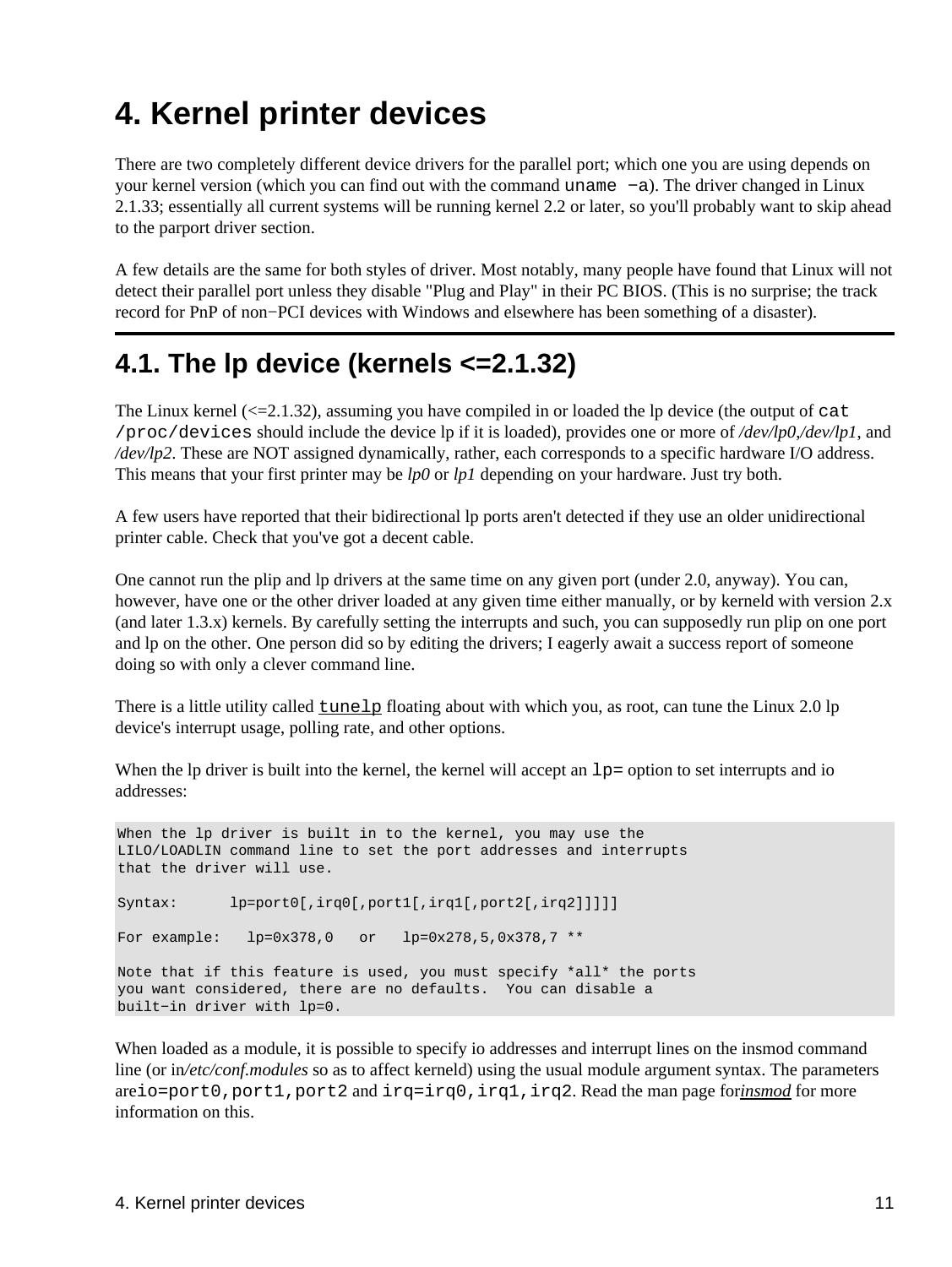\*\*For those of you who can never find the standard port numbers when you need them, they are as in the second example above. The other port (*lp0*) is at 0x3bc. I've no idea what interrupt it usually uses.

The source code for the Linux 2.0 parallel port driver is in /usr/src/linux/drivers/char/lp.c.

## <span id="page-16-0"></span>**4.2. The parport device (kernels >= 2.1.33)**

Beginning with kernel 2.1.33 (and available as a patch for kernel 2.0.30), the lp device is merely a client of the new parport device. The addition of the parport device corrects a number of the problems that plague the old lp device driver − it can share the port with other drivers, it dynamically assigns available parallel ports to device numbers rather than enforcing a fixed correspondence between I/O addresses and port numbers, and so forth.

The advent of the parport device has enabled a whole flock of new parallel−port drivers for things like Zip drives, Backpack CD−ROMs and disks, and so forth. Some of these are also available in versions for 2.0 kernels; look around on the web.

The main difference that you will notice, so far as printing goes, is that parport−based kernels dynamically assign lp devices to parallel ports. So what was lp1 under Linux 2.0 may well be lp0 under Linux 2.2. Be sure to check this if you upgrade from an lp−driver kernel to a parport−driver kernel.

The most popular problems with this device seems to stem from misconfiguration:

#### *The Distribution*

Some GNU/Linux distributions don't ship with a properly setup /etc/modules.conf (or /etc/conf.modules), so the driver isn't loaded properly when you need it to be. With a recent modutils, the proper magical lines from modules.conf seem to be:

| alias /dev/printers lp |    | # only for devfs?                                              |
|------------------------|----|----------------------------------------------------------------|
| alias /dev/lp*         | 1p | # only for devfs?                                              |
|                        |    | alias parport_lowlevel parport_pc # missing in Red Hat 6.0-6.1 |

*The BIOS*

Many PC BIOSes will make the parallel port into a Plug−and−Play device. This just adds needless complexity to a perfectly simple device that is nearly always present; turn off the PnP setting for your parallel port ("LPT1" in many BIOSes) if your parallel port isn't detected by the Linux driver. The correct setting is often called "legacy", "ISA", or "0x378", but probably not "disabled".

You can also read th[e parport documentation](http://people.redhat.com/twaugh/parport/html/parportguide.html) in your kernel sources, or look at th[e parport web site.](http://people.redhat.com/twaugh/parport/)

## <span id="page-16-1"></span>**4.3. Serial devices**

Serial devices are usually called something like/ $dev/ttySI$  under Linux. The utility  $stty$  will allow you to interactively view or set the settings for a serial port; [setserial](http://www.linuxprinting.org/man/setserial.8.html) will allow you to control a few extended attributes and configure IRQs and I/O addresses for non−standard ports. Further discussion of serial ports under Linux may be found in the [Serial−HOWTO](http://metalab.unc.edu/mdw/HOWTO/Serial-HOWTO.html).

When using a slow serial printer with flow control, you may find that some of your print jobs get truncated. This may be due to the serial port, whose default behavior is to purge any untransmitted characters from its buffer 30 seconds after the port device is closed. The buffer can hold up to 4096 characters, and if your printer uses flow control and is slow enough that it can't accept all the data from the buffer within 30 seconds after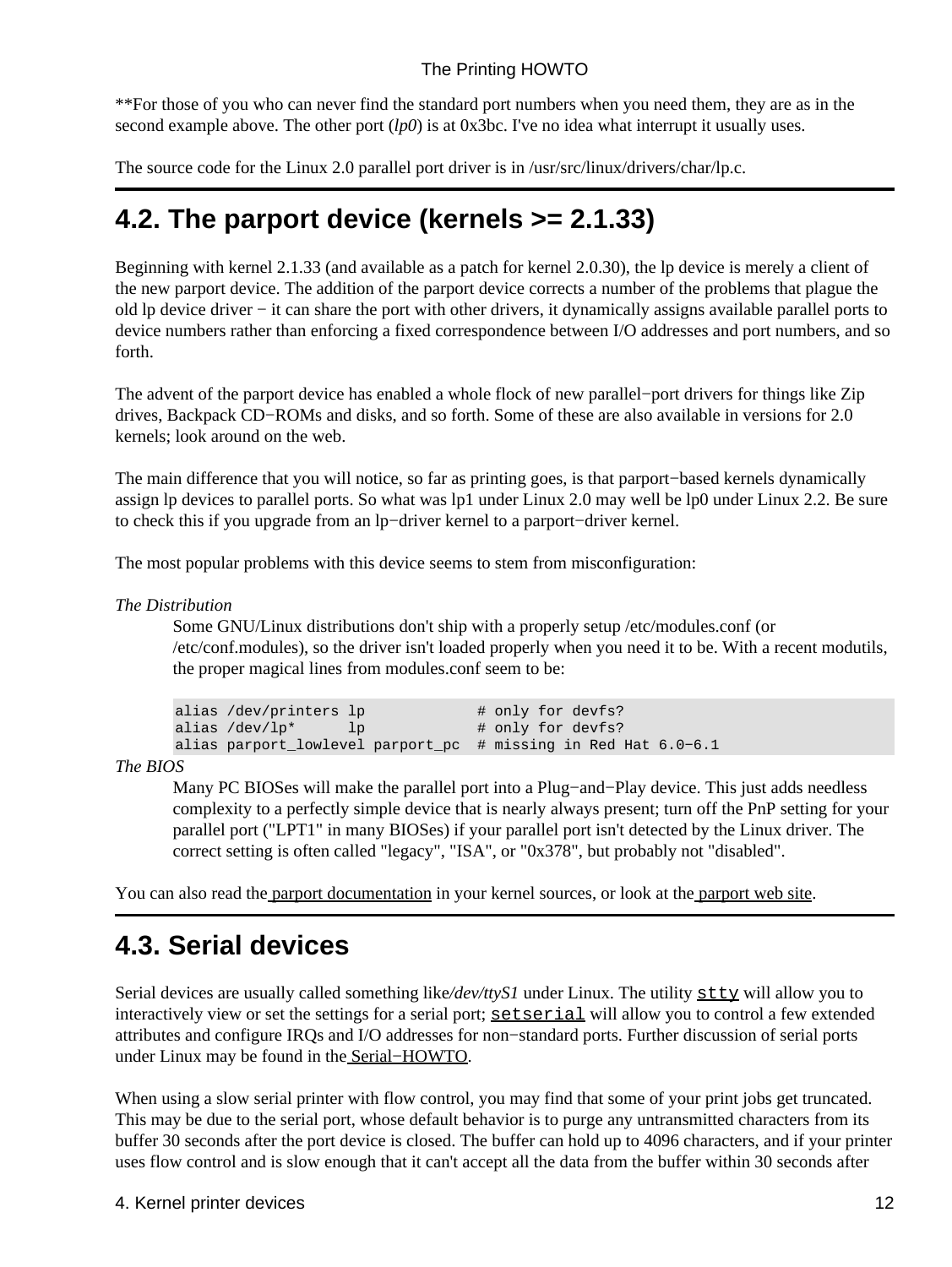printing software has closed the serial port, the tail end of the buffer's contents will be lost. If the command cat file > /dev/ttyS2 produces complete printouts for short files but truncated ones for longer files, you may have this condition.

The 30 second interval can be adjusted through the "closing\_wait" command−line option of setserial (version 2.12 and later). A machine's serial ports are usually initialized by a call to setserial in the rc.serial boot file. The call for the printing serial port can be modified to set the closing\_wait at the same time as it sets that port's other parameters.

### <span id="page-17-0"></span>**4.4. USB Devices**

### <span id="page-17-1"></span>**4.4.1. USB 1.1**

Linux supports USB pretty well. USB should work with any late−model 2.2 kernel, and any 2.4 kernel or newer. Of course you need kernel support for USB, either linked in or through a module (recommended).

#### **If you have a modular kernel, the following modules need to be loaded:**

- usb−core.o
- usb−uhci.o or uhci.o or usb−ohci.o
- printer.o

Which one of usb−uhci.o or uhci.o or usb−ohci.o you need depends on the kind of motherboard or adaptor you have. Intel and Via motherboards and Via based adaptors are UHCI (you can use either usb−uhci.o or uhci.o). You can find out which type of HCI (Host Controller Interface) you have with **lspci −v|grep HCI**

### <span id="page-17-2"></span>**4.4.2. USB 2.0**

To get high speed transfers out of a USB 2.0 capable device you must attach it to an USB 2.0 controller and use the EHCI driver (ehci−hcd.o). A recent 2.4 kernel or higher is recommended if you want to use USB 2.0.

### <span id="page-17-3"></span>**4.4.3. Hints**

One thing to remember is that USB devices are dynamically allocated. A USB printer gets assigned a device file (/dev/usb/lp\*) when it is turned on or connected. This could mean that print jobs are sent to the wrong printer because you turned them on in a certain order. CUPS uses special Uri's containing manufacturer, model and printer serial number to keep sending the jobs to the correct physical printer.

Although most USB printers work fine on Linux, there are exceptions. For example the new MF devices from Epson (Stylus CX3200/CX5200) return garbage when one polls the IEEE−1284 ID string via IOCTL, for example with the code of the CUPS "usb" backend. Whereas one can poll the ID string via an Epson−proprietary method.

Till Kamppeter has written some tools to retrieve the device ID string from USB printers. [getusbprinterid.pl](http://www.linuxprinting.org/download/printing/getusbprinterid.pl) and usb id test.c are the same thing but respectively in Perl and C. As mentioned above, the new MF devices from Epson are an exception, but the "Epson proprietary method" is implemented in the ttink tool of the [MTink](http://xwtools.automatix.de/) package.

More documentation about USB is available at the [Linux USB Website.](http://www.linux-usb.org/)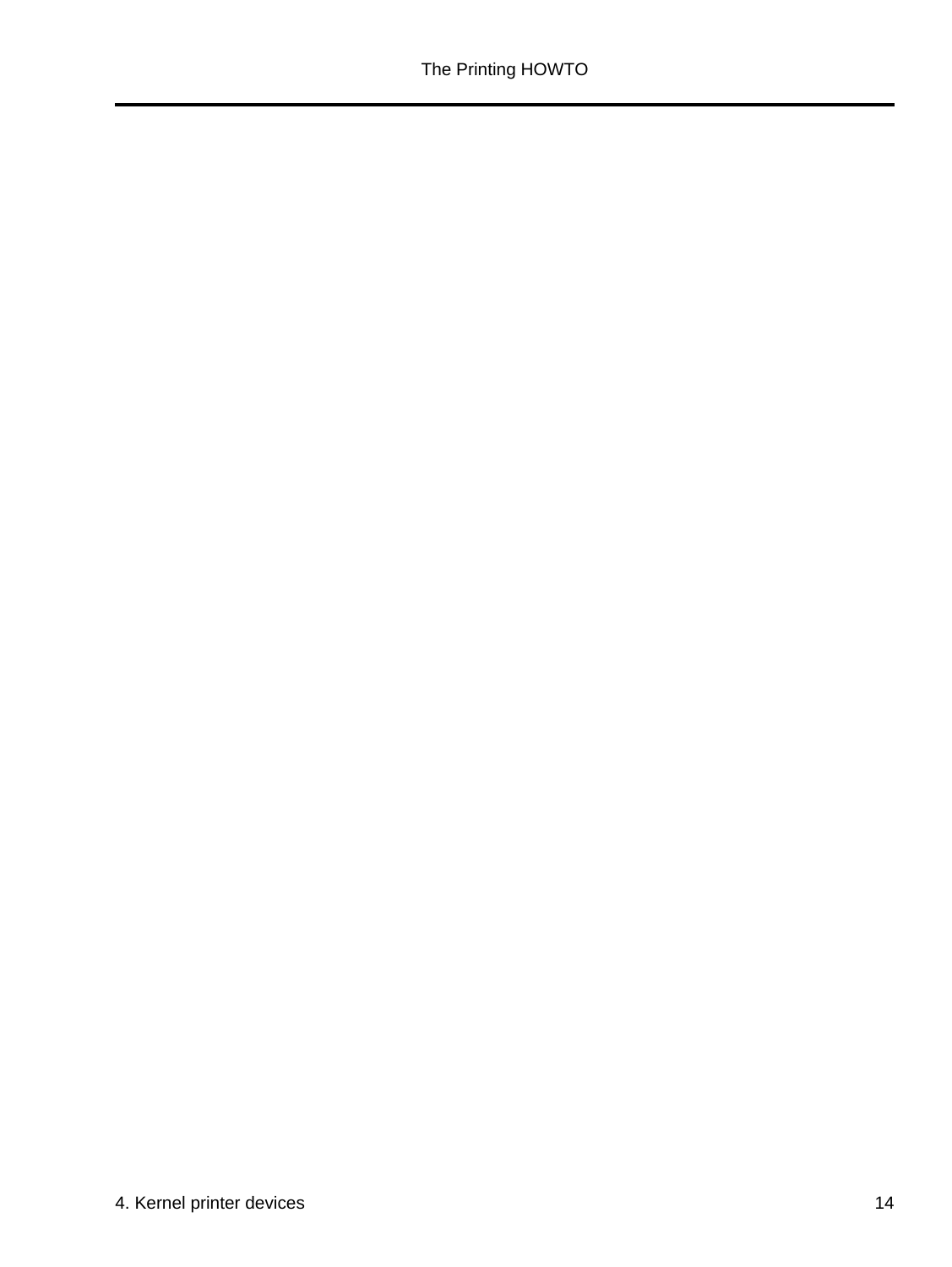# <span id="page-19-0"></span>**5. Supported Printers**

The Linux kernel will let you speak with any printer that you can plug into a serial, parallel, or usb port, plus any printer on the network. Unfortunately, this alone is insufficient; you must also be able to generate data that the printer will understand. Primary among the incompatible printers are those referred to as "Windows" or "GDI" printers. They are called this because all or part of the printer control language and the design details of the printing mechanism are not documented. Typically the vendor will provide a Windows driver and happily sell only to Windows users; this is why they are called Winprinters. In some cases the vendor also provides drivers for NT, OS/2, or other operating systems.

Many of these printers *do not work* with free software. A few of them do, and some of them only work a little bit (usually because someone has reverse engineered the details needed to write a driver). See the printer support list below for details on specific printers.

A few printers are in−between. Some of NEC's models, for example, implement a simple form of the standard printer language PCL that allows PCL−speaking software to print at up to 300dpi, but only NEC knows how to get the full 600dpi out of these printers.

Note that if you already have one of these Winprinters, there are roundabout ways to print to one, but they're rather awkward. Se[eSection 12](#page-65-0) in this document for more discussion of Windows−only printers.

## <span id="page-19-1"></span>**5.1. Postscript**

As for what printers *do* work with free software, the best choice is to buy a printer with native PostScript support *in firmware*. Nearly all Un\*x software that produces printable output produces it in PostScript, so obviously it'd be nice to get a printer that supports PostScript directly. Unfortunately, PostScript support is scarce outside the laser printer domain, and is sometimes a costly add−on.

Un\*x software, and the publishing industry in general, have standardized upon Postscript as the printer control language of choice. This happened for several reasons:

#### *Timing*

Postscript arrived as part of the Apple Laserwriter, a perfect companion to the Macintosh, the system largely responsible for the desktop publishing revolution of the 80s.

#### *It's device−independent*

Postscript programs can be run to generate output on a pixel screen, a vector screen, a fax machine, or almost any sort of printer mechanism, without the original program needing to be changed. Postscript output will look the same on any Postscript device, at least within the limits of the device's capabilities. Before the creation of PDF, people exchanged complex documents online as Postscript files. The only reason this standard didn't "stick" was because Windows machines didn't usually include a Postscript previewer, so Adobe specified hyperlinks and compression for Postscript, called the result PDF, distributed previewers for it, and invented a market for their "distiller" tools (the functionality of which is also provided by ghostscript's ps2pdf and pdf2ps programs).

#### *It's a real programming language*

Postscript is a complete programming language; you can write software to do most anything in it. This is mostly useful for defining subroutines at the start of your program to reproduce complex things over and over throughout your document, like a logo or a big "DRAFT" in the background. But there's no reason you couldn't compute  $\hat{A}$  in a Postscript program.

#### *It's open*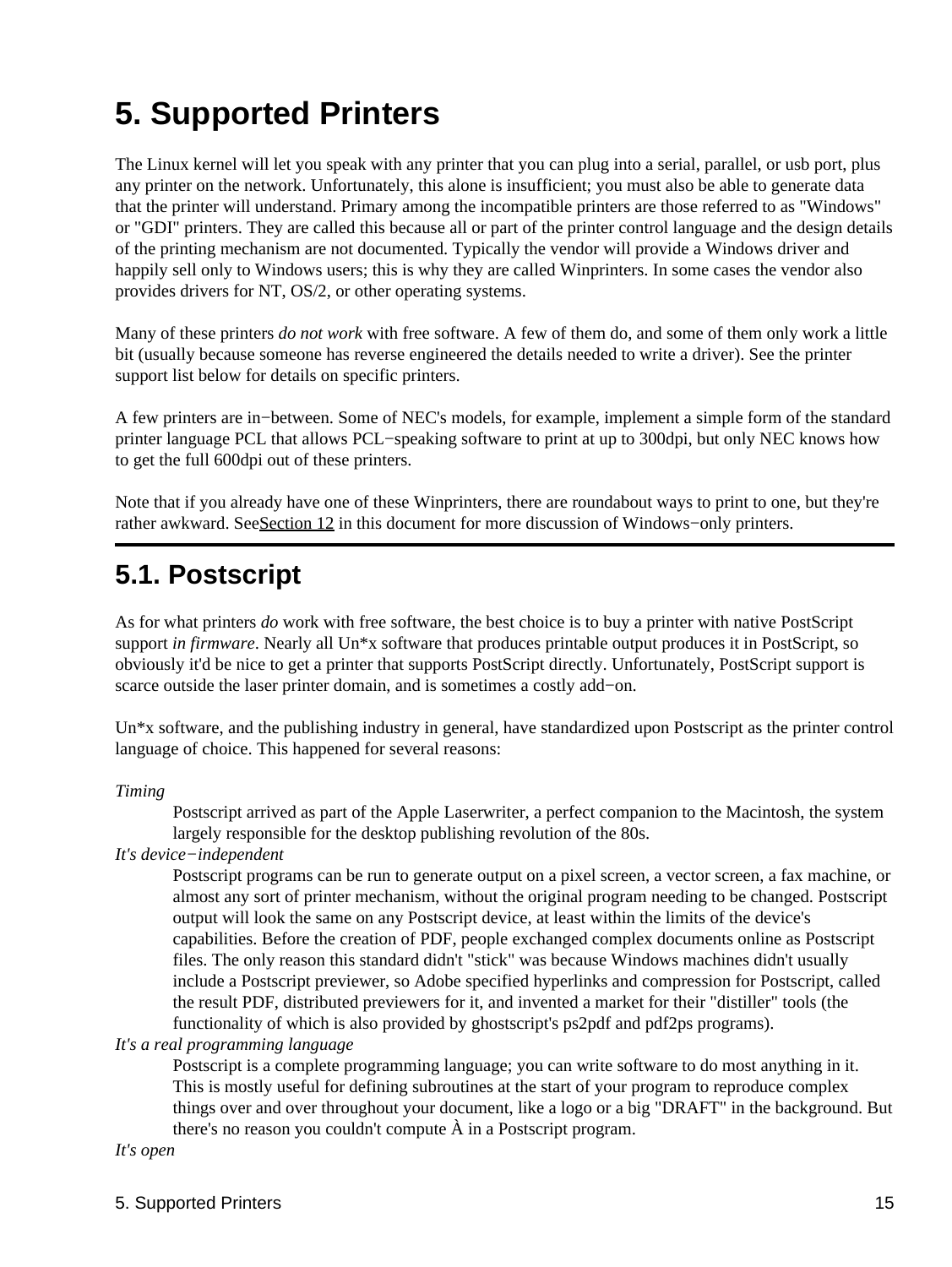Postscript is fully specified in a publically available series of books (which you can find at any good bookstore) and also online a[t http://partners.adobe.com/asn/developer/technotes/postscript.html.](http://partners.adobe.com/asn/developer/technotes/postscript.html) Although Adobe invented it and provides the dominant commercial implementation, other vendors like Aladdin produce independently coded implementations as well.

## <span id="page-20-0"></span>**5.2. Non−Postscript**

Failing the (larger) budget necessary to buy a Postscript printer, you can use any printer supported by *Ghostscript*, the free Postscript interpreter used in lieu of actual printer Postscript support. Note that most GNU/Linux distributions can only ship a somewhat outdated version of Ghostscript due to the license. Fortunately, there is usually a prepackaged up to date Ghostscript made available in each distribution's contrib area.

Adobe now has a new printer language called "PrintGear". I think it's a greatly simplified binary format language with some Postscript heritage but no Postscript compatibility. And I haven't heard of Ghostscript supporting it. But some PrintGear printers seem to support another language like PCL, and these printers will work with GNU/Linux (if the PCL is implemented in the printer and not in a Windows driver).

Similarly, Adobe offers a host−based Postscript implementation called PressReady. This works much like Ghostscript does to provide Postscript support for a non−Postscript printer, but has the disadvantage that it runs only on Windows.

## <span id="page-20-1"></span>**5.3. What printers work?**

You can look in several places to see if a particular printer will work. The cooperatively maintained Printing HOWTO printe[r database](http://www.linuxprinting.org/database.html) aims to be a comprehensive listing of the state of GNU/Linux printer support. A summary of it is below; be sure to check online for more details and information on what driver(s) to use.

The best bet for new printer shoppers is to consult the list of [suggested printers](http://www.linuxprinting.org/suggested.html). These center around color inkjets and mono laser devices. You can even help support this document and the website by buying from one o[f affiliated vendors](http://www.linuxprinting.org/affiliate.html).

Ghostscript's [printer compatibility page](http://www.cs.wisc.edu/~ghost/doc/printer.htm) has a list of some working printers, as well as links to other pages.

[Google groups](http://groups.google.com/) contains hundreds of "it works" and "it doesn't work" testimonials. Try all three, and when you're done, check that your printer is present and correct in the [database](http://www.linuxprinting.org/database.html), so that it will be listed properly in this document in the future.

### <span id="page-20-2"></span>**5.3.1. Printer compatibility list**

This section is a summary of the [online database.](http://www.linuxprinting.org/database.html) The online version includes device specifications, notes, driver information, user−maintained documentation, manufacturer web pages, and interface scripts for using drivers with several print spooling systems (including LPR, LPRng, PDQ, and CUPS). The online version of this list is also interactive; people can and do add printers all the time, so be sure to check it as well. Finally, if your printer isn't listed, add it!

Note that this listing is not gospel; people sometimes add incorrect information, which are eventually weeded out. Entries which have not been sanity−checked are marked with an asterisk (\*). Verify from Google Groups that a printer works for someone before buying it based on this list.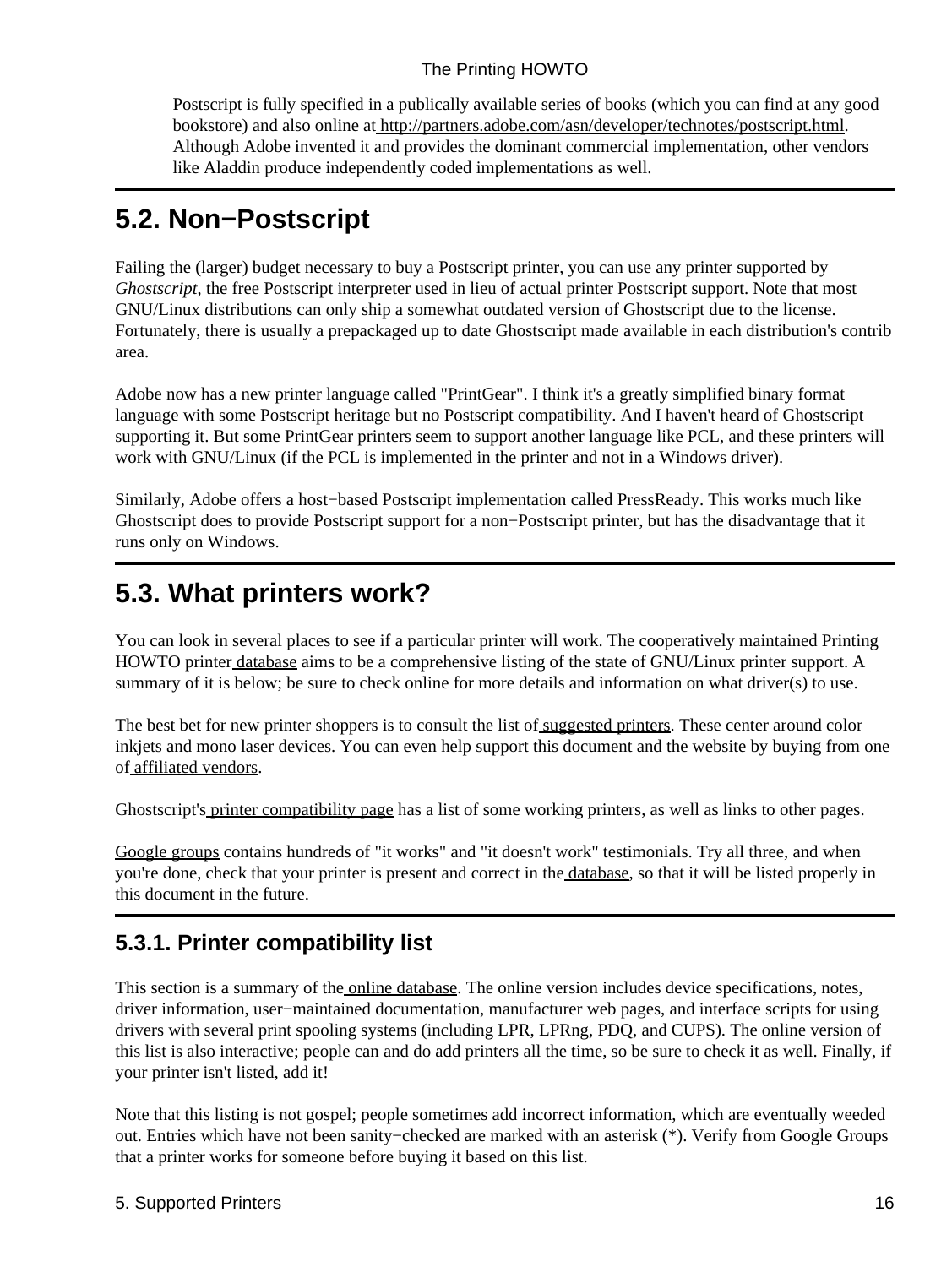Printers here are categorized into four types:

#### *Perfectly*

Perfect printers work perfectly − you can print to the full ability of the printer, including color, full resolution, etc. In a few cases printers with undocumented "resolution enhancement" modes that don't work are listed as perfect; generally the difference in print quality is small enough that it isn't worth worrying about.

*Mostly*

You can print fine, but there may be minor limitations of one sort or another in either printing or other features.

*Partially*

You can print, but maybe not in color, or only at a poor resolution. See the online listing for information on the limitation.

*Paperweight*

You can't print a darned thing; typically this will be due to lack of a driver and/or documentation on how to write one. Paperweights occasionally get "promoted", either when someone discovers that an existing driver works, or when someone creates a new driver, but you shouldn't count on this happening.

In all cases, since this information is provided by dozens of people, none of it is guaranteed to be correct; entries with an asterisk (\*) are particularly suspect. The facts, however, should be easy to corroborate from the driver web pages and manufacturer web sites.

And without further ado, here is the printer compatibility list:

| Manufacturer Perfectly |               | Mostly     | Partially | Papery |
|------------------------|---------------|------------|-----------|--------|
| Alps                   |               | $MD-1000$  |           |        |
|                        |               | $MD-1300$  |           |        |
|                        |               | $MD-1500*$ |           |        |
|                        |               | $MD-2000$  |           |        |
|                        |               | $MD-2010$  |           |        |
|                        |               | MD-2300    |           |        |
|                        |               | MD-4000    |           |        |
|                        |               | MD-5000    |           |        |
|                        |               | MD-5500    |           |        |
| Anitech                | M24           |            |           |        |
| Apollo                 | $P-1200$      |            |           |        |
|                        | P-1220 Barbie |            |           |        |
|                        | $P-1250$      |            |           |        |
|                        | $P - 2100$    |            |           |        |
|                        | $P - 2150$    |            |           |        |
|                        | $P - 2200$    |            |           |        |
|                        | $P - 2250$    |            |           |        |
|                        | $P - 2500$    |            |           |        |
|                        | $P - 2550$    |            |           |        |
|                        | $P - 2600$    |            |           |        |
|                        | $P - 2650$    |            |           |        |

#### **Table 1. Linux Printer Support**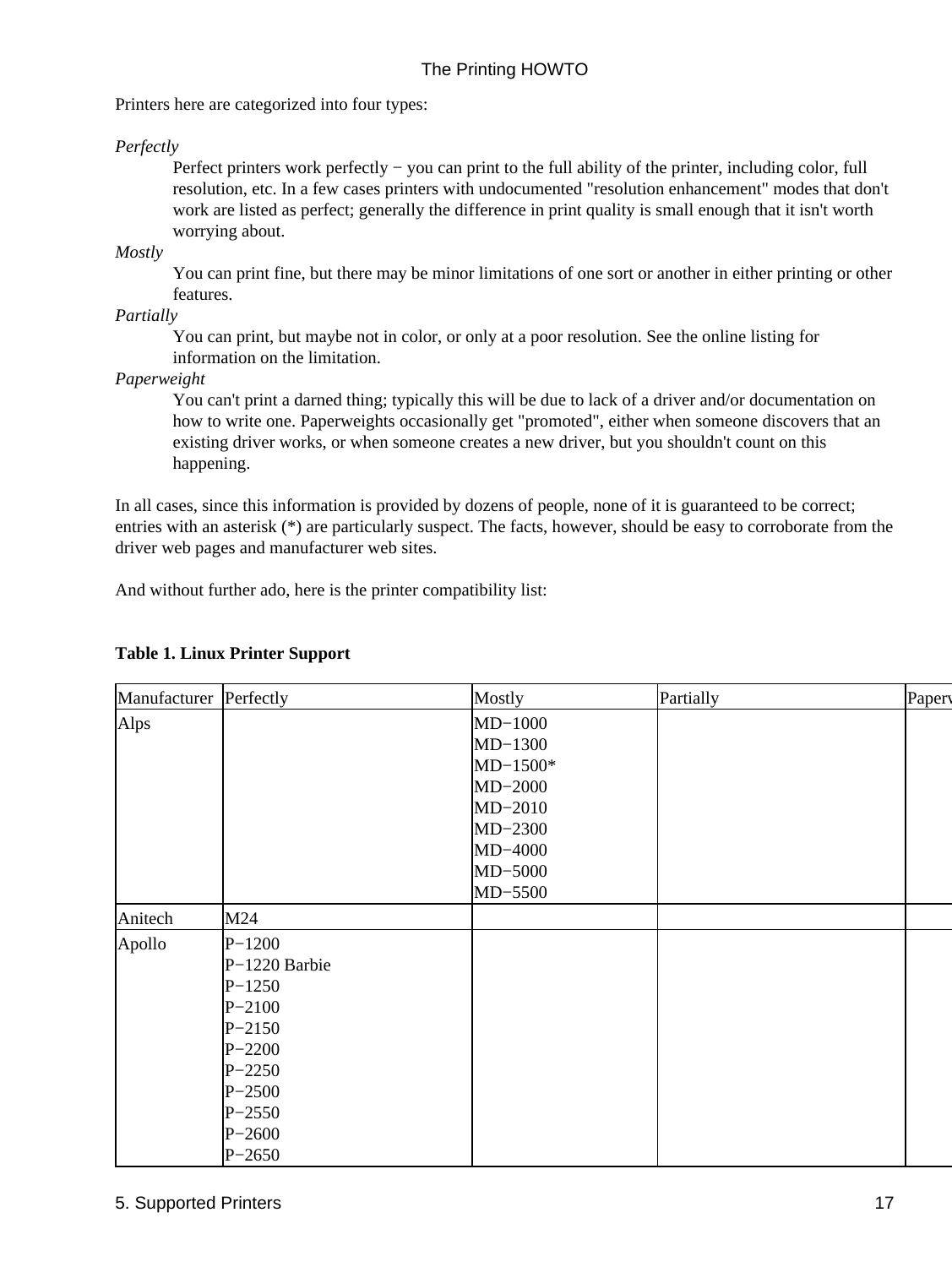The Printing HOWTO

| Apple          | 12/640ps                 | Color StyleWriter 1500        |                     |         |
|----------------|--------------------------|-------------------------------|---------------------|---------|
|                | Dot Matrix               | Color StyleWriter 2200        |                     |         |
|                | ImageWriter              | Color StyleWriter 2400        |                     |         |
|                | ImageWriter LQ           | Color StyleWriter 2500*       |                     |         |
|                | LaserWriter 4/600*       | ImageWriter II*               |                     |         |
|                | LaserWriter 16/600*      | LaserWriter NT                |                     |         |
|                | LaserWriter IINTX*       | StyleWriter 1200              |                     |         |
|                | LaserWriter IIg          | StyleWriter I                 |                     |         |
|                | LaserWriter Pro 630*     | StyleWriter II                |                     |         |
|                | LaserWriter Select 360*  |                               |                     |         |
| Avery          | Personal Label Printer+* | <b>Personal Label Printer</b> |                     |         |
| <b>Brother</b> | HL-4Ve                   | $HJ-400$                      | DCP-1200            | 4550*   |
|                | $HL-8$                   | $HL-1030$                     | $HJ-100i*$          | $MP-2$  |
|                |                          |                               |                     |         |
|                | $HL-10V$                 | $HL-1050$                     | $HL-4V*$            |         |
|                | $HL-10h$                 | $HL-1060$                     | $HL-6*$             |         |
|                | $HL-630$                 | $HL-1240$                     | $HL-6V*$            |         |
|                | $HL-660$                 |                               | HL-630/631*         |         |
|                | HL-720                   |                               | HL-641/645/655M*    |         |
|                | HL-730                   |                               | $HL-665*$           |         |
|                | HL-760                   |                               | HL-730/730DX*       |         |
|                | HL-820                   |                               | $HL-1270*$          |         |
|                | HL-960*                  |                               | HL-P2000*           |         |
|                | $HL-1020$                |                               | $M-1309*$           |         |
|                | $HL-1040$                |                               | $M-1324*$           |         |
|                | HL-1070*                 |                               | $M-1809*$           |         |
|                | $HL-1250$                |                               | M-1809 Color*       |         |
|                | $HL-1260$                |                               | $M-1824L*$          |         |
|                | $HL-1270N$               |                               | M-1824L Color*      |         |
|                | $HL-1440$                |                               | $M-1909*$           |         |
|                | $HL-1450$                |                               | M-1909 Color*       |         |
|                | HL-1470N                 |                               | $M-1924L*$          |         |
|                | $HL-1650$                |                               | M-1924L Color*      |         |
|                | HL-1660e                 |                               | M-4309*             |         |
|                | $HL-1670N$               |                               | MC-3000             |         |
|                | $HL-2060$                |                               | <b>MFC 7150C</b>    |         |
|                | <b>HL-2400CeN</b>        |                               | MFC-4000/4500/5500* |         |
|                | $HL-2460$                |                               | <b>MFC-4350</b>     |         |
|                | $HL-2460N$               |                               | MFC-6550MC          |         |
|                | <b>HL-3400CN</b>         |                               | MFC-6550MC/7550MC*  |         |
|                |                          |                               | <b>MFC-8300</b>     |         |
|                |                          |                               | MFC-9050            |         |
|                |                          |                               | MFC-9100c*          |         |
|                |                          |                               | <b>MFC-9500</b>     |         |
|                |                          |                               | <b>MFC-9600</b>     |         |
|                |                          |                               | MFC-P2000*          |         |
|                |                          |                               | <b>MFC-P2500</b>    |         |
| <b>CItoh</b>   | M8510                    |                               |                     |         |
| CalComp        | Artisan 1023 penplotter* |                               |                     |         |
| Canon          | $BJ-5$                   | $BJC-50*$                     | <b>BJ</b> F100*     | $BJC-2$ |
|                |                          |                               |                     |         |
|                |                          |                               |                     |         |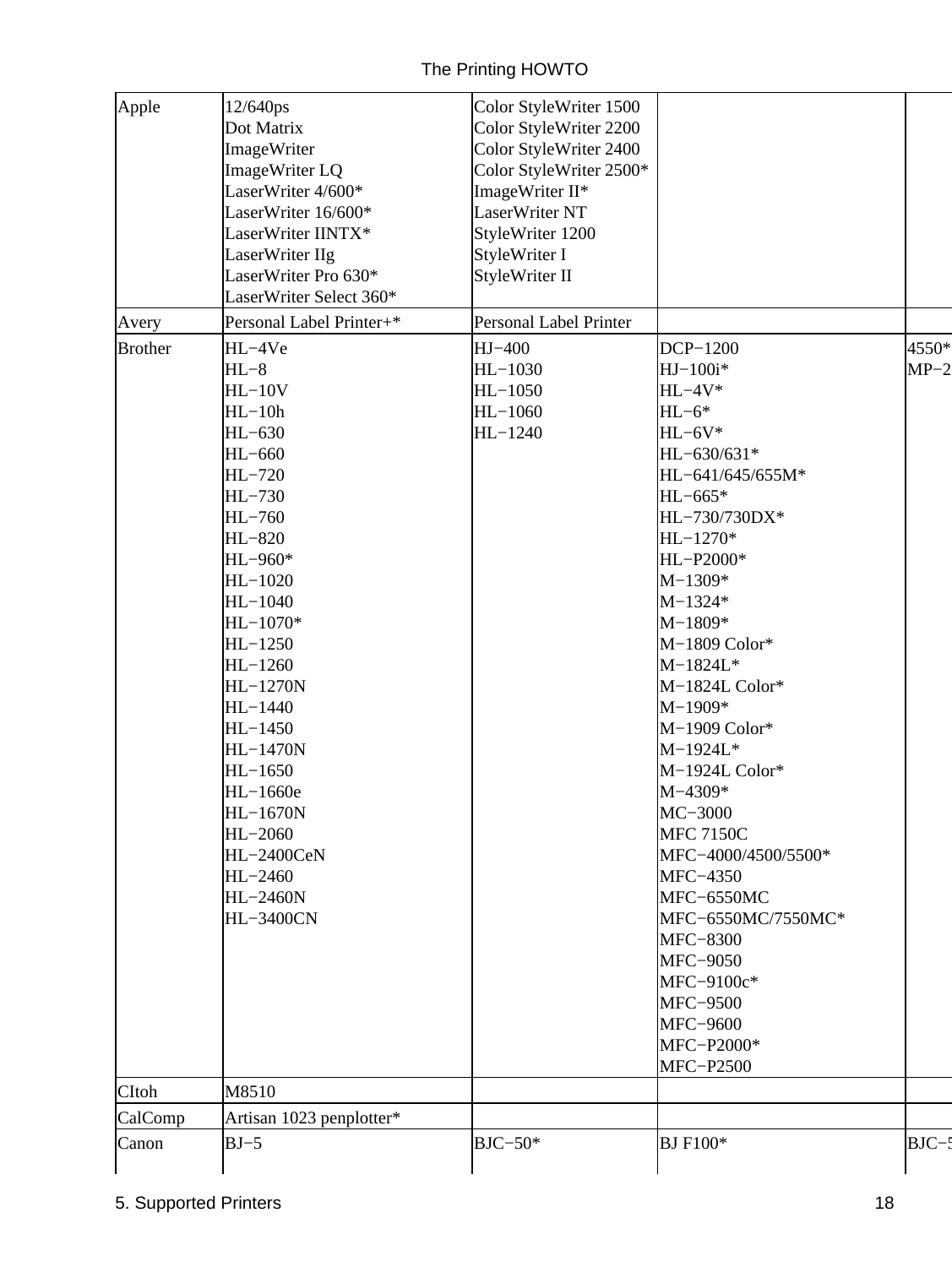| $BJ-10e$                | $BJC-55*$                  | <b>BJ</b> F200*  | $BJC-5$          |
|-------------------------|----------------------------|------------------|------------------|
| $BJ-10v^*$<br>$BJ-15v*$ | $B$ JC $-80*$<br>$BJC-85*$ | <b>BJ</b> F600*  | $BJC-8$          |
|                         | $B$ JC $-240*$             | <b>BJ F800*</b>  | $LBP-$           |
| $BJ-20$                 |                            | <b>BJ F6000*</b> | $LBP-$           |
| $BJ-30*$                | BJC-1000*                  | $BJ-30v*$        | $LBP-$           |
| $BJ-35v*$               | BJC-2000*                  | BJ-200e*         | $LBP-$           |
| $BJ-100$                | BJC-2010*                  | BJ-220JCII*      | Multip           |
| $BJ-200$                | <b>BJC-2100</b>            | $BJ-220JSII*$    | S <sub>200</sub> |
| $BJ-330$                | <b>BJC-2110</b>            | $BJ - 230*$      |                  |
| $BIC-70$                | <b>BJC-3000</b>            | $BJ-300$         |                  |
| $BIC-210$               | <b>BJC-4310SP</b>          | $BIC-35v*$       |                  |
| $BJC-250*$              | <b>BJC-6000</b>            | $BJC-35vII*$     |                  |
| $BIC-250ex$             | BJC-7004*                  | $BJC-50v*$       |                  |
| <b>BJC-255SP</b>        | BJC-8200*                  | $BJC-80v*$       |                  |
| <b>BJC-265SP</b>        | $LBP-4sx$                  | $BJC-210J*$      |                  |
| BJC-600*                | S100                       | $BIC-210SP$      |                  |
| $BIC-610$               | S400*                      | $BJC-240J*$      |                  |
| <b>BJC-620</b>          | imageRunner 330s           | $BJC-250J*$      |                  |
| BJC-680J*               |                            | $BJC-400J*$      |                  |
| <b>BJC-800</b>          |                            | $B$ JC $-410$ J* |                  |
| BJC-880J*               |                            | BJC-420J*        |                  |
| <b>BJC-4000</b>         |                            | BJC-430J*        |                  |
| <b>BJC-4100</b>         |                            | BJC-430J Lite*   |                  |
| <b>BJC-4200</b>         |                            | BJC-430JD Lite*  |                  |
| BJC-4300*               |                            | BJC-440J*        |                  |
| BJC-4400*               |                            | BJC-455J*        |                  |
| BJC-4550*               |                            | $BJC-465J*$      |                  |
| GP 335*                 |                            | $BJC-600J*$      |                  |
| GP 405                  |                            | BJC-600e*        |                  |
| $LBP-4+$                |                            | $BJC-610JW*$     |                  |
| $LBP-4U$                |                            | BJC-620JW*       |                  |
| $LBP-8A1$               |                            | BJC-700J*        |                  |
| $LBP-310*$              |                            | BJC-820*         |                  |
| LBP-320 Pro*            |                            | BJC-820J*        |                  |
| LBP-350*                |                            | BJC-4200 Photo*  |                  |
| $LBP-430$               |                            | BJC-4304 Photo*  |                  |
| $LBP-1000*$             |                            | BJC-4650*        |                  |
| LBP-1260                |                            | BJC-5500*        |                  |
| $LBP-1760*$             |                            | BJC-5500J*       |                  |
| $LIPS-II+*$             |                            | BJC-6100*        |                  |
| LIPS-III*               |                            | BJC-6200*        |                  |
| $LIPS-IV^*$             |                            | BJC-6500*        |                  |
| $LIPS-IVv*$             |                            | BJC-7000*        |                  |
|                         |                            | BJC-7004 Photo*  |                  |
|                         |                            | BJC-7100*        |                  |
|                         |                            | BJC-8000*        |                  |
|                         |                            | MultiPASS C2500* |                  |
|                         |                            | MultiPASS C3000* |                  |
|                         |                            | MultiPASS C3500* |                  |
|                         |                            | MultiPASS C5000* |                  |
|                         |                            |                  |                  |
|                         |                            |                  |                  |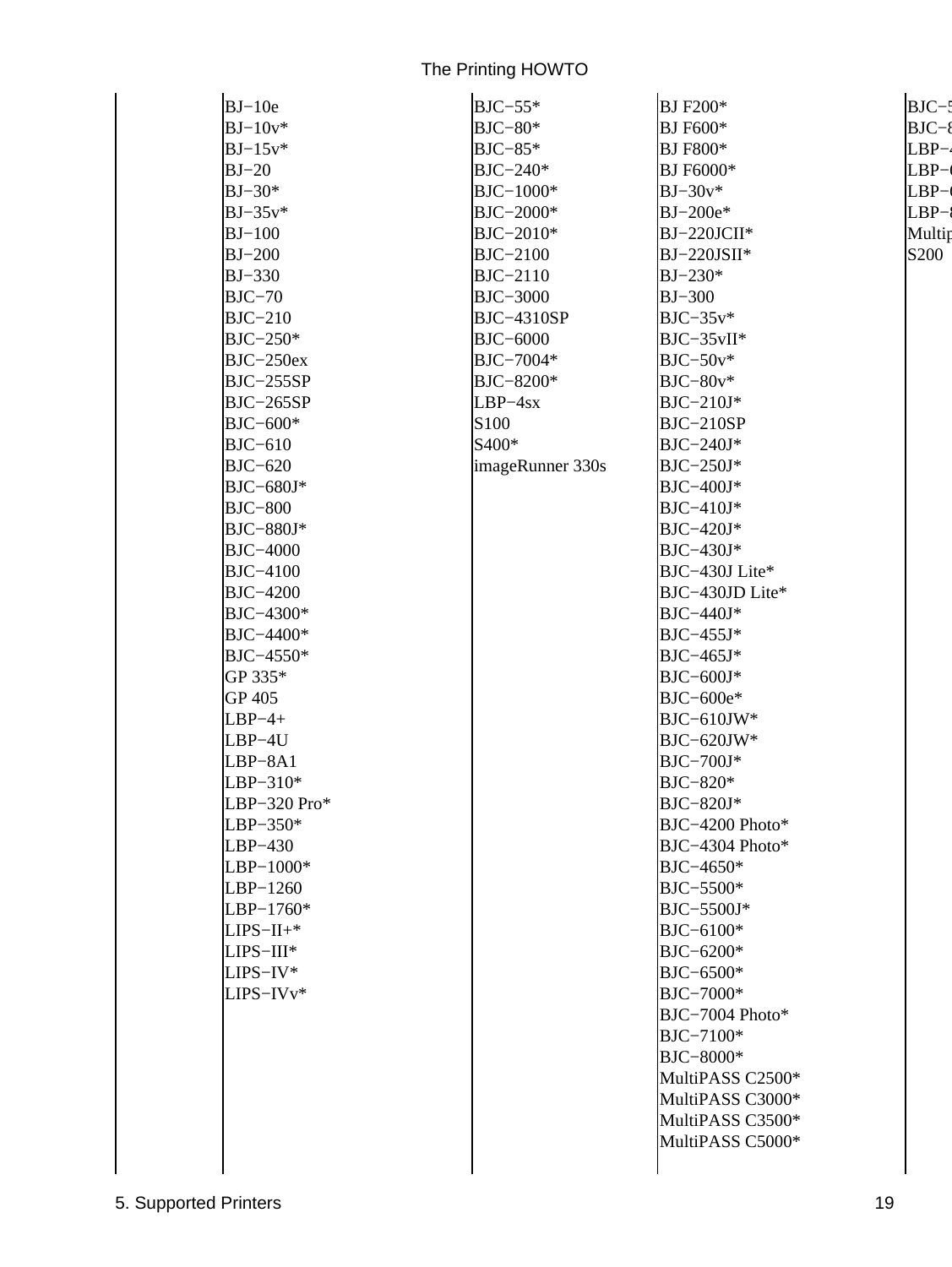|                        |                                                                                                                                                                                                                                                    |                                                                                                                                                                                                                                       | MultiPASS C5500<br>S300<br>S450*<br>S500<br>S600<br>S630<br><b>S800</b><br>S4500*                                                                                                                            |                                                          |
|------------------------|----------------------------------------------------------------------------------------------------------------------------------------------------------------------------------------------------------------------------------------------------|---------------------------------------------------------------------------------------------------------------------------------------------------------------------------------------------------------------------------------------|--------------------------------------------------------------------------------------------------------------------------------------------------------------------------------------------------------------|----------------------------------------------------------|
| Citizen                | ProJet II*<br>ProJet IIc<br>printiva600C<br>printiva600U                                                                                                                                                                                           | printiva700<br>printiva1700                                                                                                                                                                                                           |                                                                                                                                                                                                              |                                                          |
| Compaq                 |                                                                                                                                                                                                                                                    | $IJ750*$<br><b>IJ1200</b>                                                                                                                                                                                                             | IJ900                                                                                                                                                                                                        | IJ300*                                                   |
| <b>DEC</b>             | DECWriter 500i*<br>DECwriter 110i*<br>DECwriter 520ic*<br>$LA50*$<br>$LA70*$<br>$LA75*$<br>LA75 Plus*<br>LJ250<br>$LN03*$<br>$LN07*$                                                                                                               | 1800*<br>$LN17*$                                                                                                                                                                                                                      |                                                                                                                                                                                                              |                                                          |
| Daewoo                 |                                                                                                                                                                                                                                                    |                                                                                                                                                                                                                                       | DP-3630H*<br>DP-7200H*<br>DP-7400C*                                                                                                                                                                          |                                                          |
| Dymo-CoStar ASCII 250* | $ASCII+$<br>$EL40*$<br>$EL60*$<br>LabelWriter II*<br>LabelWriter XL*<br>LabelWriter XL+*<br>SE250*<br>SE250+*<br>Turbo*                                                                                                                            |                                                                                                                                                                                                                                       |                                                                                                                                                                                                              |                                                          |
| Epson                  | ActionLaser 1100*<br>ActionLaser II*<br>ActionPrinter 3250*<br><b>AcuLaser C2000</b><br><b>AcuLaser C2000PS</b><br>AcuLaser C4000<br><b>AcuLaser C4000PS</b><br>AcuLaser C8500<br><b>AcuLaser C8500PS</b><br><b>CL 700</b><br>CL 750<br>Dot Matrix | EPL-5700<br><b>MC 5000</b><br><b>MJ 520C</b><br>MJ 5100C<br><b>PM 790PT*</b><br><b>PM 850PT</b><br><b>PM 4000PX</b><br><b>PM 5000C</b><br>Stylus Color 200*<br>Stylus Color 300*<br><b>Stylus Color II</b><br><b>Stylus Color IIs</b> | 9-pin 136 Col*<br>9-pin $80 \text{ Col*}$<br>24-pin 136 Col*<br>24-pin 80 Col*<br>$AP - 800*$<br>AP-2250*<br>AP-3250*<br>AP-3260*<br>AP-5000*<br>AP-5500*<br>ActionLaser 1000/EPL-5000*<br>ActionLaser 1400* | AcuLa<br>$EPL-5$<br>$EPL-2$<br>$EPL-5$<br>EPL-<br>Stylus |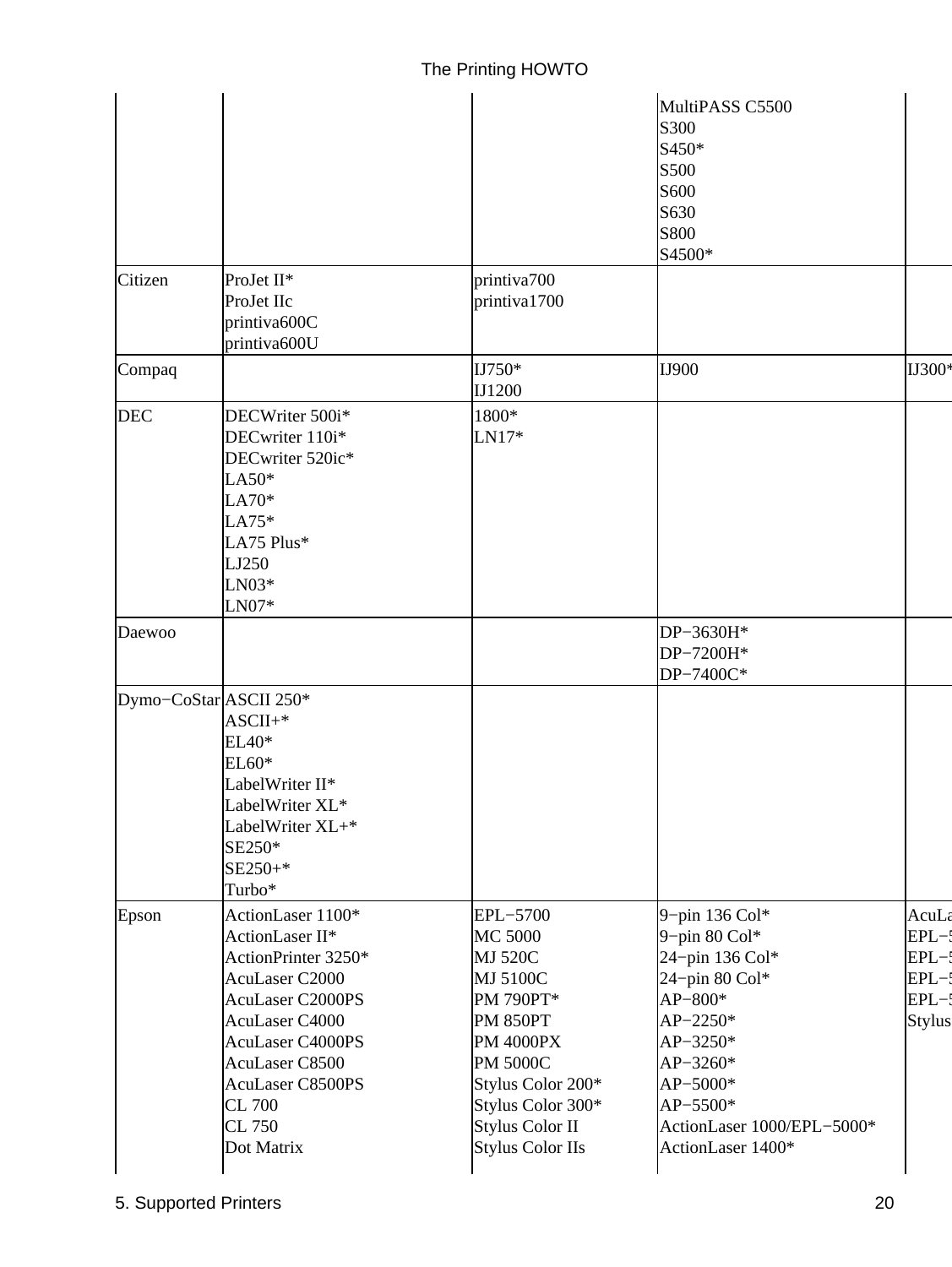| <b>EM 900C</b>    | Stylus Photo 785*    | ActionLaser 1500/EPL-5200*     |  |
|-------------------|----------------------|--------------------------------|--|
| <b>EM 900CN</b>   | Stylus Photo 825*    | ActionLaser 1600/EPL-5600*     |  |
| <b>EM 930C</b>    | Stylus Photo 875*    | ActionLaser II/EPL-4000*       |  |
| <b>EM 930CN</b>   | Stylus Photo 895*    | DFX-5000*                      |  |
| EPL-5200*         | Stylus Photo 915     | DFX-5000+*                     |  |
| $EPL-5200+$ *     | Stylus Photo 925     | DFX-8000*                      |  |
| EPL-5800          | Stylus Photo 950     | DFX-8500*                      |  |
| <b>EPL-5800PS</b> | Stylus Photo 960     | DLQ-2000 (360 dpi)*            |  |
| EPL-5900          | Stylus Photo 2100    | $DLQ-3000+*$                   |  |
| <b>EPL-5900PS</b> | Stylus Photo 2200    | EPL-7000/7100*                 |  |
| EPL-7100          | Stylus Pro 5000      | EPL-8000/8100*                 |  |
| EPL-N1600         | Stylus Pro 5500      | EPL-N1200*                     |  |
| EPL-N1600PS       | <b>Stylus Pro XL</b> | EPL-N2000*                     |  |
| <b>EPL-N2050</b>  |                      | EX-800*                        |  |
| EPL-N2050+        |                      | EX-1000*                       |  |
|                   |                      |                                |  |
| EPL-N2050PS       |                      | FX-286e*                       |  |
| EPL-N2050PS+      |                      | $FX - 850*$                    |  |
| EPL-N2120         |                      | FX-870*                        |  |
| EPL-N2750         |                      | FX-880*                        |  |
| EPL-N2750PS       |                      | FX-980*                        |  |
| $L - 1000*$       |                      | FX-1000*                       |  |
| LP 8000           |                      | $FX - 1050*$                   |  |
| $LP-2000*$        |                      | $FX - 1170*$                   |  |
| $LP-3000*$        |                      | $FX - 1180*$                   |  |
| $LP-7000*$        |                      | FX-2170*                       |  |
| LP-7000G*         |                      | FX-2180*                       |  |
| $LP-xx00*$        |                      | Generic 48 pin*                |  |
| $LQ-24$           |                      | Generic ESC2P*                 |  |
| $LQ-500$          |                      | Generic ESC_P 24-J84*          |  |
| $LQ - 570 +$ *    |                      | Generic ESC_P 24-J84C*         |  |
| $LQ-850$          |                      | $JX - 80*$                     |  |
| $LQ-2550$         |                      | $LQ-100*$                      |  |
| $LX-1050*$        |                      | $LQ-150*$                      |  |
| MC 7000           |                      | $LQ - 300*$                    |  |
| <b>MJ 6000C</b>   |                      | LQ-300 Color*                  |  |
| <b>MJ 8000C</b>   |                      | $LQ - 400*$                    |  |
| MachJet*          |                      | $LQ - 510*$                    |  |
| <b>PM 700C</b>    |                      | $LQ - 550*$                    |  |
| PM 730C*          |                      | $LO-570*$                      |  |
| <b>PM 750C</b>    |                      | $LQ - 670*$                    |  |
| PM 760C*          |                      |                                |  |
|                   |                      | LQ-850 $(N9)*$                 |  |
| <b>PM 770C</b>    |                      | LQ-850+ (360 dpi)*             |  |
| PM 780C*          |                      | $LQ - 860*$                    |  |
| <b>PM 800C</b>    |                      | $LQ - 870*$                    |  |
| <b>PM 820C</b>    |                      | LQ-950 $(N9)*$                 |  |
| PM 880C*          |                      | $LQ-1010*$                     |  |
|                   |                      | $LQ-1050*$                     |  |
| <b>PM 2000C</b>   |                      |                                |  |
| PM 2200C*         |                      | LQ-1050 $(N9)*$                |  |
| <b>PM 3000C</b>   |                      | LQ-1050+ $(360 \text{ dpi})^*$ |  |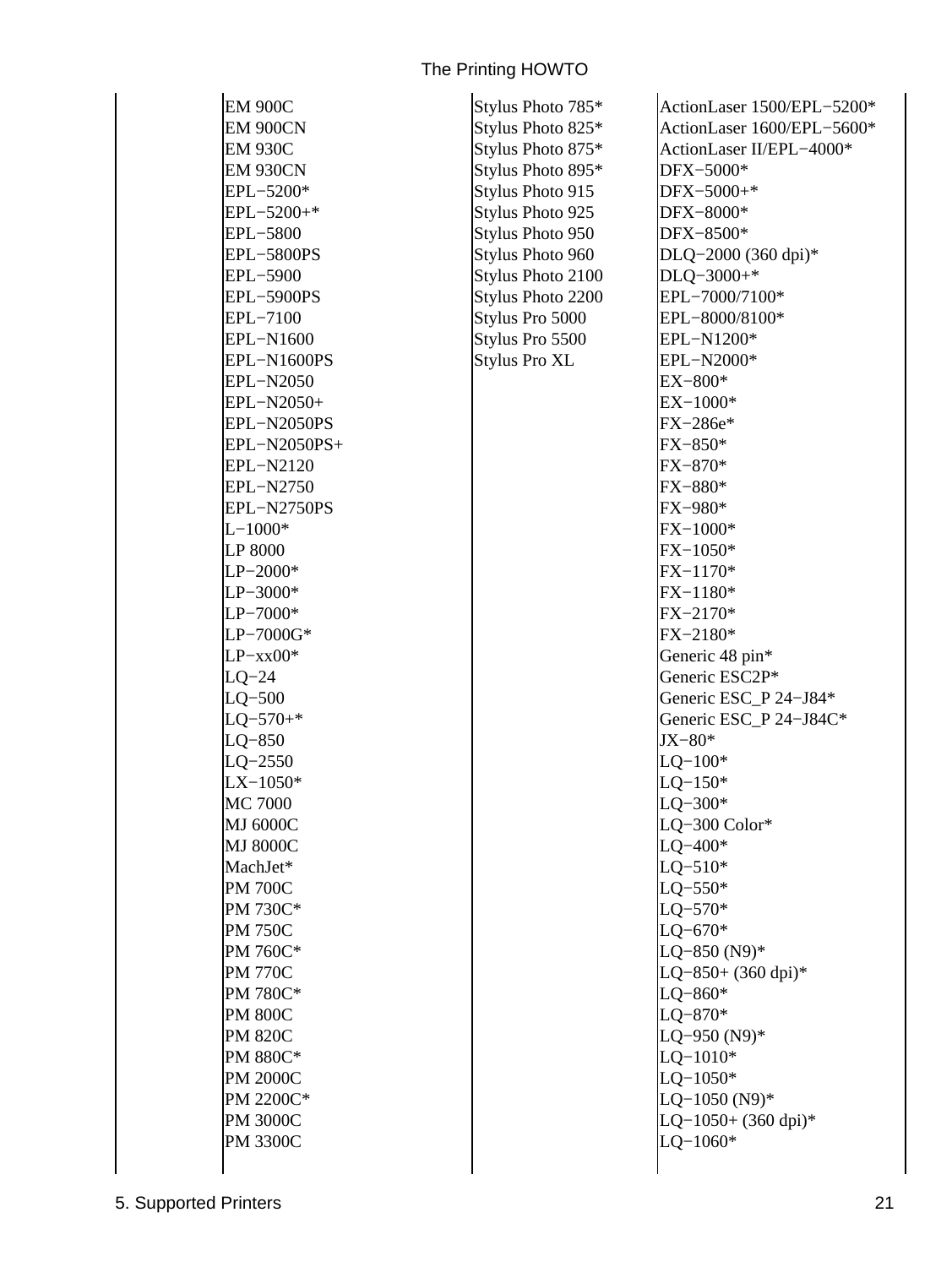| PM 3500C                | $LQ-1070*$               |
|-------------------------|--------------------------|
| <b>PM 7000C</b>         | $LQ-1070+*$              |
| SQ 1170                 | $LQ-1170*$               |
| Stylus*                 | $LQ - 2070*$             |
| Stylus 800*             | $LQ - 2080*$             |
| Stylus C20SX            | $LQ - 2170*$             |
| Stylus C20UX            | $LQ - 2180*$             |
| Stylus C40SX            | $LQ - 2500*$             |
| Stylus C40UX            | $LX - 100*$              |
| Stylus C41SX            | $LX - 300*$              |
| Stylus C41UX            | LX-300 Color*            |
| Stylus C42SX            | $LX - 400*$              |
| Stylus C42UX            | $LX - 800*$              |
| Stylus C60              | $LX - 810*$              |
| Stylus C61              | $LX - 850*$              |
| Stylus C62              | <b>MC 2000</b>           |
| Stylus C70              | <b>MC 9000</b>           |
| Stylus C80              | <b>MC 10000</b>          |
| Stylus C82              | $MJ-500C*$               |
| Stylus Color*           | $MJ-510C*$               |
| Stylus Color 83         | $MJ-700V2C*$             |
| <b>Stylus Color 400</b> | $MJ-800C*$               |
| Stylus Color 440*       | $MJ-900C*$               |
| Stylus Color 460*       | $MJ-910C*$               |
| Stylus Color 480        | $MJ-3000C*$              |
| Stylus Color 500        | MJ-3000CU*               |
| Stylus Color 580        | $MJ-5000C*$              |
| Stylus Color 600        | $MJ-5100C*$              |
| Stylus Color 640        | $MX-80$ (w_GRAFTRAX 80)* |
| Stylus Color 660        | <b>PM 950C</b>           |
| Stylus Color 670*       | <b>PM 9000C</b>          |
| Stylus Color 680        | PM 10000                 |
| Stylus Color 740        | <b>PX 7000</b>           |
| <b>Stylus Color 760</b> | PX 9000                  |
| Stylus Color 777        | $SQ - 850*$              |
| Stylus Color 800        | SQ-2500*                 |
| Stylus Color 850        | $SQ - 2550*$             |
| Stylus Color 860        | Stylus 200*              |
| Stylus Color 880        | Stylus 300*              |
| Stylus Color 900        | Stylus 400*              |
| Stylus Color 980        | Stylus 500*              |
| Stylus Color 1160       | Stylus 800+*             |
| Stylus Color 1500       | Stylus 820*              |
| Stylus Color 1520       | Stylus 1000*             |
| Stylus Color 3000       | Stylus 1500*             |
| <b>Stylus Color I</b>   | Stylus Color 600Q*       |
| <b>Stylus Color PRO</b> | Stylus Photo 2000P       |
| <b>Stylus Photo</b>     | Stylus Pro*              |
| Stylus Photo 700        | Stylus Pro 7600          |
| Stylus Photo 720*       | Stylus Pro 9000          |
|                         |                          |
|                         |                          |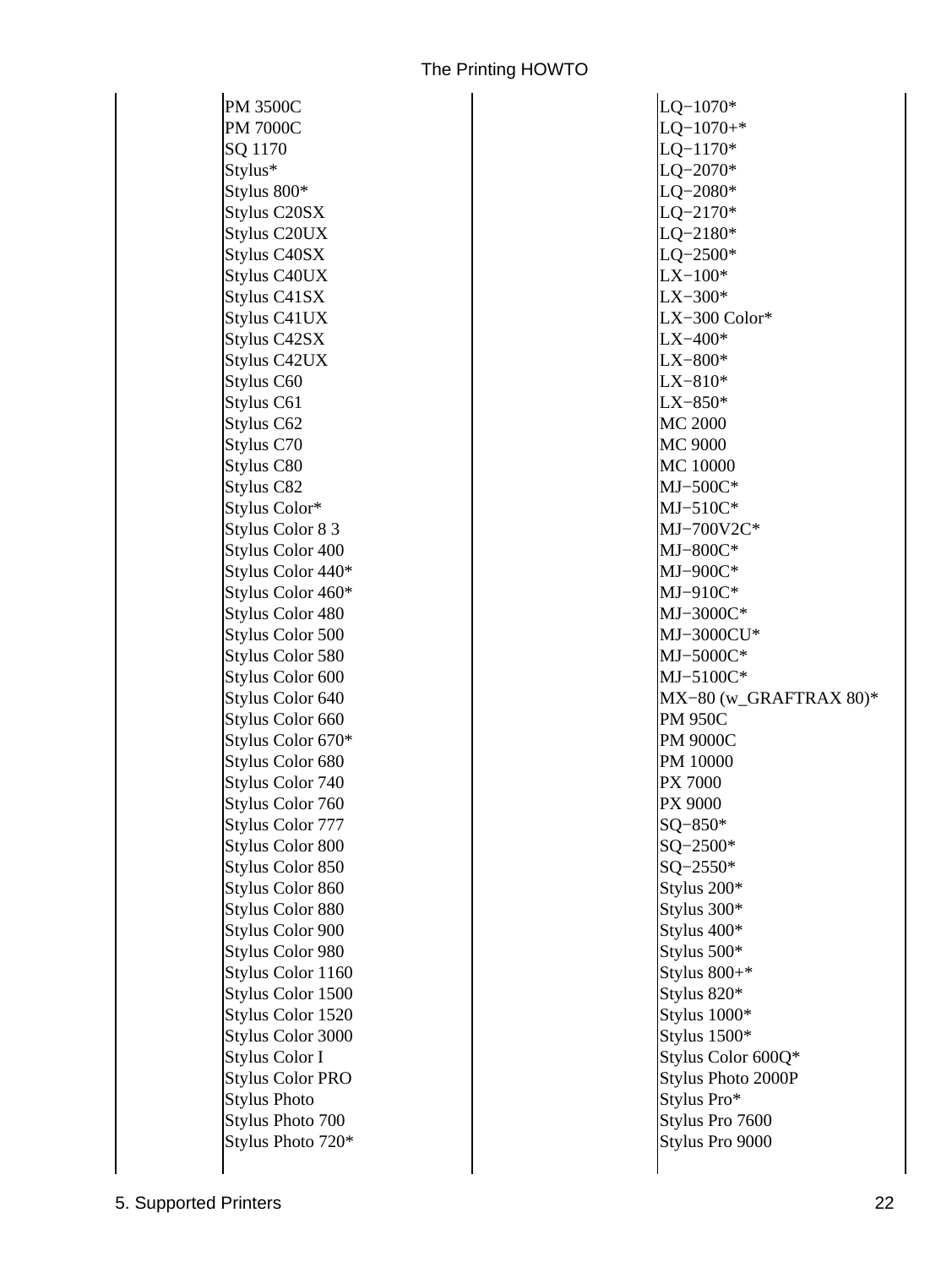|           | Stylus Photo 750<br>Stylus Photo 780*<br>Stylus Photo 790*<br>Stylus Photo 810<br>Stylus Photo 820<br>Stylus Photo 830<br>Stylus Photo 870*<br>Stylus Photo 890*<br>Stylus Photo 1200<br>Stylus Photo 1270<br>Stylus Photo 1280<br>Stylus Photo 1290<br>Stylus Photo 1290S<br><b>Stylus Photo EX</b><br>Stylus Photo EX3*<br>Stylus Pro 7000<br>Stylus Pro 7500<br>Stylus Scan 2000<br>Stylus Scan 2500 |                                                                                                                                                                                                                                                    | Stylus Pro 9500<br>Stylus Pro 9600<br>Stylus Pro 10000<br>Stylus Pro XL+*<br>TLQ-4800*<br>TSQ-4800*                                                                                                                                                                                       |                                                            |
|-----------|---------------------------------------------------------------------------------------------------------------------------------------------------------------------------------------------------------------------------------------------------------------------------------------------------------------------------------------------------------------------------------------------------------|----------------------------------------------------------------------------------------------------------------------------------------------------------------------------------------------------------------------------------------------------|-------------------------------------------------------------------------------------------------------------------------------------------------------------------------------------------------------------------------------------------------------------------------------------------|------------------------------------------------------------|
| Fujitsu   | 1200*<br>2400*<br>3400*<br>FMLBP2xx Page Printer*<br>FMPR*<br>PrintPartner 10V*<br>PrintPartner 16DV*<br>PrintPartner 20W*<br>PrintPartner 8000*                                                                                                                                                                                                                                                        |                                                                                                                                                                                                                                                    |                                                                                                                                                                                                                                                                                           |                                                            |
| Generic   | <b>PostScript Printer</b>                                                                                                                                                                                                                                                                                                                                                                               |                                                                                                                                                                                                                                                    | 9-pin 136 Col*<br>$9$ -pin 80 Col*<br>24-pin 136 Col*<br>24-pin 80 Col*<br>48 pin*                                                                                                                                                                                                        |                                                            |
| GoldStar  |                                                                                                                                                                                                                                                                                                                                                                                                         |                                                                                                                                                                                                                                                    | GLP-1450*<br>GLP-2050*<br>GLP-5750*                                                                                                                                                                                                                                                       |                                                            |
| <b>HP</b> | 2000C<br>2500C<br>2500CM<br>2563<br>Business Inkjet 2200<br><b>Business Inkjet 2230</b><br>Business Inkjet 2250<br><b>Business Inkjet 2250TN</b><br><b>Business Inkjet 2280</b><br>Business Inkjet 2600<br><b>Business Inkjet 3000</b><br>Color Inkjet Printer CP1160<br>Color Inkjet Printer CP1700<br>Color LaserJet 2500                                                                             | Color LaserJet 5<br>DesignJet 230<br>DesignJet 350C<br>DesignJet 650C<br>DesignJet 750C<br>DesignJet 750C Plus<br>DeskJet 350C<br>DeskJet 420C<br>DeskJet 520<br>DeskJet 560C<br>LaserJet 2D<br>LaserJet 3200<br>LaserJet 3200m<br>LaserJet 3200se | C LaserJet 4500*<br>C LaserJet 4550*<br>C LaserJet 8500*<br>C LaserJet 8550*<br>Color LaserJet*<br>Color LaserJet 5/5M*<br>Color LaserJet 5000<br>DesignJet 5500<br>LaserJet 2P Plus*<br>LaserJet 3P*<br>LaserJet 3Si*<br>LaserJet 4 Plus/4M Plus*<br>LaserJet 4/4M*<br>LaserJet 4LJ Pro* | <b>DeskJ</b><br><b>DeskJ</b><br>LaserJ<br>LaserJ<br>Photo. |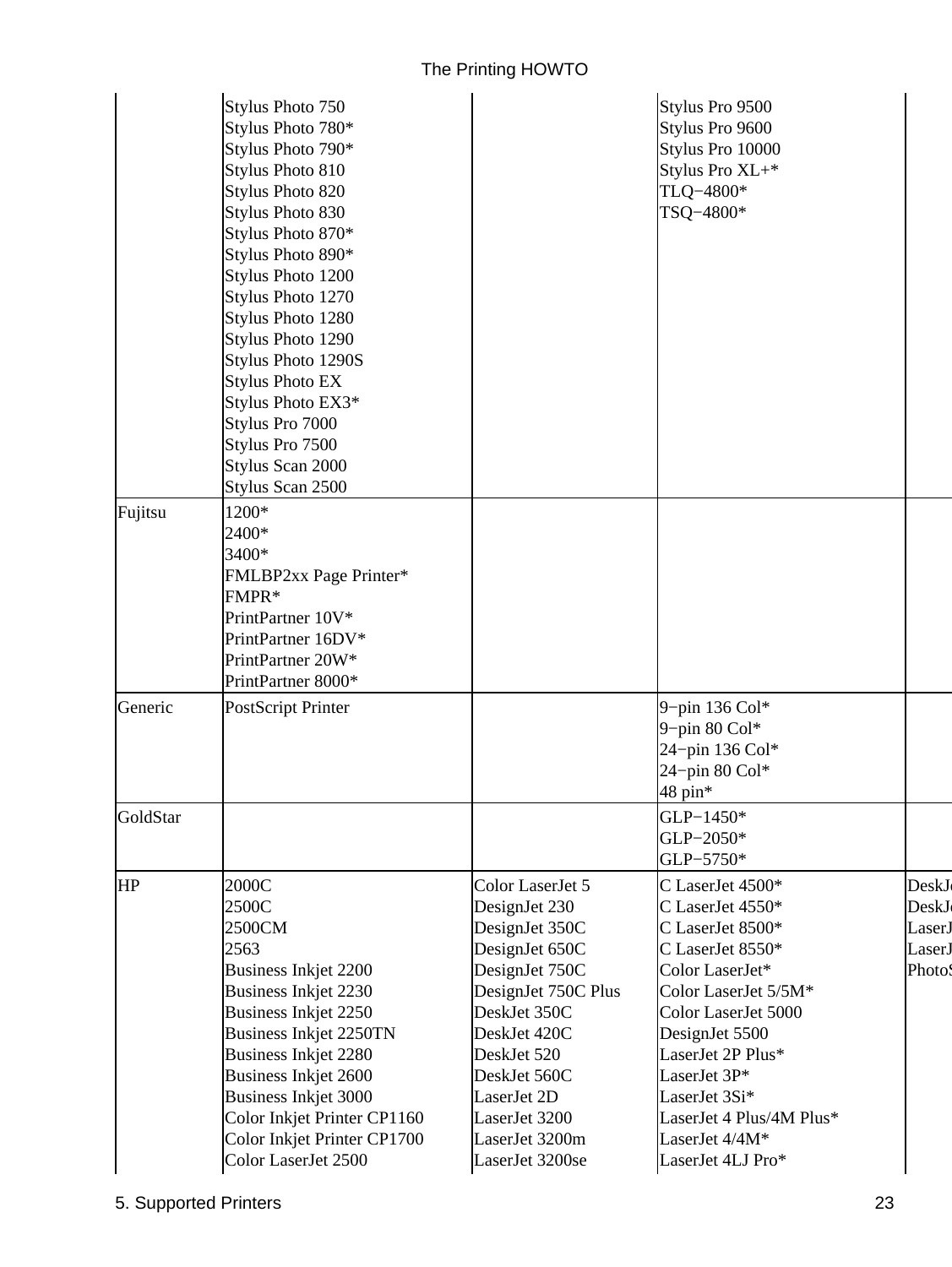| Color LaserJet 4500    | LaserJet 3330 MFP |
|------------------------|-------------------|
| Color LaserJet 4550    | OfficeJet         |
| Color LaserJet 4600    | OfficeJet 300     |
| Color LaserJet 5500    | OfficeJet 330     |
| Color LaserJet 8550GN  | OfficeJet 350     |
| DesignJet 3500CP       | OfficeJet 500     |
| DesignJet 5500ps       | OfficeJet 600     |
| DesignJet ColorPro CAD | OfficeJet 625     |
| DeskJet                | OfficeJet 635     |
| DeskJet 200            | OfficeJet 710     |
| DeskJet 310            | OfficeJet D135    |
| DeskJet 320            | OfficeJet D145    |
| DeskJet 340C           | OfficeJet D155    |
| DeskJet 400            | OfficeJet G85     |
| DeskJet 450            | OfficeJet G95     |
| DeskJet 500            | OfficeJet K60     |
| DeskJet 500C           | OfficeJet K80     |
| DeskJet 505J Plus      | OfficeJet LX      |
| DeskJet 510            | OfficeJet T45     |
| DeskJet 540C           | OfficeJet T65     |
| DeskJet 550C           | OfficeJet V40     |
| DeskJet 600            | <b>PSC 950</b>    |
| DeskJet 610C           | <b>PSC 2210</b>   |
| DeskJet 610CL          |                   |
| DeskJet 612C           |                   |
| DeskJet 630C           |                   |
| DeskJet 632C           |                   |
| DeskJet 640C           |                   |
| DeskJet 648C           |                   |
| DeskJet 656C           |                   |
| DeskJet 660C           |                   |
| DeskJet 670C           |                   |
| DeskJet 670TV          |                   |
| DeskJet 672C           |                   |
| DeskJet 680C           |                   |
| DeskJet 682C           |                   |
| DeskJet 690C           |                   |
| DeskJet 692C           |                   |
| DeskJet 693C           |                   |
| DeskJet 694C           |                   |
| DeskJet 695C           |                   |
| DeskJet 697C           |                   |
| DeskJet 710C           |                   |
| DeskJet 712C           |                   |
| DeskJet 720C           |                   |
| DeskJet 722C           |                   |
| DeskJet 810C           |                   |
| DeskJet 812C           |                   |
| DeskJet 815C           |                   |
| DeskJet 816C           |                   |
|                        |                   |

LaserJet 4P/4MP\* LaserJet 4PJ\* LaserJet 4Si/4Si Mx\* LaserJet 4V/4MV\* LaserJet 5/5M\* LaserJet 5P/5MP\* LaserJet 5Si/5Si Mx/5Si Mopier\* LaserJet 6L/6L Gold\* LaserJet 6P/6MP\* LaserJet 500 Plus\* LaserJet 1000 LaserJet 2000\* LaserJet 4000/4000N\* LaserJet 4000T/TN\* LaserJet Classic\* LaserJet Plus\* LaserJet Series 2\* ThinkJet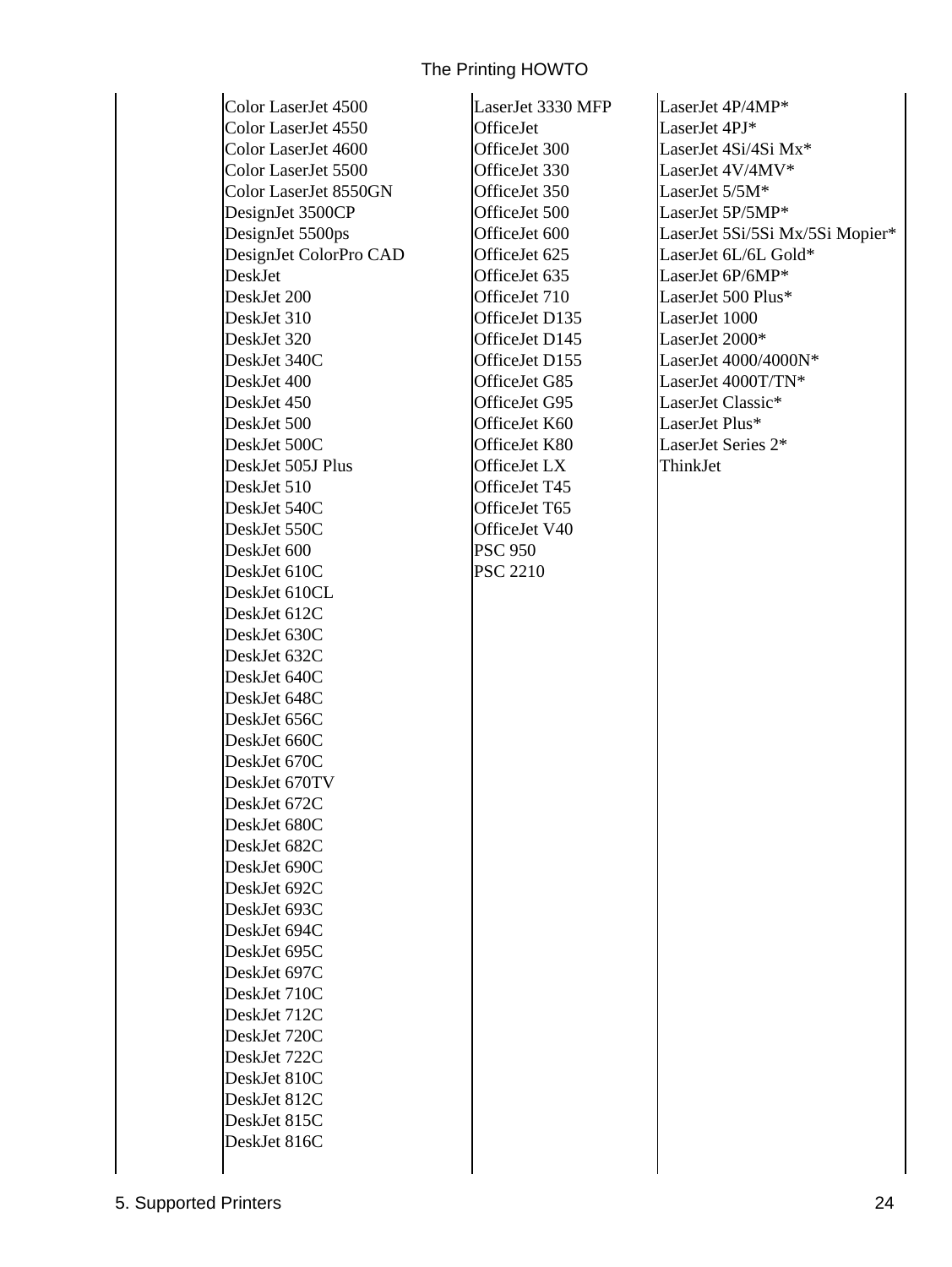| DeskJet 820C   |
|----------------|
| DeskJet 825C   |
| DeskJet 830C   |
| DeskJet 832C   |
| DeskJet 840C   |
| DeskJet 841C   |
| DeskJet 842C   |
| DeskJet 843C   |
| DeskJet 845C   |
| DeskJet 850C   |
| DeskJet 855C   |
|                |
| DeskJet 870C   |
| DeskJet 880C   |
| DeskJet 882C   |
| DeskJet 890C   |
| DeskJet 895C   |
| DeskJet 916C   |
| DeskJet 920C   |
| DeskJet 930C   |
| DeskJet 932C   |
| DeskJet 933C   |
| DeskJet 934C   |
| DeskJet 935C   |
| DeskJet 940C   |
| DeskJet 948C   |
| DeskJet 950C   |
| DeskJet 952C   |
| DeskJet 955C   |
| DeskJet 957C   |
| DeskJet 959C   |
| DeskJet 960C   |
| DeskJet 970C   |
| DeskJet 975C   |
| DeskJet 9800   |
| DeskJet 990C   |
| DeskJet 995C   |
| DeskJet 1000C  |
| DeskJet 1100C  |
| DeskJet 1120C  |
| DeskJet 1125C  |
| DeskJet 1200C  |
| DeskJet 1220C  |
| DeskJet 1600C  |
|                |
| DeskJet 1600CM |
| DeskJet 3820   |
| DeskJet 5550   |
| DeskJet 5551   |
| DeskJet 6122   |
| DeskJet 6127   |
| DeskJet Plus   |
|                |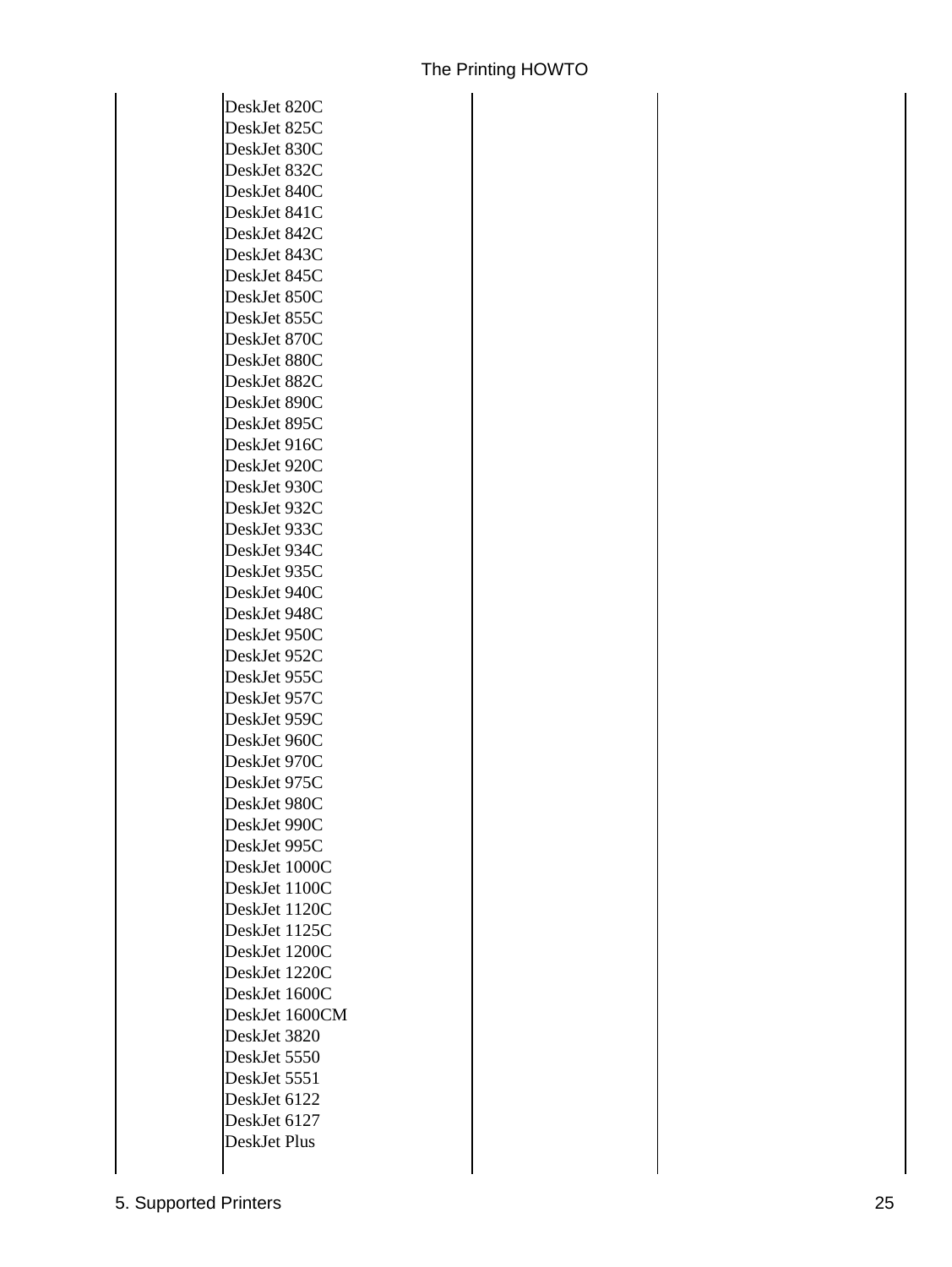DeskJet Portable LaserJet LaserJet 2 LaserJet 2 w/PS LaserJet 2P LaserJet 2P Plus LaserJet 3 LaserJet 3D LaserJet 3P w/ PCL5 LaserJet 3P w/PS LaserJet 4 LaserJet 4 Plus LaserJet 4L LaserJet 4M LaserJet 4ML LaserJet 4P LaserJet 4Si LaserJet 4V LaserJet 4V/4LJ Pro\* LaserJet 5 LaserJet 5L LaserJet 5M LaserJet 5MP LaserJet 5P LaserJet 5Si LaserJet 6 LaserJet 6L LaserJet 6MP LaserJet 6P LaserJet 1100 LaserJet 1100A LaserJet 1200 LaserJet 1220 LaserJet 2100 LaserJet 2100M LaserJet 2200 LaserJet 3300 MFP LaserJet 3310 MFP LaserJet 3320 MFP LaserJet 3320N MFP LaserJet 4000 LaserJet 4050 LaserJet 4100 LaserJet 5000 LaserJet 5100 LaserJet 8000 LaserJet 8100 LaserJet 8150 LaserJet 9000 LaserJet Plus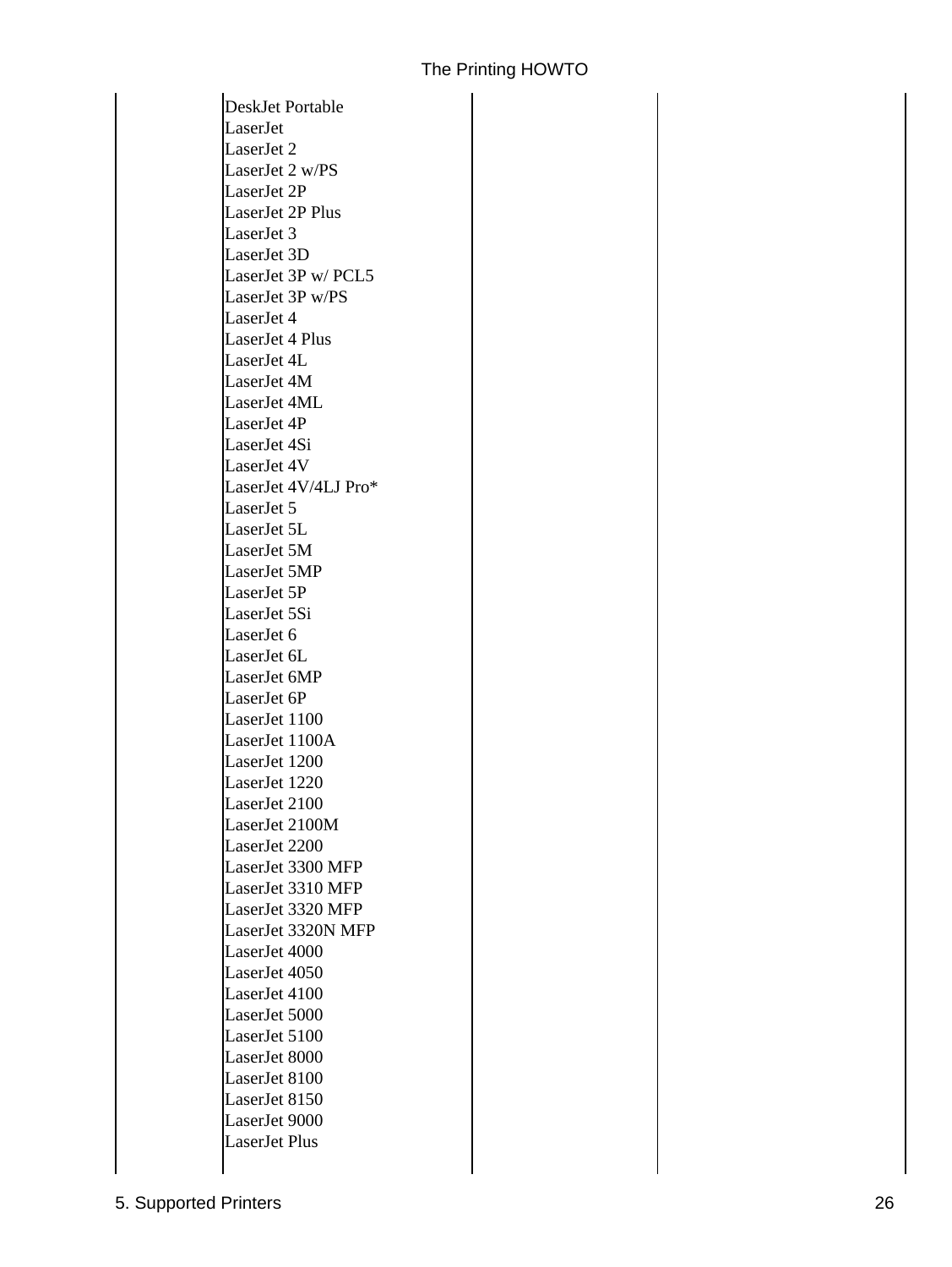|            | Mopier 240                          |                                |  |
|------------|-------------------------------------|--------------------------------|--|
|            | Mopier 320                          |                                |  |
|            | OfficeJet D125                      |                                |  |
|            | OfficeJet G55                       |                                |  |
|            | OfficeJet Pro 1150C                 |                                |  |
|            | OfficeJet Pro 1170C                 |                                |  |
|            | OfficeJet Pro 1175C                 |                                |  |
|            | OfficeJet R45                       |                                |  |
|            | OfficeJet R60                       |                                |  |
|            | OfficeJet R65                       |                                |  |
|            | OfficeJet R80                       |                                |  |
|            | <b>PSC 370</b>                      |                                |  |
|            | <b>PSC 380</b>                      |                                |  |
|            |                                     |                                |  |
|            | <b>PSC 500</b>                      |                                |  |
|            | <b>PSC 750</b>                      |                                |  |
|            | <b>PSC 2110</b>                     |                                |  |
|            | <b>PSC 2150</b>                     |                                |  |
|            | PaintJet                            |                                |  |
|            | PaintJet XL                         |                                |  |
|            | PaintJet XL300                      |                                |  |
|            | PhotoSmart 7150                     |                                |  |
|            | PhotoSmart 7350                     |                                |  |
|            | PhotoSmart 7550                     |                                |  |
|            | PhotoSmart P100                     |                                |  |
|            | PhotoSmart P130                     |                                |  |
|            | PhotoSmart P230                     |                                |  |
|            | PhotoSmart P1000                    |                                |  |
|            | PhotoSmart P1100                    |                                |  |
|            | PhotoSmart P1115                    |                                |  |
|            | PhotoSmart P1215                    |                                |  |
|            | PhotoSmart P1218                    |                                |  |
|            | PhotoSmart P1315                    |                                |  |
|            | e-printer e20                       |                                |  |
| Hansum     |                                     | BJ-330H*                       |  |
|            |                                     | HS-650C*                       |  |
| Heidelberg | Digimaster 9110*                    |                                |  |
| Hitachi    | DDP 70 (with MicroPress)*           |                                |  |
| <b>IBM</b> | 3853 JetPrinter*                    | 4029 030 LaserPrinter 10*      |  |
|            | 4019*                               | 5183 Portable Printer*         |  |
|            | 4029 10P*                           | Infoprint 20*                  |  |
|            | 4303 Network Color Printer*         | Infoprint 21*                  |  |
|            |                                     |                                |  |
|            | Execjet 4072*<br>Infoprint 12*      | Infoprint 32*<br>Infoprint 40* |  |
|            |                                     |                                |  |
|            | Page Printer 3112*<br>ProPrinterII* | Infoprint 70*                  |  |
|            |                                     | Infoprint 2085*                |  |
|            |                                     | Infoprint 2105*                |  |
|            |                                     | Network Printer 12*            |  |
|            |                                     | Network Printer 17*            |  |
|            |                                     | Network Printer 24*            |  |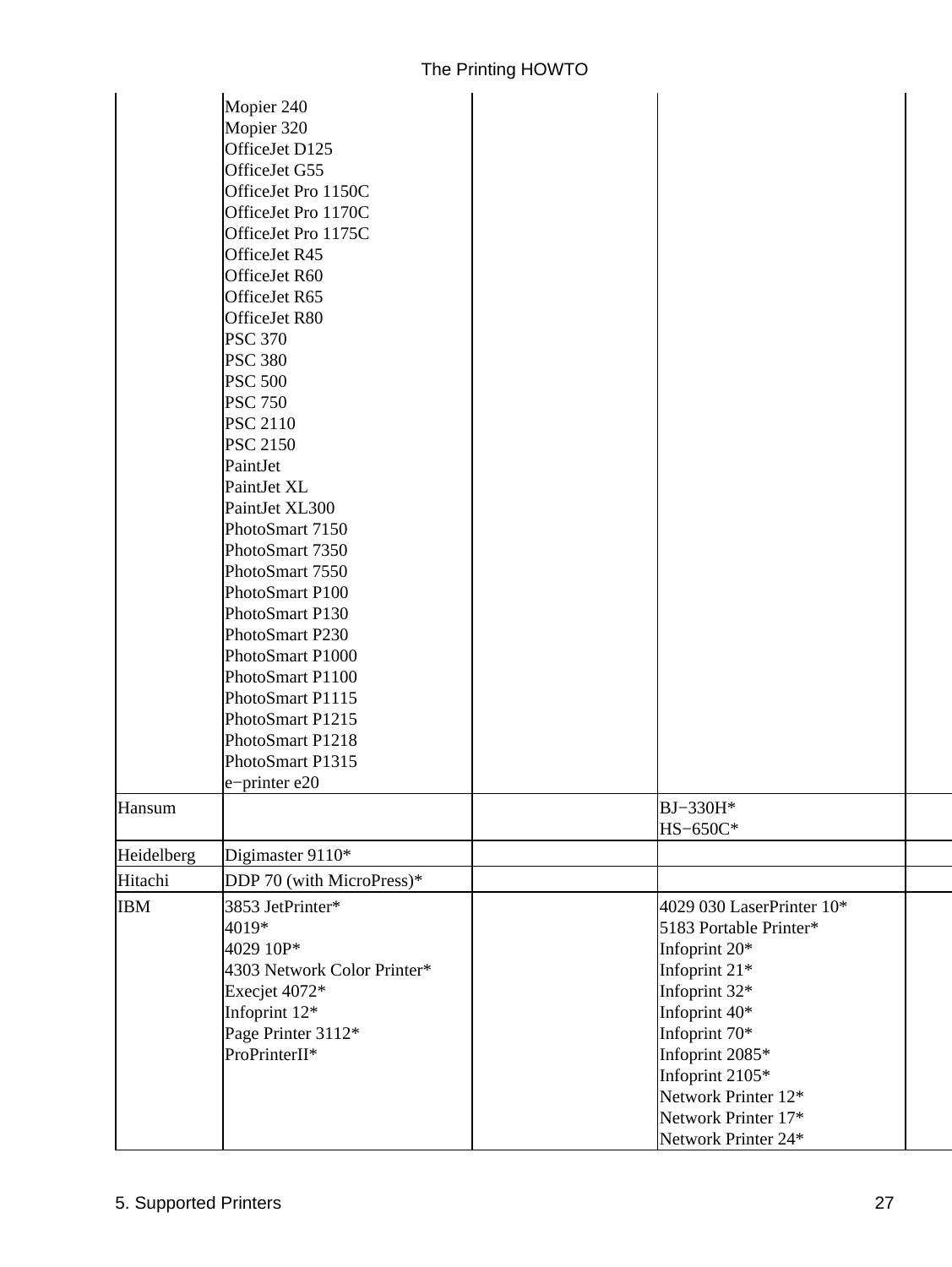| ImPress*<br>Imagen<br>Infotec<br>4651 MF*<br>JP-B330*<br>Jepcom<br>Kodak<br>DigiSource 9110*<br>IS 70 CPII*<br>F-800T*<br>FS-3500*<br>Kyocera<br>F-800A/F-800*<br>$F - 820*$<br>$F-1010*$<br>$F - 3300$<br>F-1000A/F-1000*<br>FS-600*<br>$F-1200S*$<br>FS-600 (KPDL-2)*<br>$F-1800A/F-1800*$<br>FS-680*<br>F-2000A/F-2200S*<br>FS-800*<br>$F-3000A/F-3300*$<br>FS-1000*<br>F-5000A/F-5000*<br>FS-400A/FS-400*<br>$FS-1000+$<br>FS-1010<br>FS-850A/FS-850*<br>$FS-1200$<br>FS-1500A/FS-1500*<br>$FS-1700+*$<br>$FS-1550+*$<br>FS-1750*<br>FS-1550A/FS-1550*<br>FS-1800<br>$FS-1600+$ *<br>FS-1900<br>FS-1600A/FS-1600*<br>FS-3750*<br>FS-1700*<br>FS-3800<br>FS-1800/FS-1800N*<br>FS-5900C*<br>$FS - 3400 +$ *<br>FS-3400A/FS-3400*<br><b>FS-9100DN</b><br><b>FS-9500DN</b><br>FS-3500A/FS-3500*<br>$P - 2000*$<br>$FS - 3600 +$ *<br>FS-3600A/FS-3600*<br>FS-3700*<br>$FS - 3700 +$ *<br>FS-3800/FS-3800N*<br>FS-5500A/FS-5500*<br>FS-5800C*<br>FS-6300*<br>FS-6500/6500+*<br>FS-6700*<br>FS-6900*<br>FS-7000*<br>$FS - 7000 +$ *<br>FS-9000*<br>LS 6550*<br>LaserMaster<br>1020 Business*<br>1000<br>4039 10plus<br>Lexmark<br>3000*<br>1020*<br>E210<br>Optra C710<br>3200<br>1100<br>2030*<br>Optra Color 40<br>4076*<br>Optra Color 45<br>2050<br>Z31<br>Optra Color 1200<br>$Z42*$<br>2070 |                 |
|-------------------------------------------------------------------------------------------------------------------------------------------------------------------------------------------------------------------------------------------------------------------------------------------------------------------------------------------------------------------------------------------------------------------------------------------------------------------------------------------------------------------------------------------------------------------------------------------------------------------------------------------------------------------------------------------------------------------------------------------------------------------------------------------------------------------------------------------------------------------------------------------------------------------------------------------------------------------------------------------------------------------------------------------------------------------------------------------------------------------------------------------------------------------------------------------------------------------------------------------------------------------------------------------------|-----------------|
|                                                                                                                                                                                                                                                                                                                                                                                                                                                                                                                                                                                                                                                                                                                                                                                                                                                                                                                                                                                                                                                                                                                                                                                                                                                                                                 |                 |
|                                                                                                                                                                                                                                                                                                                                                                                                                                                                                                                                                                                                                                                                                                                                                                                                                                                                                                                                                                                                                                                                                                                                                                                                                                                                                                 |                 |
|                                                                                                                                                                                                                                                                                                                                                                                                                                                                                                                                                                                                                                                                                                                                                                                                                                                                                                                                                                                                                                                                                                                                                                                                                                                                                                 |                 |
|                                                                                                                                                                                                                                                                                                                                                                                                                                                                                                                                                                                                                                                                                                                                                                                                                                                                                                                                                                                                                                                                                                                                                                                                                                                                                                 |                 |
|                                                                                                                                                                                                                                                                                                                                                                                                                                                                                                                                                                                                                                                                                                                                                                                                                                                                                                                                                                                                                                                                                                                                                                                                                                                                                                 |                 |
|                                                                                                                                                                                                                                                                                                                                                                                                                                                                                                                                                                                                                                                                                                                                                                                                                                                                                                                                                                                                                                                                                                                                                                                                                                                                                                 |                 |
|                                                                                                                                                                                                                                                                                                                                                                                                                                                                                                                                                                                                                                                                                                                                                                                                                                                                                                                                                                                                                                                                                                                                                                                                                                                                                                 |                 |
|                                                                                                                                                                                                                                                                                                                                                                                                                                                                                                                                                                                                                                                                                                                                                                                                                                                                                                                                                                                                                                                                                                                                                                                                                                                                                                 |                 |
|                                                                                                                                                                                                                                                                                                                                                                                                                                                                                                                                                                                                                                                                                                                                                                                                                                                                                                                                                                                                                                                                                                                                                                                                                                                                                                 |                 |
|                                                                                                                                                                                                                                                                                                                                                                                                                                                                                                                                                                                                                                                                                                                                                                                                                                                                                                                                                                                                                                                                                                                                                                                                                                                                                                 |                 |
|                                                                                                                                                                                                                                                                                                                                                                                                                                                                                                                                                                                                                                                                                                                                                                                                                                                                                                                                                                                                                                                                                                                                                                                                                                                                                                 |                 |
|                                                                                                                                                                                                                                                                                                                                                                                                                                                                                                                                                                                                                                                                                                                                                                                                                                                                                                                                                                                                                                                                                                                                                                                                                                                                                                 |                 |
|                                                                                                                                                                                                                                                                                                                                                                                                                                                                                                                                                                                                                                                                                                                                                                                                                                                                                                                                                                                                                                                                                                                                                                                                                                                                                                 |                 |
|                                                                                                                                                                                                                                                                                                                                                                                                                                                                                                                                                                                                                                                                                                                                                                                                                                                                                                                                                                                                                                                                                                                                                                                                                                                                                                 |                 |
|                                                                                                                                                                                                                                                                                                                                                                                                                                                                                                                                                                                                                                                                                                                                                                                                                                                                                                                                                                                                                                                                                                                                                                                                                                                                                                 |                 |
|                                                                                                                                                                                                                                                                                                                                                                                                                                                                                                                                                                                                                                                                                                                                                                                                                                                                                                                                                                                                                                                                                                                                                                                                                                                                                                 |                 |
|                                                                                                                                                                                                                                                                                                                                                                                                                                                                                                                                                                                                                                                                                                                                                                                                                                                                                                                                                                                                                                                                                                                                                                                                                                                                                                 |                 |
|                                                                                                                                                                                                                                                                                                                                                                                                                                                                                                                                                                                                                                                                                                                                                                                                                                                                                                                                                                                                                                                                                                                                                                                                                                                                                                 |                 |
|                                                                                                                                                                                                                                                                                                                                                                                                                                                                                                                                                                                                                                                                                                                                                                                                                                                                                                                                                                                                                                                                                                                                                                                                                                                                                                 |                 |
|                                                                                                                                                                                                                                                                                                                                                                                                                                                                                                                                                                                                                                                                                                                                                                                                                                                                                                                                                                                                                                                                                                                                                                                                                                                                                                 |                 |
|                                                                                                                                                                                                                                                                                                                                                                                                                                                                                                                                                                                                                                                                                                                                                                                                                                                                                                                                                                                                                                                                                                                                                                                                                                                                                                 |                 |
|                                                                                                                                                                                                                                                                                                                                                                                                                                                                                                                                                                                                                                                                                                                                                                                                                                                                                                                                                                                                                                                                                                                                                                                                                                                                                                 |                 |
|                                                                                                                                                                                                                                                                                                                                                                                                                                                                                                                                                                                                                                                                                                                                                                                                                                                                                                                                                                                                                                                                                                                                                                                                                                                                                                 |                 |
|                                                                                                                                                                                                                                                                                                                                                                                                                                                                                                                                                                                                                                                                                                                                                                                                                                                                                                                                                                                                                                                                                                                                                                                                                                                                                                 |                 |
|                                                                                                                                                                                                                                                                                                                                                                                                                                                                                                                                                                                                                                                                                                                                                                                                                                                                                                                                                                                                                                                                                                                                                                                                                                                                                                 |                 |
|                                                                                                                                                                                                                                                                                                                                                                                                                                                                                                                                                                                                                                                                                                                                                                                                                                                                                                                                                                                                                                                                                                                                                                                                                                                                                                 |                 |
|                                                                                                                                                                                                                                                                                                                                                                                                                                                                                                                                                                                                                                                                                                                                                                                                                                                                                                                                                                                                                                                                                                                                                                                                                                                                                                 |                 |
|                                                                                                                                                                                                                                                                                                                                                                                                                                                                                                                                                                                                                                                                                                                                                                                                                                                                                                                                                                                                                                                                                                                                                                                                                                                                                                 |                 |
|                                                                                                                                                                                                                                                                                                                                                                                                                                                                                                                                                                                                                                                                                                                                                                                                                                                                                                                                                                                                                                                                                                                                                                                                                                                                                                 |                 |
|                                                                                                                                                                                                                                                                                                                                                                                                                                                                                                                                                                                                                                                                                                                                                                                                                                                                                                                                                                                                                                                                                                                                                                                                                                                                                                 |                 |
|                                                                                                                                                                                                                                                                                                                                                                                                                                                                                                                                                                                                                                                                                                                                                                                                                                                                                                                                                                                                                                                                                                                                                                                                                                                                                                 |                 |
|                                                                                                                                                                                                                                                                                                                                                                                                                                                                                                                                                                                                                                                                                                                                                                                                                                                                                                                                                                                                                                                                                                                                                                                                                                                                                                 |                 |
|                                                                                                                                                                                                                                                                                                                                                                                                                                                                                                                                                                                                                                                                                                                                                                                                                                                                                                                                                                                                                                                                                                                                                                                                                                                                                                 |                 |
|                                                                                                                                                                                                                                                                                                                                                                                                                                                                                                                                                                                                                                                                                                                                                                                                                                                                                                                                                                                                                                                                                                                                                                                                                                                                                                 |                 |
|                                                                                                                                                                                                                                                                                                                                                                                                                                                                                                                                                                                                                                                                                                                                                                                                                                                                                                                                                                                                                                                                                                                                                                                                                                                                                                 |                 |
|                                                                                                                                                                                                                                                                                                                                                                                                                                                                                                                                                                                                                                                                                                                                                                                                                                                                                                                                                                                                                                                                                                                                                                                                                                                                                                 |                 |
|                                                                                                                                                                                                                                                                                                                                                                                                                                                                                                                                                                                                                                                                                                                                                                                                                                                                                                                                                                                                                                                                                                                                                                                                                                                                                                 |                 |
|                                                                                                                                                                                                                                                                                                                                                                                                                                                                                                                                                                                                                                                                                                                                                                                                                                                                                                                                                                                                                                                                                                                                                                                                                                                                                                 |                 |
|                                                                                                                                                                                                                                                                                                                                                                                                                                                                                                                                                                                                                                                                                                                                                                                                                                                                                                                                                                                                                                                                                                                                                                                                                                                                                                 |                 |
|                                                                                                                                                                                                                                                                                                                                                                                                                                                                                                                                                                                                                                                                                                                                                                                                                                                                                                                                                                                                                                                                                                                                                                                                                                                                                                 | LM 10           |
|                                                                                                                                                                                                                                                                                                                                                                                                                                                                                                                                                                                                                                                                                                                                                                                                                                                                                                                                                                                                                                                                                                                                                                                                                                                                                                 | Winwi           |
|                                                                                                                                                                                                                                                                                                                                                                                                                                                                                                                                                                                                                                                                                                                                                                                                                                                                                                                                                                                                                                                                                                                                                                                                                                                                                                 | Winwi           |
|                                                                                                                                                                                                                                                                                                                                                                                                                                                                                                                                                                                                                                                                                                                                                                                                                                                                                                                                                                                                                                                                                                                                                                                                                                                                                                 | Winwi           |
|                                                                                                                                                                                                                                                                                                                                                                                                                                                                                                                                                                                                                                                                                                                                                                                                                                                                                                                                                                                                                                                                                                                                                                                                                                                                                                 | Z13             |
|                                                                                                                                                                                                                                                                                                                                                                                                                                                                                                                                                                                                                                                                                                                                                                                                                                                                                                                                                                                                                                                                                                                                                                                                                                                                                                 | Z <sub>23</sub> |
|                                                                                                                                                                                                                                                                                                                                                                                                                                                                                                                                                                                                                                                                                                                                                                                                                                                                                                                                                                                                                                                                                                                                                                                                                                                                                                 | Z33             |
| Optra Color 1275<br>5000                                                                                                                                                                                                                                                                                                                                                                                                                                                                                                                                                                                                                                                                                                                                                                                                                                                                                                                                                                                                                                                                                                                                                                                                                                                                        |                 |
| Optra E*<br>5700*                                                                                                                                                                                                                                                                                                                                                                                                                                                                                                                                                                                                                                                                                                                                                                                                                                                                                                                                                                                                                                                                                                                                                                                                                                                                               |                 |
|                                                                                                                                                                                                                                                                                                                                                                                                                                                                                                                                                                                                                                                                                                                                                                                                                                                                                                                                                                                                                                                                                                                                                                                                                                                                                                 |                 |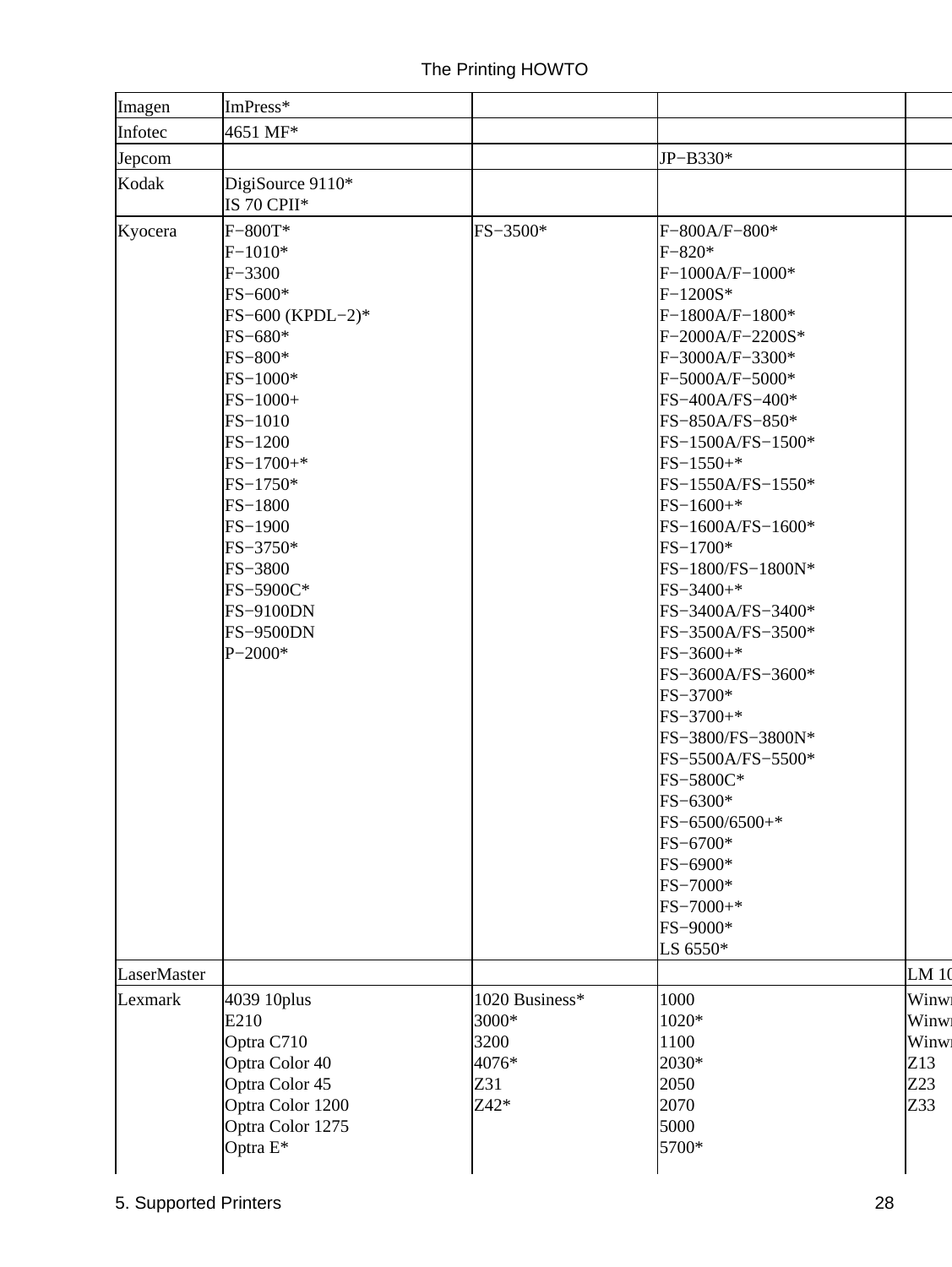| Oce<br>Okidata | 9050*<br>ML 320                                                                                                                                                                                                                                                                                                                                                | DP 5000 | ML-184 Turbo*                                                                                    | Okijet                     |
|----------------|----------------------------------------------------------------------------------------------------------------------------------------------------------------------------------------------------------------------------------------------------------------------------------------------------------------------------------------------------------------|---------|--------------------------------------------------------------------------------------------------|----------------------------|
|                |                                                                                                                                                                                                                                                                                                                                                                |         |                                                                                                  |                            |
|                | PC-PR201*<br>PC-PR1000*<br>PC-PR2000*<br>PICTY180*<br>PinWriter P6*<br>PinWriter P6 plus*<br>PinWriter P7*<br>PinWriter P7 plus*<br>PinWriter P60*<br>PinWriter P70*<br>Pinwriter P20*<br>SilentWriter LC 890*<br>Silentwriter 95f*<br>Silentwriter2 S60P*<br>Silentwriter2 model 290*<br>SuperScript 660i*<br>SuperScript 1800<br>SuperScript 4600N*<br>3165* |         | SuperScript 750C*<br>SuperScript 860*<br>SuperScript 870*<br>SuperScript 1260*                   |                            |
| <b>NEC</b>     | MultiWriter*<br>$P2X^*$<br>PC-PR150*                                                                                                                                                                                                                                                                                                                           |         | SuperScript 100C*<br>SuperScript 150C*<br>SuperScript 650C*                                      | Super!<br>Super!<br>Super. |
| Mitsubishi     | CP50 Color Printer*                                                                                                                                                                                                                                                                                                                                            |         |                                                                                                  |                            |
| Minolta        | PagePro 6*<br>PagePro 6e*<br>PagePro 6ex*<br>PagePro 8*<br>PagePro 1100                                                                                                                                                                                                                                                                                        |         | PagePro 8L*                                                                                      | PageP<br>PageP             |
|                | Optra E310<br>Optra E312*<br>Optra Ep*<br>Optra K 1220<br>Optra M410<br>Optra M412<br>Optra $R+*$<br>Optra S 1250*<br>Optra S 1855*<br>Optra Se 3455*<br>Optra T610<br>Optra T612<br>Optra T614<br>Optra T616<br>Optra W810<br>Valuewriter 300*<br>Z52<br>Z53                                                                                                  |         | 7200<br>Winwriter 400*<br>X73<br>Z11<br>Z <sub>12</sub><br>$Z22*$<br>Z32<br>$Z43*$<br>Z51<br>Z82 |                            |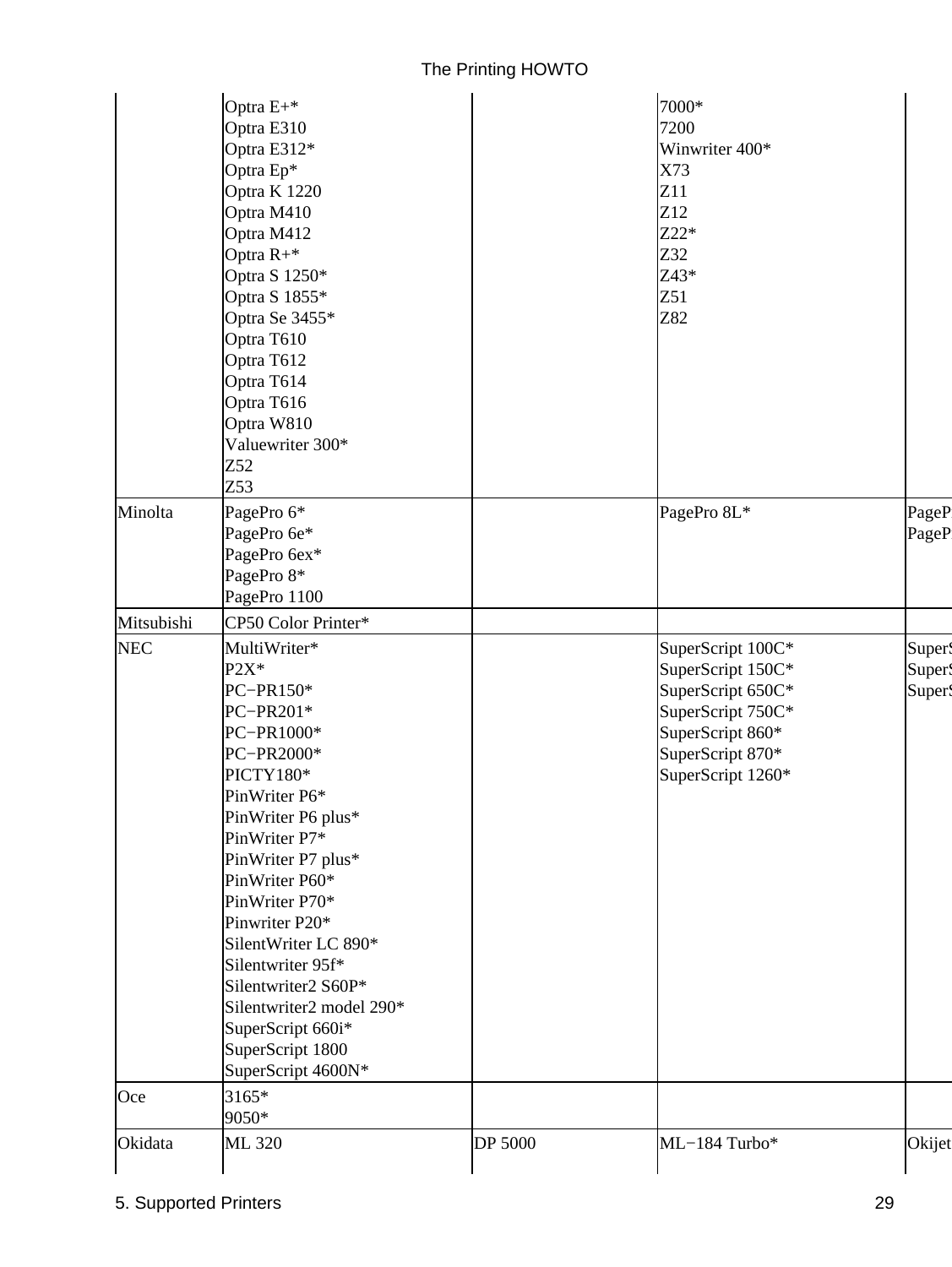|             | ML 321<br>ML 380*<br>Microline 600CL*<br>Microline 620CL*<br>Microline IBM compatible 9 pin*<br><b>OL400</b><br>OL400e<br>OL400ex<br>OL600e*<br>OL610e/PS<br><b>OL800</b><br>OL810e/PS<br>OL810ex<br>OL830Plus<br>Okipage 6e<br>Okipage 6ex*<br>Okipage 8c | Microline 182<br>$OL400w*$<br>OL410e<br>OL610e/S<br>Okijet 2500*<br>Okipage 4w<br>Okipage $4w+*$<br>Okipage 6w<br>Okipage 8w<br>Okipage 8w Lite<br>Okipage 8z<br>Super 6e | $ML-192*$<br>$ML-193*$<br>$ML-320*$<br>ML-320 Turbo*<br>$ML-321*$<br>ML-321 Turbo*<br>$ML-380*$<br>$ML-390*$<br>ML-390 Turbo*<br>$ML-391*$<br>ML-391 Turbo*<br>$ML-393*$<br>$ML-393C*$<br>$ML-395B*$<br>$ML-395C*$<br>$ML-520*$<br>$ML-521*$<br>$ML-590*$ |                                   |
|-------------|------------------------------------------------------------------------------------------------------------------------------------------------------------------------------------------------------------------------------------------------------------|---------------------------------------------------------------------------------------------------------------------------------------------------------------------------|-----------------------------------------------------------------------------------------------------------------------------------------------------------------------------------------------------------------------------------------------------------|-----------------------------------|
|             | Okipage 8p<br>Okipage 10e<br>Okipage 10ex<br>Okipage 12i<br>Okipage 14ex<br>Okipage 20DXn                                                                                                                                                                  |                                                                                                                                                                           | $ML-591*$<br>$ML-3410*$<br>$ML-4410*$<br>Microline 192+*<br>OL410ex*<br>OL810e*<br>OL820*<br>OL1200*<br>OkiPage 6e/6ex*<br>OkiPos 425D*<br>OkiPos 425S*                                                                                                   |                                   |
| Olivetti    | JP350S*<br>JP470*<br>PG 306*                                                                                                                                                                                                                               |                                                                                                                                                                           | JP450                                                                                                                                                                                                                                                     |                                   |
| Others      |                                                                                                                                                                                                                                                            |                                                                                                                                                                           | $BJ-230*$<br><b>HDMF NONE-FF*</b><br>LG GIP 3000Q_3000+*<br>VP-6570K*                                                                                                                                                                                     |                                   |
| <b>PCPI</b> | 1030*                                                                                                                                                                                                                                                      |                                                                                                                                                                           |                                                                                                                                                                                                                                                           |                                   |
| Panasonic   | $\text{KX}-\text{P1123*}$<br>KX-P1124*<br>KX-P1150*<br>KX-P2023*<br>KX-P2135*<br>KX-P2150*<br>KX-P4410*<br>KX-P4450*<br>KX-P5400*<br>KX-P8420*<br>KX-P8475*                                                                                                | KX-P2123*<br>KX-P6150*                                                                                                                                                    | $\text{KX}-\text{P1124i}^*$<br>KX-P1180*<br>KX-P1180i*<br>KX-P1191*<br>KX-P1624*<br>KX-P1654*<br>KX-P1695*<br>KX-P2124*<br>KX-P2130*<br>KX-P2180*<br>KX-P2624*<br>KX-P3123*<br>KX-P3124*                                                                  | $KX-P$<br>$\text{KX-P}$<br>$KX-P$ |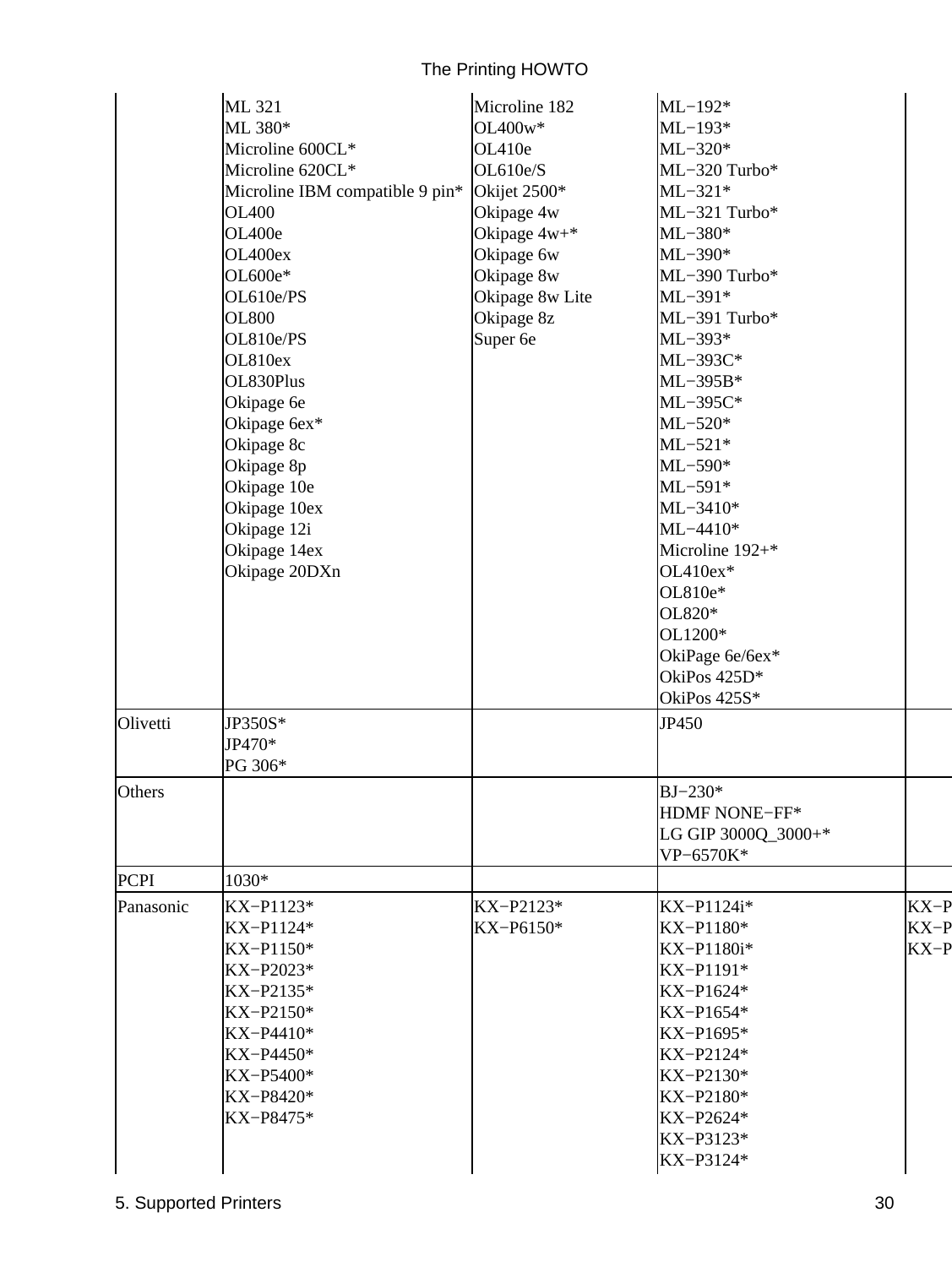|            |                                                                                                                                                                                                                                                                                |                      | KX-P3624*<br>KX-P6500*<br>$\text{KX}-\text{PS}600*$<br>KX-Pxxxx 24-pin*                  |                 |
|------------|--------------------------------------------------------------------------------------------------------------------------------------------------------------------------------------------------------------------------------------------------------------------------------|----------------------|------------------------------------------------------------------------------------------|-----------------|
| Pentax     | PocketJet 200<br>PocketJet II                                                                                                                                                                                                                                                  |                      |                                                                                          |                 |
| Printrex   |                                                                                                                                                                                                                                                                                |                      | 820 DL*                                                                                  |                 |
| <b>QMS</b> | 2425 Turbo EX*<br>$LPK-100*$<br>magicolor $2+$ *                                                                                                                                                                                                                               | $ps - 810*$          |                                                                                          | magic           |
| Qnix       |                                                                                                                                                                                                                                                                                |                      | PICASSOI*<br>PICASSOII*<br>QBJ-3630E*                                                    |                 |
| Raven      |                                                                                                                                                                                                                                                                                | $LP-410$             |                                                                                          |                 |
| Ricoh      | 4081*<br>4801*<br>6000*<br>Aficio 220*<br>Aficio 700<br>Aficio AP2000<br>RPDL I Laser Printer*<br>RPDL II Laser Printer*<br>RPDL III Laser Printer*<br>RPDL IV Laser Printer*                                                                                                  | Aficio 401*          |                                                                                          | Aficio<br>Afico |
| Sambo      |                                                                                                                                                                                                                                                                                |                      | PageJet P1*<br>PageJet P2*<br>Stylus 800H+*<br>Stylus 1000H+*                            |                 |
| Samsung    | $ML-85*$<br>$ML-200$<br>$ML-210$<br>$ML-1000$<br>$ML-1010$<br>$ML-1020$<br>$ML-1200$<br>$ML-1210$<br>$ML-1220$<br>ML-4500<br>ML-4600*<br>ML-5000a*<br>ML-5080<br>ML-6000/6100*<br>$ML-6040$<br>ML-7000/7000P/7000N*<br>ML-7050*<br>$QL - 5100A*$<br>$QL - 6050*$<br>$SI-630A*$ | $ML-85G$<br>$QL-85G$ | MJ 630V*<br>SLB-3106G*<br>SP-2417HW*<br>SP-2421HW*<br>SP-2433HW*<br>SP-4017*<br>SP-4021* | $ML-5$<br>SF/MS |
| Seiko      | SpeedJET 200*                                                                                                                                                                                                                                                                  |                      |                                                                                          |                 |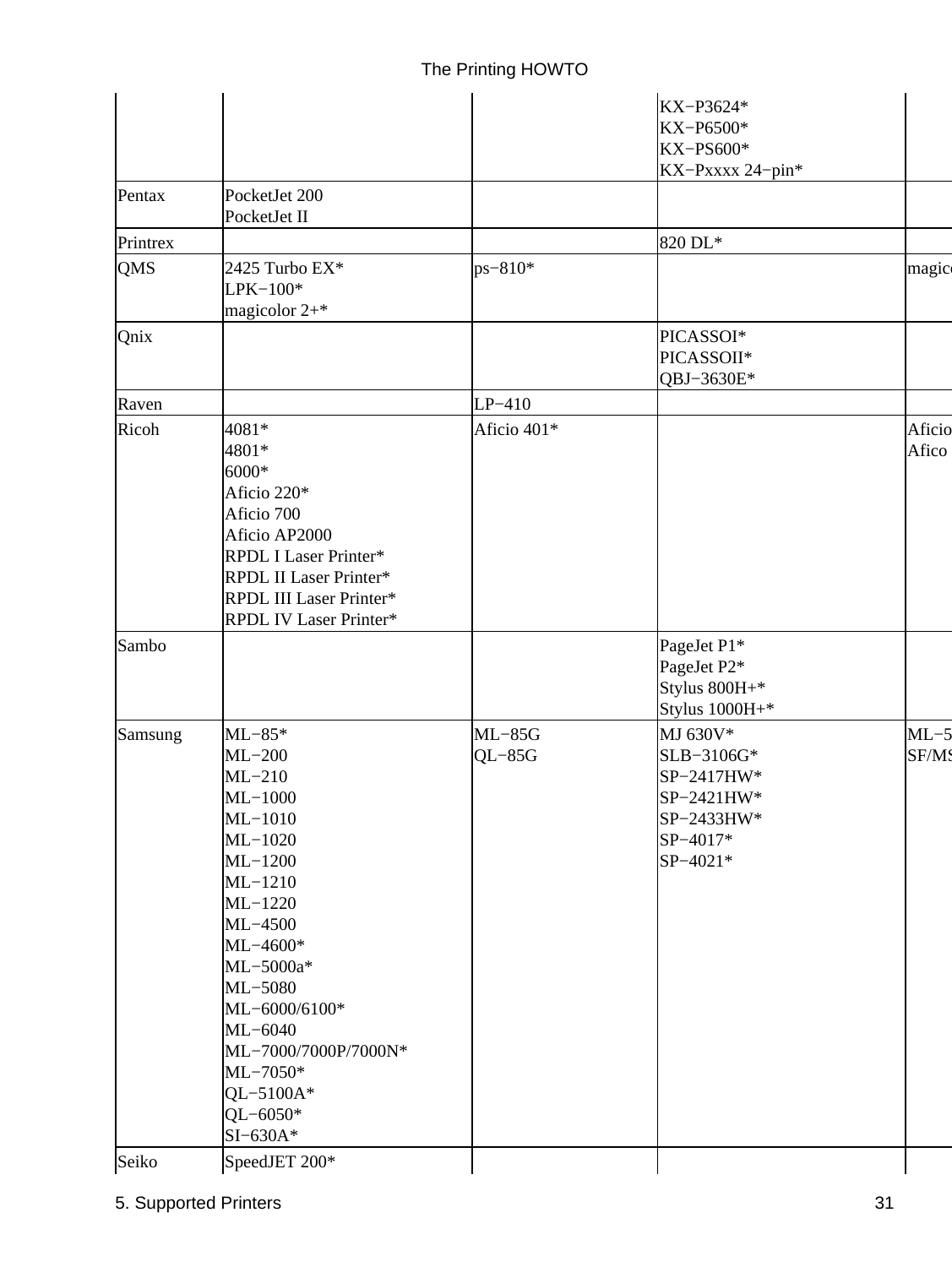|  |  | The Printing HOWTO |
|--|--|--------------------|
|--|--|--------------------|

| Sharp       | $AR-161*$                                                                                                                                                                                      | $SLP*$<br>SLP 120*<br>SLP 220*<br>SLP EZ30*<br>SLP Plus*<br>SLP Pro*<br>$SLP-100*$<br>SLP-200*<br>SLP-240*<br>$AJ-1800$ |                                                                                                                                                                                                                                                                                                                                                                   | $AJ-21$              |
|-------------|------------------------------------------------------------------------------------------------------------------------------------------------------------------------------------------------|-------------------------------------------------------------------------------------------------------------------------|-------------------------------------------------------------------------------------------------------------------------------------------------------------------------------------------------------------------------------------------------------------------------------------------------------------------------------------------------------------------|----------------------|
|             |                                                                                                                                                                                                | $AJ-1805$<br>$AJ-2000$<br>$AJ-2005$                                                                                     |                                                                                                                                                                                                                                                                                                                                                                   |                      |
| Sindo       |                                                                                                                                                                                                |                                                                                                                         | ExecJet 4072*<br>ExecJet 4076*                                                                                                                                                                                                                                                                                                                                    |                      |
| Sony        |                                                                                                                                                                                                |                                                                                                                         | $IP-V100$                                                                                                                                                                                                                                                                                                                                                         |                      |
| <b>Star</b> | $JJ-100*$<br>$LC24 - 100*$<br>$LS-04$<br>$NL-10*$                                                                                                                                              | $LC90*$<br>$LC24 - 200*$<br>LaserPrinter 8<br>$NX-1001*$<br>StarJet 48*                                                 | LC 24-15 Multi-Font*<br>LC 24-20 Multi-Font*<br>LC 24-200 Colour*<br>LC-15 Multi-Font*<br>$LC-20*$<br>LC-100 Colour*<br>$NX-1040R*$<br>$NX-1500*$<br>$NX-2415*$<br>$NX-2420R*$<br>$NX-2430*$<br>Starjet SJ-144*<br>XB 24-200 Multi-Font*<br>XB 24-250 Multi-Font*<br>$XB - 2420*$<br>XB-2425*<br>XR-1020*<br>XR-1520*<br>ZA-200 Multi-Font*<br>ZA-250 Multi-Font* | <b>WinTy</b>         |
| Tally       | MT908*                                                                                                                                                                                         |                                                                                                                         |                                                                                                                                                                                                                                                                                                                                                                   |                      |
| Tektronix   | 3693d color printer, 8-bit mode*<br>4693d color printer, 2-bit mode*<br>4693d color printer, 4-bit mode*<br>4695*<br>4696*<br>4697*<br>Phaser 780<br>Phaser 850*<br>Phaser IISX*<br>Phaser PX* | Phaser 350*                                                                                                             |                                                                                                                                                                                                                                                                                                                                                                   |                      |
| Xerox       | 2700 XES<br>3700 XES                                                                                                                                                                           | Able 1406<br>DocuPrint C6*                                                                                              | DocuPrint C8*<br>DocuPrint C11*                                                                                                                                                                                                                                                                                                                                   | DocuF<br><b>Work</b> |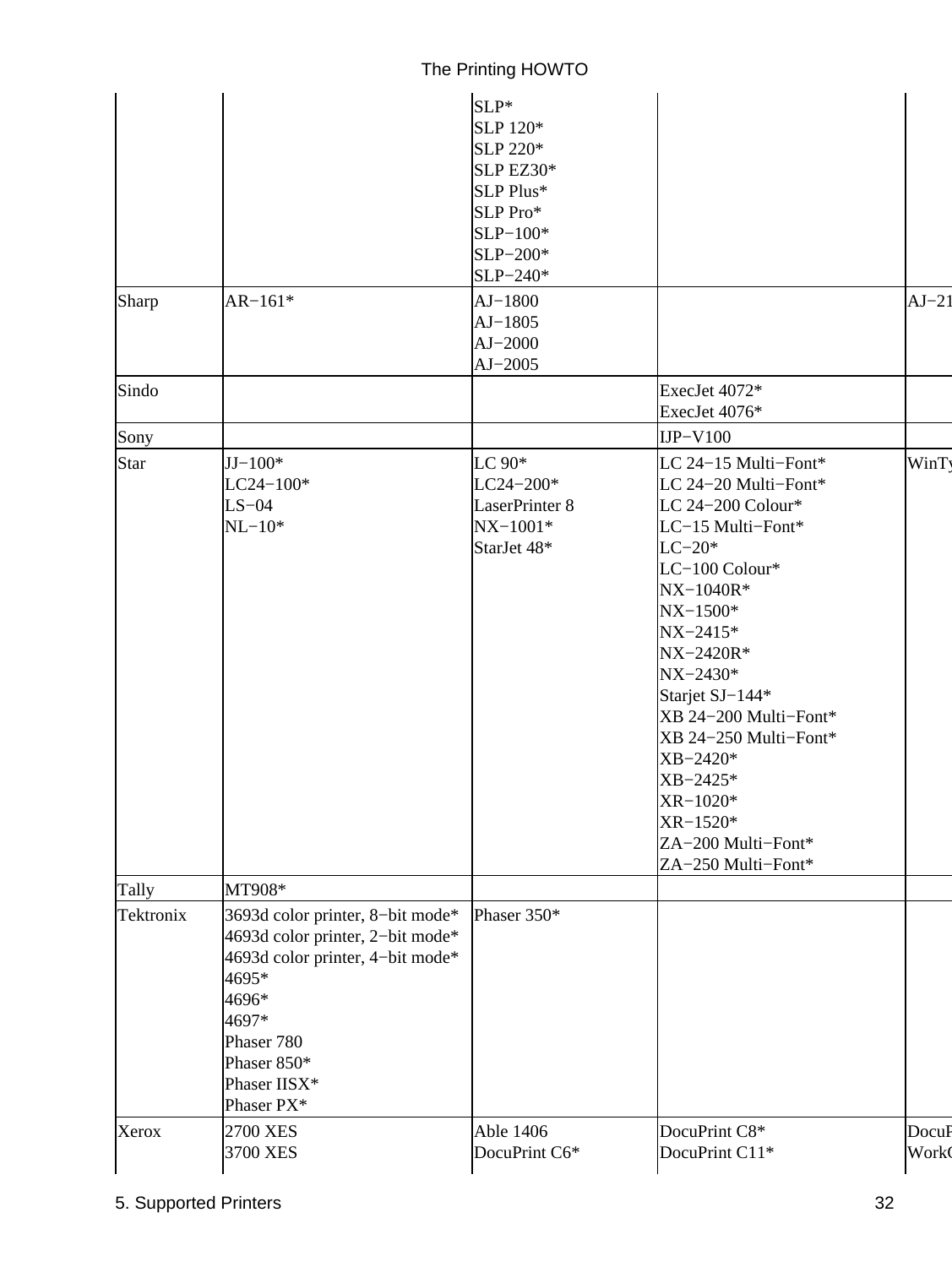| $4045$ XES*                      | DocuPrint $M750*$  | DocuPrint XJ6C      | <b>Work</b> |
|----------------------------------|--------------------|---------------------|-------------|
| DocuPrint 4508                   | DocuPrint M760*    | DocuPrint XJ8C      | <b>Work</b> |
| DocuPrint C20                    | DocuPrint P8e      | Document Homecentre | <b>Work</b> |
| DocuPrint $C55*$                 | DocuPrint $P12*$   | WorkCentre 450cp*   |             |
| DocuPrint N17                    | DocuPrint $P1202*$ | WorkCentre $470cx*$ |             |
| DocuPrint $N32*$                 |                    | WorkCentre XK35c    |             |
| DocuPrint N4512                  |                    |                     |             |
| DocuPrint N4512 PS               |                    |                     |             |
| Document Centre 400 <sup>*</sup> |                    |                     |             |

\* This entry has not been sanity−checked.

### <span id="page-37-0"></span>**5.4. How to buy a printer**

It's a bit difficult to select a printer these days; there are many models to choose from. Here are some shopping tips:

#### *Cost*

You get what you pay for. Most printers under \$200−300 can print reasonably well, but printing costs a lot per page. For some printers, it only takes one or two cartridges to add up to the cost of a new printer! This is specially true for cheap inkjets. Similarly, the cheapest printers won't last very long. The least expensive printers, for example, have a MTBF of about three *months*; obviously these are poorly suited for heavy use.

#### *Inkjets*

Inkjet printheads will clog irreparably over time, so the ability to replace the head somehow is a feature. Inkjet printheads are expensive, with integrated head/ink cartridges costing ten times (!) what ink−only cartridges go for, so the ability to replace the head only when needed is a feature. Epson Styluses tend to have fixed heads, and HP DeskJets tend to have heads integrated into the cartridges. Canons have three−part cartridges with independently replaceable ink tanks; I like this design. OTOH, the HP cartridges aren't enormously more expensive, and HP makes a better overall line; Canon is often the third choice from the print quality standpoint. Epson Styluses and HP inkjets are the best supported by free software at the moment.

#### *Lasers*

Laser printers consume a drum and toner, plus a little toner wiping bar. The cheapest designs include toner and drum together in a big cartridge; these designs cost the most to run. The best designs for large volume take plain toner powder or at least separate toner cartridges and drums.

#### *Photography*

The best color photograph output is from continuous tone printers which use a silver halide plus lasers approach to produce surprise! actual photographs. Since these printers cost tens of thousands to buy, [Ofoto.com](http://www.ofoto.com) offers inexpensive print−by−print jobs. The results are stunning; even the best inkjets don't compare.

The best affordable photo prints come from the dye−sublimation devices like some members of the Alps series (thermal transfer of dry ink or dye sublimation), or the few consumer−grade Sony photo printers. Unfortunately the Alps devices have poor free software support (the one report I have from a Alps user of the Ghostscript driver speaks of banding and grainy pictures), and even then it's unclear if the dye−sub option is supported. I have no idea if the Sonys work at all.

The more common photo–specialized inkjets usually feature 6 color CMYKcm printing or even a 7 color CMYKcmy process. All photo−specialized printers are expensive to run; either you always run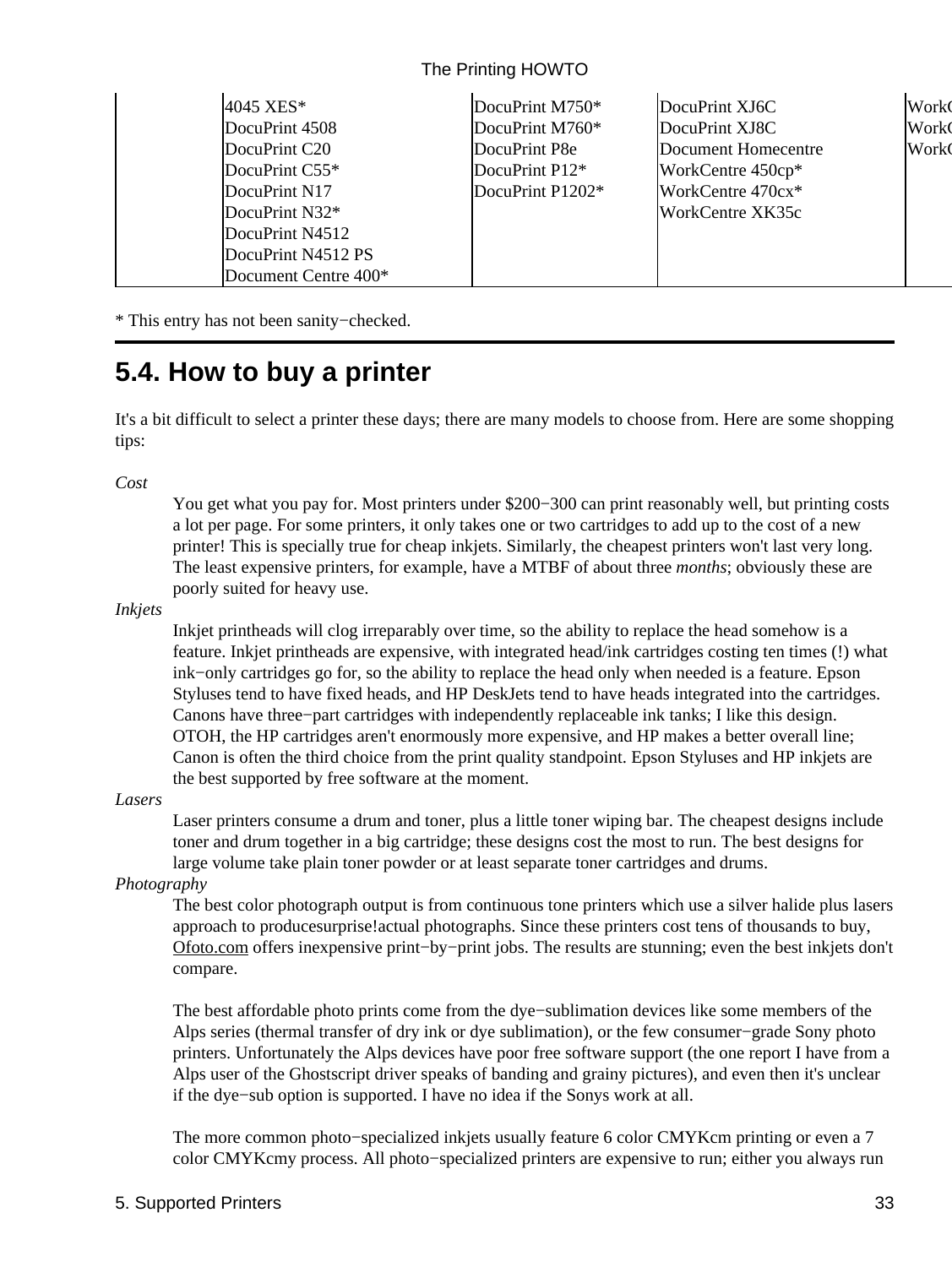out of blue and have to replace the whole cartridge, or the individual color refills for your high−end photo printer cost an arm and a leg. Special papers cost a bundle, too; you can expect top−quality photo inkjet output to run over a US dollar per page. See also the section on printing photographs later in this document, and the sections on color tuning (such as it is) in Ghostscript.

Lately color lasers have been getting a lot cheaper, these devices may be interesting for color reports. Color lasers are a lot cheaper per page than inkjets. However they may still not be suited for photographs. One day color lasers may become common and replace those boring monochrome laser printers.

*Speed*

Speed is proportional to processing power, bandwidth, and generally printer cost. The fastest printers will be networked Postscript printers with powerful internal processors. Consumer−grade printers will depend partly on Ghostscript's rendering speed, which you can affect by having a reasonably well−powered machine; full pages of color, in particular, can consume large amounts of host memory. As long as you actually*have* that memory, things should work out fine.

#### *Forms*

If you want to print on multicopy forms, then you need an impact printer; many companies still make dot matrix printers, most of which emulate traditional Epson models and thus work fine.

*Labels*

There are two supported lines of label printer; look for the Dymo−Costar and the Seiko SLP models. Other models may or may not work. Avery also makes various sizes of stick−on labels in 8.5x11 format that you can run through a regular printer.

#### *Plotting*

Big drafting formats are usually supported these days by monster inkjets; HP is a popular choice. Mid−sized (11x17) inkjets are also commonly used for smaller prints. Much plotting of this sort is done with the languages RTL, HP−GL, and HP−GL/2, all of which are simple HP proprietary vector languages usually generated directly by application software.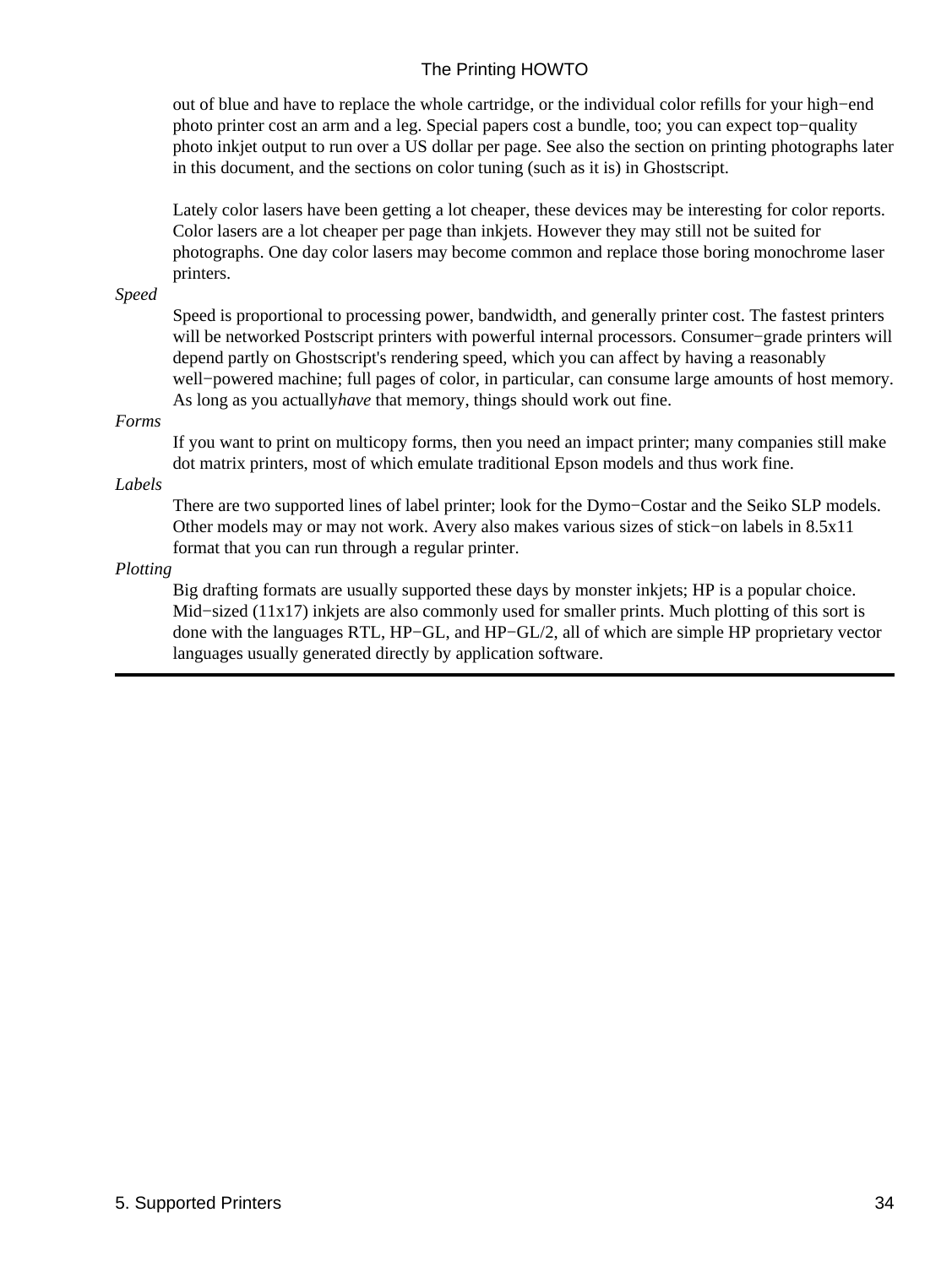# **6. Spooling software**

Until recently, the choice for free software users was simple − everyone ran the same old lpd lifted mostly verbatim out of BSD's Net−2 code. Even today, some vendors ship this software. But this is beginning to change. SVR4−like systems including Sun's Solaris come with a completely different print spooling package, centered around lpsched.

Today, there are a number of good systems to chose from. They are all described below; read the descriptions and make your own choice. CUPS is a good option and recommended for most users; it has excellent Postscript printer support, offers IPP support, a web interface, and a number of other features. For business environments with mainly networked Postscript printers, a front−end program like GPR with LPRng is another option; it handles PPD options directly and has a nice interface.

## **6.1. CUPS**

[CUPS](http://www.cups.org/) has become the standard printing system in most distributions today. What makes CUPS different from the rest ? CUPS is an implementation of the Internet Printing Protocol (IPP), a new standard intended to solve some of the deficiencies of the old LPD protocol. CUPS also supports LPD, SMB and AppSocket (JetDirect) with reduced functionality. The implementation of CUPS has been driven by Michael Sweet of Easy Software Products; CUPS is distributed under the GPL. Being a new protocol, the IPP has a number of advantages on the ancient LPD protocol:

- the scheduler is a HTTP 1.1 web server and also delivers a web interface
- printer options, you can even ask the IPP device what options and document formats it supports.
- access control which restricts print jobs, job controls, and system administration commands coming from and to specified computers and printers. Like Apache, you can control access to CUPS using Allow and Deny directives.
- proxy support (since IPP uses HTTP)
- encryption support
- •

Today, all major operating system vendors actively support IPP, as well as the major printer vendors. IPP is a standard printing protocol in Windows 2000 (IIS needs to be installed) which may be a better option for free software users than the proprietary SMB protocol. However, on Windows 2000 automatic printer driver downloading only works with SMB and not with IPP, this may be a reason for administrators with a lot of Windows clients to choose for SMB printer sharing using Samba and CUPS.

There are a number of very good features in it, including sensible option handling; web, GUI, and command−line interfaces; and a mime−based filtering system with strong support for Postscript.

There are several sets of PPDs which you can use with CUPS:

*Built−in*

The default CUPS installation contains generic PPDs for 9−pin and 24−pin Epson matrix printers, Epson Stylus Color, Stylus Photo printers, HP LaserJet, DeskJet printers and Dymo Label printers. These will enable you to print to a lot of printer models, but will not give you access to specific capacities of the models

#### *[Foomatic](http://www.linuxprinting.org/foomatic.html)*

Foomatic can generate a suitable PPD for use with any printer driver that has full details entered in the linuxprinting.org database. The PPD gets used together with a backend script named **foomatic−rip**.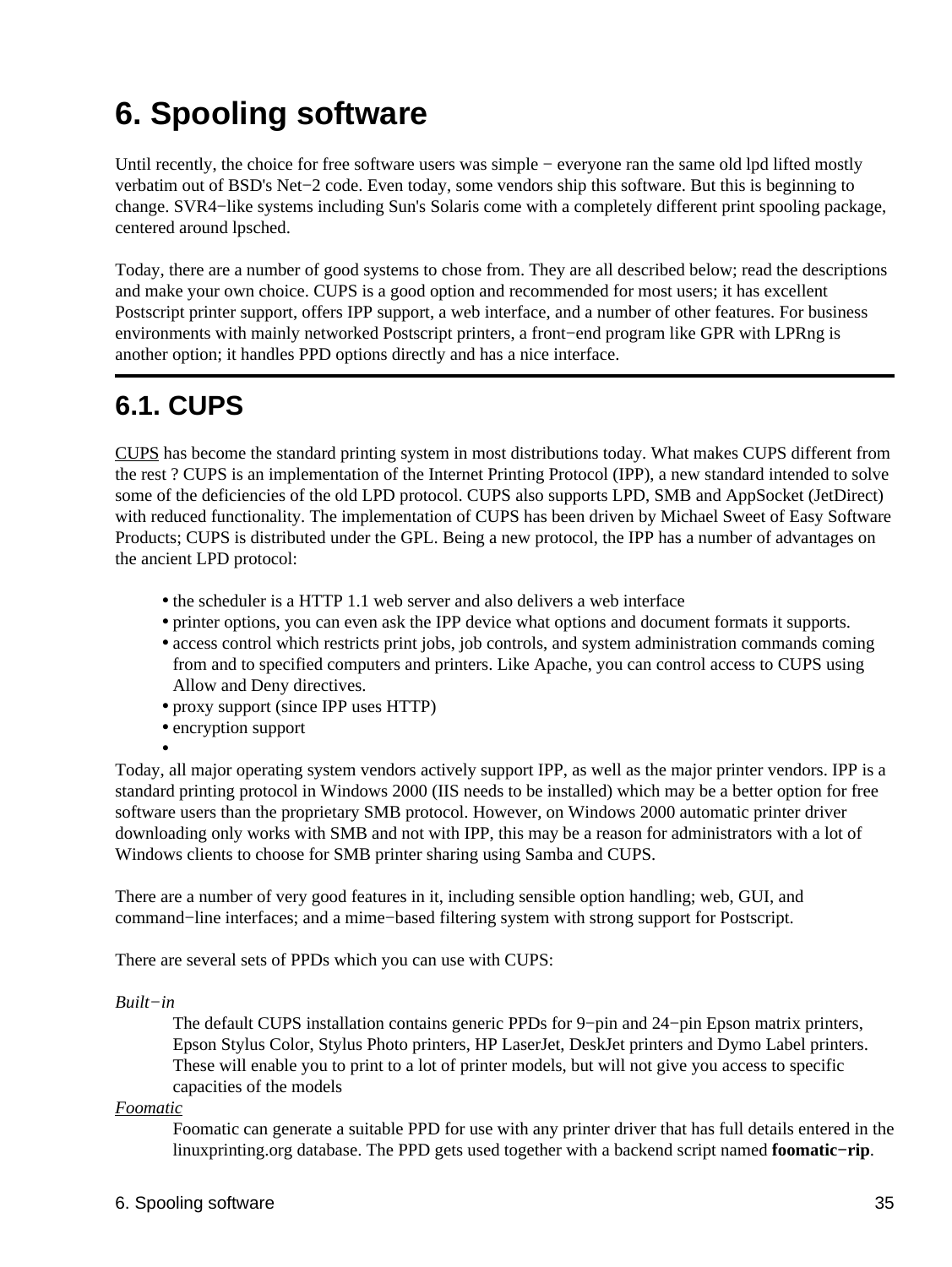foomatic−rip uses free software drivers. At the moment there is support for a rather large number of printers in this system. Foomatic forms a basis for non−Postscript printer support in most GNU/Linux distributions. CUPS and Foomatic are becoming quite popular and this is currently the recommended printing system for most situations.

*Postscript PPDs*

CUPS can use vendor−supplied PPD files for Postscript printers directly. Often these come with the Windows drivers for a printer, or can be found on the printer vendor's website. If you have a choice between a driver for Windows 9x and Windows NT/W2K, than select the driver for Windows NT. [Adobe](http://www.adobe.com/products/printerdrivers/winppd.html) also distributes PPD files for many Postscript printers.

*ESP Print Pro*

[Easy Software Products, Inc.](http://www.easysw.com/) sells CUPS bundled with a collection of proprietary drivers. Although they are not free software, they do drive many common printers. The bundle is somewhat expensive measured against the price of a single supported printer, but it certainly has a place. The package includes graphical front−end tools.

*Gimp−Print*

The Gimp–Print drivers are high quality drivers for Canon, Epson, Lexmark, and PCL printers for use with Ghostscript, CUPS, Foomatic, and the Gimp.

*[OMNI](http://www-124.ibm.com/developerworks/oss/linux/projects/omni/)*

Omni is a package made by IBM, now containing support for more than 450 printers. The OMNI printer driver model is distributed by IBM under LGPL License.

*[HPIJS](http://hpinkjet.sourceforge.net/)*

HPIJS supports around 150 of HP's own printers at excellent print quality now (currently only via the Foomatic path). As of Version 1.0.1 , the "hp Product Only" clause has been removed from the license and the drivers are distributed with a BSD license.

The third−party program **[XPP](http://cups.sourceforge.net/xpp/)** (se[e Figure 4\)](#page-11-0) offers a very nice graphical interface to the user functionality of CUPS, including an marvelous interface to print−time options (shown in [Figure 5](#page-11-1)). For information on using XPP, see [Section 3.4.2](#page-10-0).

### **6.2. LPD**

LPD, the original BSD Unix Line Printer Daemon, has been the standard on Unix for years. It is available for every style of Unix, and offers a rather minimal feature set derived from the needs of timesharing−era computing. Despite this somewhat peculiar history, it is still useful today as a basic print spooler. To be really useful with modern printer, a good deal of extra work is needed in the form of companion filter scripts and front−end programs. But these exist, and it does all work.

LPD is also the name given to the network printing protocol b[y RFC 1179.](http://www.ietf.org/rfc/rfc1179.txt) This network protocol is spoken not only by the LPD daemon itself, but by essentially every networked print server, networked printer, and every other print spooler out there; LPD is the least common denominator of standards−based network printing.

[LPRng](http://www.lprng.org)(see [Section 6.3](#page-41-0)) is a far better implementation of the basic LPD design than the regular one; if you must use LPD, consider using LPRng instead. There is far less voodoo involved in making it do what you want, and what voodoo there is is well documented. LPRng is essentially an enhanced LPD implementation with better security and extra features.

There are a large number of LPD sources floating around in the world. Arguably, some strain of BSD Unix is probably the official owner, but everyone implements changes willy−nilly, and they all cross−pollinate in unknown ways, such that it is difficult to say with certainty exactly which LPD you might have. Of the readily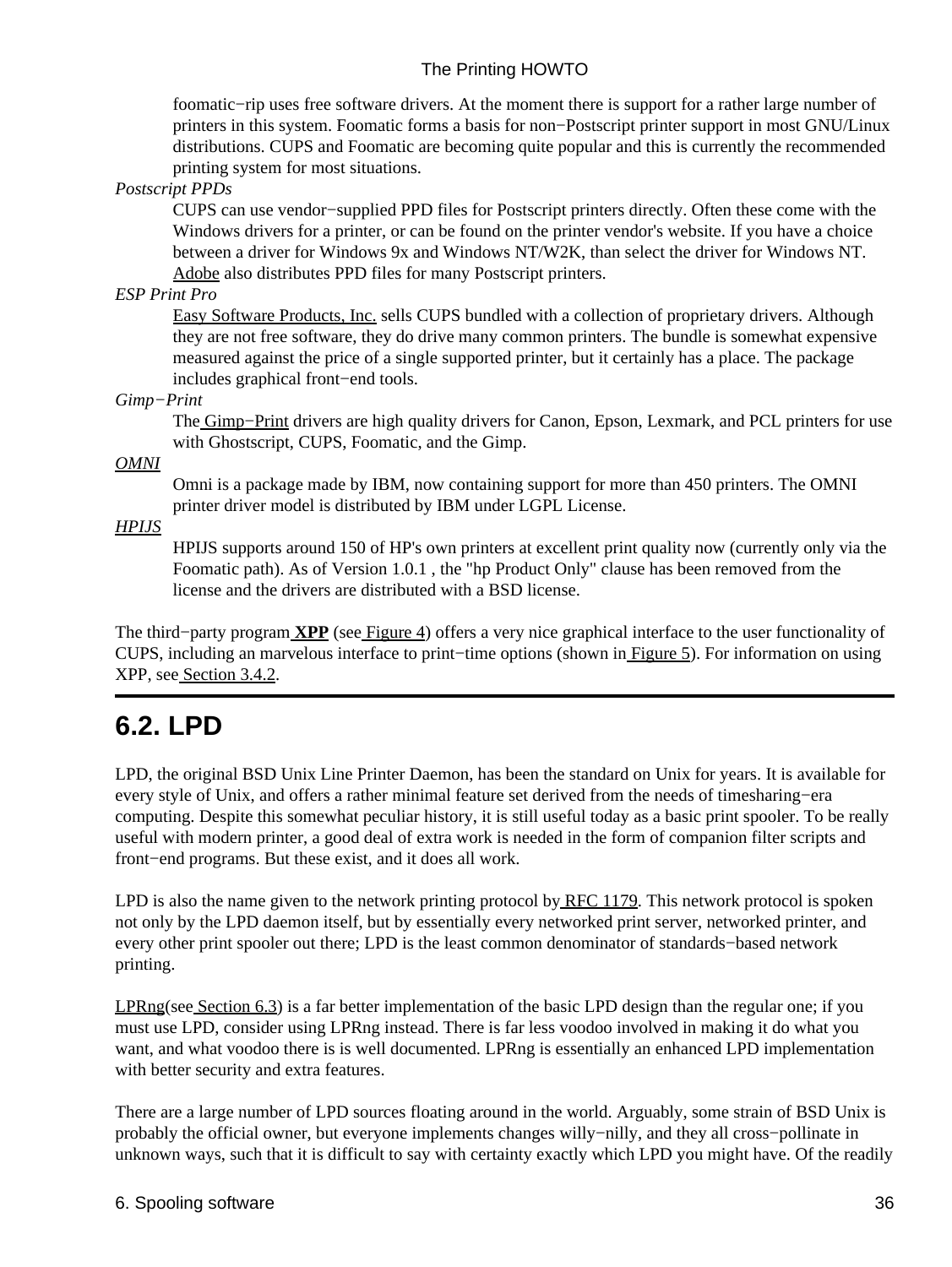available LPDs[, GNUlpr](http://sourceforge.net/projects/lpr/) offers one with a few minor modifications that make the user interface much more flexible. The GNUlpr supports command−line option specification with a−o flag; options are then passed through to filters. This is similar to the features offered by a number of traditional Unix vendors, and similar to (although incompatible with) LPRng's −z option mechanism.

If you go with LPD, the best way to use it is via a front−end. There are several to chose from; KDEPrint, GPR (see [Section 3.4\)](#page-9-0) and XPP are perhaps the best. Others exist; tell me about them.

# <span id="page-41-0"></span>**6.3. LPRng**

Some GNU/Linux vendors provide LPRng, a far less ancient LPD print spooling implementation. LPRng is far easier to administer for large installations (read: more than one printer, any serial printers, or any peculiar non−lpd network printers) and has a less frightfully haphazard codebase than does stock lpd. It can even honestly claim to be secure − there are no SUID binaries, and it supports authentication via PGP or Kerberos.

LPRng also includes some example setups for common network printers − HP LaserJets, mainly − that include some accounting abilities. LPRng uses more or less the same basic filter model as does BSD lpd, so th[e LPD support](http://www.linuxprinting.org/lpd-doc.html) offered by the linuxprinting.org website applies to LPRng as well. This can help you effectively use free software drivers for many printers.

LPRng is distributed under either the GPL or an Artistic license.

### **6.4. PPR**

[PPR](http://ppr.trincoll.edu/) is a Postscript–centric spooler which includes a rudimentary Postscript parsing ability from which it derives several nice features. It includes good accounting capabilities, good support for Appletalk, SMB, and LPD clients, and much better error handling than lpd. PPR, like every other spooler here, can call Ghostscript to handle non−Postscript printers.

PPR was written by, and is in use at, Trinity College. The license is BSD–style; free for all use but credit is due.

## **6.5. Others**

### **6.5.1. PDQ**

PDQ stands for "Print, Don't Queue", and the way it works reflects this design. PDQ is a non−daemon−centric print system which has a built−in, and sensible, driver configuration syntax. This includes the ability to declare printing options, and a GUI or command line tool for users to specify these options with; users get a nice dialog box in which to specify resolution, duplexing, paper type, etc.

Running all of the filters as the user has a number of advantages: the security problems possible from Postscript are mostly gone, multi−file LaTeX jobs can be printed effectively as dvi files, and so forth.

PDQ is not without flaws: most notably it processes the entire job before sending it to the printer. This means that, for large jobs, PDQ may simply be impractical  $\epsilon$ "you can end up with hundreds of megs being copied back and forth on your disk. Even worse, for slow drivers like the better quality inkjet drivers, the job will not start printing until Ghostscript and the driver have finished processing. This may be many minutes after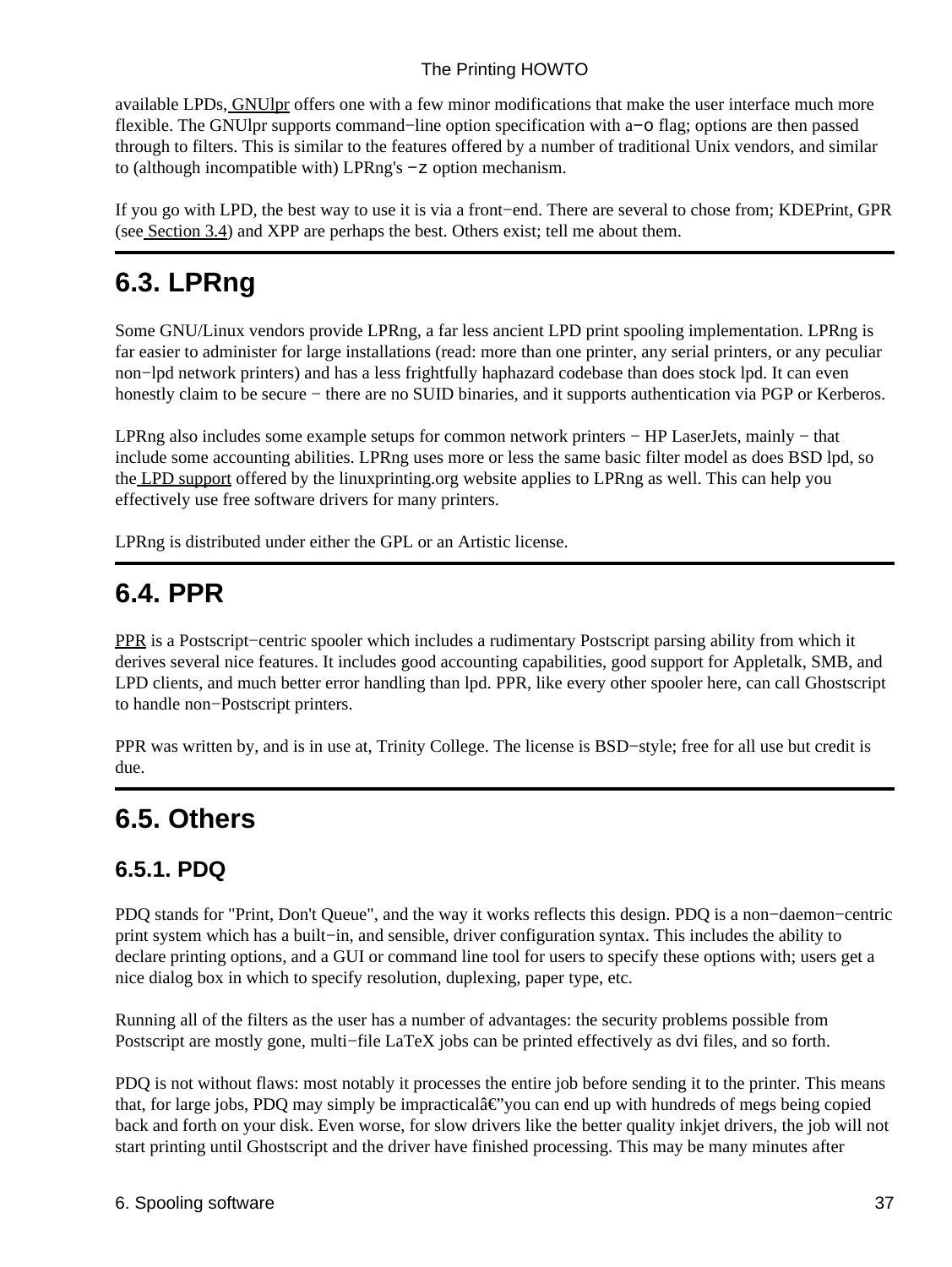submission.

There's a real place for PDQ; it has a simple design that doesn't subtract user control. And the normal control path crosses no security boundaries, so it can't have the classes of security bug people are always finding in other systems. And to top it off, it's small.

However there is no active development done on PDQ. A new maintainer would be most welcome.

### **6.5.2. GNUlpr**

GNUlpr began its life in some work that HP sponsored VA Linux to do. Unfortunately, GNUlpr is now pretty much dead.

### **6.5.3. CPS**

Th[e Coherent Printing System](http://www.tww.cx/cps.php) is a set of Perl scripts called "lpr", "lpd", "lprm", and "lpq". These replace the programs of the same name which come with many Linux systems.

### **6.5.4. CEPS**

The Cisco Enterprise Print System was developed by Damian Ivereigh when he was a sysadmin at Cisco. He did more than he was hired to do, he developed a new printing system to improve the administrative hassle. Cisco authorized the release of the software for free under the GNU General Public License. Installing CEPS will however only pay off at large organisations.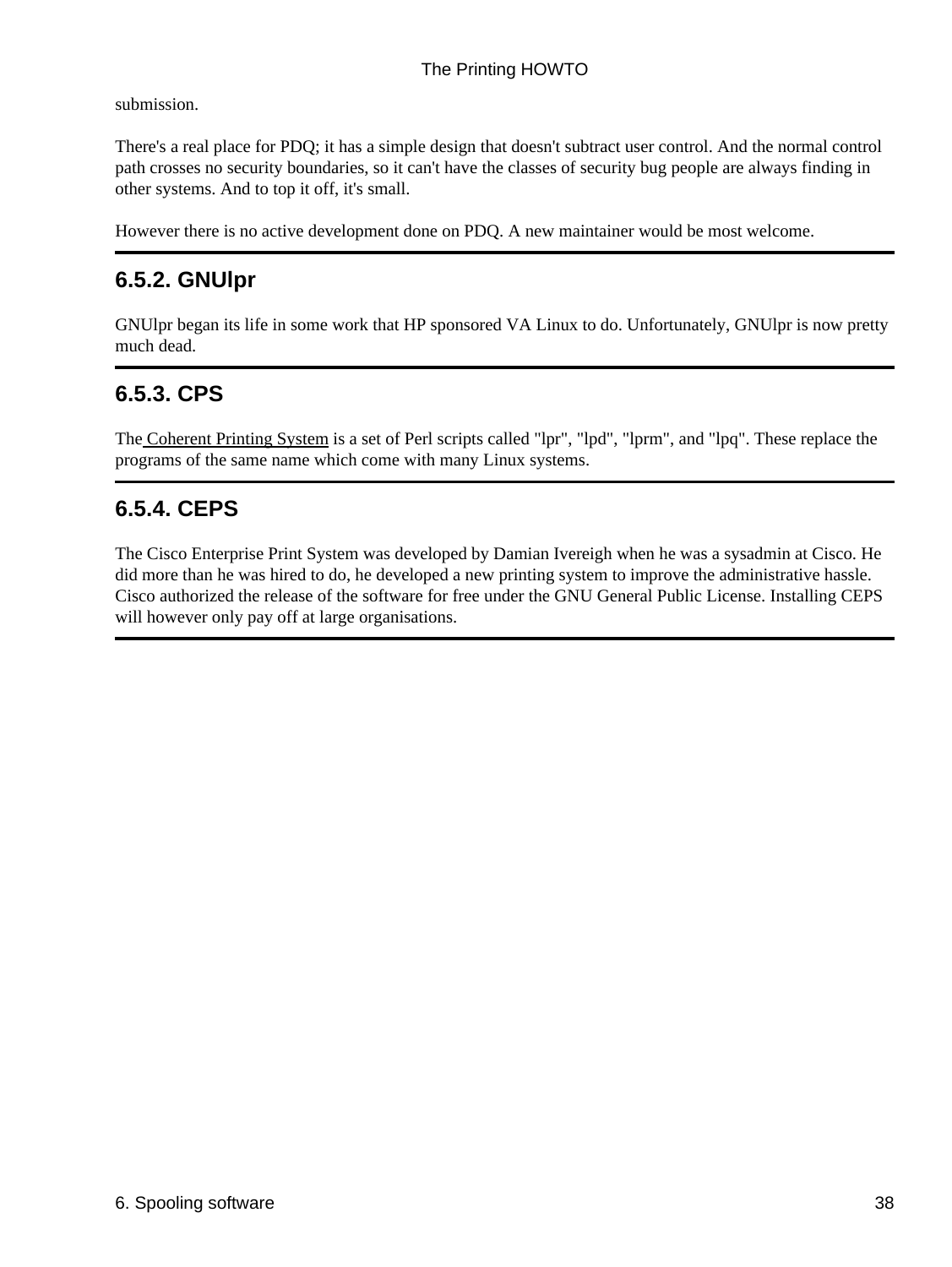# **7. How it all works**

In order to get printing working well, you need to understand how your spooling software works. All systems work in essentially the same way, although the exact order might vary a bit, and some systems skip a step or two:

#### **Figure 10. Spooling Illustration**



- 1. The user submits a job along with his selection of options. The job data is usually, but not always, Postscript.
- 2. The spooling system copies the job and the options over the network in the general direction of the printer.
- 3. The spooling system waits for the printer to be available.
- 4.

The spooling system applies the user's selected options to the job, and translates the job data into the printer's native language, which is usually not Postscript. This step is called *filtering*; most of the work in setting things up lies in getting the proper filtering to happen. The spooling system applies the user's selected options to the job, and translates the job data into the printer's native language, which is usually not Postscript. This step is called *filtering*; most of the work in sett

an error along the way, the spooler will usually notify the user somehow (for example, by email).

# **7.1. CUPS**

To print a job with CUPS, you can use both the BSD (se[e Section 5.3.1\)](#page-20-0) and System V commands making it really easy for people with prior experience with either system.

#### **Figure 11. Simplified CUPS illustration**



Initially CUPS lacked an LPD backend. This was of course quickly added. Currently there are backends available for at least IPP, LPD, SMB, JetDirect, USB, Netatalk, parallel and serial printers. You may find others on the net or write your own.

There are only a handfull of built−in drivers, allowing you to print with most printers but probably not at the maximum resolution. A PPD file for a Postscript driver can be added to CUPS but if you want to print at best quality with your fancy new HP Deskjet you are out of luck. It is here that Foomatic comes to the rescue. You can use Foomatic in combination with CUPS. Foomatic uses a CUPS filter called foomatic−rip to do its magic. foomatic−rip uses PPD files to describe printer capabilities, even for non−Postscript printers. CUPS + Foomatic is currently the recommended printing system. Some Linux distributions already use it and the number that do will only grow.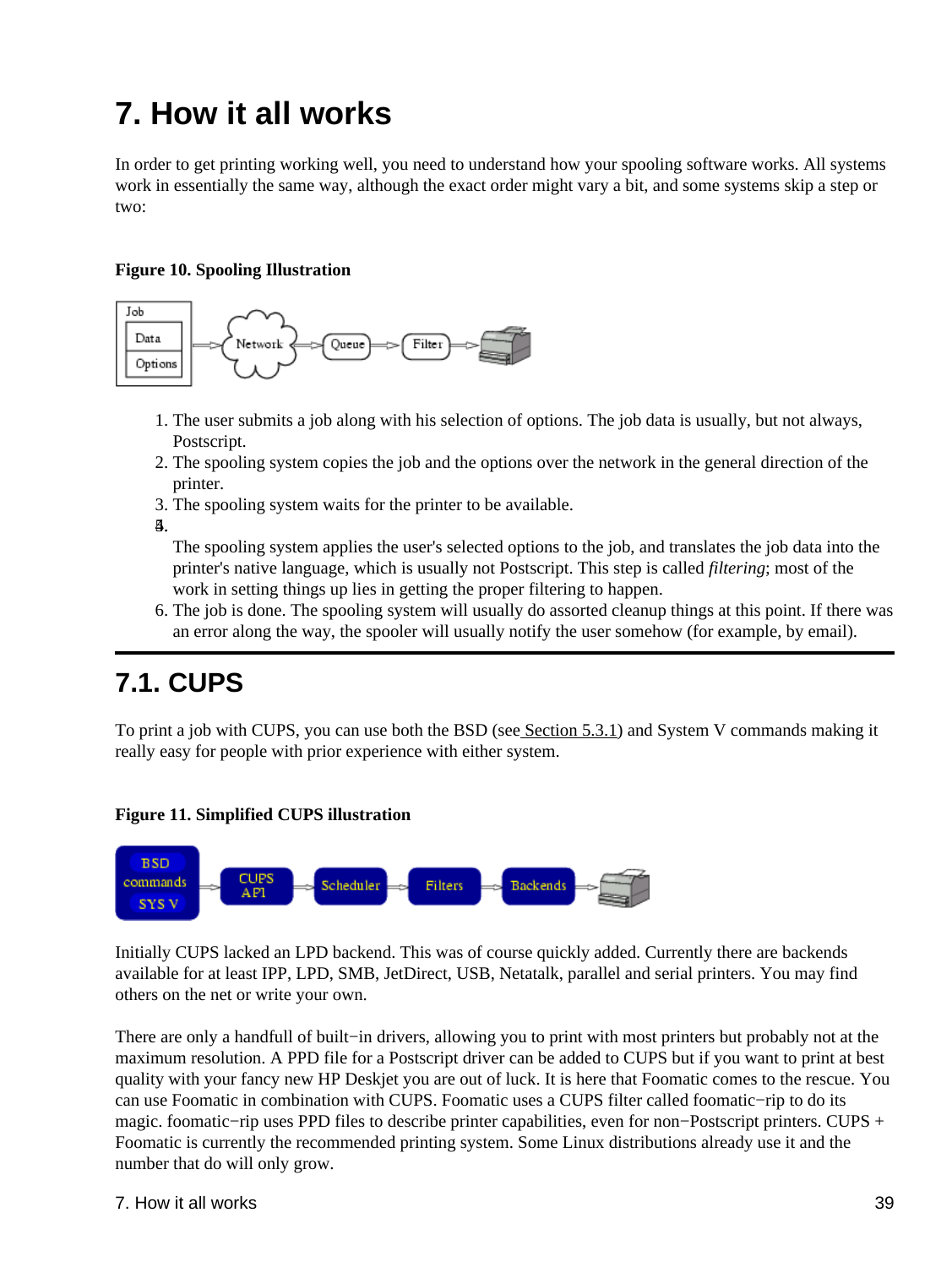The CUPS scheduler does not only accept jobs, it is also a administrative webinterface. Currently you can add/delete printers, cancel jobs, start/stop printers. Moving jobs will be available in a later release.

# **7.2. LPD**

Lpd stands for Line Printer Daemon, and refers in different contexts to both the daemon and the whole collection of programs which run print spooling. These are:

#### *[lpd](http://www.linuxprinting.org/man/lpd.8.html)*

The spooling daemon. One of these runs to control everything on a machine, AND one is run per printer while the printer is printing.

*[lpr](http://www.linuxprinting.org/man/lpr.1.html)*

The user spooling command. Lpr contacts lpd and injects a new print job into the spool.

*[lpq](http://www.linuxprinting.org/man/lpq.1.html)*

Lists the jobs in a print queue.

*[lpc](http://www.linuxprinting.org/man/lpc.8.html)*

The Lpd system control command. With lpc you can stop, start, reorder, etc, the print queues.

*[lprm](http://www.linuxprinting.org/man/lprm.1.html)*

**lprm** removes a job from the print spool.

So how does it fit together? The following things happen:

- 1. At boot time, **lpd** is run. It waits for connections and manages printer queues.
- 2. A user submits a job with the lpr command or, alternatively, with an lpr front–end like GPR, PDQ, etc.**Lpr** contacts **lpd** over the network and submits both the user's data file (containing the print data) and a control file (containing user options).
- 3. When the printer becomes available, the main **lpd** spawns a child **lpd** to handle the print job.
- 4. The child lpd executes the appropriate filter(s) (as specified in the if attribute in/etc/printcap) for this job and sends the resulting data on to the printer.

The lp system was originally designed when most printers were line printers – that is, people mostly printed plain ASCII. By placing all sorts of magic in the if filter, modern printing needs can be met with **lpd** (well, more or less; many other systems do a better job).

There are many programs useful for writing LPD filters. Among them are:

*gs*

Ghostscript is a host−based Postscript interpreter (aka a Raster Image Processor or RIP). It accepts Postscript and produces output in various printer languages or a number of graphics formats. Ghostscript is covered in [Section 10](#page-56-0).

#### *ppdfilt*

**[ppdfilt](http://sourceforge.net/project/?group_id=1658)** is a standalone version of a CUPS component. It filters Postscript, executing a few basic transformations on it (n−up printing, multiple copies, etc) and adding in user option statements according to a Postscript Printer Definition (PPD) file usually included with Postscript printers.

**ppdfilt** is best used together with an option–accepting LPD system (like the GNUlpr, or LPRng) and a filter script which parses user−provided options into the equivalent **ppdfilt** command. VA Linux and HP provide a modified rhs−printfilters package which does exactly this; it produces nice results if you have a Postscript printer. Se[e Section 8.2.2](#page-48-0) for information on this system.

#### *ps2ps*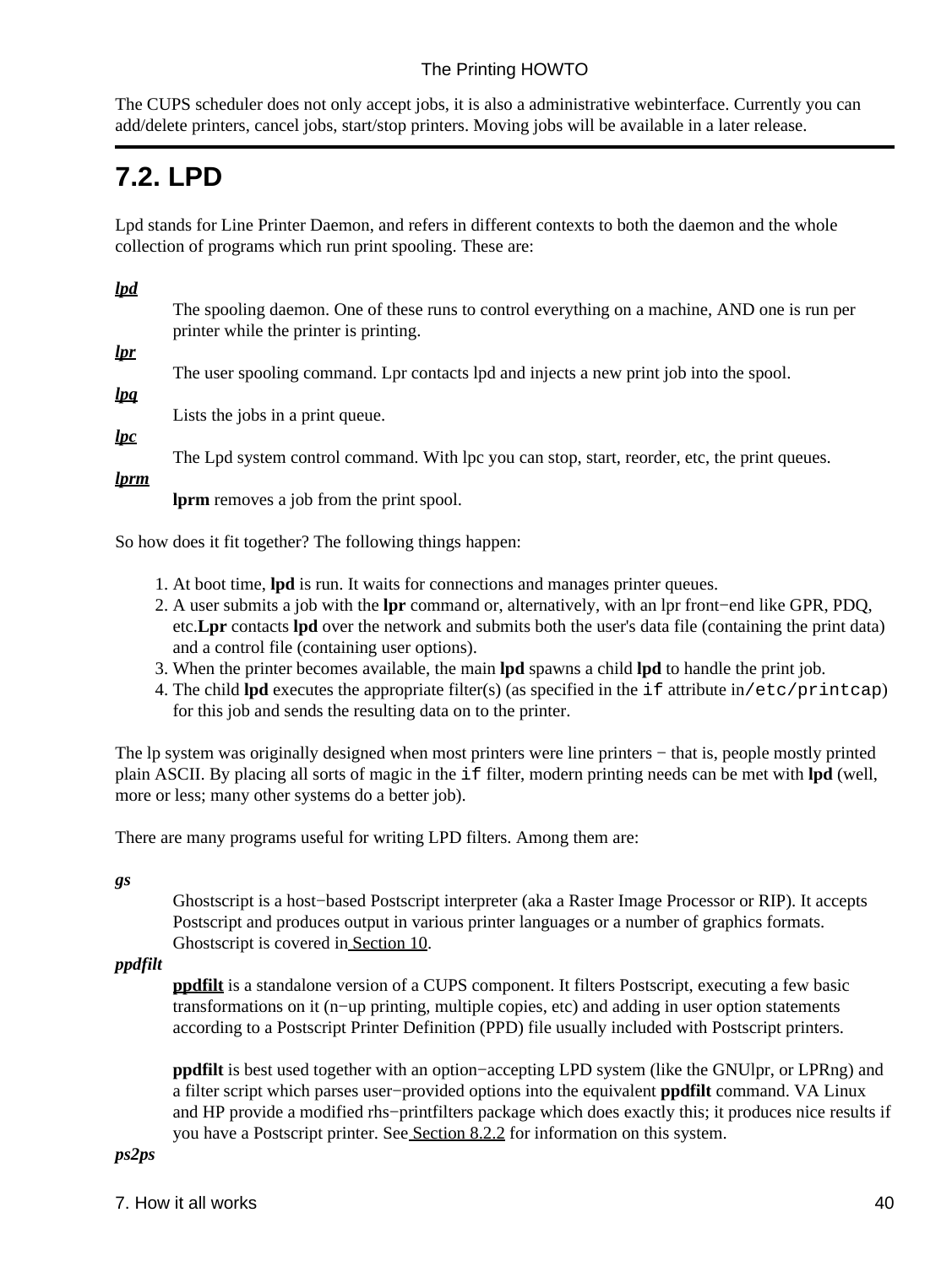**ps2ps** is a utility script included with Ghostscript. It filters Postscript into more streamlined Postscript, possibly at a lower Language Level. This is useful if you have an older Postscript printer; most modern software produces modern Postscript.

#### *mpage*

mpage is a utility which accepts text or Postscript, and generates n–up output that is, output with several page images on each piece of paper. There are actually several programs which do this, including**enscript**, **nenscript**, and**a2ps**.

*a2ps*

**a2ps**, aka any−to−ps, is a program which accepts a variety of file types and converts them to Postscript for printing.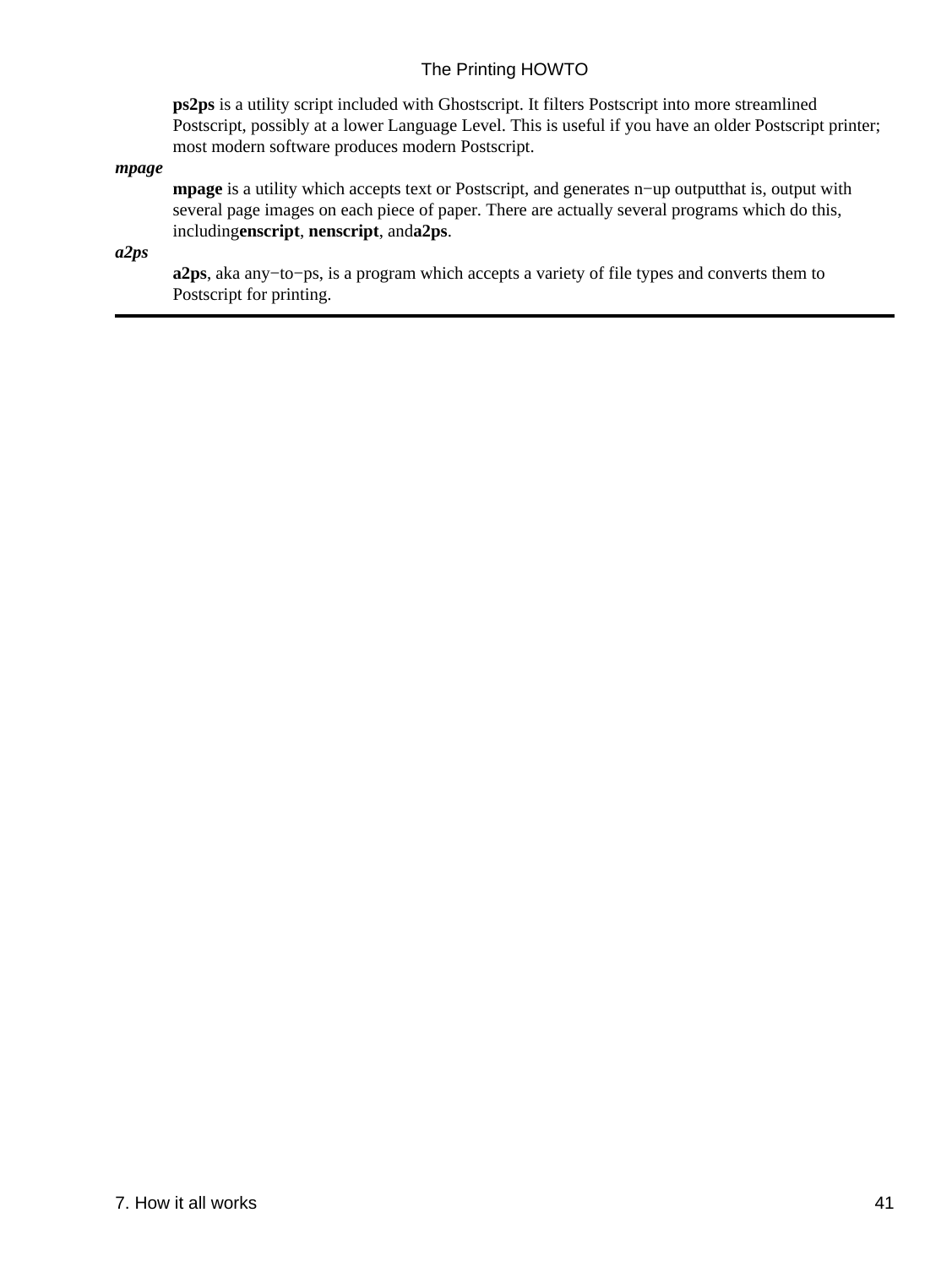# <span id="page-46-0"></span>**8. How to set things up**

For common configurations, you can probably ignore this section entirely − instead, you should jump straight to [Section 9](#page-53-0) below, or better yet, your vendor's documentation. Most GNU/Linux distributions supply one or more "idiot−proof" tools to do everything described here for common printers.

If your vendor's tool doesn't work out for you, or you'd like the ability to interactively control printing options when you print, then you should use some other system. APS Filter is another good system; it configures LPD queues and filters very easily on most any sort of Unix system.

You can also use the printing system interfaces from the linux printing.org website to connect many free drivers into several spooling systems. Once this project is complete, these interfaces will offer the best functionality: all styles of free software drivers are supported, user−settable options are available, and most common spooling systems are supported. Currently the foomatic print system is used in most modern distributions anyway. However, your distro may include a slightly outdated version of foomatic.

# **8.1. Configuring CUPS**

If you are using a client with CUPS and a CUPS server has already been configured, installing the printers on your client can not get much easier than this: do nothing. Through broadcasting, the client should find the CUPS server and automatically configure the printers that are installed on that print server. This is one of the features of CUPS that will be really appreciated on large networks.

Manually configuring printers with CUPS, also is a peace of cake. If you are new to CUPS and/or Unix printing, the way to go is probably the web interface. If you have to configure lots of printers, using the command−line will probably be faster.

The URL to access the CUPS web interface is http://hostname:631/admin by default. The port can be changed in cupsd.conf if necessary.

To add a printer from the command−line the general syntax is **lpadmin −p printer −E −v device −m ppd** Lpadmin with the −p option adds or modifies a printer. The printers are saved in the file The −x option deletes the named printer. Read the lpadmin man page for available options.

#### **Example 3. command−line examples**

```
/usr/sbin/lpadmin −p testpr1 −E −v socket://192.168.1.9 −m deskjet.ppd
/usr/sbin/lpadmin −p testpr2 −E −v parallel:/dev/lp0 −m laserjet.ppd
/usr/sbin/lpadmin −x testpr1
```
More information about configuring printers and options can be found in the [CUPS documentation](http://www.cups.org/documentation.html). The Software Administrators Manual will teach you all you need to know about configuring printers with CUPS.

### **8.2. Configuring LPD**

Until recently most GNU/Linux distributions shipped with LPD. This section describes a very basic setup for LPD; further sections detail the creation of complex filters and network configuration.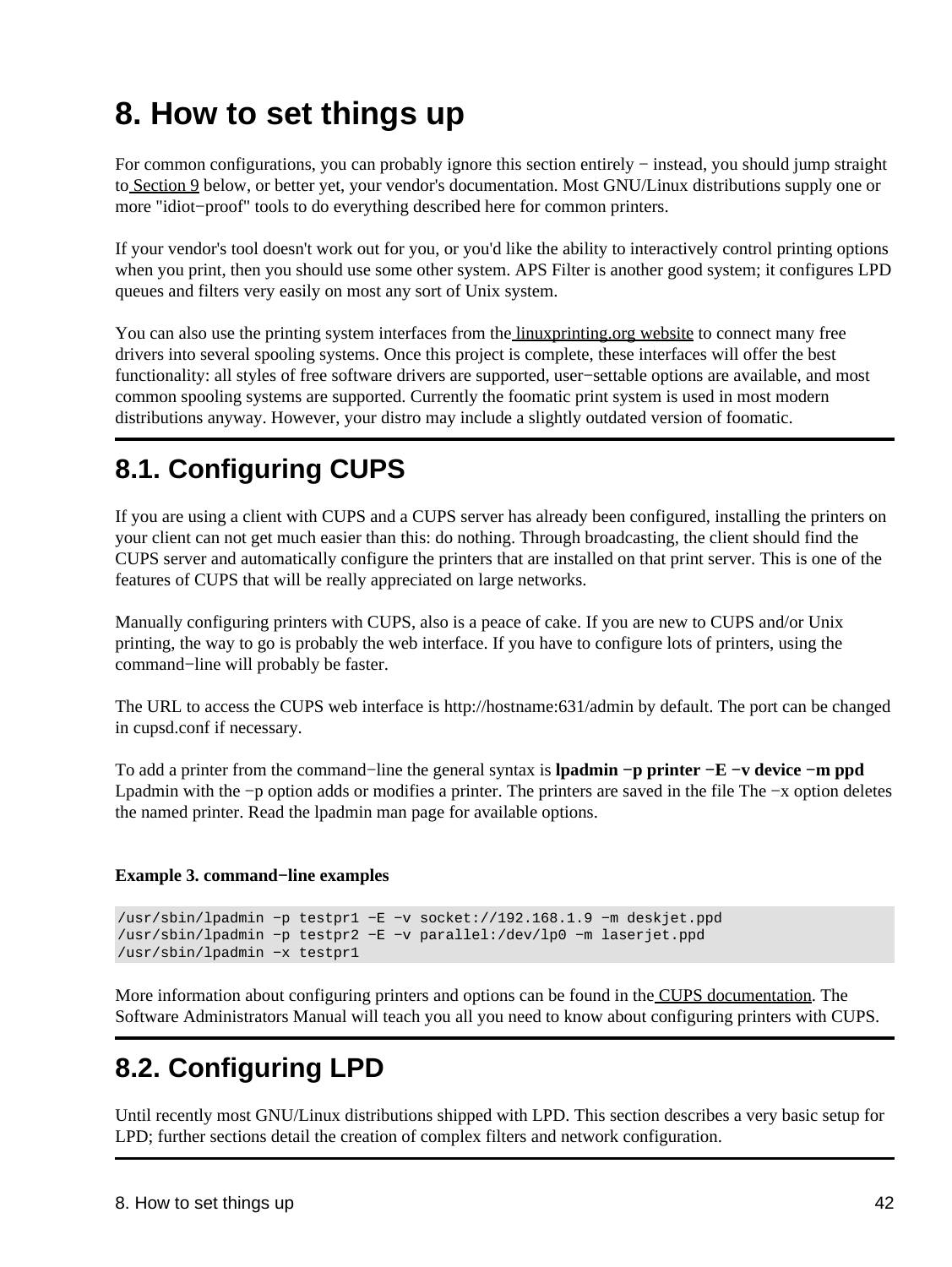### **8.2.1. Basic LPD configuration**

The minimal setup for lpd results in a system that can queue files and print them. It will not pay any attention to whether or not your printer will understand them, and will probably not let you produce attractive output. But we have to start somewhere.

To add a print queue to lpd, you must add an entry in/etc/printcap, and make the new spool directory under /var/spool/lpd.

An entry in /etc/printcap looks like:

```
# LOCAL djet500
lp|dj|deskjet:\
         :sd=/var/spool/lpd/dj:\
        :mx#0:\ \:lp= /dev/lp0:\ :sh:
```
This defines a spool called *lp*,*dj*, or *deskjet*, spooled in the directory /var/spool/lpd/dj, with no per−job maximum size limit, which prints to the device/dev/lp0, and which does not have a banner page (with the name of the person who printed, etc) added to the front of the print job.

Go now and read the man page for <u>[printcap](http://www.linuxprinting.org/man/printcap.5.html)</u>.

The above looks very simple, but there a catch – unless I send in files a DeskJet 500 can understand, this DeskJet will print strange things. For example, sending an ordinary Unix text file to a deskjet results in literally interpreted newlines, and gets me:

```
This is line one.
         This is line two.
                  This is line three.
```
ad nauseam. Printing a PostScript file to this spool would get a beautiful listing of the PostScript commands, printed out with this "staircase effect", but no useful output.

Clearly more is needed, and this is the purpose of filtering. The more observant of you who read the printcap man page might have noticed the spool attributes if andof. Well, if, or the input filter, is just what we need here.

If we write a small shell script called **filter** that adds carriage returns before newlines, the staircasing can be eliminated. So we have to add in an if line to our printcap entry above:

```
lp|dj|deskjet:\
         :sd=/var/spool/lpd/dj:\
        :mx#0:\ \:lp= /dev/lp0:\ :if=/var/spool/lpd/dj/filter:\
         :sh:
```
A simple filter script might be:

#!perl # The above line should really have the whole path to perl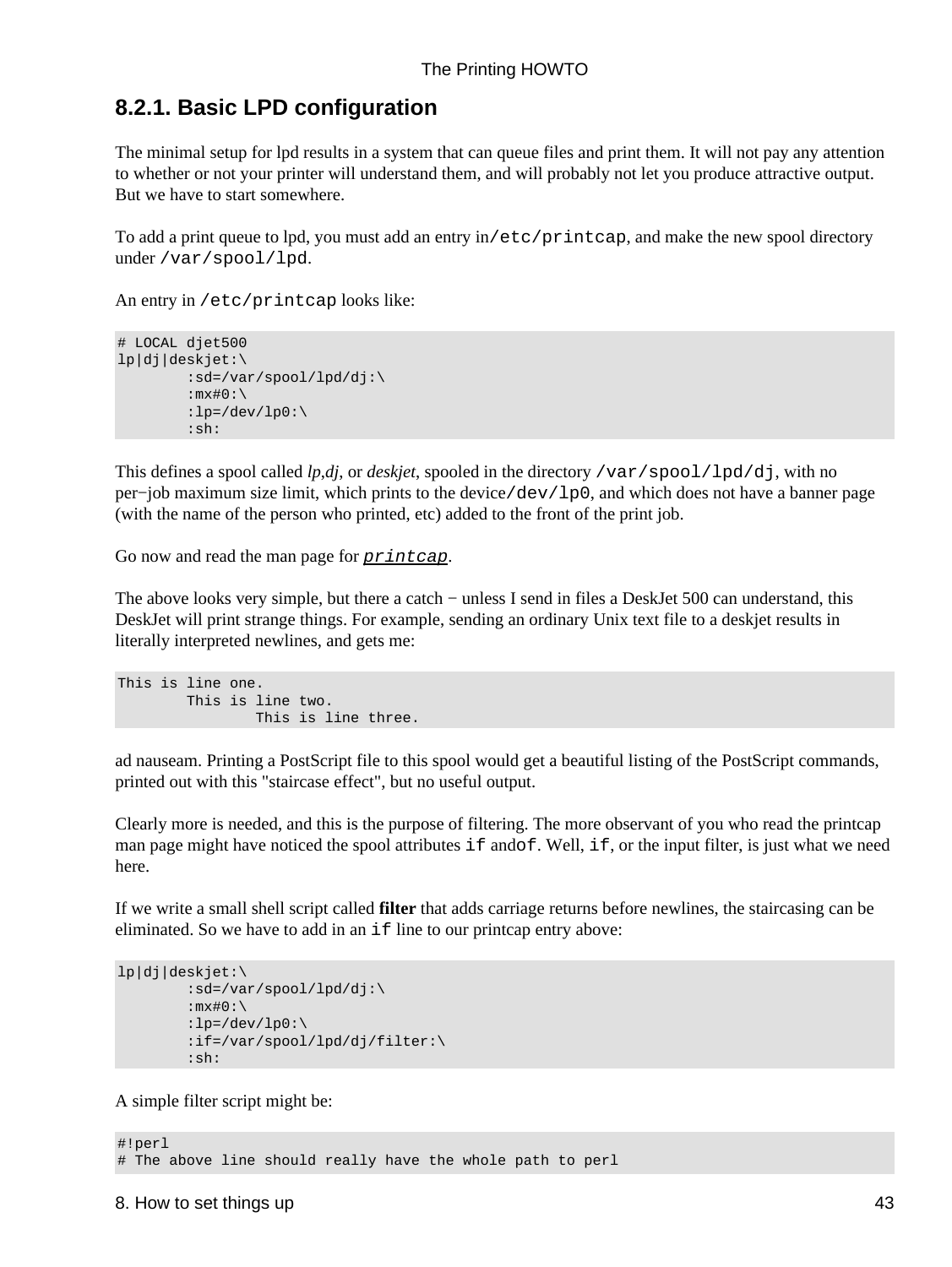# This script must be executable: chmod 755 filter while(<STDIN>){chomp  $\zeta$ ; print " $\zeta \r \n\pi$ ; ;; # You might also want to end with a form feed: print "\f";

If we were to do the above, we'd have a spool to which we could print regular Unix text files and get meaningful results. (Yes, there are four million better ways to write this filter, but few so illustrative. You are encouraged to do this more efficiently.)

The only remaining problem is that printing plain text is really not too hot – surely it would be better to be able to print PostScript and other formatted or graphic types of output. Well, yes, it would, and it's easy to do. The method is simply an extension of the above linefeed−fixing filter.

Such a filter is called a *magic* filter. Don't bother writing one yourself unless you print strange things − there are a good many written for you already, and most have easy−to−use interactive configuration tools. You should simply select a suitable pre−written filter:

*foomatic−rip*

[foomatic−rip](http://www.linuxprinting.org/lpd-doc.html) is a filter designed to use data from the LinuxPrinting.org printer database. It supports essentially all free software printer drivers, including regular Ghostscript drivers, Uniprint drivers, and the assorted filter programs floating around out there. foomatic−rip works with CUPS, LPRng, LPD, GNUlpr, PPR, PDQ, no spooler.

#### *APS Filter*

[apsfilter](http://www.apsfilter.org/) is a filter designed for use on a wide variety of Unices. It supports essentially all Ghostscript drivers. It, too, works with various strains of LPD, including stock BSD and LPRng.

#### *RHS−Printfilters*

RHS−Printfilters is a filter system constructed by Red Hat. It shipped beginning, I think, in version 4 of Red Hat Linux, as the backend to the easy−to−use **printtool** GUI printer configuration tool.

The rhs filter system is built on an ASCII database listing distributed with it. This listing supports many Ghostscript and Uniprint drivers, but not filter−style drivers. The filters constructed also do not support much in the way of user−controllable options at print time.

The **printtool** places a configuration file named postscript.cfg in the spool directory. Inside this Bourne shell−style file, each setting is a variable. In unusual cases, you can make useful changes directly to the config file which the printtool won't allow; typically this would be the specification of an unusual Ghostscript driver, or a PPD filename for the VA rhs−printfilters version.

VA Linux has made some enhancements to the rhs−printfilters system under contract from HP. With the proper versions, it is possible to select options for Postscript printers under control of Adobe PPD files. I cover this system i[nSection 8.2.2](#page-48-0).

There's one catch to such filters: older version of lpd don't run the *if* filter for remote printers, while most newer ones do (although often with no arguments). The version of LPD shipped with modern GNU/Linux and FreeBSD distributions does; most commercial Unices that still ship LPD have a version that does not. See the section on network printing later in this document for more information on this. If you only have locally−connected printers, then this won't affect you.

### <span id="page-48-0"></span>**8.2.2. LPD for PostScript Printers**

While most versions of LPD don't gracefully handle PostScript (never mind user options), VA Linux modified LPD and Red Hat's filtering software to support PostScript printers fairly well. Because the intention was to donate the code to the gnu project, they called i[t GNUlpr](http://lpr.sourceforge.net/)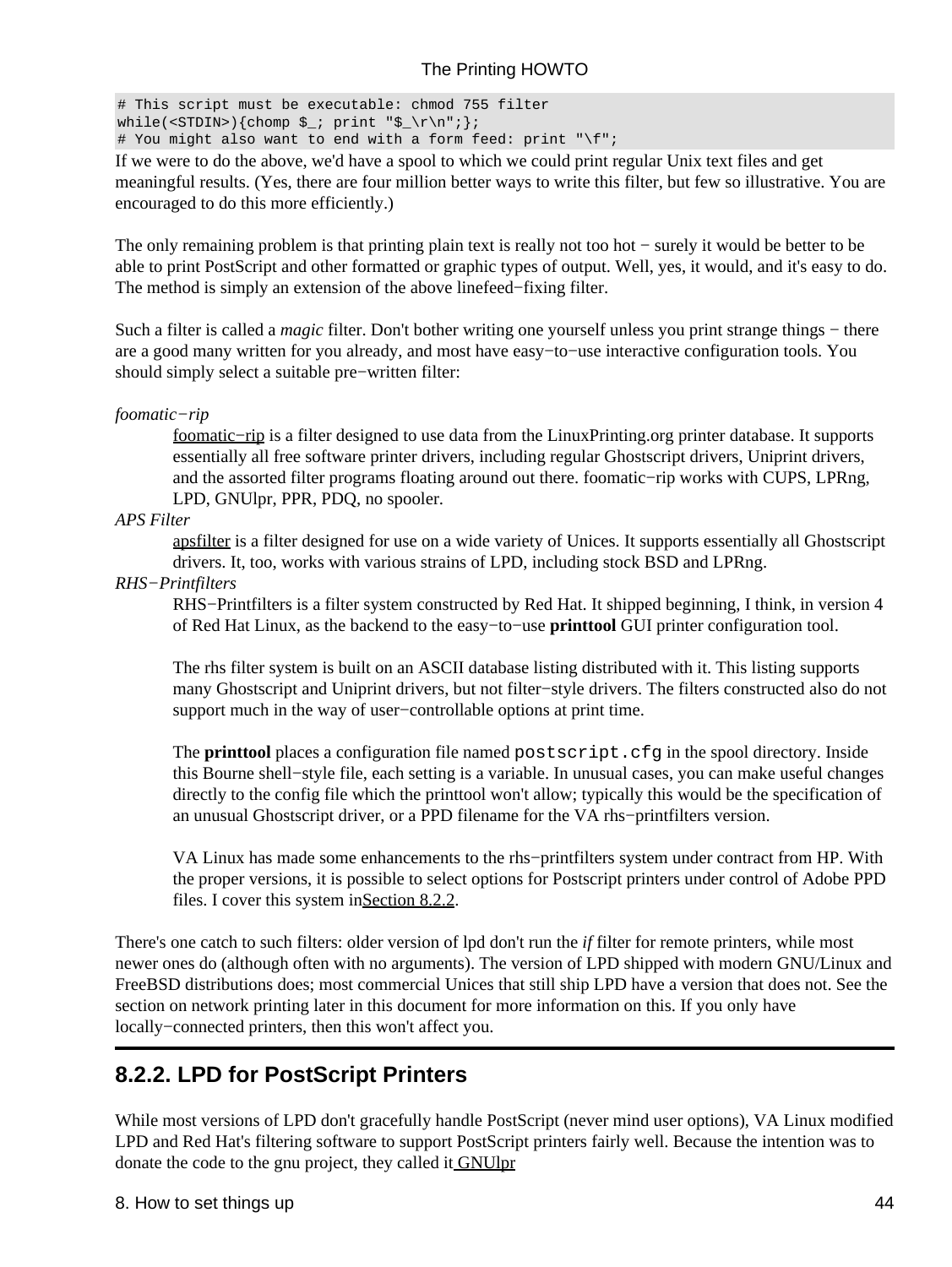#### **8.2.2.1. How it works**

VA's system uses Postscript Printer Definition, or PPD, files. PPD files are provided by printer manufacturers and declare the available options on a printer, along with the Postscript code needed to activate them. With the VA system, the normal LPD scheme works a little differently:

- 1. The user can specify options with the -o flag. For example, you might specify -o MediaType:Transparency if you were about to print on overhead film. Alternatively, the front−end [GPR](http://www.compumetric.com/linux.html) can be used to specify options in a dialog box; you can see screenshots of GPR in [Section 3.4.3.](#page-12-0)
- 2. LPR passes the options to LPD as an extended attribute in the LPD control file.
- 3. A modified version of the rhs-printfilters package is given the extended options data in an environment variable, and uses ppdfilt to add these options to the print data.

#### **8.2.2.2. Obtaining and Installing**

You can obtain RPM packages, or source tarballs, from the project'[s website on SourceForge](http://sourceforge.net/projects/lpr). For installation details, consult the project's [installation micro−HOWTO.](http://printing.sourceforge.net/gpr-libppd-uhowto.html) In essence, you need to uninstall the Red Hat version of printtool, lpd, and rhs−printfilters entirely, and then install the VA versions, plus ppdfilt, gpr, and a few other utilities.

You will also need PPD files for your Postscript printers. PPD files are usually fairly easy to find. VA Linux and HP distribute PPD files for many Laserjet models. Other vendors provide PPDs for their own printers, and Adobe distributes [PPD files](http://www.adobe.com/products/printerdrivers/winppd.html) for many printers.

At the moment, much of this is a bit difficult to install. But future installation tools will build upon the printer configuration library **libprinterconf**, which enables both the autodetection and rhs−printfilter configuration of both networked and local printers.

It is possible to use GPR alone, without the modified LPD or even rhs−printfilters. GPR can be compiled with all the logic needed to massage Postscript jobs directly. This may be an easier−to−install option suitable for people who never really need to print using lpr directly.

#### **8.2.2.3. Controlling Postscript Options**

Once you've setup VA's Postscript−capable LPD system (GNUlpr), you can control your printer's options in two ways:

*With the GUI*

To use GPR, you first make sure that you've specified the proper PPD file. Then the printer's options will be available on the `Advanced' panel. Basic **ppdfilt** options will be available on the `Common' panel.

*With the command line*

This **lpr** supports the −o option. You may specify any option/value pair from your printer's PPD file with −o. For example, consider this PPD file option clause:

```
*OpenUI *PrintQuality/Print Quality: PickOne
*DefaultPrintQuality: None
*OrderDependency: 150 AnySetup *PrintQuality
*PrintQuality None/Printer Setting: ""
```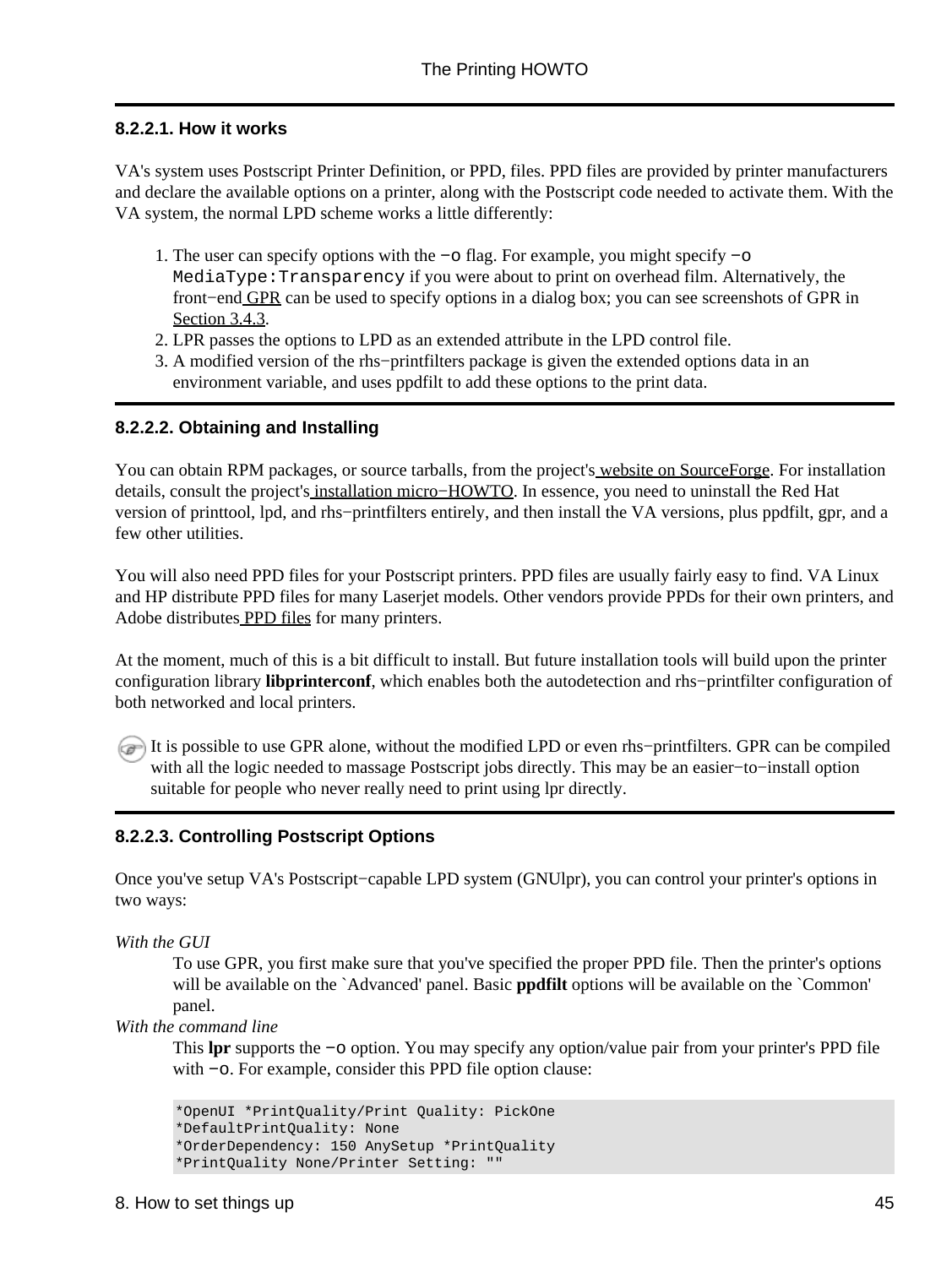```
*PrintQuality Quick/QuickPrint: "<< /DeviceRenderingInfo ...
*PrintQuality Normal/Normal: "<< /DeviceRenderingInfo << /...
*PrintQuality Pres/Presentation: "<< /DeviceRenderingInfo ...
*PrintQuality Image/1200 Image Quality: "<< /DeviceRenderi...
*CloseUI: *PrintQuality
```
For the option PrintQuality, the possible values are Quick, Normal,Pres, or Image. You might give a command like:

% **lpr** −o PrintQuality:Image file.ps

There are a number of options common to all printers which will work in addition to the ones from your PPD. These include:

```
page−ranges
       You can specify a range of pages to print. For example,page−ranges:2−3.
page−set
       You can print only odd or even pages. For example,page−set:odd.
number−up
       You can print multiple pages on each piece of paper. For example, number−up:2.
Other options are detailed in the ppdfilt man page.
```
#### **8.2.3. File Permissions**

By popular demand, I include below a listing of the permissions on interesting files on my system. There are a number of better ways to do this, ideally using only SGID binaries and not making everything SUID root, but this is how my system came out of the box, and it works for me. (Quite frankly, if your vendor can't even ship a working lpd you're in for a rough ride).

```
−r−sr−sr−x 1 root lp /usr/bin/lpr*
−r−sr−sr−x 1 root lp /usr/bin/lprm*
−rwxr−−r−− 1 root root /usr/sbin/lpd*
−r−xr−sr−x 1 root lp /usr/sbin/lpc*
drwxrwxr−x 4 root lp /var/spool/lpd/
drwxr−xr−x 2 root lp /var/spool/lpd/lp/
```
Lpd must currently be run as root so that it can bind to the low−numbered lp service port. It should probably become UID lp.lp or something after binding, but I don't think it does. This is simply one more reason to avoid the stock BSD LPD.

### **8.3. Large Installations**

Large installations, by which I mean networks including more than two printers or hosts, have special needs. Below are some tips.

CUPS has some nice features that make a good choice for a large network. Printer classes, access control and automatic client configuration to name a few.

If you use LPD, for really large environments, merely distributing printcap/filter information becomes a difficult problem; th[e Cisco Enterprise Print System](http://ceps.sourceforge.net/) addresses this and is probably either a good starting point or a nearly complete solution, depending on your needs. Medium to large environments can be well supported by native LPRng features.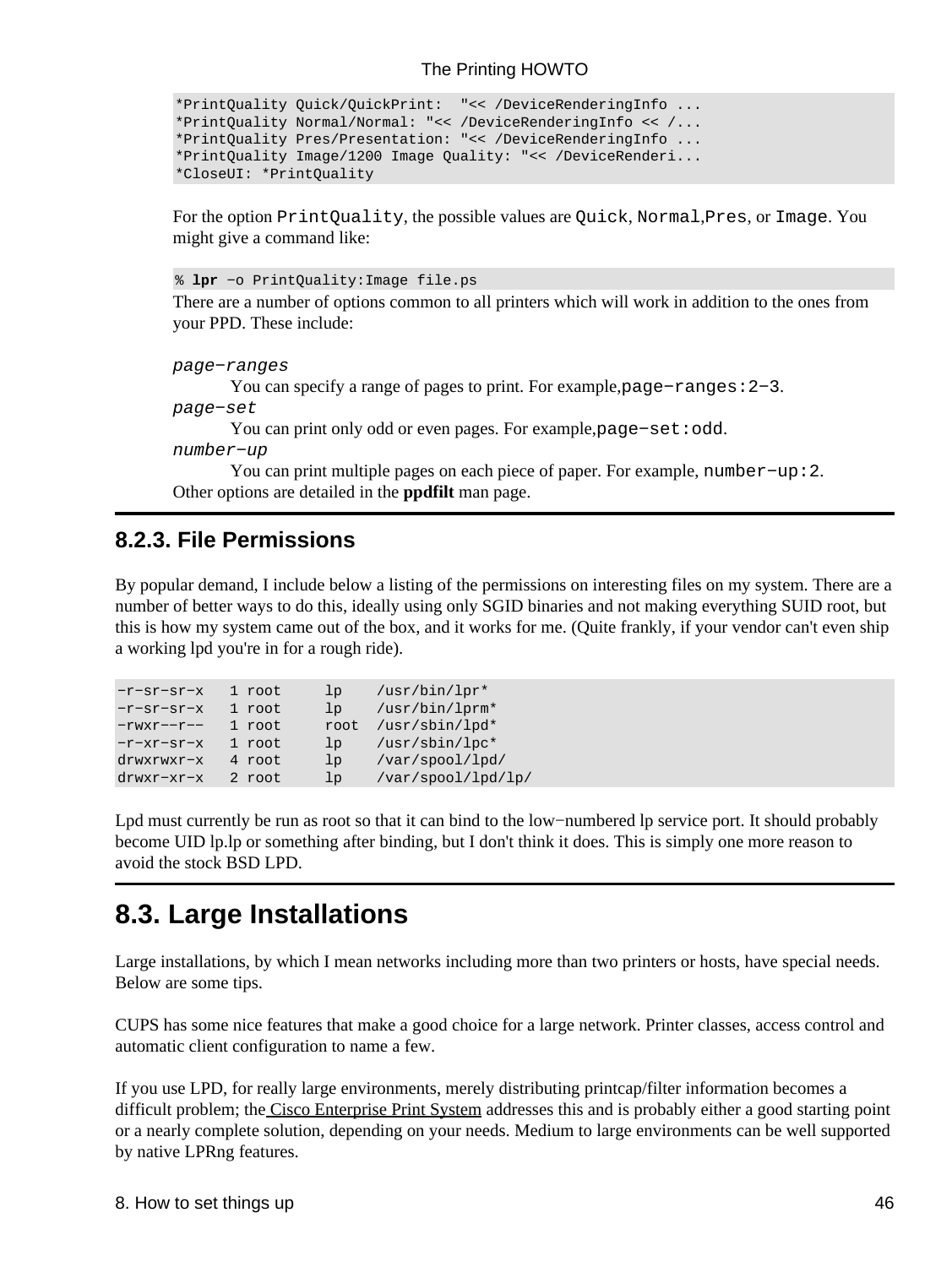- Each printer should have a single point of control, where an administrator can pause, reorder, or redirect the queue. To implement this, have everyone printing to a local server, which will then queue jobs and direct them to the proper printer. For large campuses or distributed networks, have one server per building or other suitable network subset.
- Use CUPS or LPRng, at least on servers; the BSD LPD is too buggy for "real" use. But don't take my word for ityou should test a number of spoolers and see which suits you best.
- Client systems should not have unique printing configurations. CUPS provides automatic client configuration of printers on the same subnet. You can even configure CUPS (BrowsePoll) to poll servers on other subnets for available printers. These features limit the amount of configuration that needs to take place at the client. To implement a uniform printing configuration with LPRng, use LPRng's extended printcap syntax so that you have one printcap to use everywhere. CEPS provides for this by building atop a lightweight distributed database instead of traditional printcap files.
- Print queues should not be named for make or model; name print queues for something sensible like location (floor2\_nw) or capability (color\_transparency). Three years from now, when a printer breaks, you will be able to replace it with a different make or model without causing confusion.
- Operate a web page which shows detailed information on each printer, including location, capabilities, etc. Consider having it show the queue and include a button to remove jobs from the queue. Complex networked environments are unmanageable for users without proper documentation.
- On Windows and Apple systems, use either the platform−specific drivers *everywhere* (Samba supports the Windows automagical driver−download mechanism) or, better, use generic Postscript drivers *everywhere*. Do not mix and match; primitive word processors often produce different output when the installed printer driver changes; users cannot deal with output that varies depending on the particular client/printer pair.
- If at all possible, buy a large−volume printer for large−volume printing. If on a budget, use LPRng's multiple printers/one queue facility or CUPS printer classes and assign a babysitter; printers are complex mechanical devices that will often jam and run out of paper in such configurations.
- •

Do not feel that printers must be plugged into workstations; Ethernet "print servers" now cost under \$100. The ability to locate printers anywhere you can network is a big improvement over forced location near a host; locate printers in sensible, central locations.

Use any SNMP trap or other monitoring/alert facility available to you − someone should be tasked • with running around and fixing printers with no ink or paper. Npadmin (see [Section 11.10.1](#page-63-0)) can be used to do some management operations with SNMP printers.

## **8.4. Accounting**

Regular LPD provides very little to help you with accounting. You can specify the name of an accounting file in the af printcap attribute, but this is merely passed as an argument to your if filter. It's up to you to make your if filter write entries to the accounting file, and up to you to process the accounting file later (the traditional format is mainly useful for line printers, and is nontrivial to parse in Perl, so there's no reason to preserve it). Also, if you're using **foomatic−rip** program as your filter, you'll need to make changes, since it depends on being given a configuration file as the ``accounting'' file name.

CUPS provides page accounting by passing jobs through the pstops filter. This filter expects Postscript input. If you use print "raw" jobs, this is always counted as 1 page. This means that accounting will not work, if you print from Windows client with the native printer driver.

Ghostscript provides a PageCount operator that you can use to count the number of pages in each job; basically you just tack a few lines of postscript onto the end of the job to write an accounting file entry; for the best example of this see the fileunix−lpr.sh in the Ghostscript source distribution.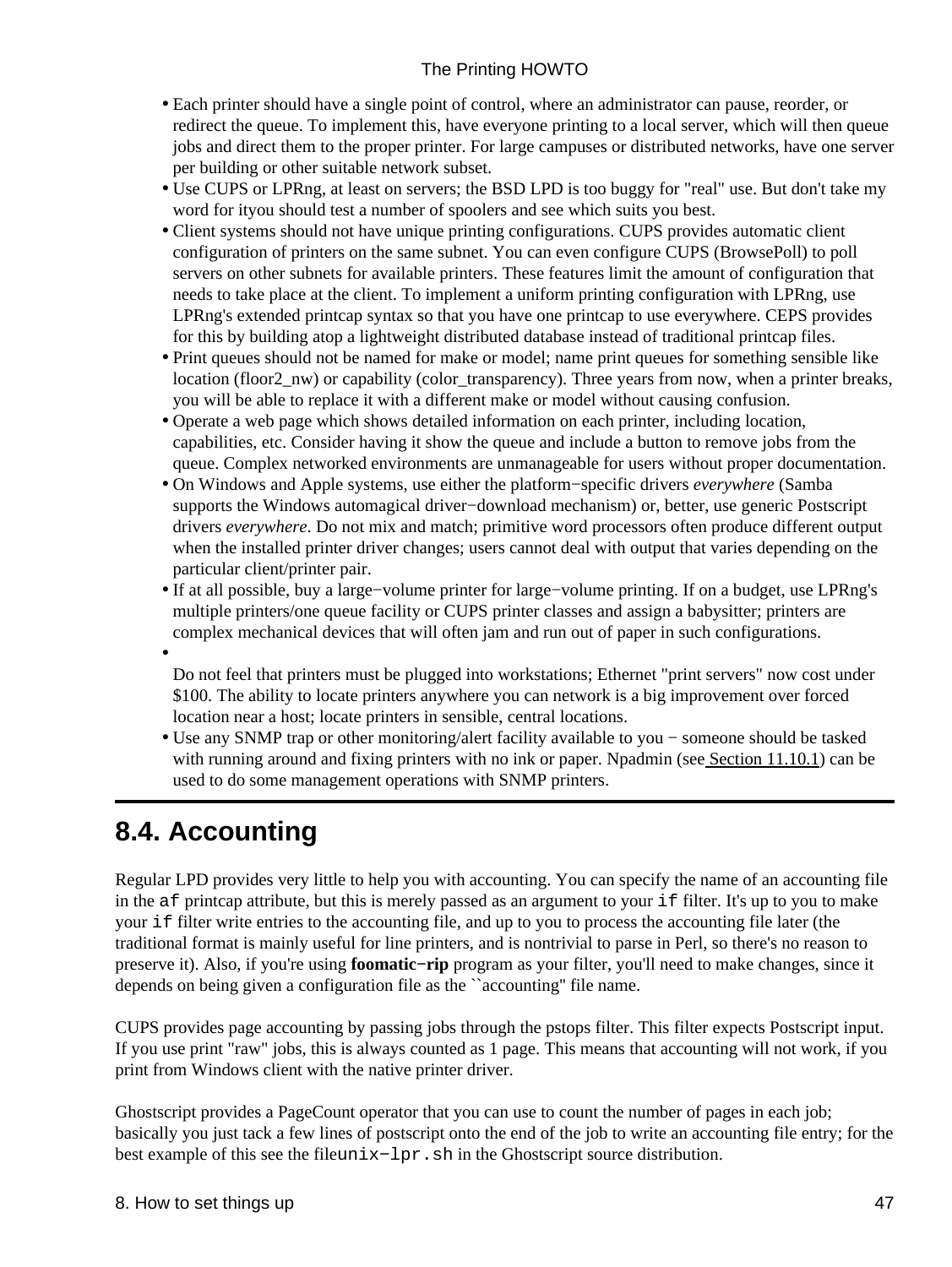Note that the **unix−lpr** implementation of accounting writes to a file from the Ghostscript interpreter, and is thus incompatible with the recommended −dSAFER option. A better solution might be to query the printer with a PJL command after each job, or to write a postscript snippet that prints the pagecount on stdout, where it can be captured without having to write to a file.

The LPRng print spooler includes an HP−specific sample implementation of accounting; I assume that it queries the printer with PJL. This technique should work for most PJL, Postscript, or SNMP printers with which you have two−way communications.

If you have a networked printer that supports SNMP, you can use the npadmin program to query a pagecount after each job. This should work properly for all print jobs. See [Section 11.10.1](#page-63-0) for more information on npadmin.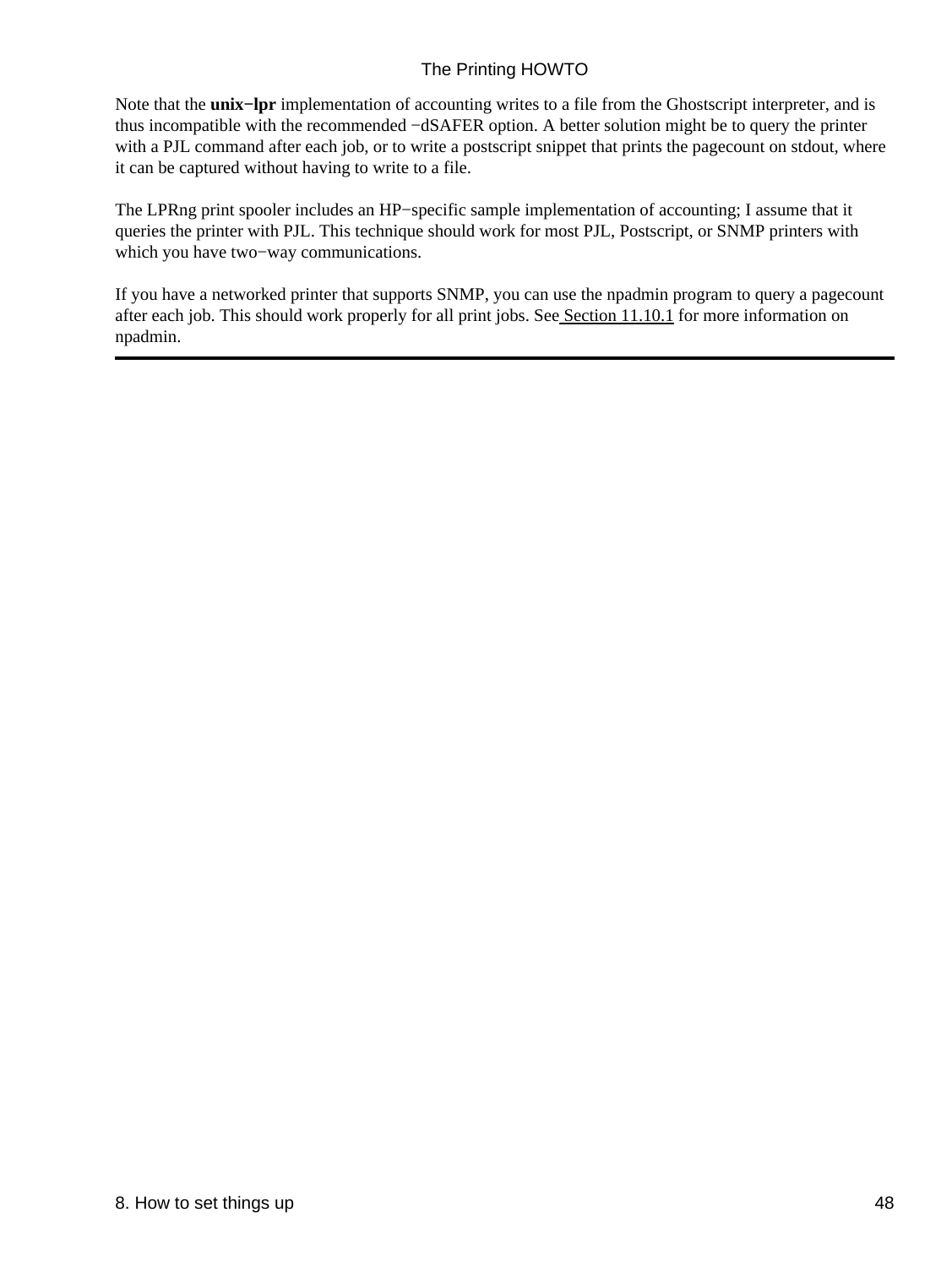# <span id="page-53-0"></span>**9. Vendor Solutions**

This section is, by definition, incomplete. Feel free to send in details of your favorite distribution.

There are a number of third−party packages out there designed to make printer configuration under Unix easy. These are covered i[n Section 8](#page-46-0); see the subsection there for your particular spooling software for pointers.

### **9.1. Red Hat**

Red Hat has a GUI printer administration tool called printtool which can add remote printers and printers on local devices. It lets you choose a ghostscript−supported printer type and Unix device file to print to, then installs a print queue in/etc/printcap and uses a filter program from the rhs−printfilters package to support postscript and other common input types. This solution works fairly well, and is trivial to setup for common cases.

Red Hat 6.x shipped a BSD LPD flavor; Red Hat 7.x and 8.0 appear to default to using LPRng.

Where Red Hat 6.x and 7.x fail is when you have a printer which isn't supported by their standard Ghostscript (which is GNU rather than Aladdin Ghostscript, and which supports fewer printers). Check in the printer compatibility list above (or [online\)](http://www.linuxprinting.org/printer_list.cgi) if you find that you can't print properly with the stock Red Hat software. If your printer isn't supported by Red Hat's tools, you may need to install a contributed venison of Aladdin Ghostscript, and will probably also be better off if you use the lpdomatic or apsfilter packages, which know all about the printers supported by late−model Ghostscripts, and others besides.

Red Hat 8.0 still installs LPRng by default although you can select CUPS. But even if you explicitly select only CUPS, LPRng is still installed. In Red Hat 8.1 CUPS will finally be the default spooler.

Red Hat 9.0 finally uses CUPS as default spooler.

## **9.2. Debian**

Debian offers a choice between plain LPD, LPRng, or CUPS; LPRng or CUPS are probably the better choices. PDQ is provided in the unstable tree (currently called sid). Debian also offers a choice of printer configuration tools; apsfilter version 5 or later is probably your best bet, since that venison adds support for LPRng and Ghostscript's uniprint driver scheme. Red Hat's printtool is also supported, for those who like GUI administration tools.

# **9.3. SuSE**

The printing system on SuSE Linux is based on apsfilter, with some enhancements; SuSE's apsfilter will recognize all common file formats (including HTML, if html2ps is installed). There are two ways to setup printers on SuSE systems:

YaST will let you configure "PostScript", "DeskJet" and "Other printers", supported by Ghostscript • drivers; it's also possible to setup HP's GDI printers (DeskJet 710/720, 820, 1000, via the "ppa" package). YaST will provide/etc/printcap entries for every printer ("raw", "ascii", "auto" and "color", if the printer to configure is a color printer). YaST will create spool directories and it will arrange apsfilterrc files, where you're able to fine tune some settings (Ghostscript preloads, paper size,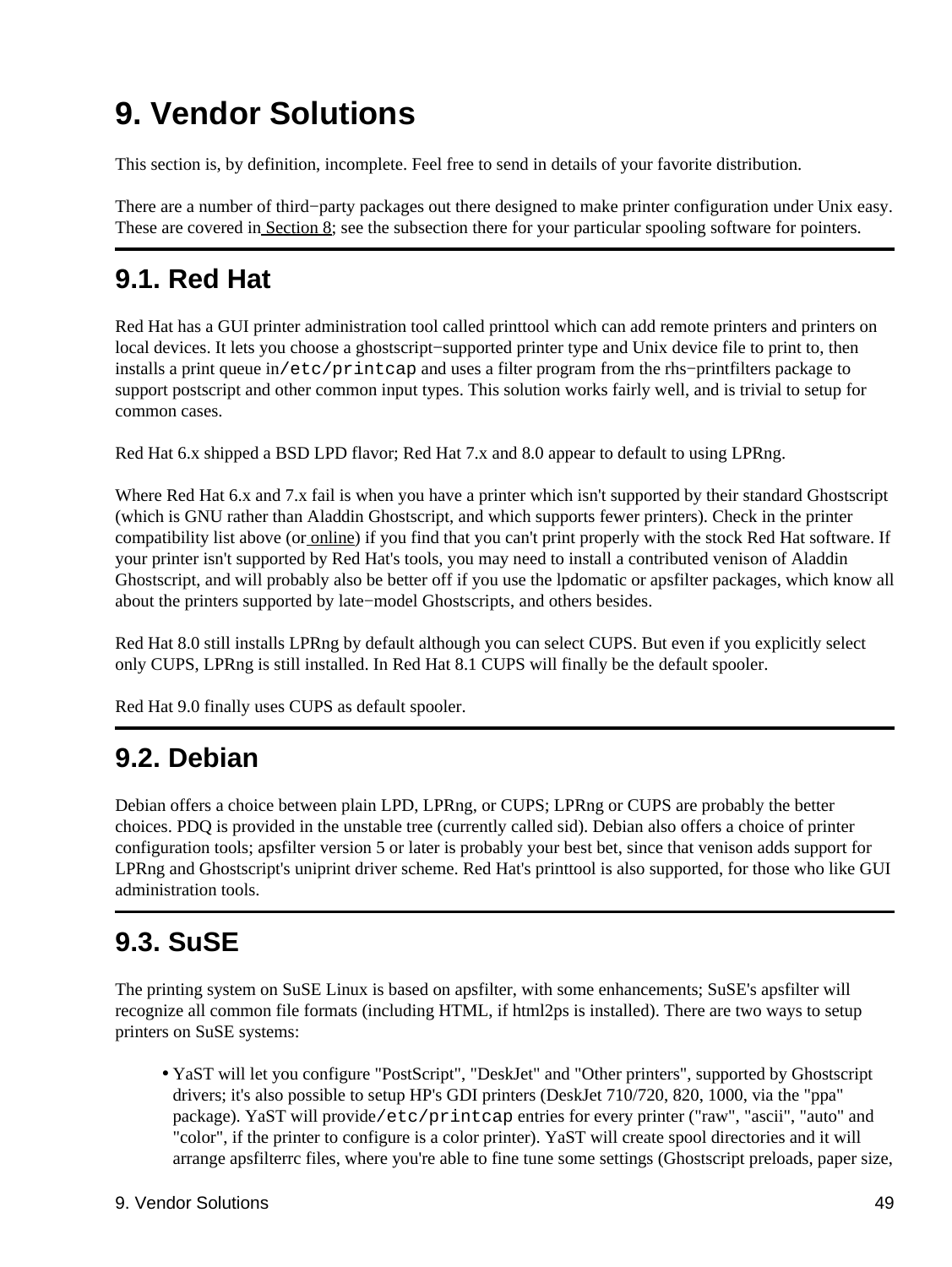paper orientation, resolution, printer escape sequences, etc.). With YaST it's also possible to setup network printers (TCP/IP, Samba, or Novell Netware Printer).

• In addition SuSE includes the regular SETUP program from the original apsfilter package (with some enhancements); run**lprsetup** to invoke this configuration script. Once you get accustomed to its GUI, you'll be able to configure local and network printers.

The SuSE installation manual explains both of these setup procedures.

Wolf Rogner reported some difficulties with SuSE. Apparently the following bugs may bite:

- Apsfilter's regular SETUP script is a bit broken, as are the KDE setup tools. Use YaST. [ Ed: does this still apply? It's been some time Wolf's report. ]
- For networked printers that need to be fed from Ghostscript, you'll need to first uncomment the line REMOTE PRINTER="remote" in /etc/apsfilterrc. Then run YaST to configure the printer and, under Network configurations, set up a remote printer queue.
- YaST's setup doesn't allow color laser printers, so configure a mono printer and then change mono to color everywhere in the printcap entry. You may have to rename the spool directory, too.

### **9.4. Caldera**

Caldera ships LPRng. I have no idea what sort of setup tools they offer.

I've just signed up a Caldera employee as a maintainer of the LinuxPrinting.org database; evidently they plan to ship a CUPS and Foomatic−based print system in future releases.

# **9.5. Corel**

Corel is Debian−based, so all the Debian facts above should still apply. In addition, they've written their own setup tool, based on the sysAPS library which in turn uses my database. They've certainly done so as part of WordPerfect.

Corel operates a printing support newsgroup named corelsupport.linux.printing. The bulk of the traffic appears to be WordPerfect and Corel Linux related.

### **9.6. Mandrake**

As of version 7.2b1, Mandrake ships with CUPS standard. The program QtCUPS is used to provide a clean GUI administration interface. Till went to some trouble to include as many drivers as possible, and they ship CUPS PPD files build with my ow[n foomatic](http://www.linuxprinting.org/foomatic.html) interface code. Mandrake was the first distro to ship CUPS.

I think Earlier Mandrake versions shipped with the Red Hat printtool.

### **9.7. Slackware**

Slackware ships with APS Filter. The apsfilter SETUP script is installed as the command `apsfilterconfig'. You should be able to get a reasonable setup by simply running that.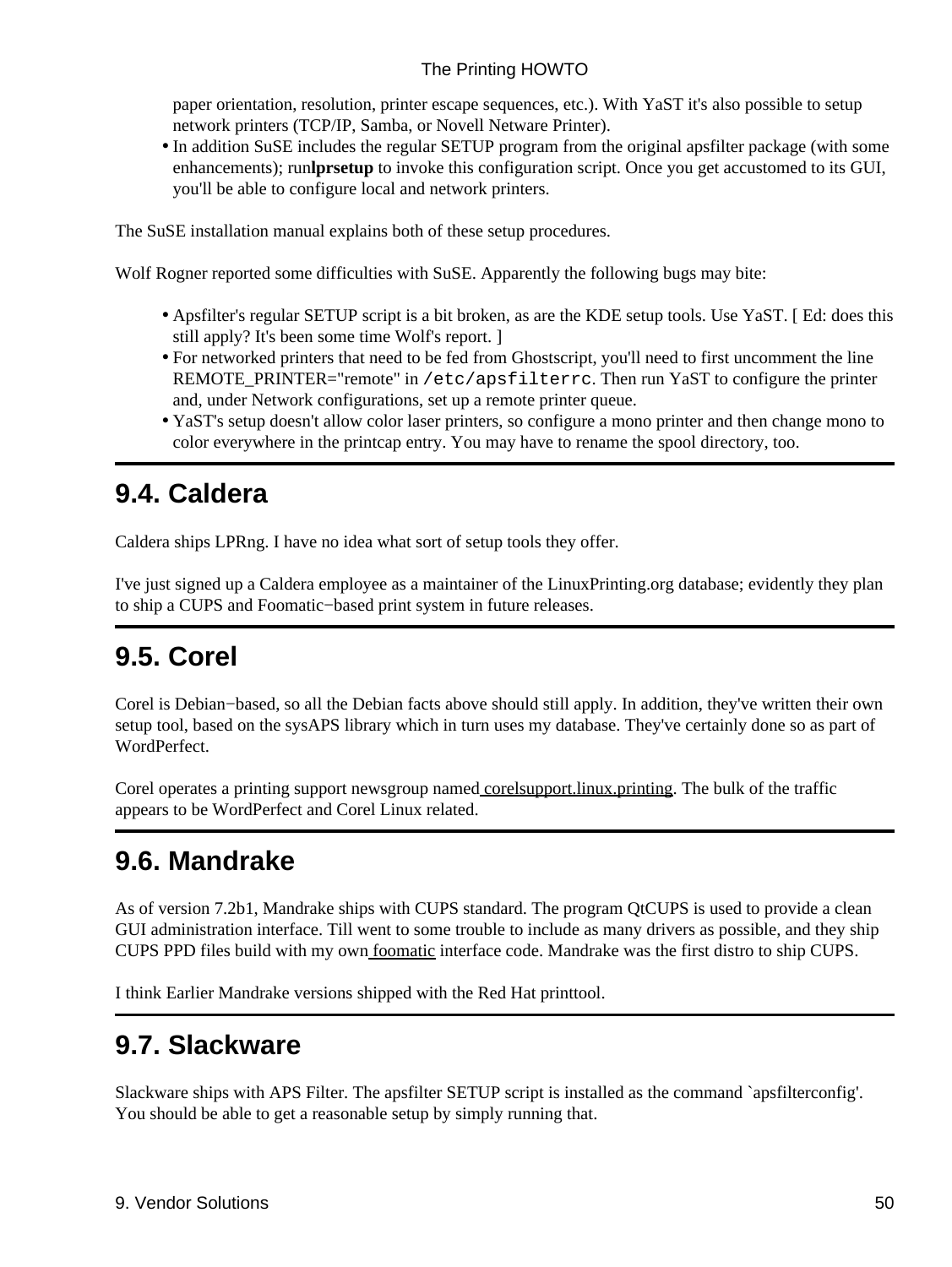As of Slackware 9.0, CUPS is included in the extras dir of slackware but the default is still LPRng + APSFilter.

## **9.8. Other Distributions**

Please send me info on what other distributions do!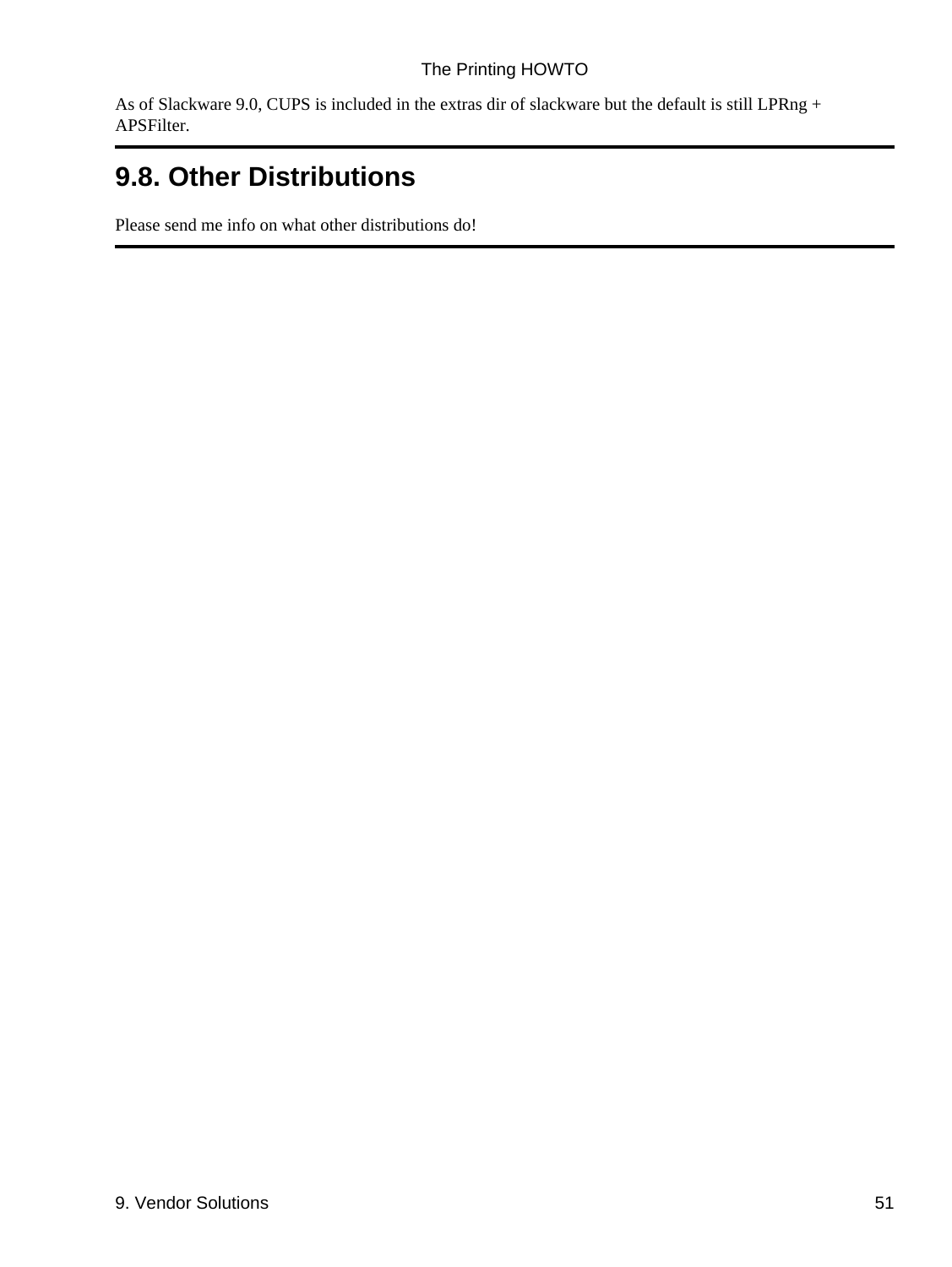# <span id="page-56-0"></span>**10. Ghostscript.**

[Ghostscript](http://www.cs.wisc.edu/~ghost/) is an incredibly significant program for free software−driven printing. Most printing software under Unix generates PostScript, which is typically a \$100 option on a printer. Ghostscript, however, is free, and will generate the language of your printer from PostScript.

Ghostscript is available in several forms. The commercial version of Ghostscript, called Aladdin Ghostscript, may be used freely for personal use but may not be distributed by commercial entities. It is generally a year or so ahead of the free Ghostscript; at the moment, for example, it supports many color inkjets that the older Ghostscripts do not and has rather better PDF support.

The main free version of Ghostscript is GNU Ghostscript, and is simply an aged version of Aladdin ghostscript. This somewhat awkward arrangement has allowed Aladdin to be a totally self−funded free software project; the leading edge versions are done by L Peter and a few employees, and are licensed to hardware and software vendors for use in commercial products. Unfortunately, while this scheme has provided for L Peter's continued work on Ghostscript for years, it has also inhibited the participation of the wider free software community. Driver authors, in particular, find the arrangement poor. L Peter's retirement plans mandate a larger community involvement in the project, so he is considering license changes, and has established a SourceForge project.

The third version of Ghostscript is ESP Ghostscript, maintained by Easy Software Products (authors of CUPS) under contract from Epson. ESP Ghostscript is a combination of the gimp−print driver project's drivers and GNU Ghostscript, plus assorted usability patches. This version is not yet in full swing, but it will be available soon, and will hopefully simplify life for owners of Gimp−print−driven printers.

Whatever you do with **[gs](http://www.linuxprinting.org/man/gs.1.html)**, be very sure to run it with the option for disabling file access (−dSAFER). PostScript is a fully functional language, and a bad PostScript program could give you quite a headache.

Speaking of PDF, Adobe's Portable Document Format (at least through 1.3) is actually little more than organized PostScript in a compressed file. Ghostscript can handle PDF input just as it does PostScript. So you can be the first on your block with a PDF−capable printer.

## **10.1. Invoking Ghostscript**

Typically, Ghostscript will be run by whatever filter you settle upon (I recommend Foomatic if your vendor didn't supply anything that suits you), but for debugging purposes it is often handy to run it directly.

**gs −help**will give a brief listing of options and available drivers (note that this list is the list of drivers compiled in, not the master list of all available drivers).

You might run gs for testing purposes like: `**gs <options> −q −dSAFER −sOutputFile=/dev/lp1 test.ps**'.

### **10.2. Ghostscript output tuning**

There are a number of things one can do if Ghostscript's output is not satisfactory (actually, you can do anything you darn well please, since you have the source).

Some of these options, and others are described in the Ghostscript User Guide (the file  $Use.html$  $Use.html$  $Use.html$  in the</u>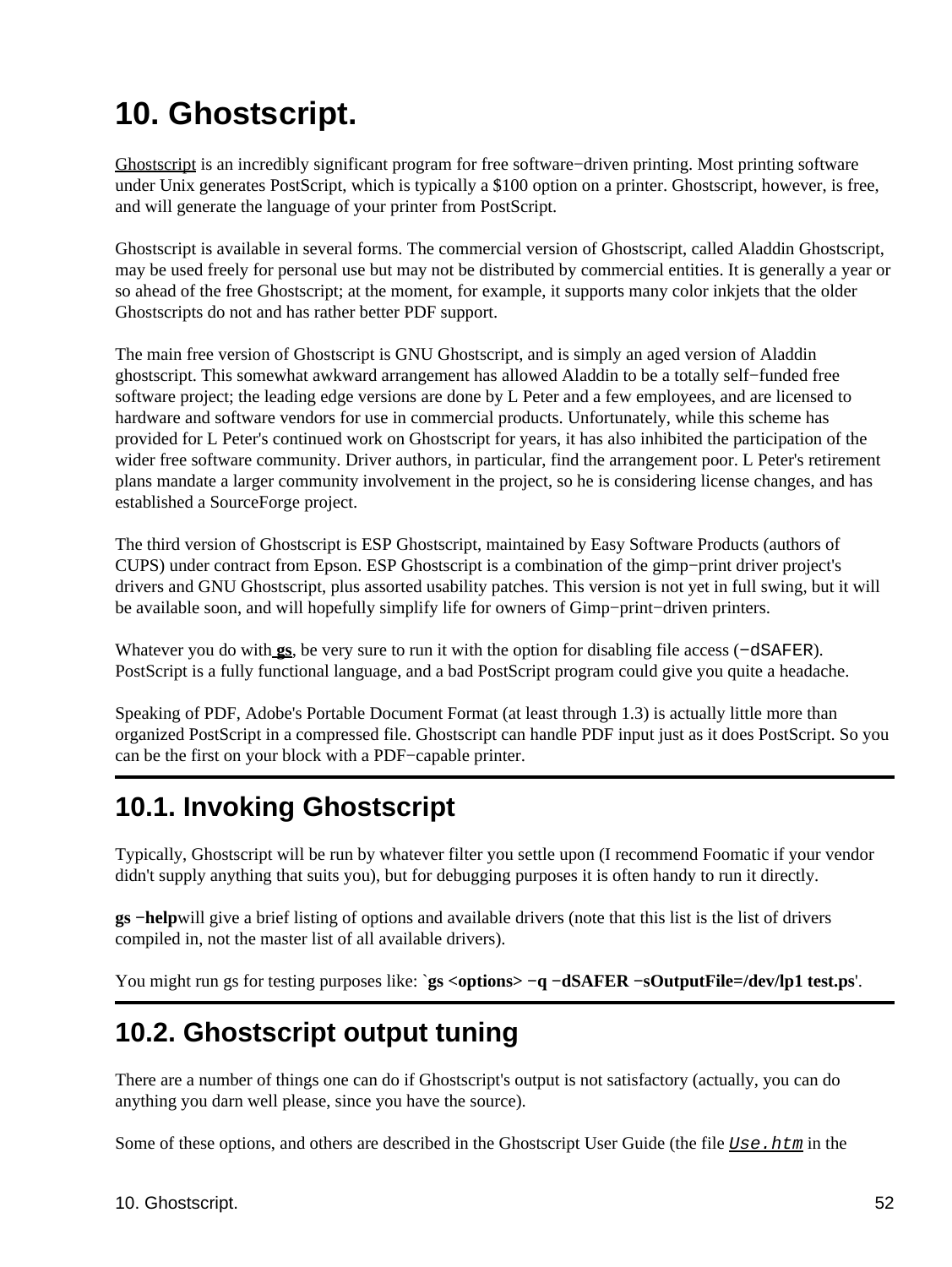Ghostscript distribution; possibly installed under /usr/doc or/usr/share/doc on your system) are all excellent candidates for driver options in your filter system.

### **10.2.1. Output location and size**

The location, size, and aspect ratio of the image on a page is controlled by the printer−specific driver in ghostscript. If you find that your pages are coming out scrunched too short, or too long, or too big by a factor of two, you might want to look in your driver's source module and adjust whatever parameters jump out at you. Unfortunately, each driver is different, so I can't really tell you what to adjust, but most of them are reasonably well commented.

### <span id="page-57-0"></span>**10.2.2. Gamma, dotsizes, etc.**

Most non−laser printers suffer from the fact that their dots are rather large. This results in pictures coming out too dark. If you experience this problem with an otherwise untunable driver, you could use your own transfer function. Simply create the following file in the ghostscript lib−dir and add its name to the gs call just before the actual file. You may need to tweak the actual values to fit your printer. Lower values result in a brighter print. Especially if your driver uses a Floyd−Steinberg algorithm to rasterize colors, lower values ( 0.2 − 0.15 ) are probably a good choice.

```
%!
%transfer functions for cyan magenta yellow black
{0.3 exp} {0.3 exp} {0.3 exp} {0.3 exp} setcolortransfer
```
It is also possible to mend printers that have some kind of color fault by tweaking these values. If you do that kind of thing, I recommend using the filecolorcir.ps, that comes with ghostscript (in the examples/ subdirectory), as a test page.

For many of the newer color inkjet drivers, there are command−line options, or different upp driver files, which implement gamma and other changes to adapt the printer to different paper types. You should look into this before playing with Postscript to fix things.

### <span id="page-57-1"></span>**10.2.3. Color Printing in Ghostscript**

Ghostscript's default color dithering is optimized for low−resolution devices. It will dither rather coarsely in an attempt to produce 60ppi output (not dpi, ppi − the "apparent" color pixels per inch you get after dithering). This produces rather poor output on modern color printers; inkjets with photo paper, in particular, are capable of much finer ppi settings.

To adjust this, use the Ghostscript option−dDITHERPPI=x, where x is the value to use. This may or may not have an effect with all drivers; many newer drivers (the Epson Stylus**stp** driver, for example) implement their own dithering and pay no attention to this setting. Some drivers can use either the regular Ghostscript or driver−specific dithering (the Canon Bubblejet **bjc600** driver, for example).

Ghostscript's dithering is in fact rather rudimentary. Many things needed for good output on modern printers are simply not available in the Ghostscript core. Various projects to fix this situationand the free software world does have the software to do so ready and waiting are hampered by Ghostscript's licensing situation and the resulting "cathedral" development style. Beginning at the [Open Source Printing Summit 2000](http://www.linuxprinting.org/summit.html),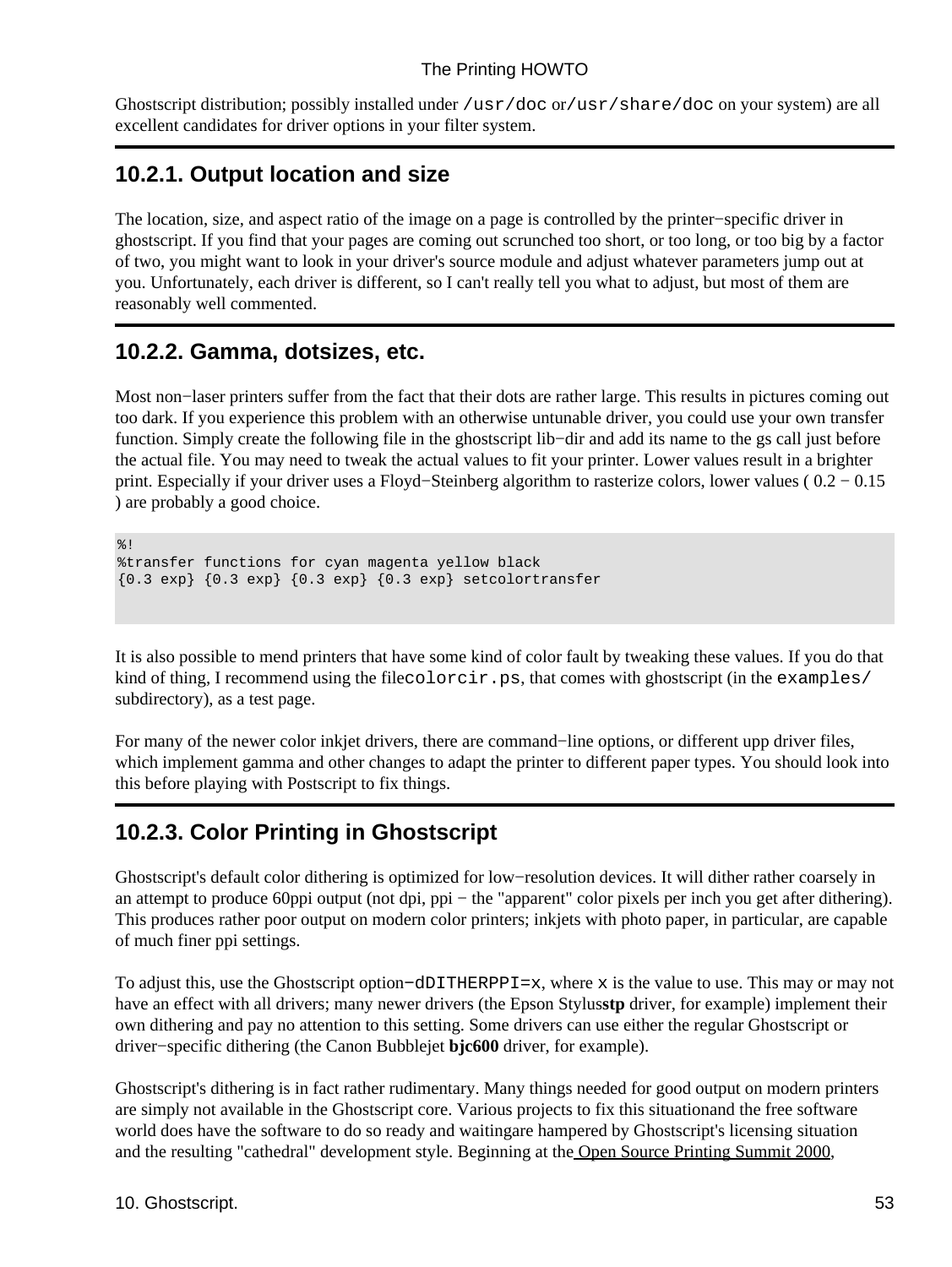however, all the necessary people are talking, so you can expect this situation to improve shortly.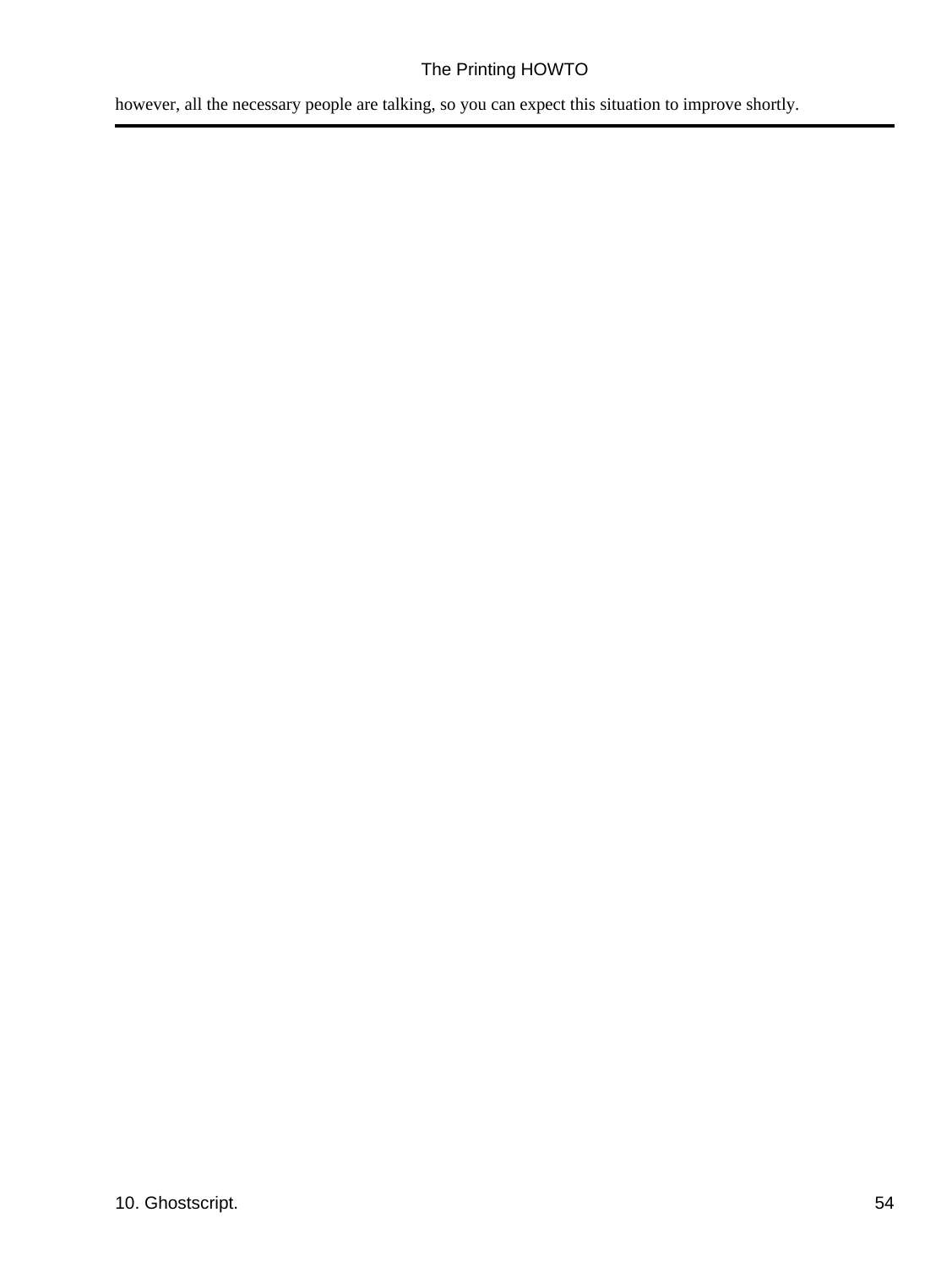# **11. Networks**

One of the features of most spoolers is that they support printing over the network to printers physically connected to a different machine, or to the network directly. With the careful combination of filter scripts and assorted utilities, you can print transparently to printers on all sorts of networks.

## **11.1. Printing to a Unix/lpd host**

To allow remote machines to print to your printer using the LPD protocol, you must list the machines in*/etc/hosts.equiv* or*/etc/hosts.lpd*. (Note that*hosts.equiv* has a host of other effects; be sure you know what you are doing if you list any machine there). You can allow only certain users on the other machines to print to your printer by using the *rs* attribute; read the <u>1pd</u> man page for information on this.

### **11.1.1. With lpd**

To print to another machine, you make an*/etc/printcap* entry like this:

```
# REMOTE djet500
lp|dj|deskjet:\
         :sd=/var/spool/lpd/dj:\
          :rm=machine.out.there.com:\
          :rp=printername:\
          :sh:
```
Note that there is still a spool directory on the local machine managed by lpd. If the remote machine is busy or offline, print jobs from the local machine wait in the spool area until they can be sent.

### **11.1.2. With rlpr**

You can also use *rlpr* to send a print job directly to a queue on a remote machine without going through the hassle of configuring lpd to handle it. This is mostly useful in situations where you print to a variety of printers only occasionally. From the announcement for*rlpr*:

Rlpr uses TCP/IP to send print jobs to lpd servers anywhere on a network.

Unlike lpr, it \*does not\* require that the remote printers be explicitly known to the machine you wish to print from, (e.g. through */etc/printcap*) and thus is considerably more flexible and requires less administration.

rlpr can be used anywhere a traditional lpr might be used, and is backwards compatible with traditional BSD lpr.

The main power gained by rlpr is the power to print remotely \*from anywhere to anywhere\* without regard for how the system you wish to print from was configured. Rlpr can work as a filter just like traditional lpr so that clients executing on a remote machine like netscape, xemacs, etc, etc can print to your local machine with little effort.

Rlpr is available from [Metalab](ftp://metalab.unc.edu/pub/Linux/system/printing/).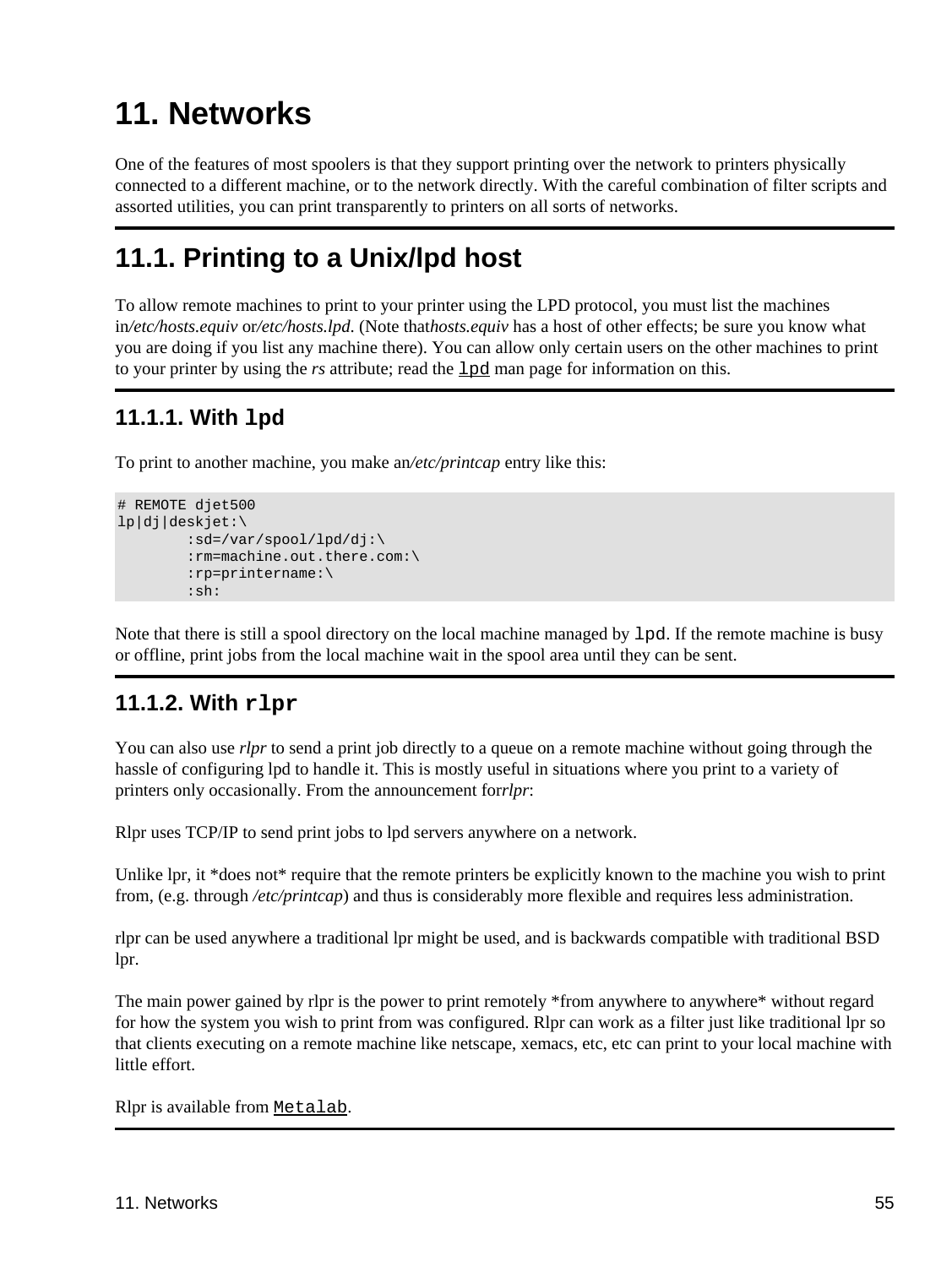### **11.2. Printing to a Windows or Samba printer**

There is a Printing to Windows mini−HOWTO out there which has more info than there is here.

### **11.2.1. From LPD**

It is possible to direct a print queue through the [smbclient](http://www.linuxprinting.org/man/smbclient.1.html) program (part of the Samba suite) to a TCP/IP based SMB print service. Samba includes a script to do this called smbprint. In short, you put a configuration file for the specific printer in question in the spool directory, and install the smbprint script as the*if*.

The */etc/printcap* entry goes like this:

```
lp|remote−smbprinter:\
    :sh:\
    :lp= /dev/null: \setminus :sd=/var/spool/lpd/lp:\
     :if=/usr/local/sbin/smbprint:
```
You should read the documentation inside the smbprint script for more information on how to set this up.

You can also use smbclient to submit a file directly to an SMB printing service without involving 1pd. See the man page.

### **11.3. Printing to a NetWare Printer**

The ncpfs suite includes a utility called nprint which provides the same functionality as smbprint but for NetWare. You can get ncpfs fro[m Metalab.](ftp://metalab.unc.edu/pub/Linux/system/filesystems/ncpfs/) From the LSM entry for version 0.16:

"With ncpfs you can mount volumes of your NetWare server under Linux. You can also print to NetWare print queues and spool NetWare print queues to the Un\*x print spooler. You need kernel 1.2.x or 1.3.54 and above. ncpfs does NOT work with any 1.3.x kernel below 1.3.54."

### **11.3.1. From LPD**

To make nprint work via lpd, you write a little shell script to print stdin on the NetWare printer, and install that as the *if* for an lpd print queue. You'll get something like:

```
sub2|remote−NWprinter:\
         :sh:\setminus:lp= /dev/null: \n\ :sd=/var/spool/lpd/sub2:\
          :if=/var/spool/lpd/nprint−script:
```
The nprint−script might look approximately like:

#! /bin/sh # You should try the guest account with no password first! /usr/local/bin/nprint −S net −U name −P passwd −q printq−name −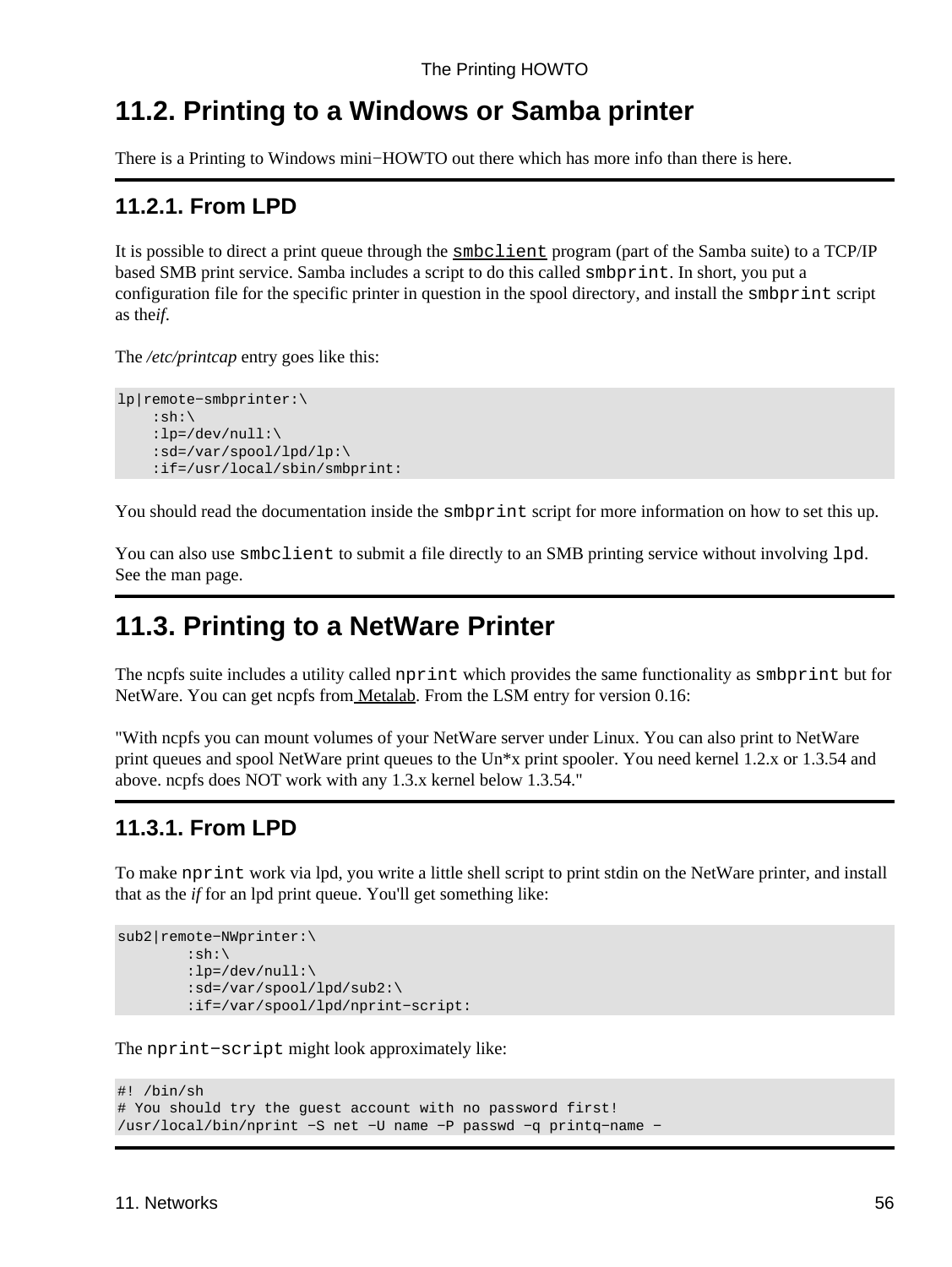# **11.4. Printing to an EtherTalk (Apple) printer**

The netatalk package includes something like nprint and smbclient. Others have documented the procedure for printing to and from an Apple network far better than I ever will; see th[e Linux](http://thehamptons.com/anders/netatalk/) [Netatalk−HOWTO](http://thehamptons.com/anders/netatalk/).

### **11.5. Printing to a networked printer**

Many printers come with an ethernet interface which you can print to directly, typically using the LPD protocol. You should follow the instructions that came with your printer or its network adaptor, but in general, such printers are "running" lpd, and provide one or more queues which you can print to. An HP, for example, might work with a printcap like:

```
lj−5|remote−hplj:\
           :\mathsf{sh}:\mathsf{\setminus} :sd=/var/spool/lpd/lj−5:\
            :rm=printer.name.com:\
            :rp=raw:
```
HP Laserjet printers with JetDirect interfaces generally support two built in lpd queues − "raw" which accepts PCL (and possibly Postscript) and "text" which accepts straight ascii (and copes automatically with the staircase effect). If you've got a JetDirect Plus3 three−port box, the queues are named "raw1", "text2", and so forth.

Note that the ISS company has identified an assortment of denial of service attacks which hang HP Jetdirect interfaces. Most of these have been addressed beginning in Fall 98. These sorts of problems are common in embedded code; few appliance−style devices should be exposed to general Internet traffic.

In a large scale environment, especially a large environment where some printers do not support PostScript, it may be useful to establish a dedicated print server to which all machines print and on which all ghostscript jobs are run. This will allow the queue to be paused or reordered using the topq and lprm commands.

This also allows your GNU/Linux box to act as a spool server for the printer so that your network users can complete their print jobs quickly and get on with things without waiting for the printer to print any other job that someone else has sent. This is suggested too if you have unfixable older HP Jetdirects; it reduces the likelihood of the printers wedging.

To do this, set up a queue on your linux box that points at the ethernet equipped HP LJ (as above). Now set up all the clients on your LAN to point at the LPD queue (eg lj−5 in the example above).

Some HP network printers apparently don't heed the banner page setting sent by clients; you can turn off their internally generated banner page by telnetting to the printer, hitting return twice, typing "banner: 0" followed by "quit". There are other settings you can change this way, as well; type "?" to see a list.

The full range of settings can be controlled with HP'[s webJetAdmin](http://www.hp.com/go/webjetadmin) software. This package runs as a daemon, and accepts http requests on a designated port. It serves up forms and Java applets which can control HP printers on the network. In theory, it can also control Unix print queues, but it does so using the rexec service, which is completely unsecure. I don't advise using that feature.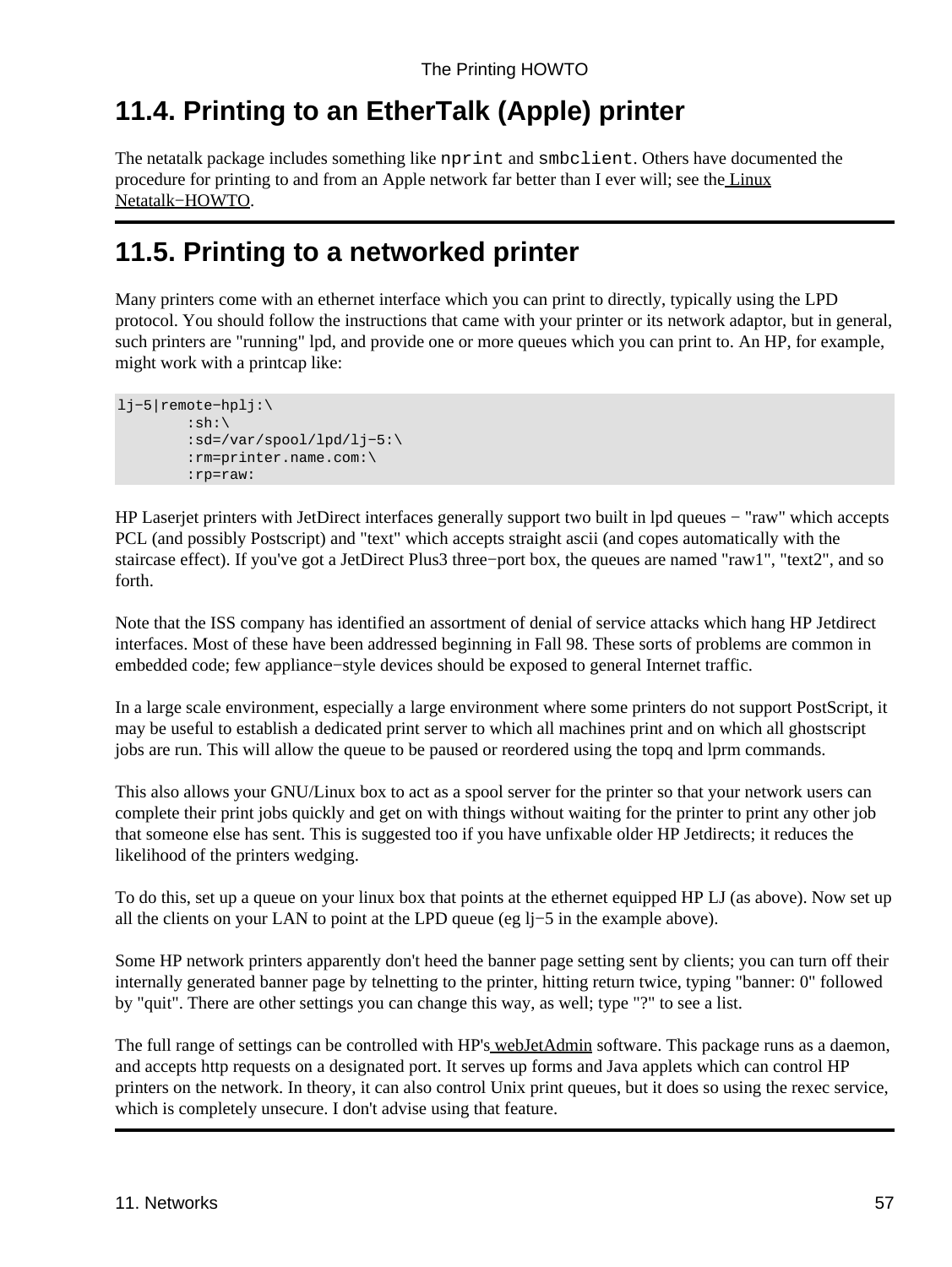### **11.5.1. To AppSocket Devices**

Some printers (and printer networking "black boxes") support only a cheesy little non−protocol involving plain TCP connections; this is sometimes called the "AppSocket" protocol. Notable in this category are early−model JetDirect (including some JetDirectEx) cards. Basically, to print to the printer, you must open a TCP connection to the printer on a specified port (typically 9100, or 9100, 9101 and 9102 for three−port boxes) and stuff your print job into it. LPRng has built−in support for stuffing print jobs into random TCP ports, but with BSD lpd it's not so easy. The best thing is probably to obtain and use the little utility called netcat.

Failing that, it can be implemented, among other ways, in Perl using the program below. For better performance, use the program netcat ("nc"), which does much the same thing in a general purpose way. Most distributions should have netcat available in prepackaged form.

### **11.6. Running an if for remote printers with old LPDs**

One oddity of older versions of lpd is that the if is not run for remote printers. (Versions after 0.43 or so have the change originated on FreeBSD such that the if is always run). If you find that you need to run anif for a remote printer, and it isn't working with your lpr, you can do so by setting up a double queue and requeueing the job. As an example, consider thisprintcap:

```
lj−5:\
         :lp=/dev/null:sh:\
         :sd=/var/spool/lpd/lj−5:\
        :if=/usr/lib/lpd/filter−lj−5:
lj−5−remote:sh:rm=printer.name.com:\
         :rp=raw:sd=/var/spool/lpd/lj−5−raw:
```
in light of this **filter−lj−5** script:

```
#!/bin/sh
gs <options> −q −dSAFER −sOutputFile=− − | \
lpr −Plj−5−remote −U$5
```
The −U option to lpr only works if lpr is run as daemon, and it sets the submitter's name for the job in the resubmitted queue correctly. You should probably use a more robust method of getting the username, since in some cases it is not argument 5. See the man page for *[printcap](http://www.linuxprinting.org/man/printcap.5.html)*.

### **11.7. From Windows.**

Printing from a Windows (or presumably,  $OS/2$ ) client to a Un<sup>\*</sup>x server is directly supported over SMB through the use of the SAMBA package, which also supports file sharing of your Un\*x filesystem to Windows clients.

Samba includes fairly complete documentation, and there is a good Samba FAQ which covers it, too. You can either configure a magic filter on the Un\*x box and print PostScript to it, or run around installing printer−specific drivers on all the Windows machines and having a queue for them with no filters at all. Relying on the Windows drivers may in some cases produce better output, but is a bit more of an administrative hassle if there are many Windows boxes. So try Postscript first. Modern versions of Samba should support the automagical driver download mechanism offered by Windows NT servers to deal with this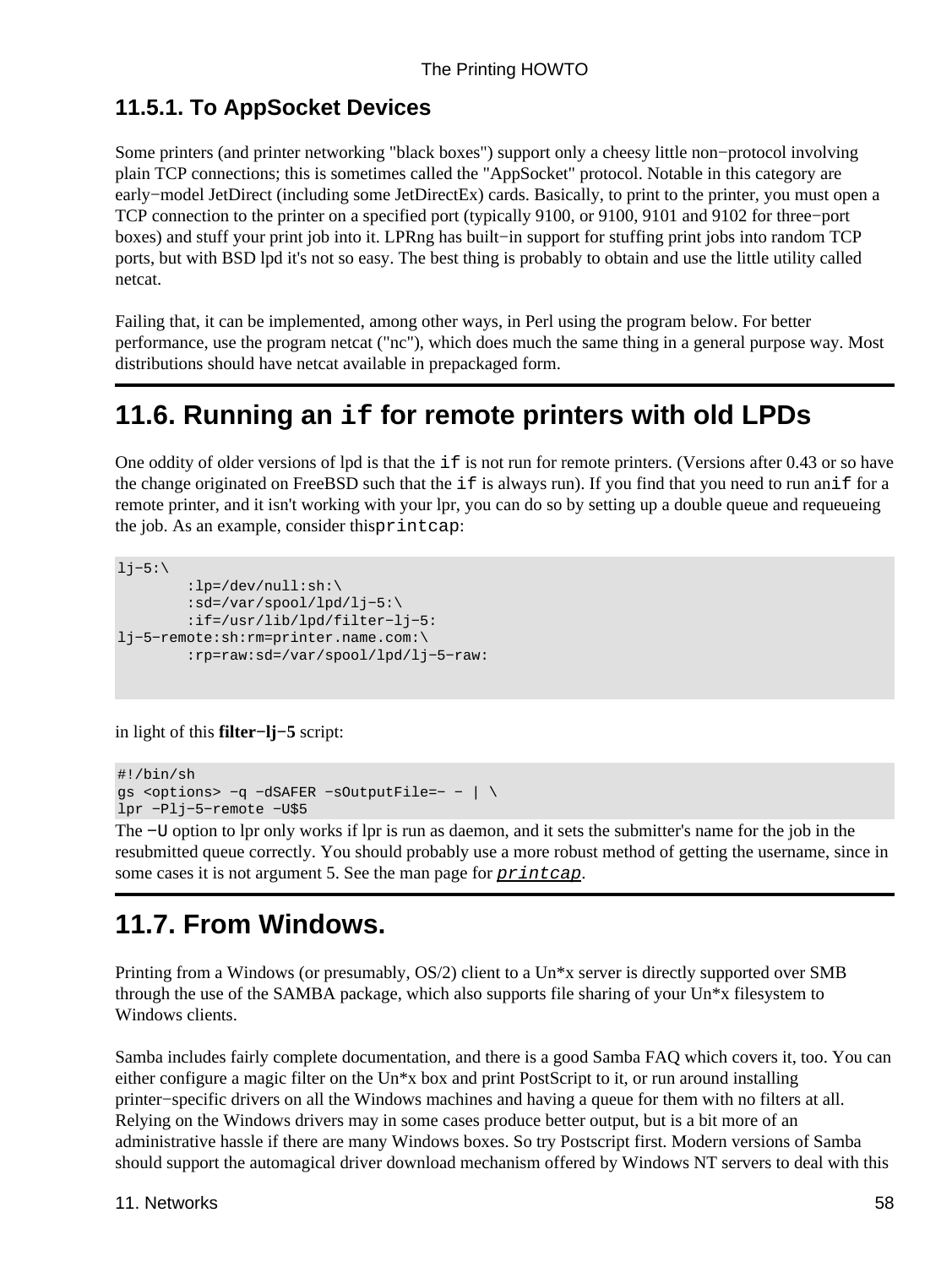problem.

# **11.8. From an Apple.**

Netatalk supports printing from Apple clients over EtherTalk. See the [Netatalk HOWTO Page](http://thehamptons.com/anders/netatalk/) for more information.

Really, though, any modern Mac can print over TCP/IP using the LPD protocol just fine. UVa provides a very nic[e support page](http://www.itc.virginia.edu/desktop/mac/ip_printing/ip_printing.html) detailing how to set this up.

### **11.9. From Netware.**

The ncpfs package includes a daemon named pserver which can be used to provide service to a NetWare print queue. From what I understand, this system requires a Bindery–based NetWare, eg 2.x, 3.x, or 4.x with bindery access enabled.

For more information on ncpfs and it's pserver program, se[e the ncpfs FTP site.](ftp://ftp.gwdg.de/pub/linux/misc/ncpfs/)

## **11.10. Networked Printer Administration**

Most networked printers support some method of remote administration. Often there are easy−to−use web pages for configuration. More usefully, there is often support for SNMP management. Typically you can find out interesting information on printer status like ink and paper levels, print volumes, and so forth, and you can usually change certain settings. SNMP printer control, and a number of other printing−related things, are being standardized by the IEEE's [Printer Working Group](http://www.pwg.org/)

### <span id="page-63-0"></span>**11.10.1. npadmin**

[Npadmini](http://npadmin.sourceforge.net/)s a command−line program which offers an interface to the common SNMP functionality of networked printers. It implements the standar[d Printer MIB,](http://www.ietf.org/rfc/rfc1759.txt) as well as a few vendor−proprietary schemes used mainly for older devices. Both printer−discovery style actions and various printer status queries are supported.

npadmin has an excellent [man page,](http://npadmin.sourceforge.net/man/) and precompiled packages are distributed for a number of RPM and dpkg based distributions.

### **11.10.2. Other SNMP tools**

Besides npadmin, there are a number of SNMP tools that will be useful. **snmptraplogd** can log SNMP trap events. This is useful for observing printer jams, out of paper events, etc; it would be straightforward to retransmit certain events to a pager, or to send an email.

While npadmin provides simplified support for many network printers' SNMP interfaces, some printers may have vendor extensions which npadmin doesn't know about. In this case, you can use the CMU SNMP tools, which support arbitrary SNMP GET and SET operations, as well as walks and the like. With these, and a bit of work, you can make use of any SNMP feature offered by your printer's MIB. You may need to obtain a MIB from your vendor to figure out what all the variables are; sometimes vendors think that people actually use the proprietary tools they ship.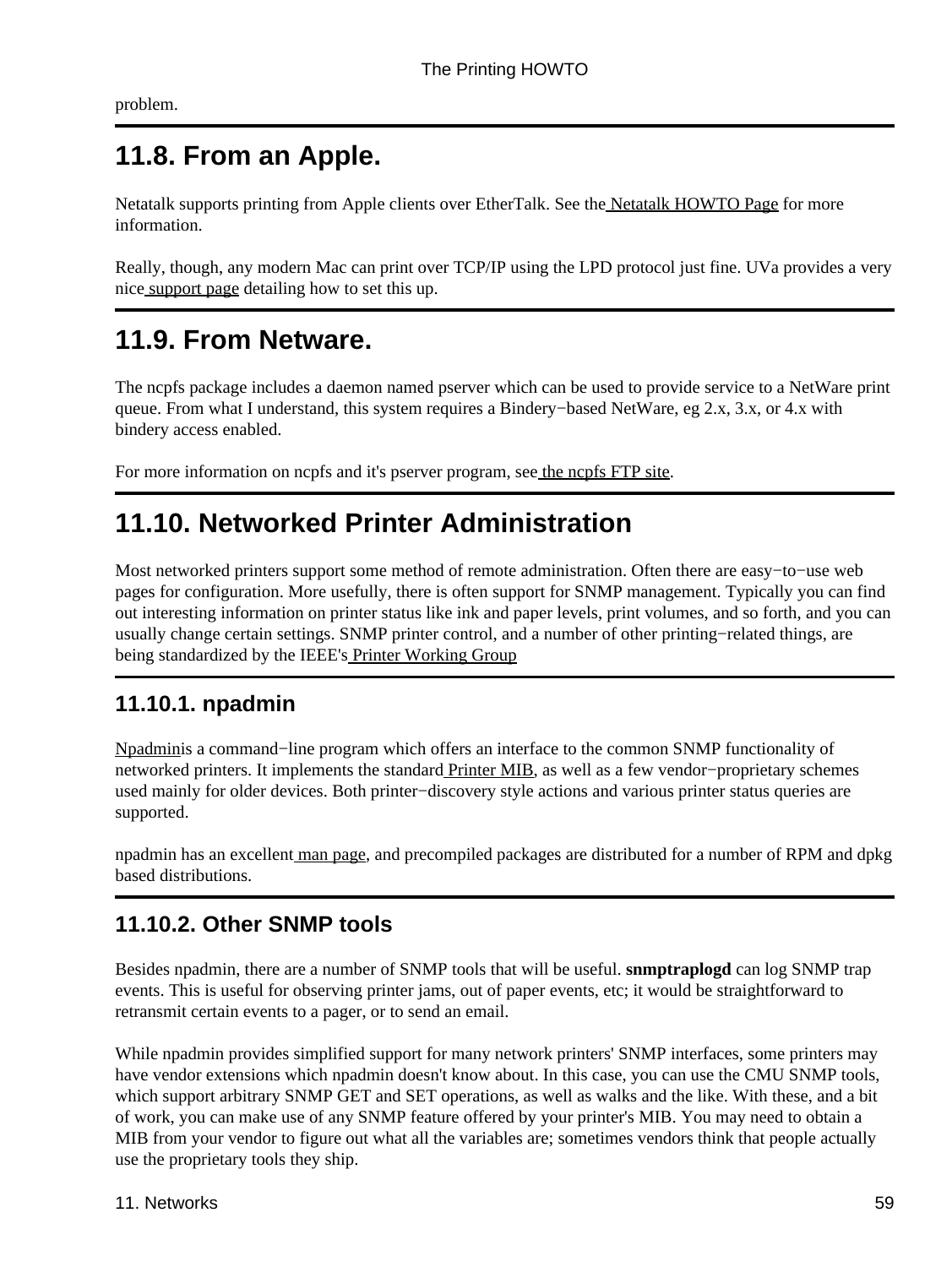VA Linux's **[libprinterconf](http://sourceforge.net/project/?group_id=3648)** includes code to perform network printer discovery. Printers are identified against a compiled−in library of printer signatures; at the moment the library is not large, but does cover many common networked printer models.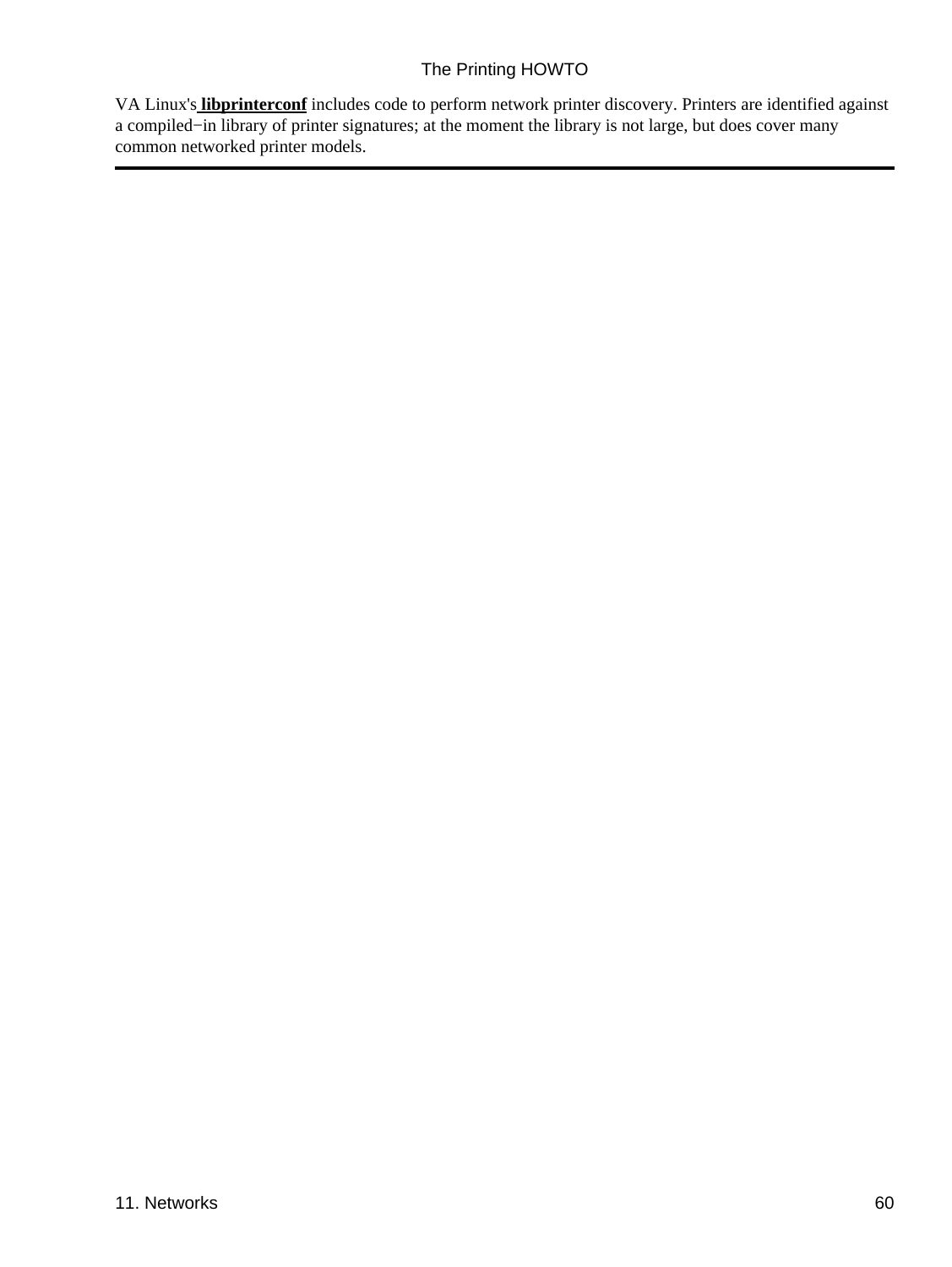# **12. Windows−only printers**

As I discussed earlier, some printers are inherently unsupported because they don't speak a normal printer language, instead using the computer's CPU to render a bitmap which is then piped to the printer at a fixed speed. In a few cases, these printers also speak something normal like PCL, but often they do not. In some (really low−end) cases, the printer doesn't even use a normal parallel connection but relies on the vendor's driver to emulate what should be hardware behavior (most importantly flow control).

In any case, there are a few possible workarounds if you find yourself stuck with such a lemon.

## **12.1. The Ghostscript Windows redirector**

There is now a Ghostscript printer driver available (called **mswinpr2**) that will print using Windows GDI calls. There is also a port redirection tool called **redmon** which will run a print job through Ghostscript before finally printing it. (Rather like an if filter in Unix's LPD). Taken all together, this allows a Windows machine to print PostScript to a Windows−only printer through the vendor's driver.

If you have a host−based printer that can't be used directly, you can export it as a "Postscript" printer by using redmon, Ghostscript, and mswinpr2 on a Windows PC and print through the vendor's drivers.

# **12.2. HP Winprinters**

Some HP printers use "Printing Performance Architecture" (marketing speak for "we were too cheap to implement PCL"). This is supported in a roundabout way via the pbm2ppa translator written by Tim Norman. Basically, you use ghostscript to render PostScript into a bitmapped image in pbm format and then use pbm2ppa to translate this into a printer−specific ppa format bitmap ready to be dumped to the printer. This program may also come in ghostscript driver format by now.

The ppa software can be had fro[m the ppa home page;](http://www.rpi.edu/~normat/technical/ppa/) pbm2ppa supports some models of the HP 720, 820, and 1000; read the documentation that comes with the package for more details on ppa printer support.

# **12.3. Lexmark Winprinters**

Most of the cheap Lexmark inkjets use a proprietary language and are therefore Winprinters. However, Henryk Paluch has written a program which can print on a Lexmark 7000. Hopefully he'll be able to figure out color and expand support to other Lexmark inkjets. See [here](http://bimbo.fjfi.cvut.cz/~paluch/l7kdriver/) for more info.

Similarly, there are now drivers for the 5700, 1000, 1100, 2070, 3200, and others. See the supported printers listing above, and my web site, for more information on obtaining these drivers.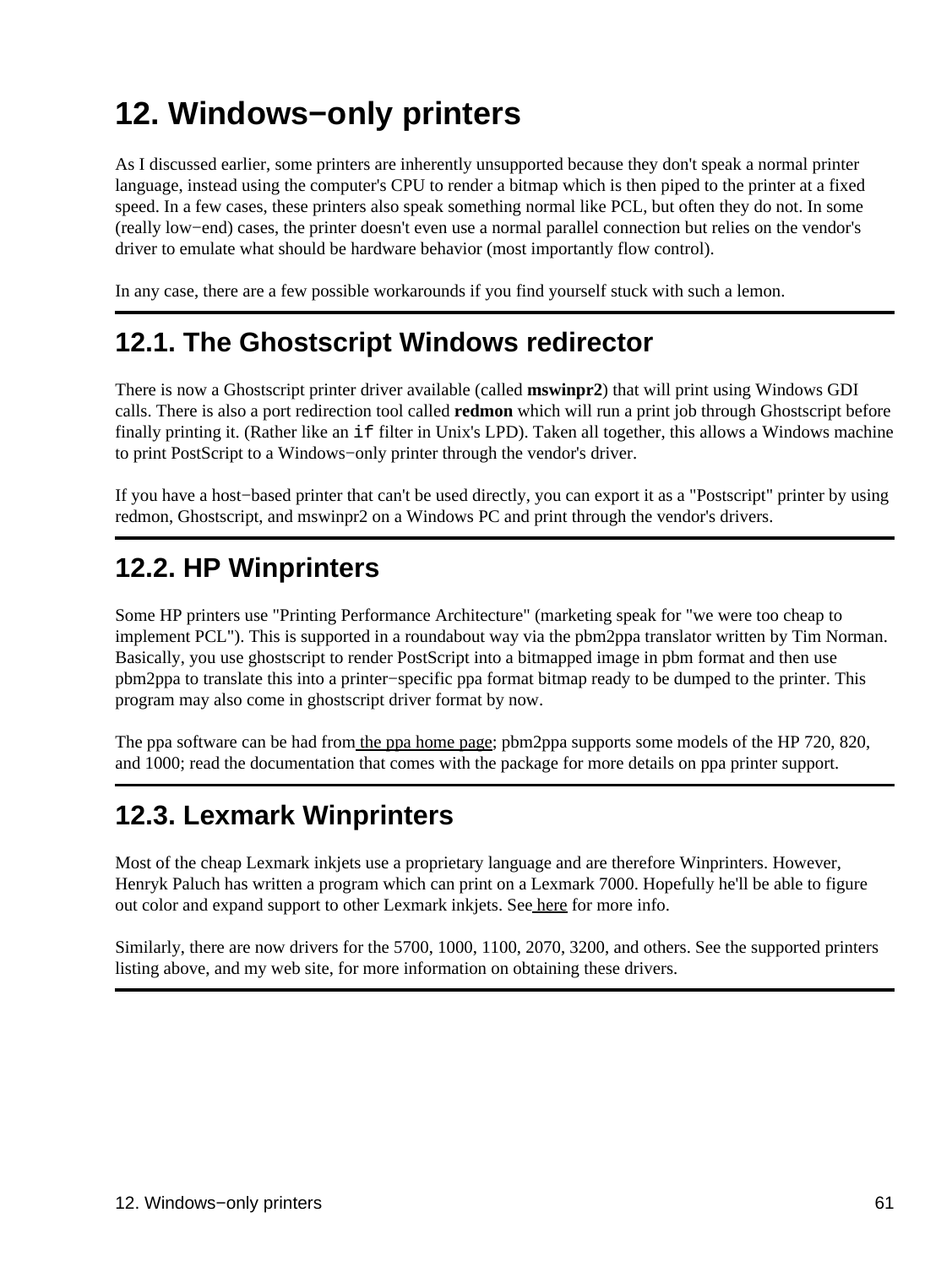# **13. How to print to a fax machine.**

You can print to a fax machine with, or without, a modem.

## **13.1. Using a faxmodem**

There are a number of fax programs out there that will let you fax and receive documents. One of the most powerful is Sam Leffler's [HylaFAX.](http://www.hylafax.org/) It supports all sorts of things from multiple modems to broadcasting.

SuSE ships a Java HylaFax client which allegedly works on any Java platform (including Windows and GNU/Linux). There are also non−Java fax clients for most platforms; GNU/Linux can almost certainly handle your network faxing needs.

Also available, and a better choice for smaller installations, is **[efax](http://casas.ee.ubc.ca/efax/)**, a simple program which sends and receives faxes. The getty program **mgetty** can receive faxes using **efax** (and do voicemail or interactive logins).

## **13.2. Using the Remote Printing Service**

There is an experimental service offered that lets you send an email message containing something you'd like printed such that it will appear on a fax machine elsewhere. Nice formats like postscript are supported, so even though global coverage is spotty, this can still be a very useful service. For more information on printing via the remote printing service, see th[e Remote Printing WWW Site](http://www.tpc.int/).

## **13.3. Commercial Faxing Services**

A number of companies operate web−based faxing services[. EFax](http://www.efax.com/), in particular, offers free inbound faxes (to your own dedicated fax number, no less) via email, and fax transmission for a fee. Other companies offer similar services.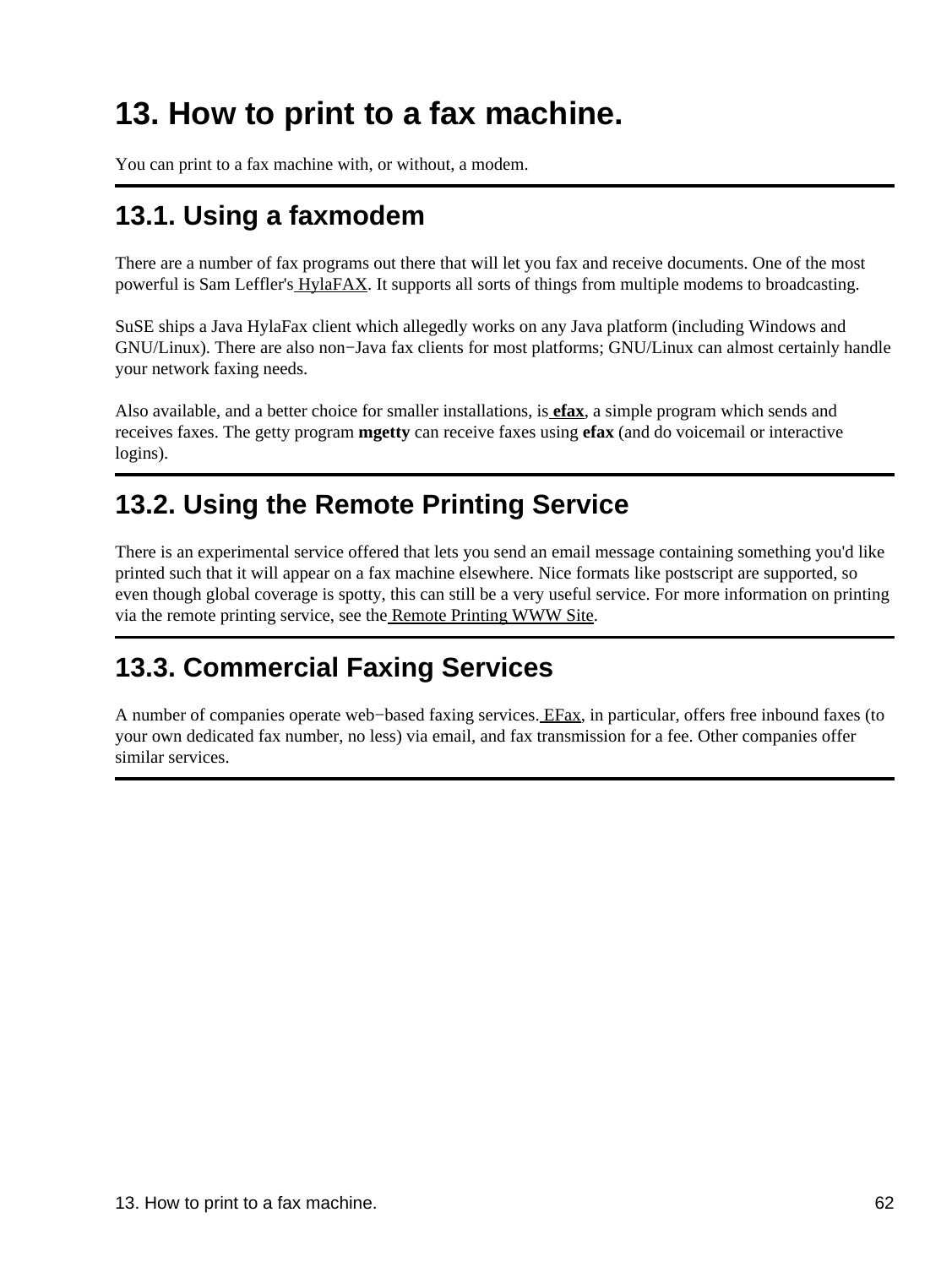# **14. How to generate something worth printing.**

Here we get into a real rat's−nest of software. Basically, Linux can run many types of binaries with varying degrees of success: Linux/x86, Linux/Alpha, Linux/Sparc, Linux/foo, iBCS, Win16/Win32s (with dosemu and, someday, with Wine), Mac/68k (with Executor), and Java. I'll just discuss native GNU/Linux and common Un\*x software.

### **14.1. Markup languages**

Most markup languages are more suitable for large or repetitive projects, where you want the computer to control the layout of the text to make things uniform.

#### *nroff*

This was one of the first markup languages on the original version of Unix. Man pages are the most common examples of things formatted in \*roff macros; many people swear by them, but nroff has, to me at least, a more arcane syntax than needed (see [Figure 12\)](#page-67-0), and probably makes a poor choice for new works. It is worth knowing, though, that you can typeset a man page directly into postscript with groff. Most man commands will do this for you with **man −t foo | lpr**.

#### <span id="page-67-0"></span>**Figure 12. Example of roff Input**

```
.B man
is the system's manual pager. Each
.I page
argument given to 
.B man
is normally the name of a program, utility or function. 
The 
.I manual page 
associated with each of these arguments is then found and
displayed. A 
.IR section ,
if provided, will direct
.B man
to look 
only in that
.I section
of the manual.
```
*TeX*

TeX, and the macro package LaTeX, are one of the most widely used markup languages on Un\*x systems, although TeX did not originate on Unix and is available to run on a wide variety of systems. Technical works are frequently written in LaTeX because it greatly simplifies the layout issues and is*still* one of the few text processing systems to support mathematics both completely and well. TeX's output format is dvi, and is converted to PostScript or Hewlett Packard's PCL with **dvips** or **dvilj**. If you wish to install TeX or LaTeX, install the whole teTeX group of packages; it contains everything. Recent TeX installations include pdfTeX and pdfLaTeX, which produce Adobe PDF files directly. Commands are available do create hyperlinks and navigation features in the PDF file.

#### **Figure 13. Example of LaTeX Input**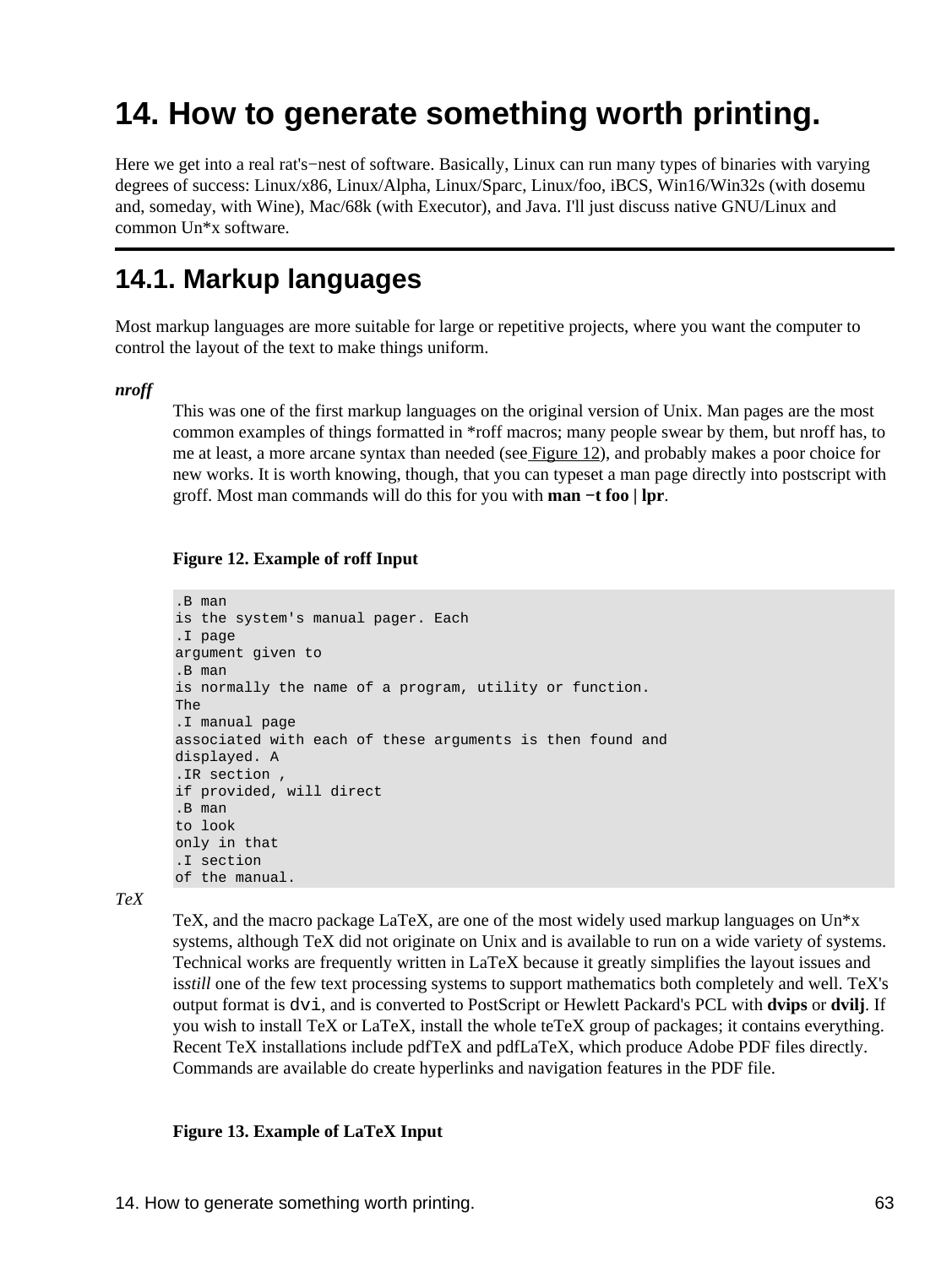\subsubsection{NAT}

Each real server is assigned a different IP address, and the NA implements address translation for all inbound and outbound packets.

 \begin{description} \item[Advantage] Implementation simplicity, especially if we already implement other NAT capabilities.

 \item[Disadvantage] Return traffic from the server goes through address translation, which may incur a speed penalty. This probably isn't too bad if we design for it from the beginning.

```
 \item[Disadvantage] NAT breaks the end−to−end semantics of normal
internet traffic. Protocols like ftp, H.323, etc would
require special support involving snooping and in−stream
rewriting, or complete protocol proxying; neither is likely
to be practical.
 \end{description}
```
<span id="page-68-0"></span>*SGML*

There is at least one free SGML parser available for Un\*x systems; it forms the basis of Linuxdoc−SGML's homegrown document system. It can support other DTD's, as well, most notably DocBook. This document is written in DocBook–DTD SGML; see [Figure 14](#page-68-0) for an example.

#### **Figure 14. Example of DocBook SGML**

```
<varlistentry>
<term>SGML</term>
<listitem>
<para>
There is at least one free SGML parser available for Un*x 
systems; it forms the basis of Linuxdoc−SGML's homegrown 
document system. It can support other DTD's, as well, most
notably DocBook. This document is written in DocBook−DTD 
SGML.
</para>
</listitem>
</varlistentry>
```
### **14.2. WYSIWYG Word Processors**

There is no shortage of WYSIWYG word processing software. Several complete office suites are available, including one that's free for personal use (StarOffice).

*StarOffice*

This full−blown office suite has all the features you'd expect, including both import and export of Microsoft Office file formats (including Word documents). There's a mini−HOWTO out there which describes how to obtain and install it. It generates PostScript, so should work with most any printer that works otherwise on GNU/Linux.

*WordPerfect*

Corel distributes a basic version of WordPerfect 8 free for GNU/Linux, and sells various packages of Word Perfect Office 2000 (which includes WordPerfect, Corel Draw and Quattro Pro Versions 9). Th[e Linux WordPerfect Fonts and Printers](http://www.rodsbooks.com/wpfonts/) page has information about configuring WordPerfect for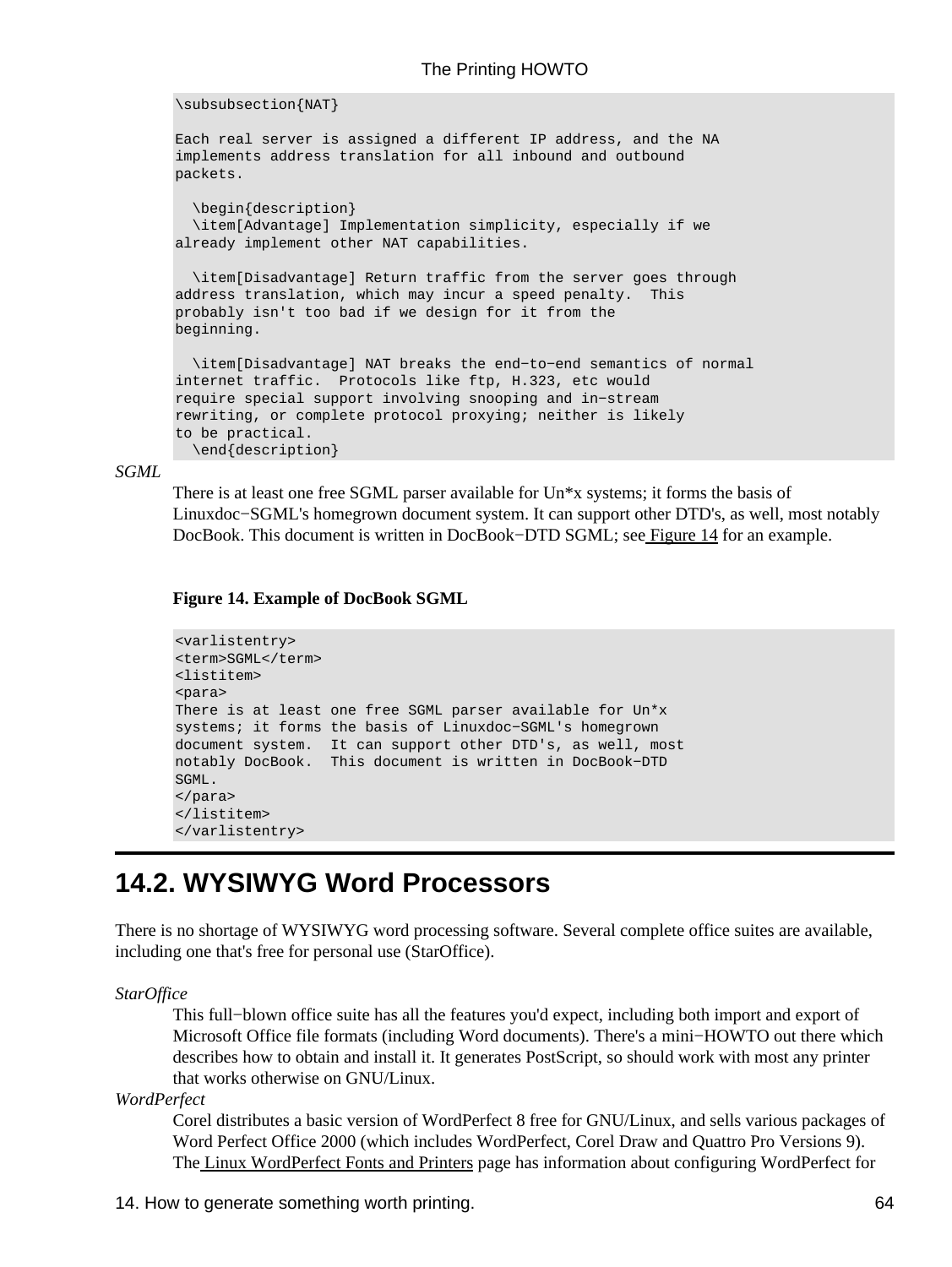use with either Ghostscript or its built−in printer drivers (which are apparently identical the DOS WordPerfect drivers, if your printer's driver isn't included in the distribution).

*Applix*

Applix is a cross−platform (eg, various Unices, Windows, and others) office suite sold by the Applix company. Red Hat and SuSE sold it themselves when it was the only game in town; now sales have reverted to Applix. This is the only native Unix−style application suite; it probably fits in better with the Unix way of doing things.

#### *AbiWord*

[AbiWord](http://www.abisource.com/) is one of several GPL WYSIWYG word processor projects; this one has produced a very nice word processor based on an XML format. It is capable of Word file import. AbiWord is still a work in progress, although it is useful for small things now.

#### **Figure 15. AbiWord**



*LyX*

LyX is a front−end to LaTeX which looks very promising. See the [LyX Homepage](http://www.lyx.org/) for more information. There is a KDE−styled version of LyX, called Klyx; the author of LyX and the instigator of KDE are the same person.

**Figure 16. LyX**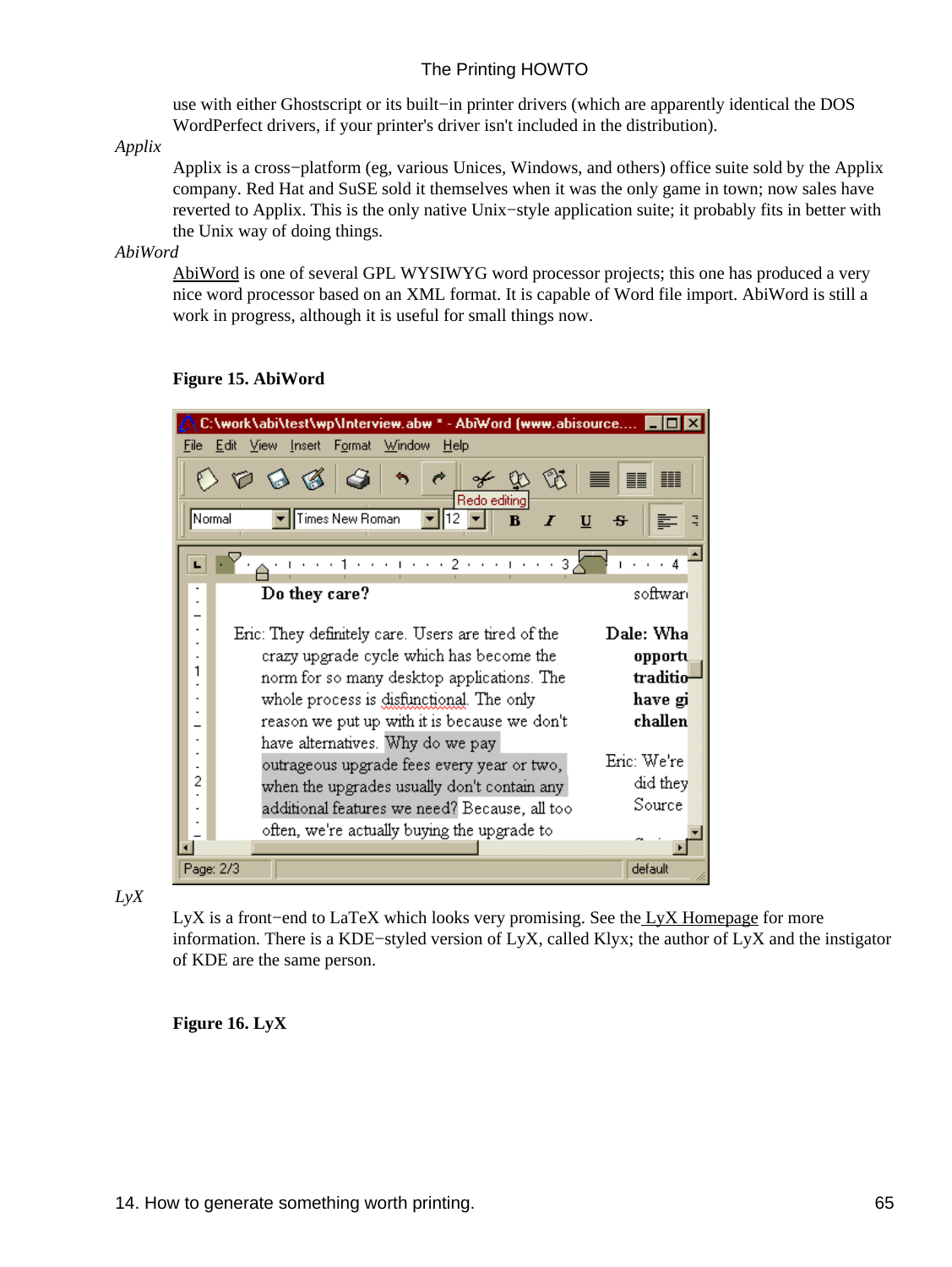

*Maxwell*

Maxwell is a simple MS RTF−format based word processor which started as a commercial product but is now distributed under the GPL.

Other vendors should feel free to drop me a line with your offerings.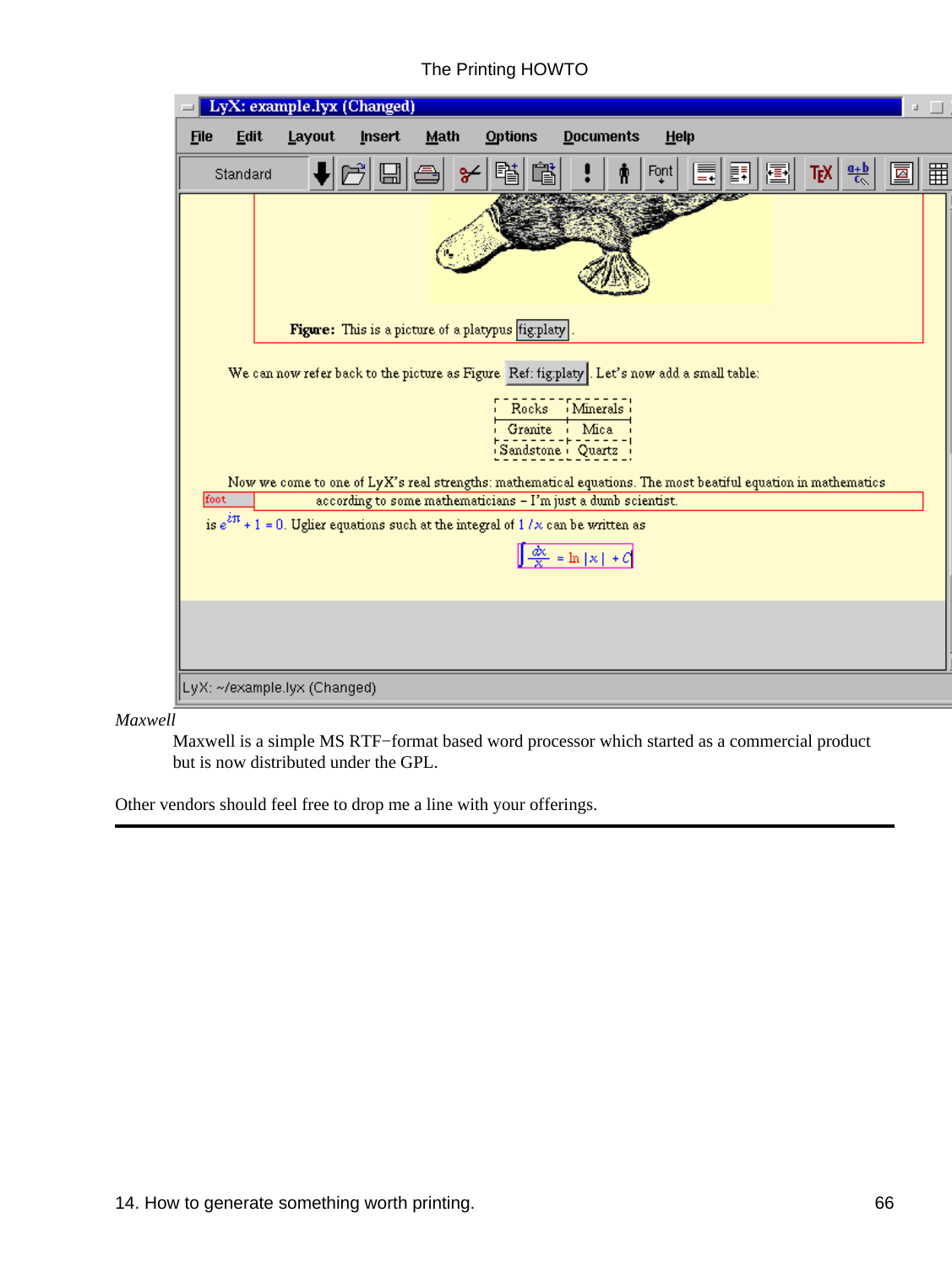# **15. Printing Photographs**

There are many details to getting decent photo output from common printers. If you haven't bought a photo printer yet, see the photo−related tips i[n Section 5.4](#page-37-0).

# **15.1. Ghostscript and Photos**

Ghostscript has some difficulties rendering color photographs through most drivers. The problems are several:

- Many drivers have poorly tuned color support. Often the colors don't match the Windows driver output or the screen. OTOH, all drivers, and Ghostscript as a whole, have readily adjustable color support; the "Gamma" settings (see Section  $10.2.2$ ) are one thing to play with, and there are others documented in Ghostscript'sUse.htm documentation file.
- I'm only aware of one Ghostscript driver with support for 6 and 7 color printing; it's in beta at the moment and supports most Epson Stylus Photo models. It is rumored to produce better color than the Windows driver (!). The Ghostscript driver core itself provides no support for non CMYK or RGB colors; arguably, some work to put that there is needed.
- Ghostscript often ends up dithering coarsely, or generating printouts with artifacts like banding. The dithering can usually be corrected; see [Section 10.2.3,](#page-57-1) and read the documentation for your driver.

You should be able to correct some of these problems by tuning Ghostscript; see [Section 10](#page-56-0) for more information on how to do this. Fiddling with Ghostscript options is much easier if you declare them as options in your spooling system.

That said, the obvious solution for now is to use non−Ghostscript software for printing photos, and indeed, such things do exist. The main contender is the print plugin in the Gimp, which supports pixel−for−pixel printing on Epson Styluses and Postscript printers (with basic PPD support). That Epson Stylus portion of that driver is available for Ghostcript, as well, as the**stp** driver. Also possible to use for this purpose are the assorted external pnm−to−foo programs used to print on printers like the cheap Lexmarks; these print attempt to print pixmaps pixel−for−pixel.

The best solution, of course, is to buy a Postscript printer; such printers can usually be completely controlled from available free software, and will print to the full capability of the printer.

# **15.2. Paper**

Color inkjets are extremely dependent on the paper for good output. The expensive glossy coated inkjet papers will allow you to produce near−photographic output, while plain uncoated paper will often produce muddy colors and fuzzy details. Non−glossy coated inkjet papers will produce results in between, and are probably best for final prints of text, as well. Stiffer glossy coated "photo" papers will produce similar output to lighter−weight glossy papers, but will feel like a regular photo.

# **15.3. Printer Settings**

For photo output on most color inkjets, you should use the most highly interlaced (and slowest) print mode; otherwise solid regions may have banding or weak colors. Generally with Ghostscript this is what will happen when you pick the highest resolution. With Postscript printers, you may need to add a snippet to the prologue based on the settings available in the PPD file. The Gimp's PPD support doesn't include (printer−specific)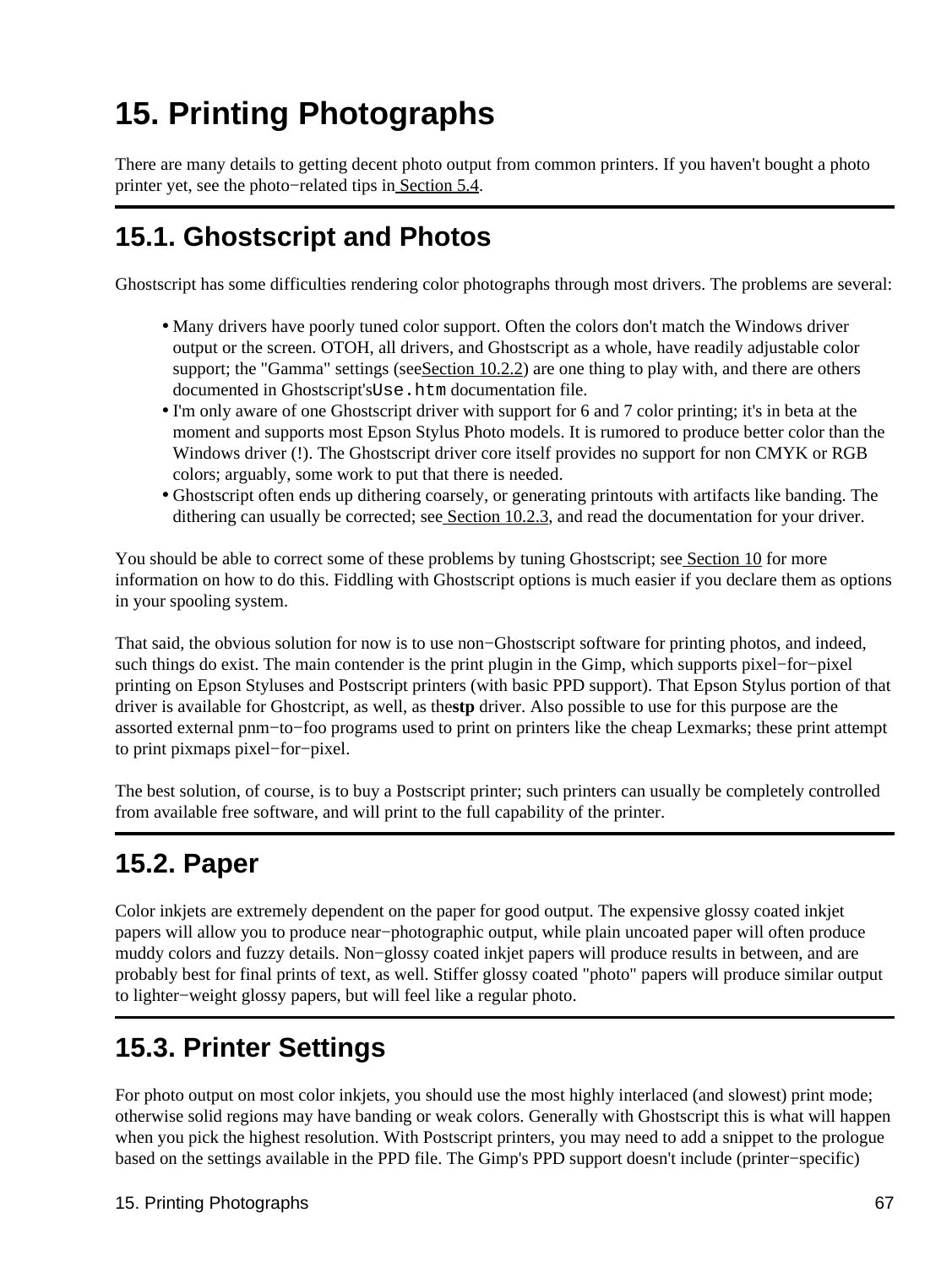#### The Printing HOWTO

print quality settings, but I added one in an ugly way for my own use; contact me if you'd like that. If you use PDQ or CUPS, you can easily control all the printer settings you need. VA Linux's**libppd** and the GPR front−end can also add these options for Postscript printers.

### **15.4. Print Durability**

Color inkjet printouts usually fade after a few years, especially if exposed to lots of light and air; this is a function of the ink. Printers with ink−only consumables like the Epsons and Canons can buy archival inks, which are less prone to this problem. Newer printers often use pigment−based inks, which don't fade as much as the older dye−based ink did. No inkjet output is really particularly good for long−term archival use. Write the bits to a CD−R and store that instead.

### **15.5. Shareware and Commercial Software**

There's a program called [xwtools](http://home.t-online.de/home/jj.sarton/startE.htm) which supports photo printing with all the bells and whistles on an assortment of Epson, HP, and Canon printers. Unfortunately, it was written under NDA, so comes without source. Unless you use it for the Epson Stylus Color 300 on GNU/Linux x86, it costs E15 for personal use; commercial pricing is unknown.

The ESP Print Pro package from Easy Software supports some printers which might otherwise be unsupported. These drivers are not reported to be very well−tuned for photos, but they do work.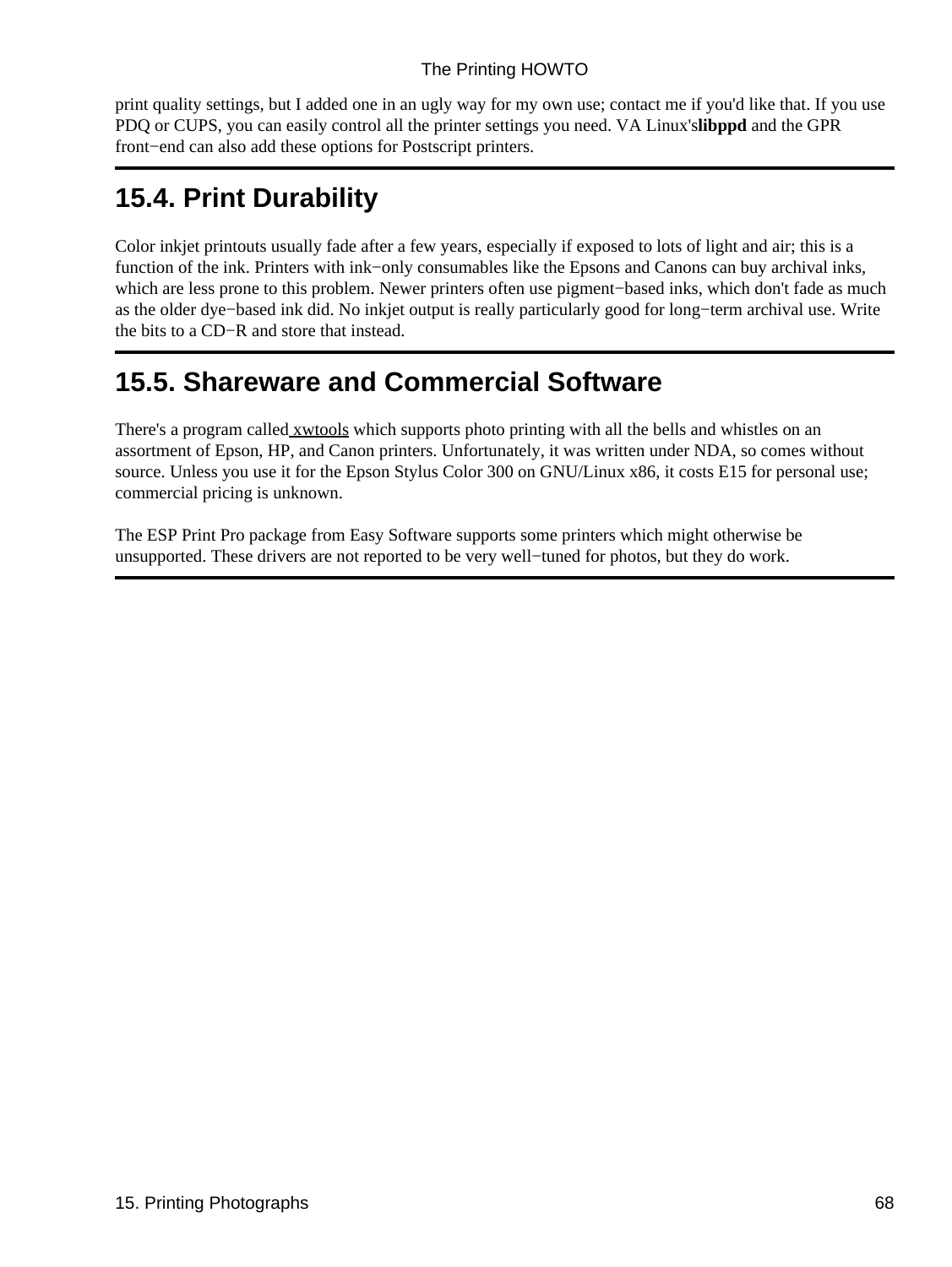## **16. On−screen previewing of printable things.**

Nearly anything you can print can be viewed on the screen, too.

### **16.1. PostScript**

Ghostscript has an X11 driver best used under the management of the PostScript previewer  $\underline{ev}$ . The latest versions of these programs should be able to view PDF files, as well. Note that gv has replaced the older previewer "Ghostview"; the new user interface is much prettier and featureful that ghostview's plain old Athena GUI.

**Figure 17. Gv**



16. On−screen previewing of printable things. 69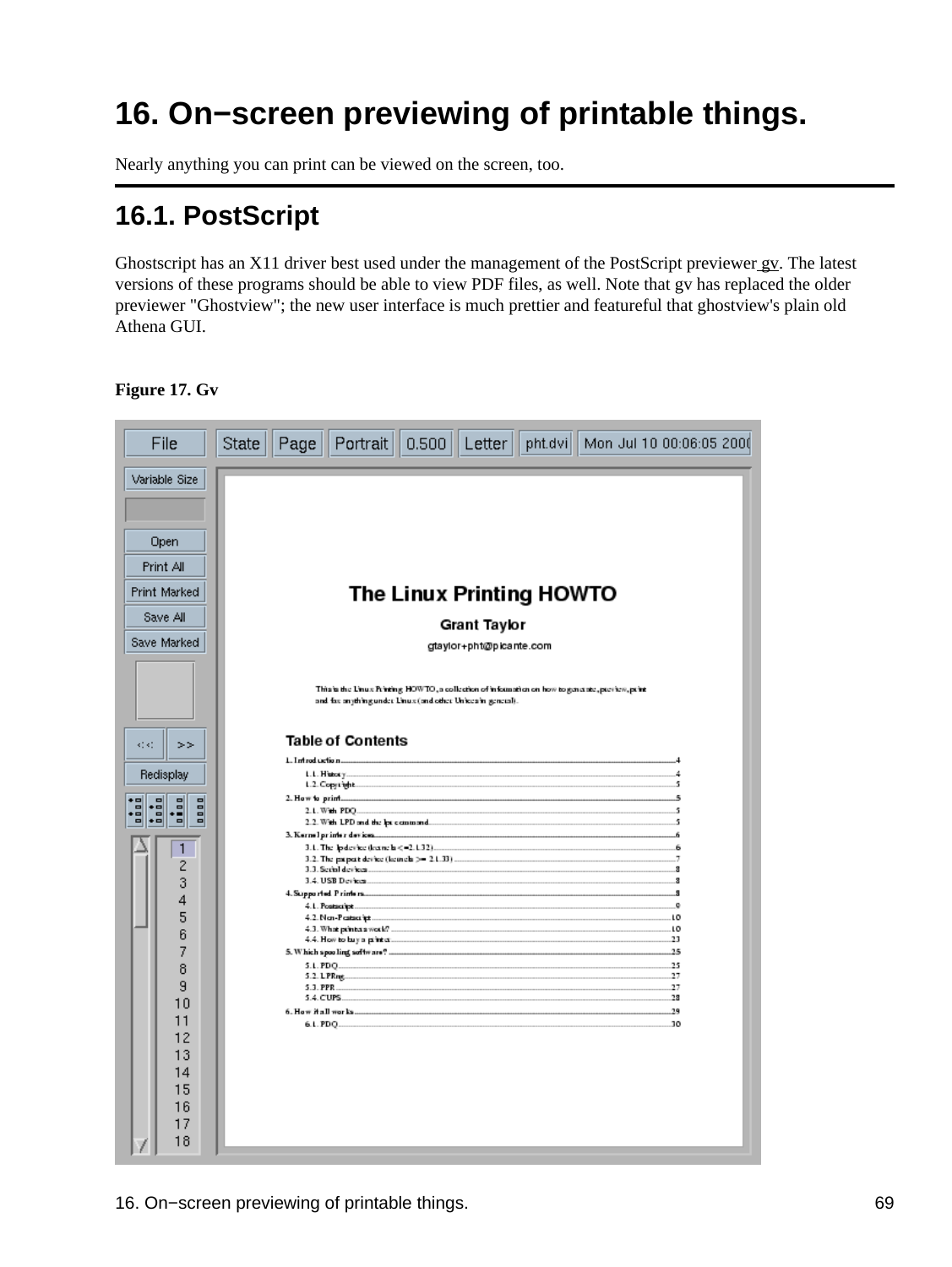### **16.2. TeX dvi**

TeX DeVice Independent files may be previewed under X11 with[xdvi.](http://www.linuxprinting.org/man/xdvi.1.html) Modern versions of xdvi call ghostscript to render PostScript specials.

A VT100 driver exists as well. It's called dgvt. Tmview works with GNU/Linux and svgalib, if that's all you can do.

### **16.3. Adobe PDF**

Adobe's Acrobat Reader is available for GNU/Linux; just download it from the [Adobe web site.](http://www.adobe.com/)

You can also use xpdf, which is free software, and I believe**gv** supports viewing PDF files with gs under X11.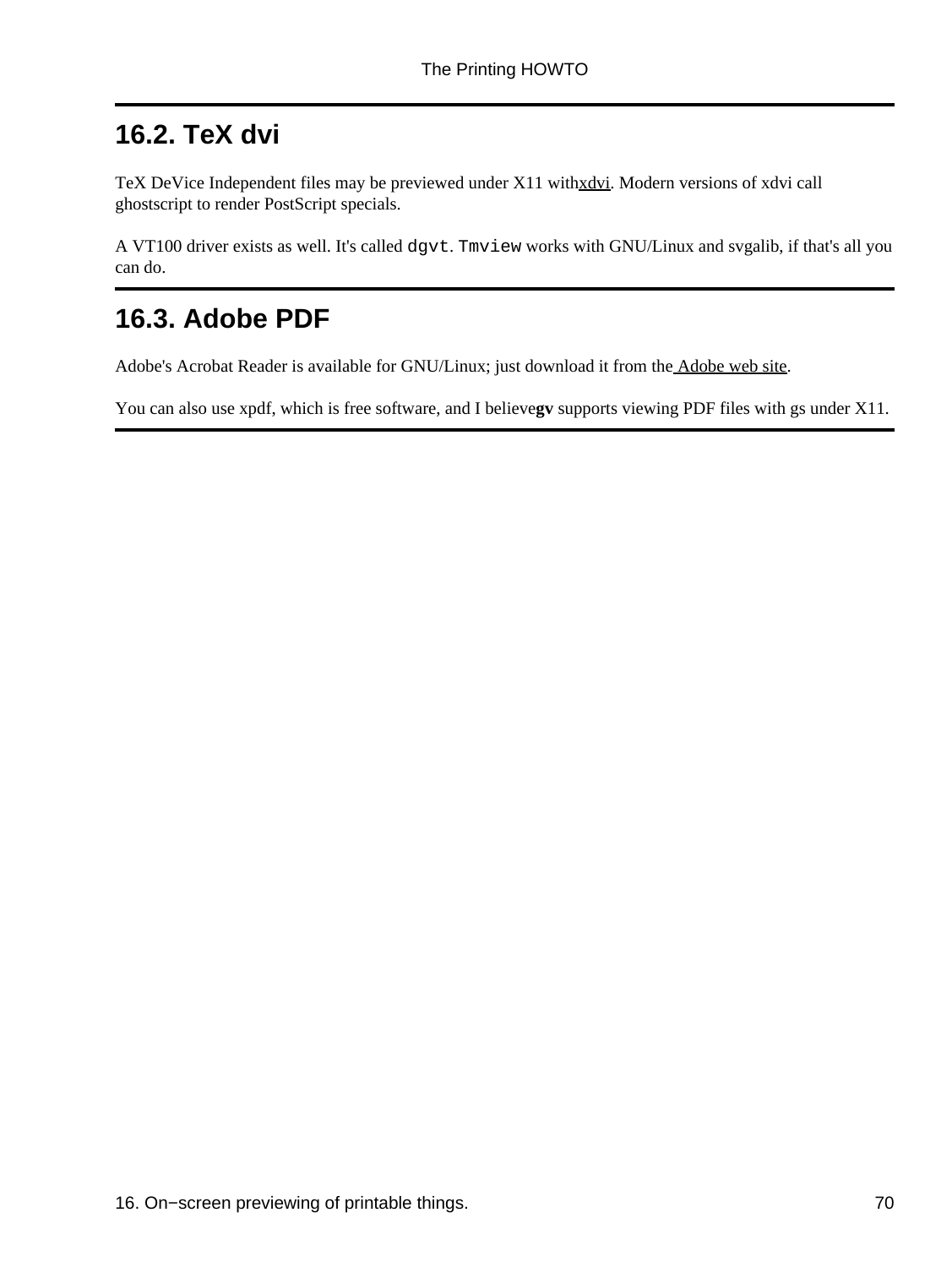## **17. Serial printers under lpd**

Serial printers are rather tricky under lpd.

### **17.1. Setting up in printcap**

Lpd provides five attributes which you can set in/*etc/printcap* to control all the settings of the serial port a printer is on. Read the *[printcap](http://www.linuxprinting.org/man/printcap.5.html)* man page and note the meanings of*br#*, *fc#*,*xc#*, *fs#* and*xs#*. The last four of these attributes are bitmaps indicating the settings for use the port. The*br#* attribute is simply the baud rate, eg `br#9600'.

It is very easy to translate from [stty](http://www.linuxprinting.org/man/stty.1.html) settings to printcap flag settings. If you need to, see the man page for stty now.

Use stty to set up the printer port so that you can cat a file to it and have it print correctly. Here's what `*stty −a*' looks like for my printer port:

```
dina:/usr/users/andy/work/lpd/lpd# stty −a < /dev/ttyS2
speed 9600 baud; rows 0; columns 0; line = 0;
intr = \text{C}; quit = \text{A}; erase = \text{A}?; kill = \text{A}U; eof = \text{A}D; eol = <undef>;
eol2 = <undef>; start = ^Q; stop = ^S; susp = ^Z; rprnt = ^R; werase = ^W;
lnext = \gamma; min = 1; time = 0;
−parenb −parodd cs8 hupcl −cstopb cread −clocal −crtscts
−ignbrk −brkint −ignpar −parmrk −inpck −istrip −inlcr 
−igncr −icrnl ixon −ixoff −iuclc −ixany −imaxbel
−opost −olcuc −ocrnl −onlcr −onocr −onlret −ofill −ofdel nl0 cr0 tab0 
bs0 vt0 ff0
−isig −icanon −iexten −echo −echoe −echok −echonl −noflsh −xcase
−tostop −echoprt −echoctl −echoke
```
The only changes between this and the way the port is initialized at bootup are −clocal, −crtscts, and ixon. Your port may well be different depending on how your printer does flow control.

You actually use stty in a somewhat odd way. Since stty operates on the terminal connected to it's standard input, you use it to manipulate a given serial port by using the `<' character as above.

Once you have your stty settings right, so that *`cat file > /dev/ttyS2*' (in my case) sends the file to the printer, look at the file /usr/src/linux/include/asm−i386/termbits.h. This contains a lot of #defines and a few structs (You may wish to cat this file to the printer (you do have that working, right?) and use it as scratch paper). Go to the section that starts out

```
/* c_cflag bit meaning */
#define CBAUD 0000017
```
This section lists the meaning of the *fc#* and *fs#* bits. You will notice that the names there (after the baud rates) match up with one of the lines of stty output. Didn't I say this was going to be easy?

Note which of those settings are preceded with a − in your stty output. Sum up all those numbers (they are octal). This represents the bits you want to clear, so the result is your*fc#* capability. Of course, remember that you will be setting bits directly after you clear, so you can just use `fc#0177777' (I do).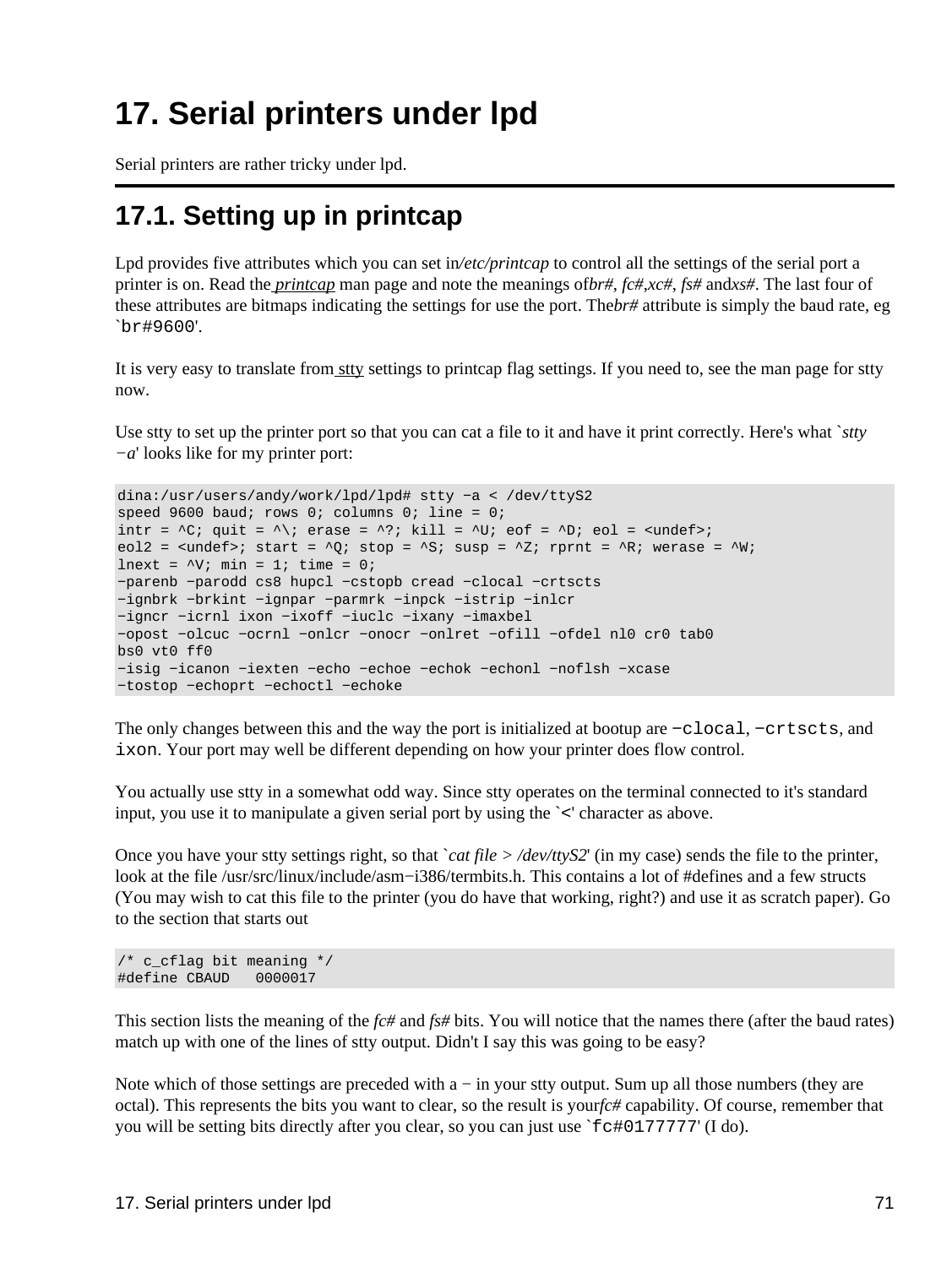#### The Printing HOWTO

Now do the same for those settings (listed in this section) which do not have a − before them in your stty output. In my example the important ones are CS8 (0000060), HUPCL (0002000), and CREAD (0000200). Also note the flags for your baud rate (mine is 0000015). Add those all up, and in my example you get 0002275. This goes in your *fs#* capability (`fs#02275' works fine in my example).

Do the same with set and clear for the next section of the include file, "c\_lflag bits". In my case I didn't have to set anything, so I just use `xc#0157777' and `xs#0'.

### **17.2. Older serial printers that drop characters**

Jon Luckey points out that some older serial printers with ten−cent serial interfaces and small buffers*really* mean stop when they say so with flow control. He found that disabling the FIFO in his Linux box's 16550 serial port with [setserial](http://www.linuxprinting.org/man/setserial.8.html) corrected the problem of dropped characters (you apparently just specify the UART type as an 8250 to do this).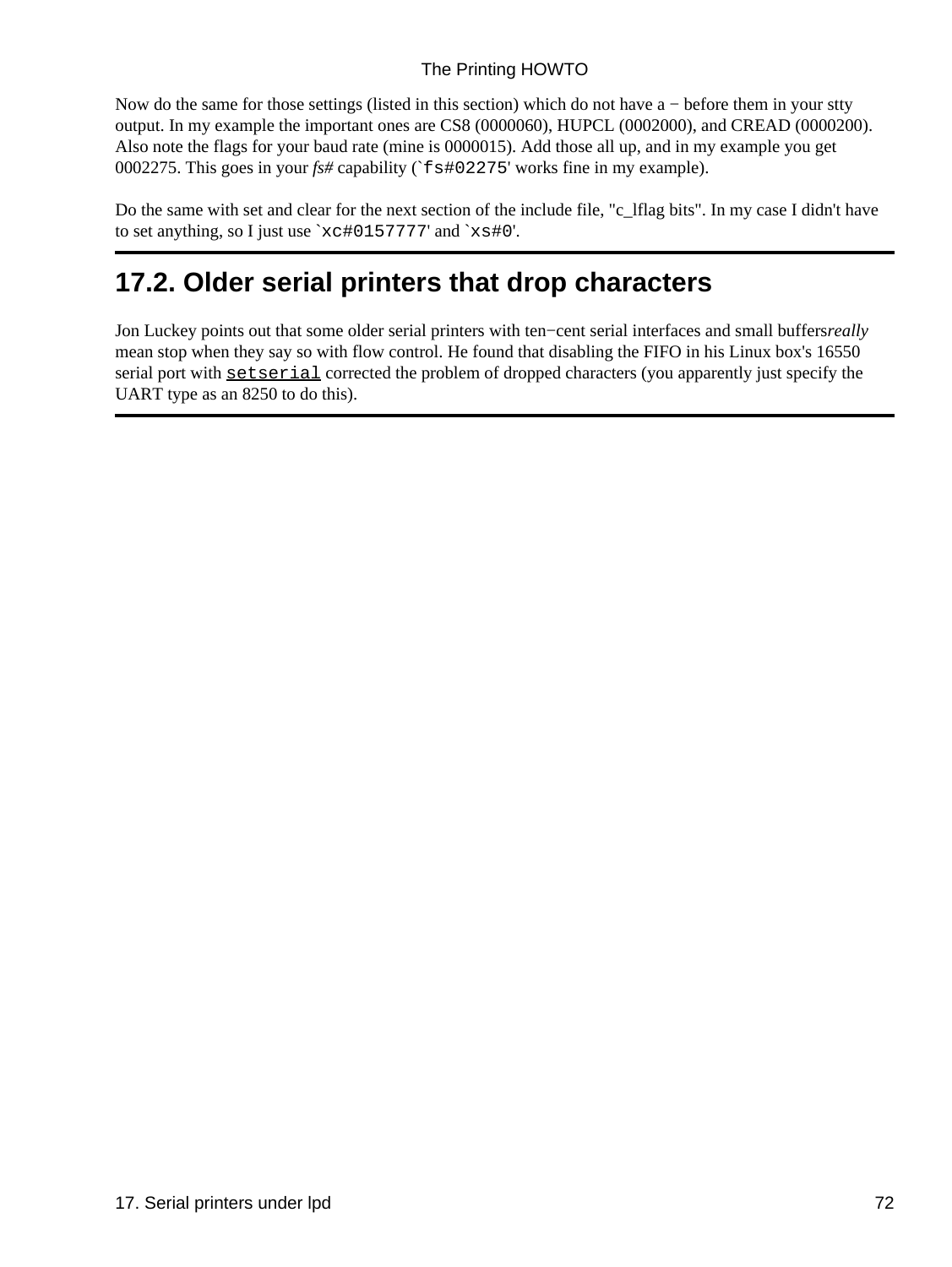## **18. What's missing?**

Many of the parts for a complete printing system do not exist yet. Projects are underway to address most of these, although most have not yet produced running useful code, and efforts to standardize the necessary protocols and APIs are in their infancy.

### **18.1. Plumbing**

There's a general problem with getting all the parts to talk to one another; especially in a spooler−independent way. This problem manifests itself most noticeably in the pathetic application support for control over all the "usual" printing features. There is simply no way for an application writer to get information about printers, jobs, etc; no standardized way to submit jobs; no good way to get job status back; nor even really a standardized way to generate print data (although most of the new desktop systems offer desktop−specific facilities for doing this).

### **18.2. Fonts**

Font handling on free systems is rather awkward. The display, the printer, the application, and the data files should ideally all have access to the same fonts. Unfortunately this was simply not the case. With the advent of xft2 and fontconfig − which the newest distributions will start deploying − this should finally be solved. Redhat 8.0 is AFAIK the first distro that uses xft2.

### **18.3. Drivers**

There is still some work to be done on free software drivers. Although the drivers have improved a lot the last several years, not all printers are supported.

Printer vendors have a major role to play in this area. With the increasing popularity of Linux it is getting really hard for them to simple ignore this userbase.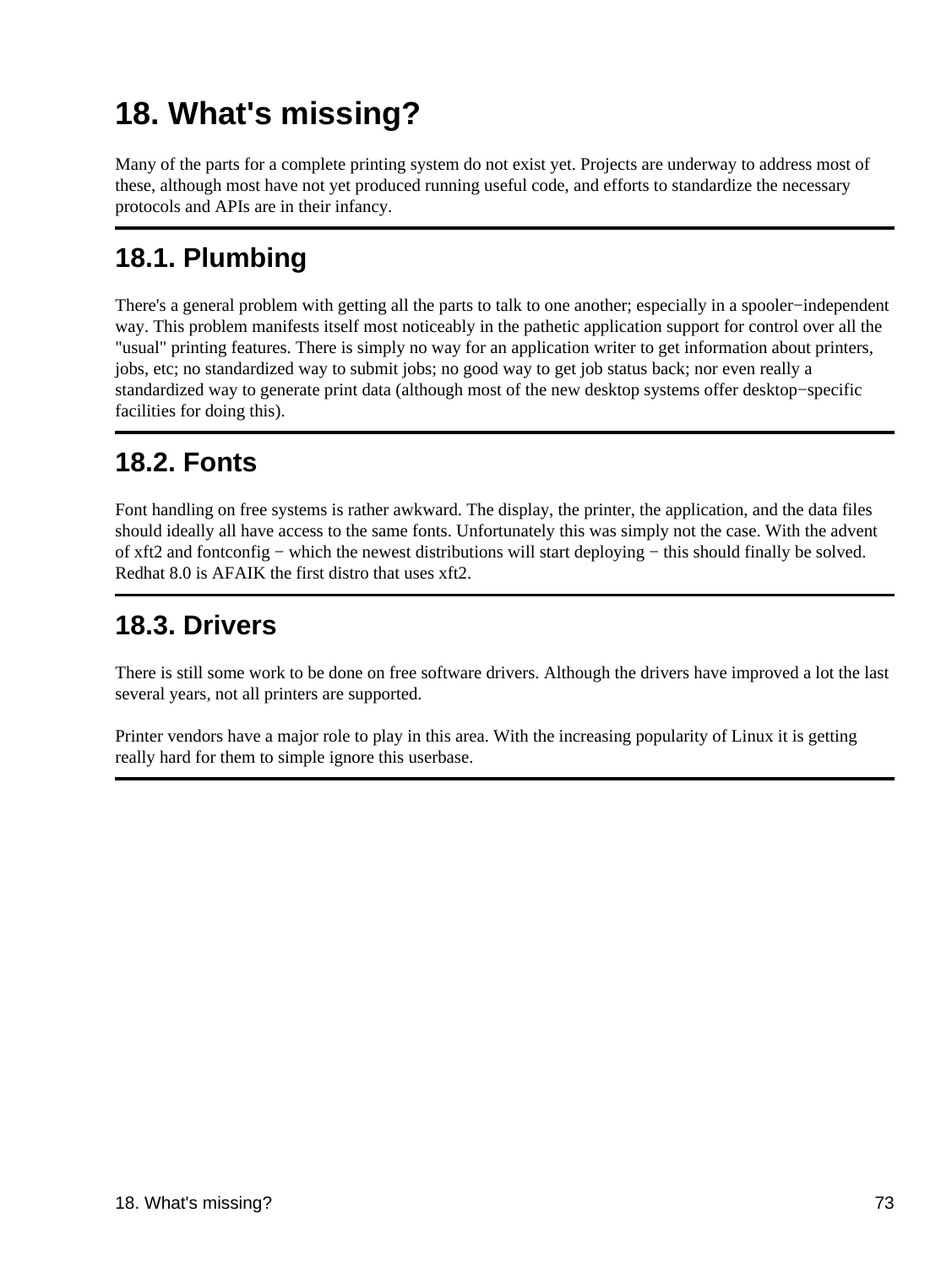## **19. Credits**

Special thanks to Grant Taylor for creating this HOWTO and to Till Kampeter for foomatic and his expert advice.

The smbprint information is from an article by Marcel Roelofs <marcel@paragon.nl>.

The nprint information for using Netware printers was provided by Michael Smith <mikes@bioch.ox.ac.uk>.

The serial printers under lpd section is from Andrew Tefft <teffta@engr.dnet.ge.com>.

The blurb about gammas and such for gs was sent in by Andreas<quasi@hub-fue.franken.de>.

The two paragraphs about the 30 second closing\_wait of the serial driver was contributed by Chris Johnson <cdj@netcom.com>.

Robert Hart sent a few excellent paragraphs about setting up a print server to networked HPs which Grant used verbatim.

And special thanks to the dozens upon dozens of you who've pointed out typos, bad URLs, and errors in the document over the years.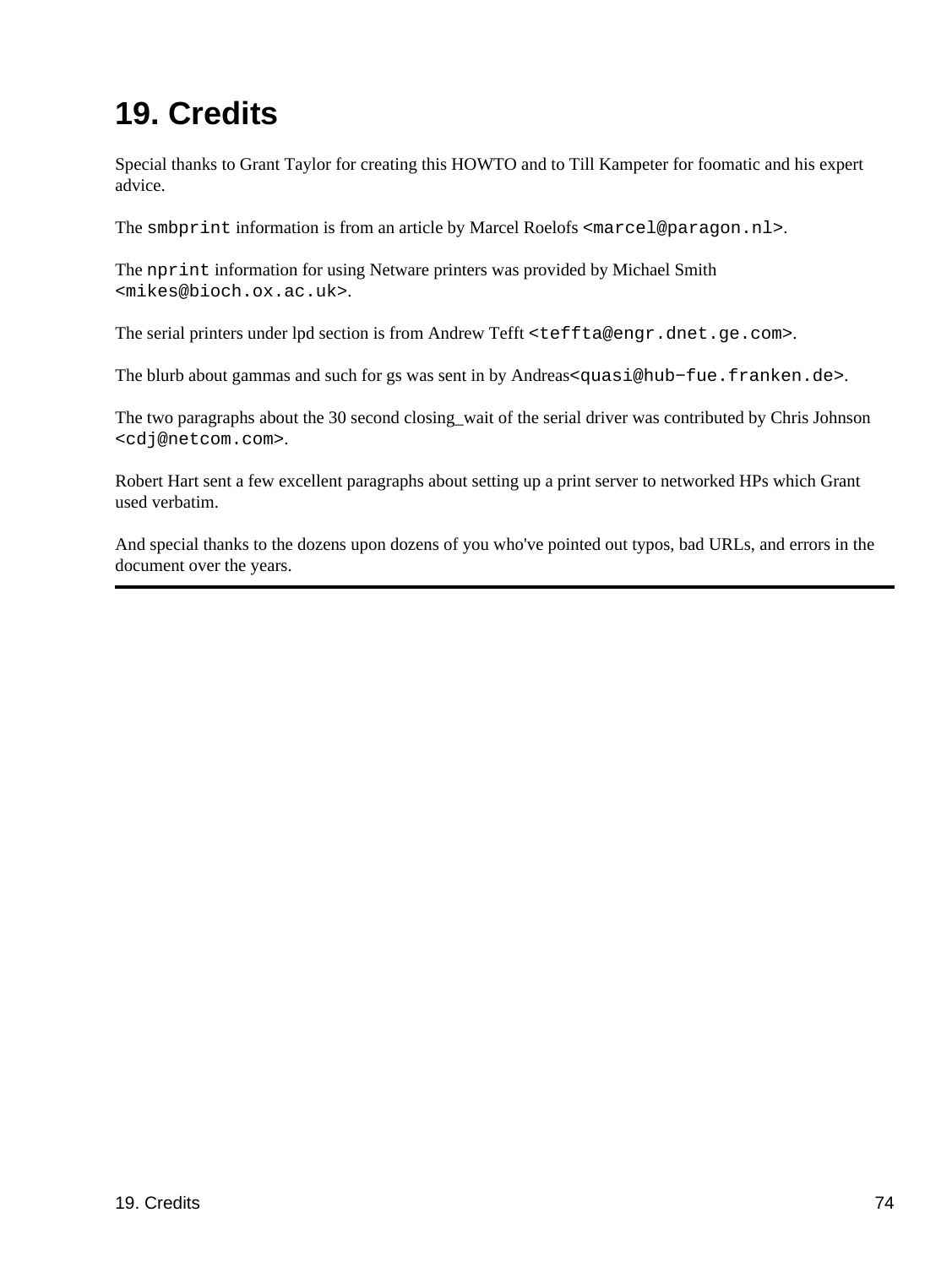## **A. GNU Free Documentation License**

#### Version 1.2, November 2002

Copyright (C) 2000,2001,2002 Free Software Foundation, Inc. 59 Temple Place, Suite 330, Boston, MA 02111−1307 USA Everyone is permitted to copy and distribute verbatim copies of this license document, but changing it is not allowed.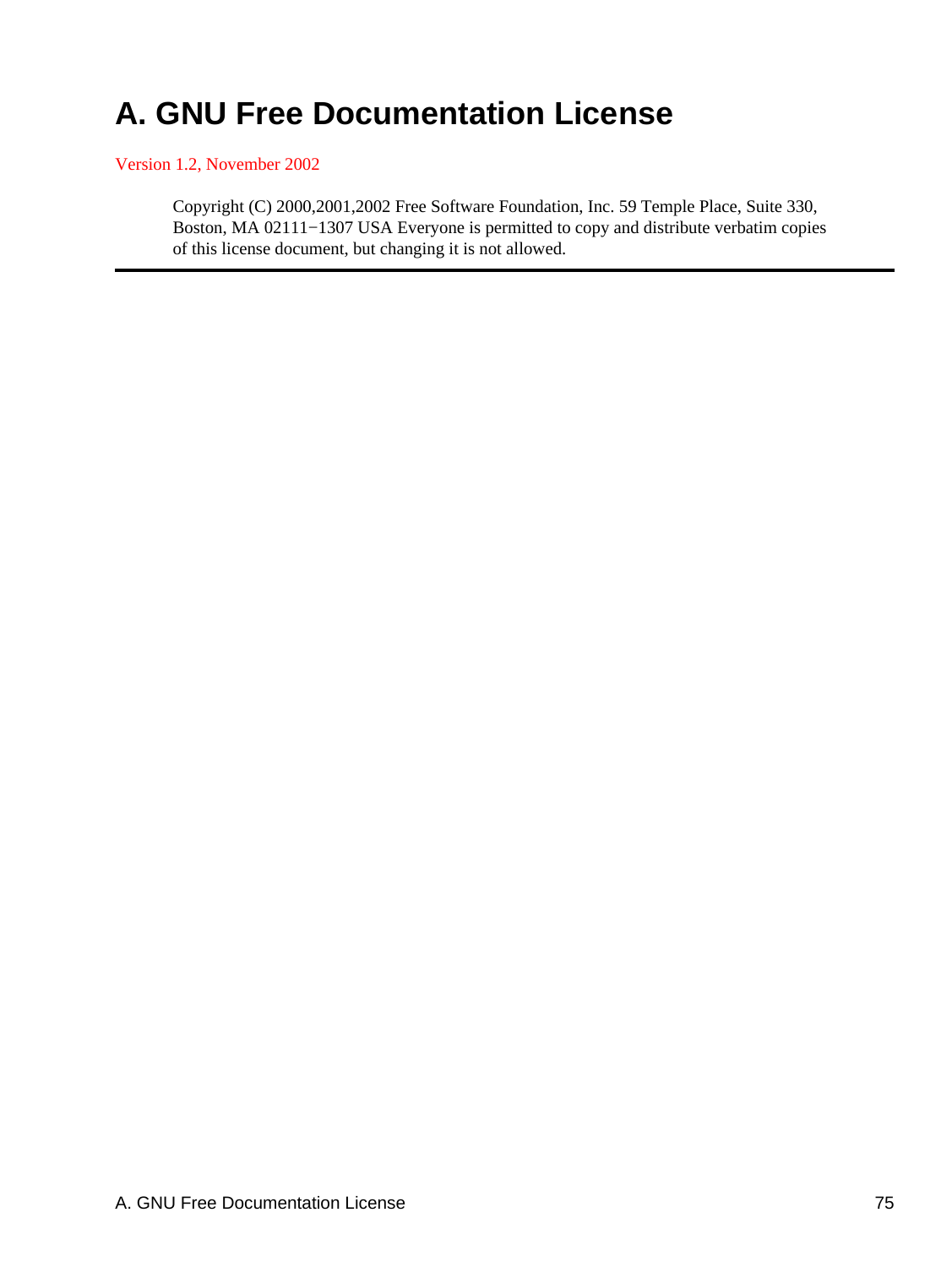# **A.1. PREAMBLE**

The purpose of this License is to make a manual, textbook, or other functional and useful document "free" in the sense of freedom: to assure everyone the effective freedom to copy and redistribute it, with or without modifying it, either commercially or noncommercially. Secondarily, this License preserves for the author and publisher a way to get credit for their work, while not being considered responsible for modifications made by others.

This License is a kind of "copyleft", which means that derivative works of the document must themselves be free in the same sense. It complements the GNU General Public License, which is a copyleft license designed for free software.

We have designed this License in order to use it for manuals for free software, because free software needs free documentation: a free program should come with manuals providing the same freedoms that the software does. But this License is not limited to software manuals; it can be used for any textual work, regardless of subject matter or whether it is published as a printed book. We recommend this License principally for works whose purpose is instruction or reference.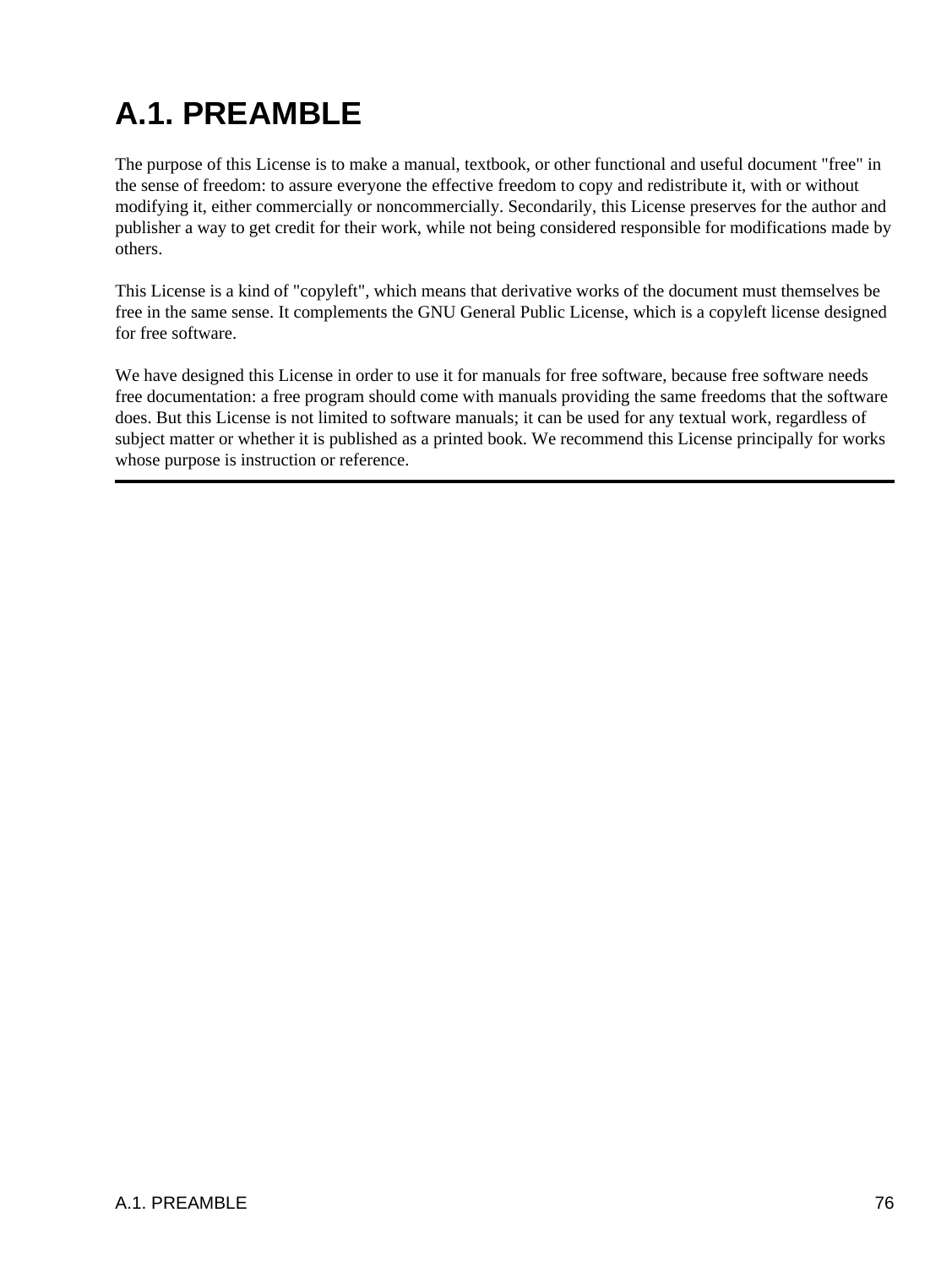# **A.2. APPLICABILITY AND DEFINITIONS**

This License applies to any manual or other work, in any medium, that contains a notice placed by the copyright holder saying it can be distributed under the terms of this License. Such a notice grants a world−wide, royalty−free license, unlimited in duration, to use that work under the conditions stated herein. The "Document", below, refers to any such manual or work. Any member of the public is a licensee, and is addressed as "you". You accept the license if you copy, modify or distribute the work in a way requiring permission under copyright law.

A "Modified Version" of the Document means any work containing the Document or a portion of it, either copied verbatim, or with modifications and/or translated into another language.

A "Secondary Section" is a named appendix or a front−matter section of the Document that deals exclusively with the relationship of the publishers or authors of the Document to the Document's overall subject (or to related matters) and contains nothing that could fall directly within that overall subject. (Thus, if the Document is in part a textbook of mathematics, a Secondary Section may not explain any mathematics.) The relationship could be a matter of historical connection with the subject or with related matters, or of legal, commercial, philosophical, ethical or political position regarding them.

The "Invariant Sections" are certain Secondary Sections whose titles are designated, as being those of Invariant Sections, in the notice that says that the Document is released under this License. If a section does not fit the above definition of Secondary then it is not allowed to be designated as Invariant. The Document may contain zero Invariant Sections. If the Document does not identify any Invariant Sections then there are none.

The "Cover Texts" are certain short passages of text that are listed, as Front−Cover Texts or Back−Cover Texts, in the notice that says that the Document is released under this License. A Front−Cover Text may be at most 5 words, and a Back−Cover Text may be at most 25 words.

A "Transparent" copy of the Document means a machine−readable copy, represented in a format whose specification is available to the general public, that is suitable for revising the document straightforwardly with generic text editors or (for images composed of pixels) generic paint programs or (for drawings) some widely available drawing editor, and that is suitable for input to text formatters or for automatic translation to a variety of formats suitable for input to text formatters. A copy made in an otherwise Transparent file format whose markup, or absence of markup, has been arranged to thwart or discourage subsequent modification by readers is not Transparent. An image format is not Transparent if used for any substantial amount of text. A copy that is not "Transparent" is called "Opaque".

Examples of suitable formats for Transparent copies include plain ASCII without markup, Texinfo input format, LaTeX input format, SGML or XML using a publicly available DTD, and standard−conforming simple HTML, PostScript or PDF designed for human modification. Examples of transparent image formats include PNG, XCF and JPG. Opaque formats include proprietary formats that can be read and edited only by proprietary word processors, SGML or XML for which the DTD and/or processing tools are not generally available, and the machine−generated HTML, PostScript or PDF produced by some word processors for output purposes only.

The "Title Page" means, for a printed book, the title page itself, plus such following pages as are needed to hold, legibly, the material this License requires to appear in the title page. For works in formats which do not have any title page as such, "Title Page" means the text near the most prominent appearance of the work's title, preceding the beginning of the body of the text.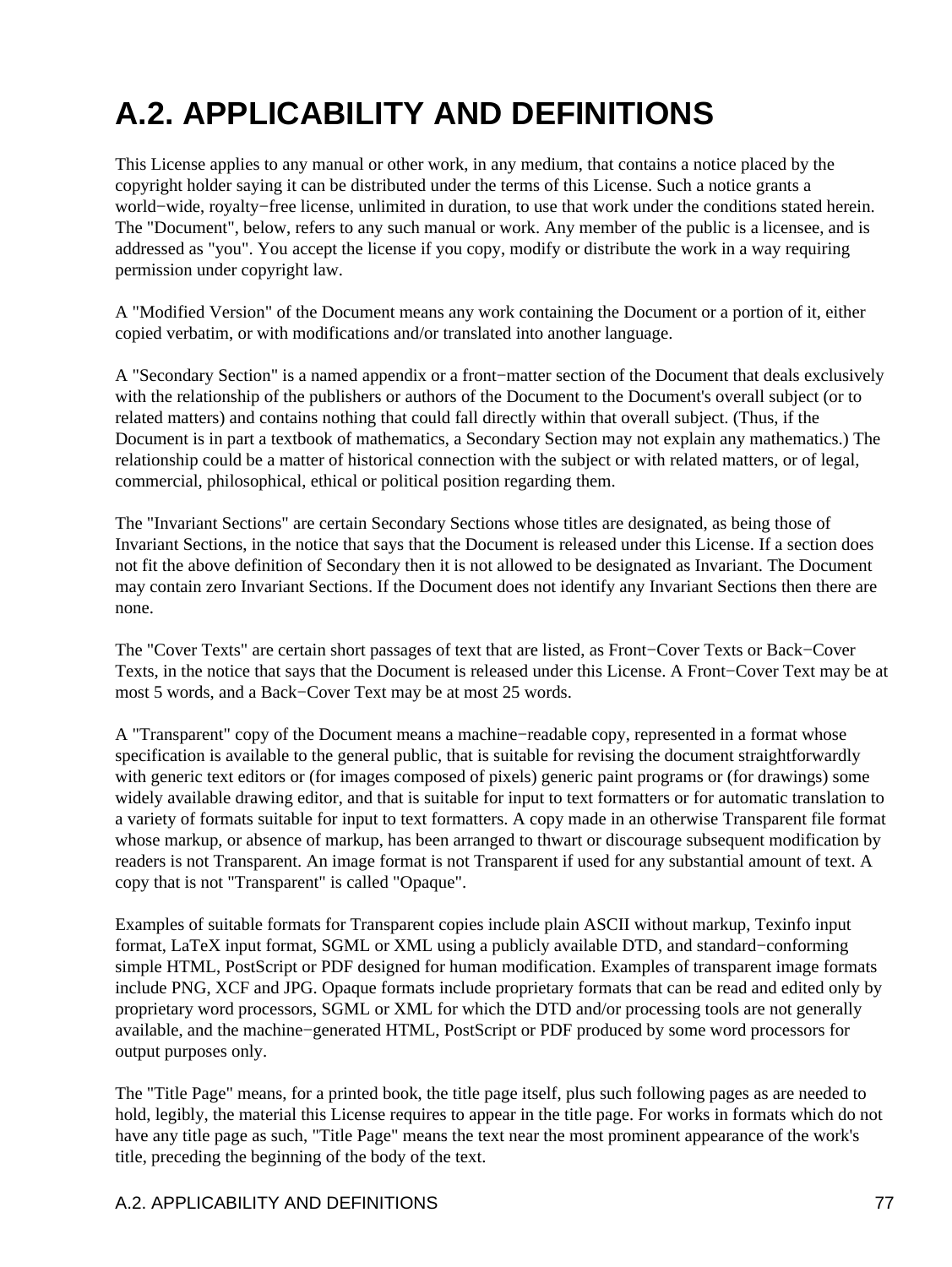#### The Printing HOWTO

A section "Entitled XYZ" means a named subunit of the Document whose title either is precisely XYZ or contains XYZ in parentheses following text that translates XYZ in another language. (Here XYZ stands for a specific section name mentioned below, such as "Acknowledgements", "Dedications", "Endorsements", or "History".) To "Preserve the Title" of such a section when you modify the Document means that it remains a section "Entitled XYZ" according to this definition.

The Document may include Warranty Disclaimers next to the notice which states that this License applies to the Document. These Warranty Disclaimers are considered to be included by reference in this License, but only as regards disclaiming warranties: any other implication that these Warranty Disclaimers may have is void and has no effect on the meaning of this License.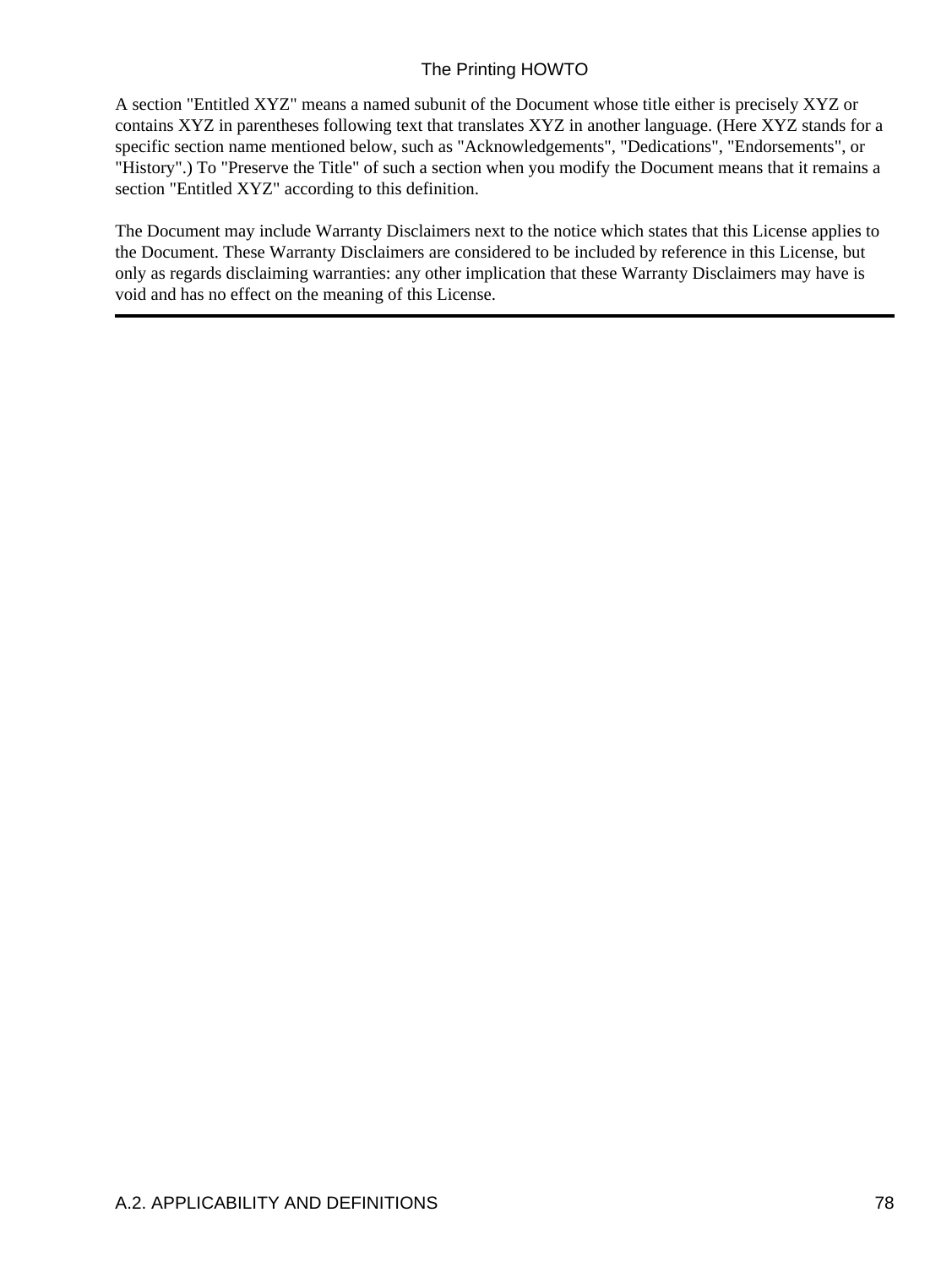# **A.3. VERBATIM COPYING**

You may copy and distribute the Document in any medium, either commercially or noncommercially, provided that this License, the copyright notices, and the license notice saying this License applies to the Document are reproduced in all copies, and that you add no other conditions whatsoever to those of this License. You may not use technical measures to obstruct or control the reading or further copying of the copies you make or distribute. However, you may accept compensation in exchange for copies. If you distribute a large enough number of copies you must also follow the conditions in section 3.

You may also lend copies, under the same conditions stated above, and you may publicly display copies.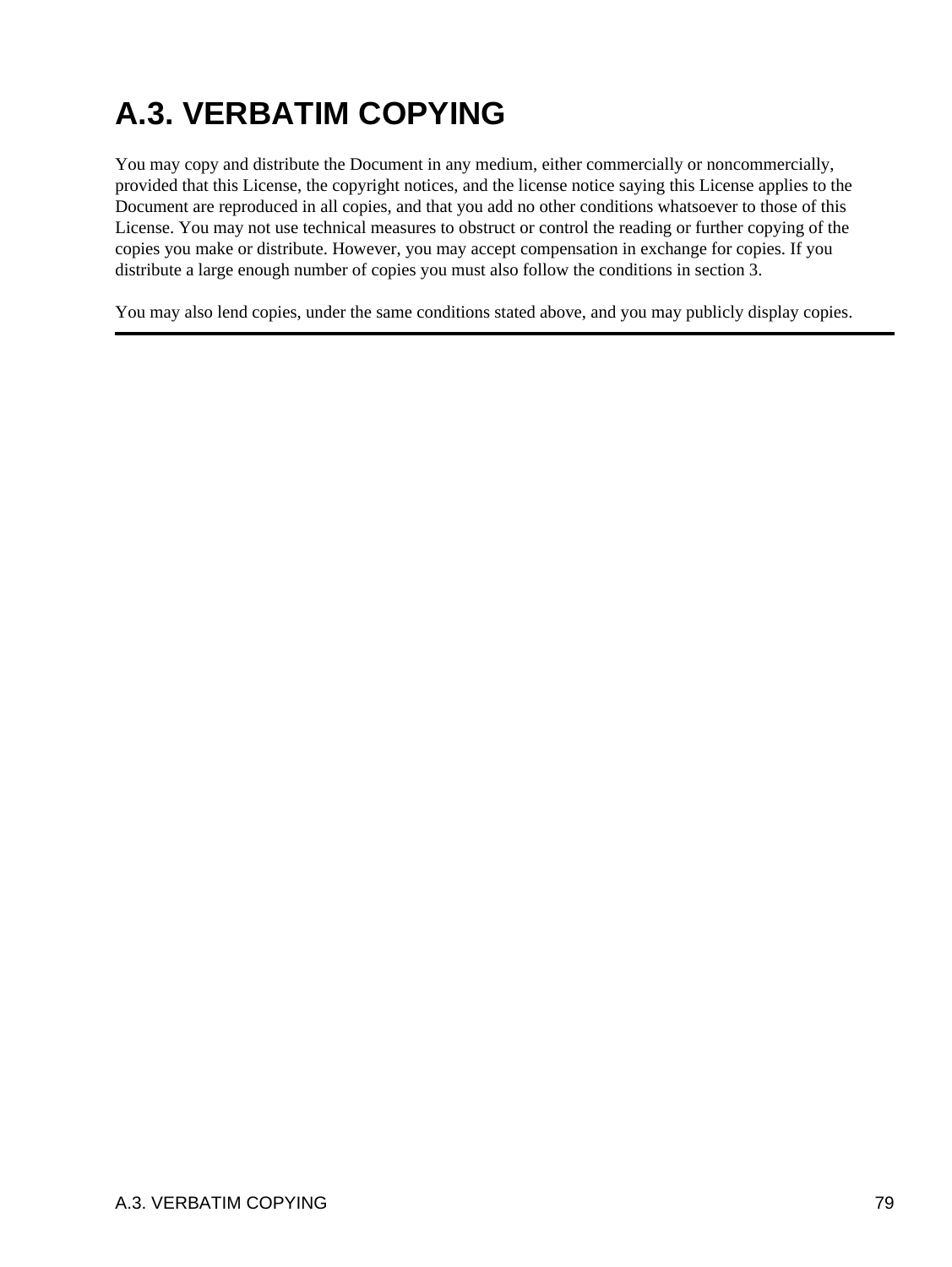# **A.4. COPYING IN QUANTITY**

If you publish printed copies (or copies in media that commonly have printed covers) of the Document, numbering more than 100, and the Document's license notice requires Cover Texts, you must enclose the copies in covers that carry, clearly and legibly, all these Cover Texts: Front−Cover Texts on the front cover, and Back−Cover Texts on the back cover. Both covers must also clearly and legibly identify you as the publisher of these copies. The front cover must present the full title with all words of the title equally prominent and visible. You may add other material on the covers in addition. Copying with changes limited to the covers, as long as they preserve the title of the Document and satisfy these conditions, can be treated as verbatim copying in other respects.

If the required texts for either cover are too voluminous to fit legibly, you should put the first ones listed (as many as fit reasonably) on the actual cover, and continue the rest onto adjacent pages.

If you publish or distribute Opaque copies of the Document numbering more than 100, you must either include a machine−readable Transparent copy along with each Opaque copy, or state in or with each Opaque copy a computer−network location from which the general network−using public has access to download using public−standard network protocols a complete Transparent copy of the Document, free of added material. If you use the latter option, you must take reasonably prudent steps, when you begin distribution of Opaque copies in quantity, to ensure that this Transparent copy will remain thus accessible at the stated location until at least one year after the last time you distribute an Opaque copy (directly or through your agents or retailers) of that edition to the public.

It is requested, but not required, that you contact the authors of the Document well before redistributing any large number of copies, to give them a chance to provide you with an updated version of the Document.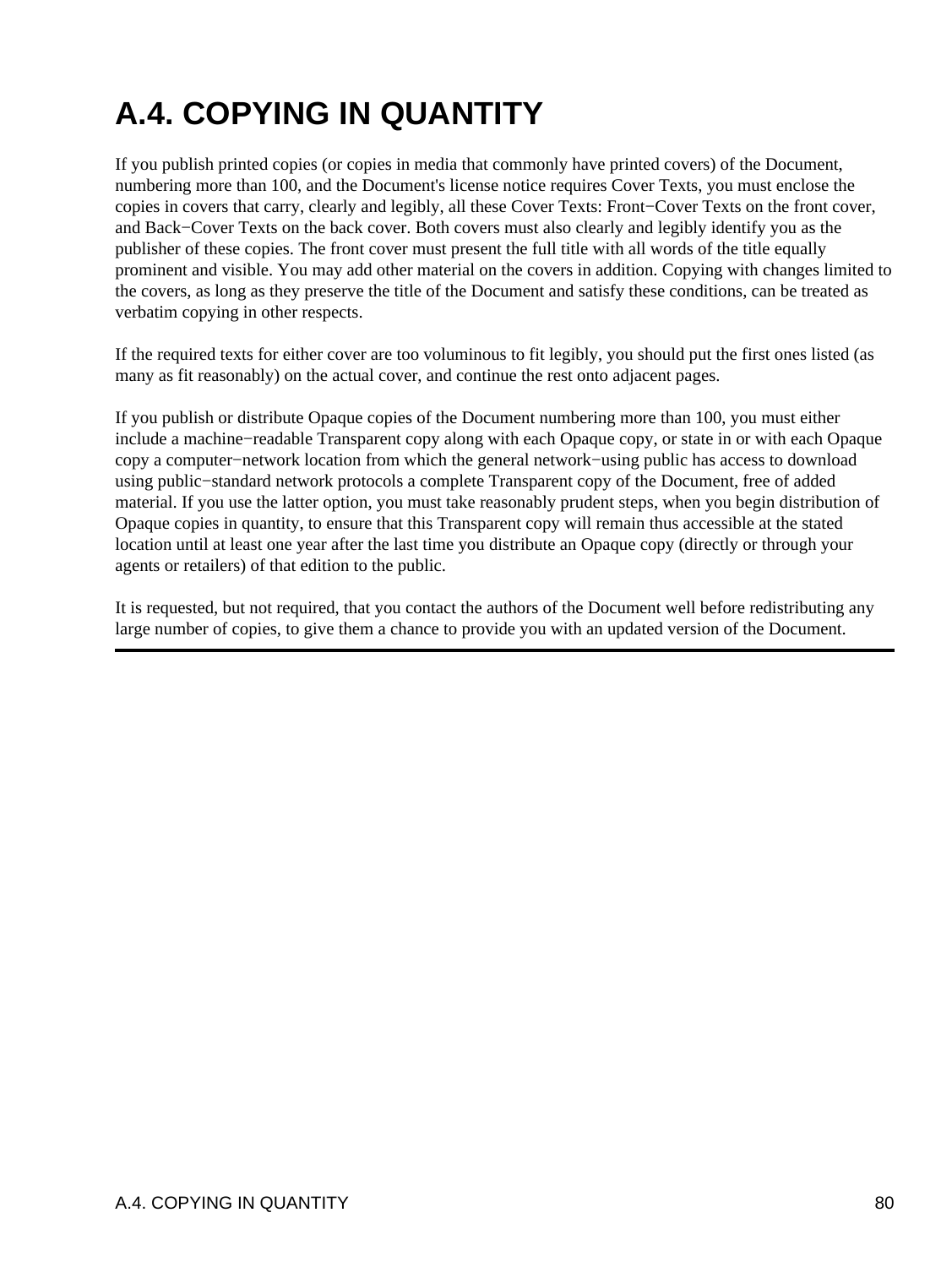## <span id="page-85-0"></span>**A.5. MODIFICATIONS**

You may copy and distribute a Modified Version of the Document under the conditions of sections 2 and 3 above, provided that you release the Modified Version under precisely this License, with the Modified Version filling the role of the Document, thus licensing distribution and modification of the Modified Version to whoever possesses a copy of it. In addition, you must do these things in the Modified Version:

- A. Use in the Title Page (and on the covers, if any) a title distinct from that of the Document, and from those of previous versions (which should, if there were any, be listed in the History section of the Document). You may use the same title as a previous version if the original publisher of that version gives permission.
- B. List on the Title Page, as authors, one or more persons or entities responsible for authorship of the modifications in the Modified Version, together with at least five of the principal authors of the Document (all of its principal authors, if it has fewer than five), unless they release you from this requirement.
- C. State on the Title page the name of the publisher of the Modified Version, as the publisher.
- D. Preserve all the copyright notices of the Document.
- E. Add an appropriate copyright notice for your modifications adjacent to the other copyright notices.
- F. Include, immediately after the copyright notices, a license notice giving the public permission to use the Modified Version under the terms of this License, in the form shown in the [Addendum](#page-93-0) below.
- G. Preserve in that license notice the full lists of Invariant Sections and required Cover Texts given in the Document's license notice.
- H. Include an unaltered copy of this License.
- I. Preserve the section Entitled "History", Preserve its Title, and add to it an item stating at least the title, year, new authors, and publisher of the Modified Version as given on the Title Page. If there is no section Entitled "History" in the Document, create one stating the title, year, authors, and publisher of the Document as given on its Title Page, then add an item describing the Modified Version as stated in the previous sentence.
- J. Preserve the network location, if any, given in the Document for public access to a Transparent copy of the Document, and likewise the network locations given in the Document for previous versions it was based on. These may be placed in the "History" section. You may omit a network location for a work that was published at least four years before the Document itself, or if the original publisher of the version it refers to gives permission.
- K. For any section Entitled "Acknowledgements" or "Dedications", Preserve the Title of the section, and preserve in the section all the substance and tone of each of the contributor acknowledgements and/or dedications given therein.
- L. Preserve all the Invariant Sections of the Document, unaltered in their text and in their titles. Section numbers or the equivalent are not considered part of the section titles.
- M. Delete any section Entitled "Endorsements". Such a section may not be included in the Modified Version.
- N. Do not retitle any existing section to be Entitled "Endorsements" or to conflict in title with any Invariant Section.
- O. Preserve any Warranty Disclaimers.

If the Modified Version includes new front−matter sections or appendices that qualify as Secondary Sections and contain no material copied from the Document, you may at your option designate some or all of these sections as invariant. To do this, add their titles to the list of Invariant Sections in the Modified Version's license notice. These titles must be distinct from any other section titles.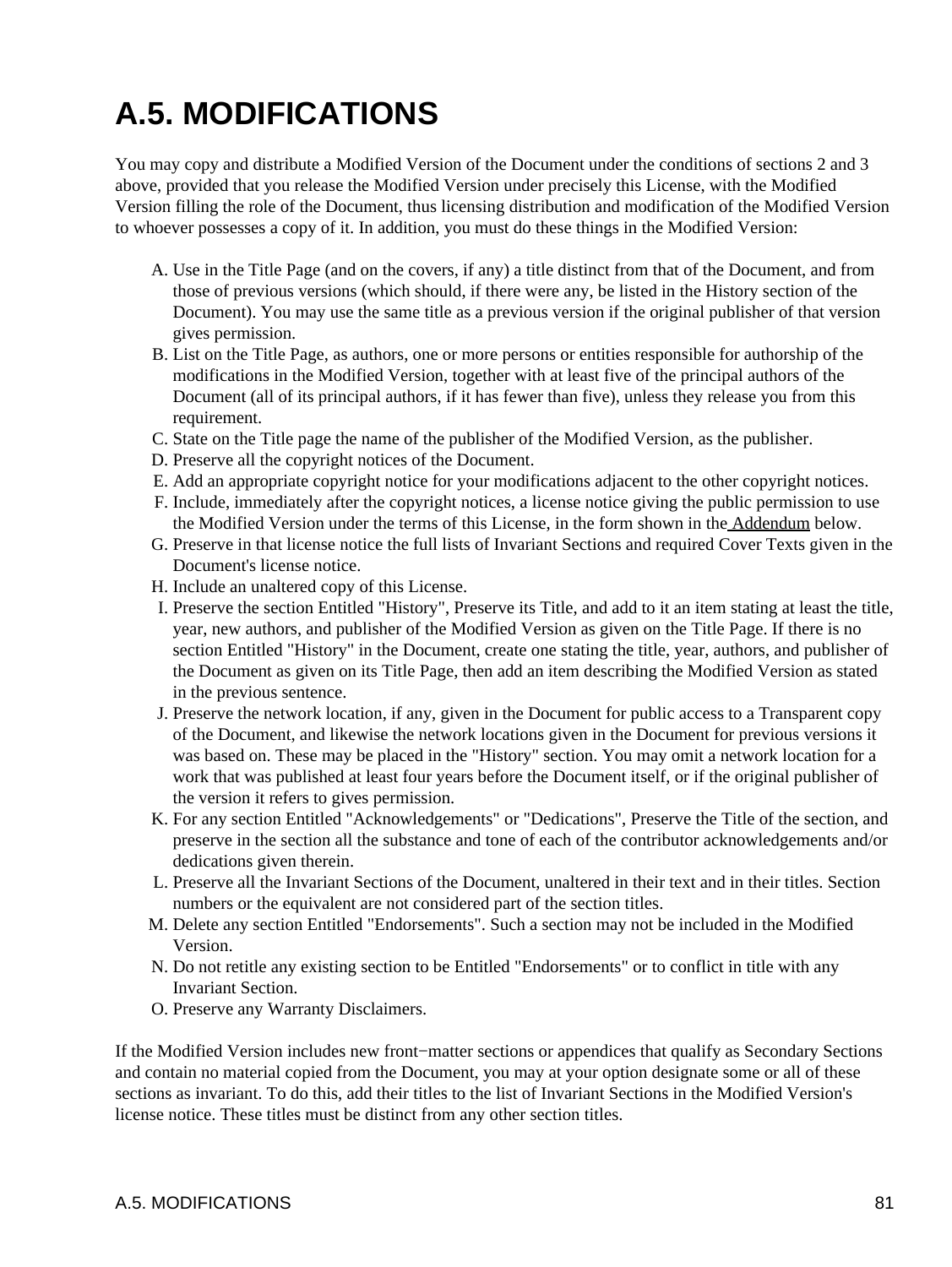#### The Printing HOWTO

You may add a section Entitled "Endorsements", provided it contains nothing but endorsements of your Modified Version by various parties−−for example, statements of peer review or that the text has been approved by an organization as the authoritative definition of a standard.

You may add a passage of up to five words as a Front−Cover Text, and a passage of up to 25 words as a Back−Cover Text, to the end of the list of Cover Texts in the Modified Version. Only one passage of Front−Cover Text and one of Back−Cover Text may be added by (or through arrangements made by) any one entity. If the Document already includes a cover text for the same cover, previously added by you or by arrangement made by the same entity you are acting on behalf of, you may not add another; but you may replace the old one, on explicit permission from the previous publisher that added the old one.

The author(s) and publisher(s) of the Document do not by this License give permission to use their names for publicity for or to assert or imply endorsement of any Modified Version.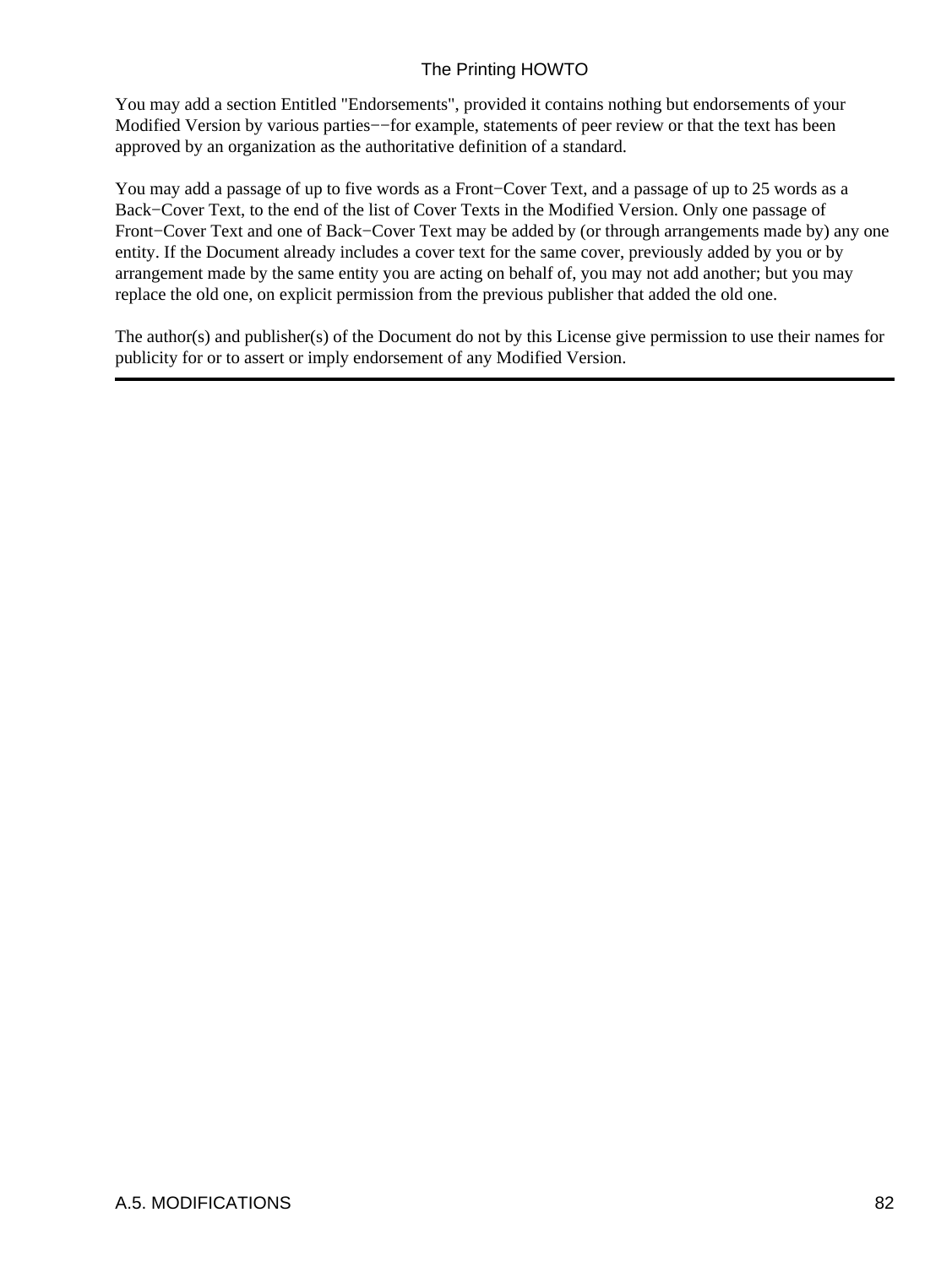# **A.6. COMBINING DOCUMENTS**

You may combine the Document with other documents released under this License, under the terms defined in [section 4](#page-85-0) above for modified versions, provided that you include in the combination all of the Invariant Sections of all of the original documents, unmodified, and list them all as Invariant Sections of your combined work in its license notice, and that you preserve all their Warranty Disclaimers.

The combined work need only contain one copy of this License, and multiple identical Invariant Sections may be replaced with a single copy. If there are multiple Invariant Sections with the same name but different contents, make the title of each such section unique by adding at the end of it, in parentheses, the name of the original author or publisher of that section if known, or else a unique number. Make the same adjustment to the section titles in the list of Invariant Sections in the license notice of the combined work.

In the combination, you must combine any sections Entitled "History" in the various original documents, forming one section Entitled "History"; likewise combine any sections Entitled "Acknowledgements", and any sections Entitled "Dedications". You must delete all sections Entitled "Endorsements".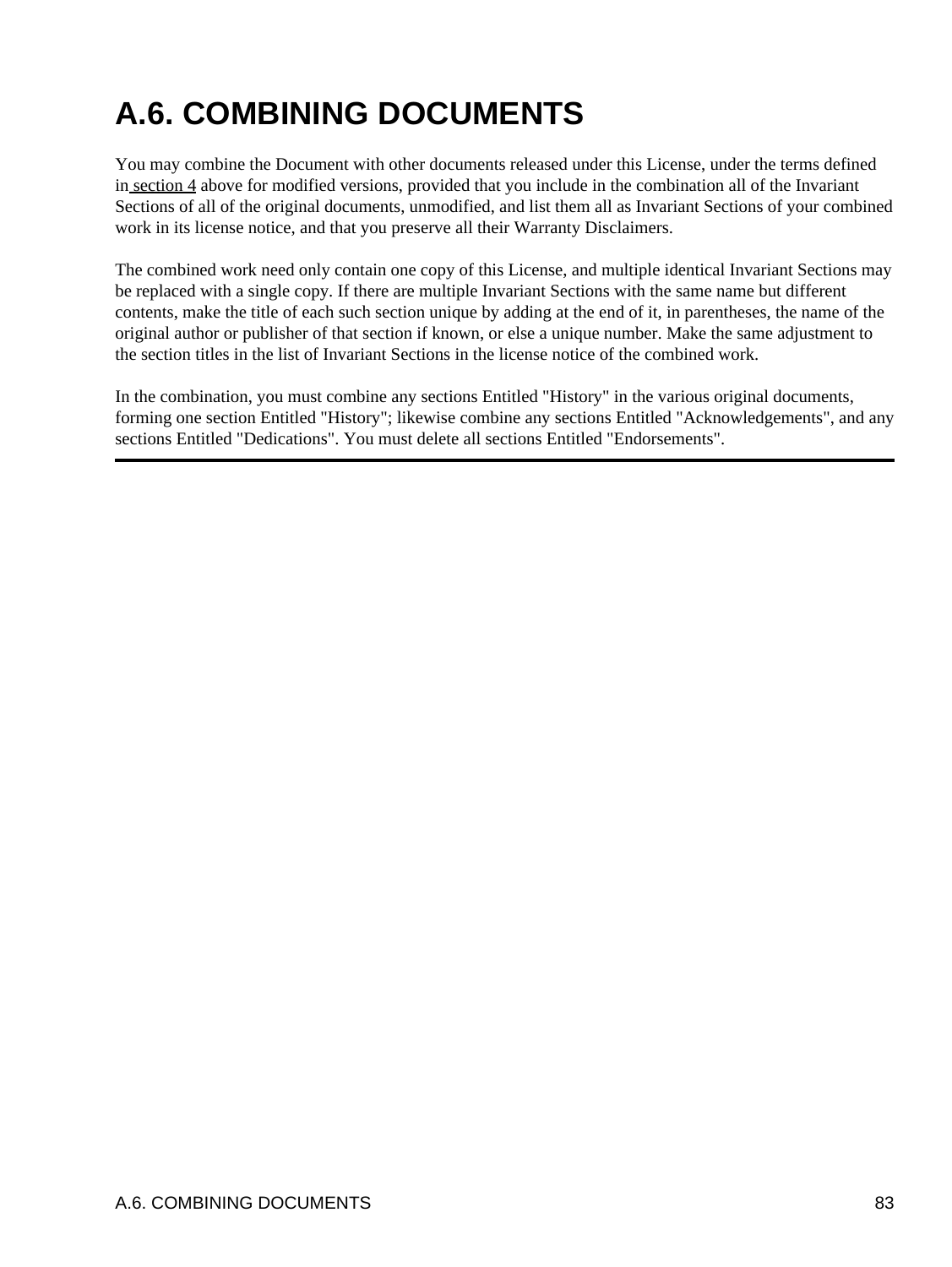# **A.7. COLLECTIONS OF DOCUMENTS**

You may make a collection consisting of the Document and other documents released under this License, and replace the individual copies of this License in the various documents with a single copy that is included in the collection, provided that you follow the rules of this License for verbatim copying of each of the documents in all other respects.

You may extract a single document from such a collection, and distribute it individually under this License, provided you insert a copy of this License into the extracted document, and follow this License in all other respects regarding verbatim copying of that document.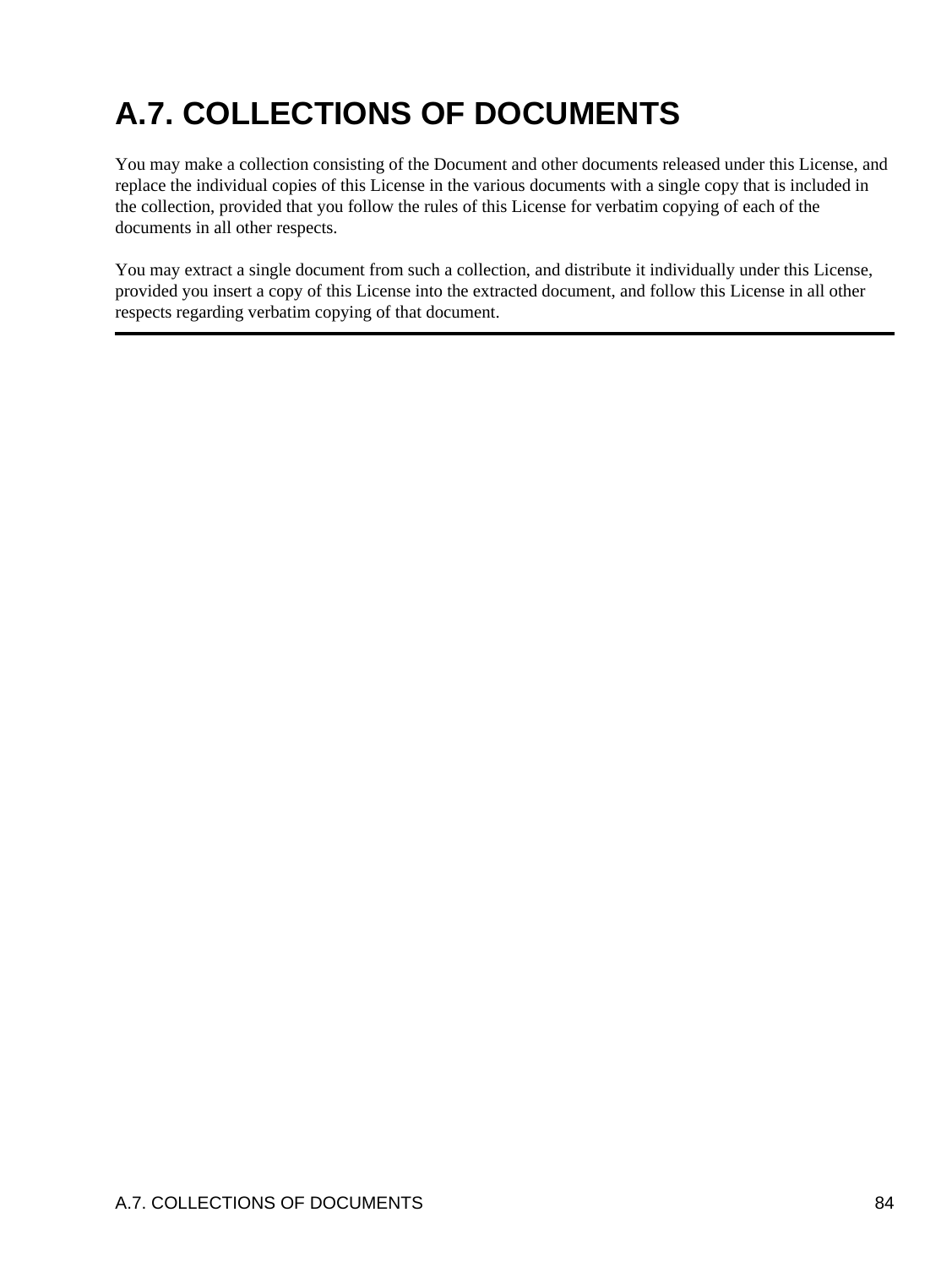## **A.8. AGGREGATION WITH INDEPENDENT WORKS**

A compilation of the Document or its derivatives with other separate and independent documents or works, in or on a volume of a storage or distribution medium, is called an "aggregate" if the copyright resulting from the compilation is not used to limit the legal rights of the compilation's users beyond what the individual works permit. When the Document is included an aggregate, this License does not apply to the other works in the aggregate which are not themselves derivative works of the Document.

If the Cover Text requirement of section 3 is applicable to these copies of the Document, then if the Document is less than one half of the entire aggregate, the Document's Cover Texts may be placed on covers that bracket the Document within the aggregate, or the electronic equivalent of covers if the Document is in electronic form. Otherwise they must appear on printed covers that bracket the whole aggregate.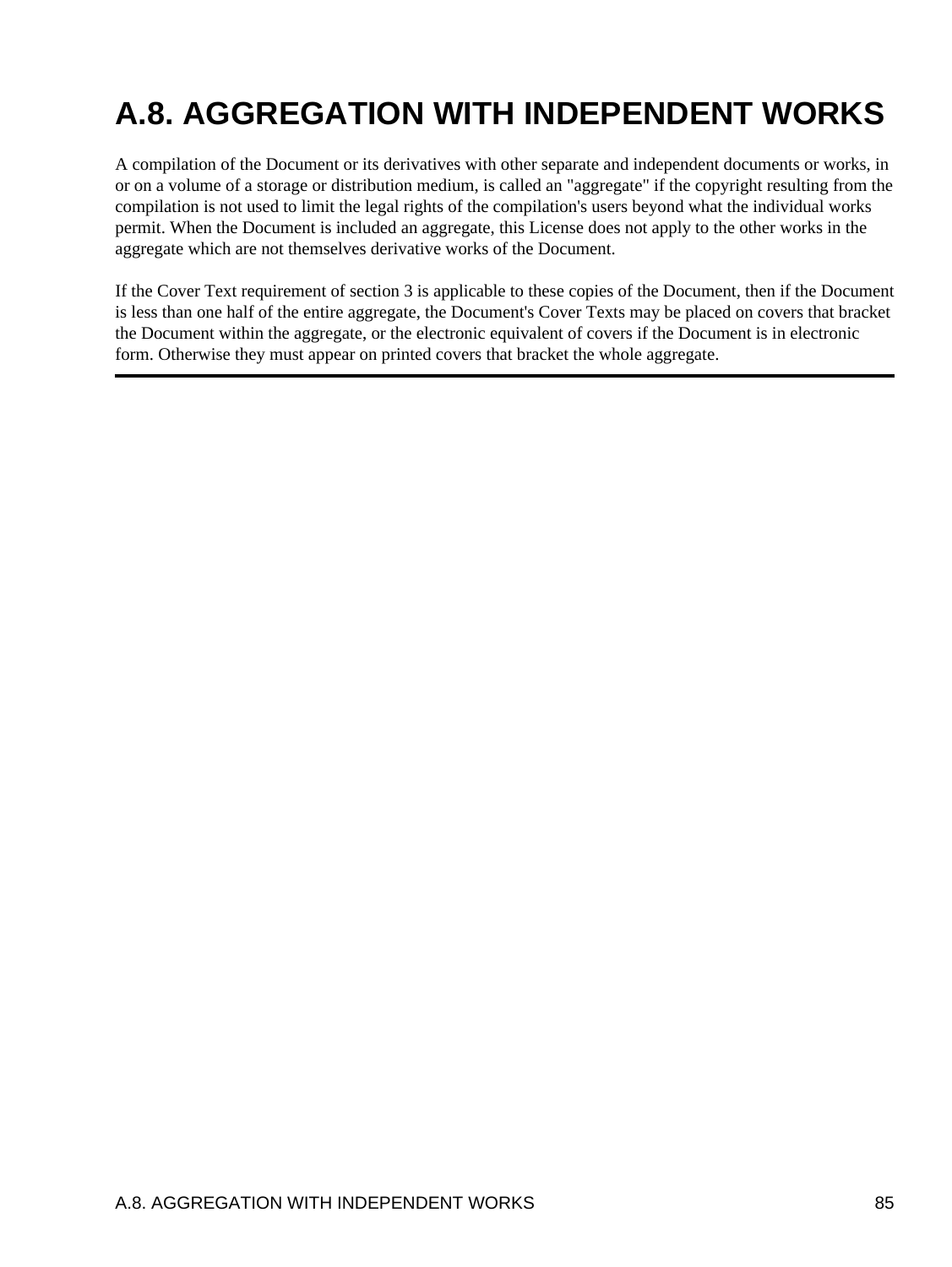## **A.9. TRANSLATION**

Translation is considered a kind of modification, so you may distribute translations of the Document under the terms of section 4. Replacing Invariant Sections with translations requires special permission from their copyright holders, but you may include translations of some or all Invariant Sections in addition to the original versions of these Invariant Sections. You may include a translation of this License, and all the license notices in the Document, and any Warranty Disclaimers, provided that you also include the original English version of this License and the original versions of those notices and disclaimers. In case of a disagreement between the translation and the original version of this License or a notice or disclaimer, the original version will prevail.

If a section in the Document is Entitled "Acknowledgements", "Dedications", or "History", the requirement (section 4) to Preserve its Title (section 1) will typically require changing the actual title.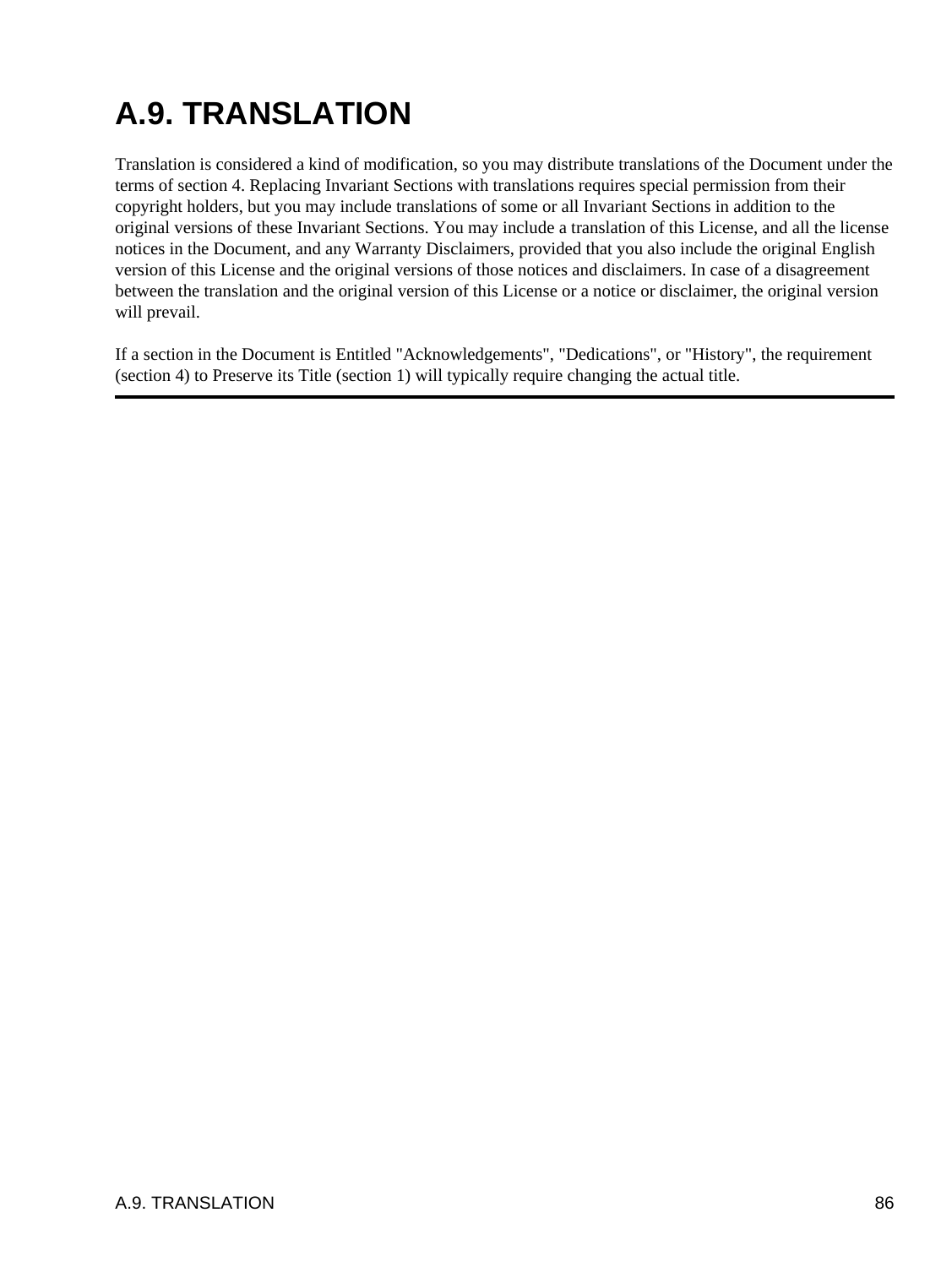# **A.10. TERMINATION**

You may not copy, modify, sublicense, or distribute the Document except as expressly provided for under this License. Any other attempt to copy, modify, sublicense or distribute the Document is void, and will automatically terminate your rights under this License. However, parties who have received copies, or rights, from you under this License will not have their licenses terminated so long as such parties remain in full compliance.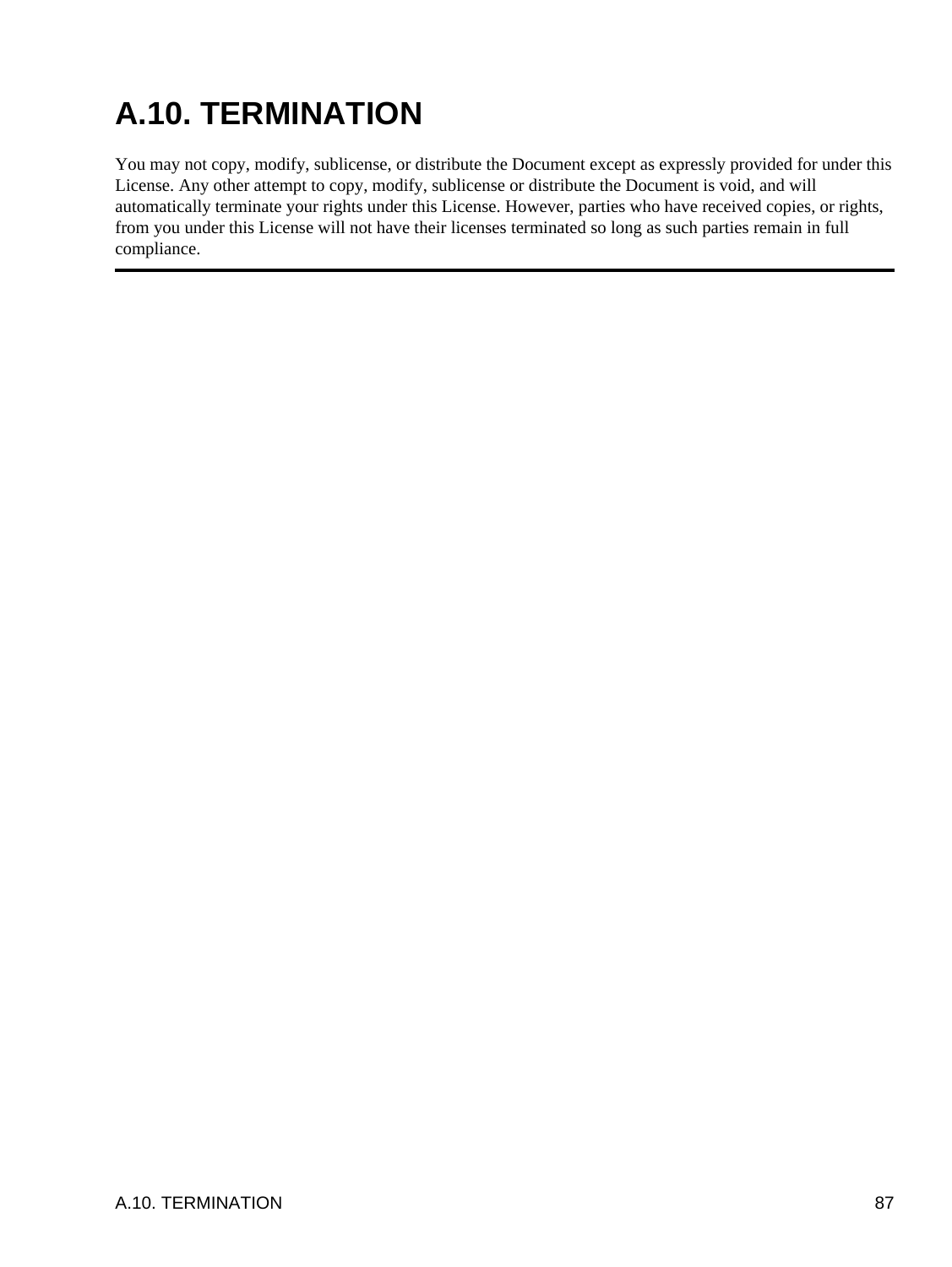# **A.11. FUTURE REVISIONS OF THIS LICENSE**

The Free Software Foundation may publish new, revised versions of the GNU Free Documentation License from time to time. Such new versions will be similar in spirit to the present version, but may differ in detail to address new problems or concerns. See http://www.gnu.org/copyleft/.

Each version of the License is given a distinguishing version number. If the Document specifies that a particular numbered version of this License "or any later version" applies to it, you have the option of following the terms and conditions either of that specified version or of any later version that has been published (not as a draft) by the Free Software Foundation. If the Document does not specify a version number of this License, you may choose any version ever published (not as a draft) by the Free Software Foundation.